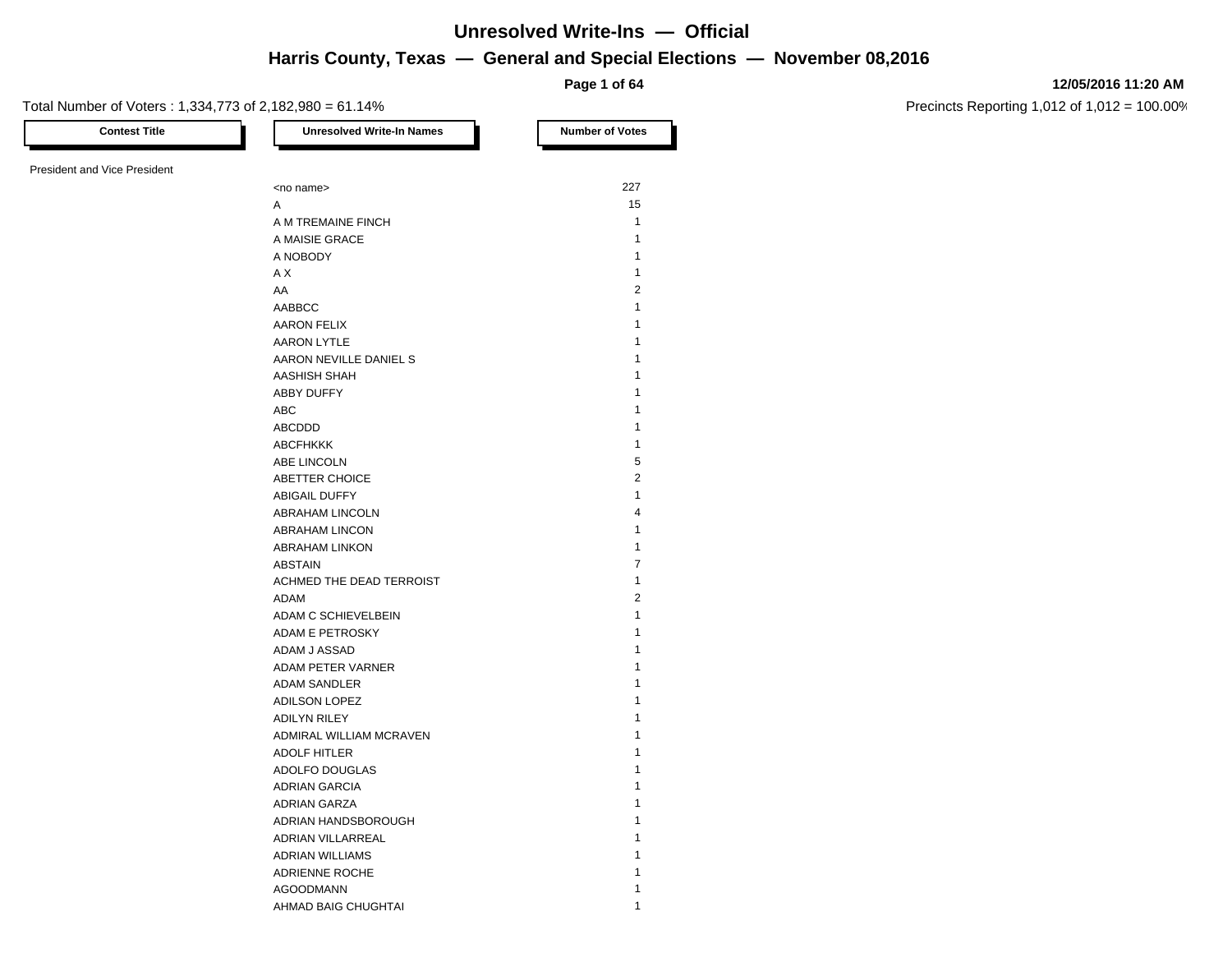**Page 2 of 64**

#### **12/05/2016 11:20 AM**

| <b>Contest Title</b>                | <b>Unresolved Write-In Names</b> | <b>Number of Votes</b> |
|-------------------------------------|----------------------------------|------------------------|
| <b>President and Vice President</b> |                                  | Continued              |
|                                     | AL GORE                          | $\mathbf{1}$           |
|                                     | AL SHARPTON                      | $\mathbf{1}$           |
|                                     | <b>ALAN BARCLAY</b>              | 1                      |
|                                     | ALAN HAROLD                      | 1                      |
|                                     | ALAN SANTOS VALDEZ               | 1                      |
|                                     | <b>ALBA PENATE</b>               | 1                      |
|                                     | ALBERT GALIK                     | 1                      |
|                                     | ALBERT J GONZALEZ                | 1                      |
|                                     | <b>ALEX GINSBURG</b>             | 1                      |
|                                     | <b>ALEX PETTE</b>                | 1                      |
|                                     | ALEX RIDDLE                      | 1                      |
|                                     | <b>ALEX VALERIO</b>              | 1                      |
|                                     | ALEXANDER HAMILTON               | $\overline{2}$         |
|                                     | ALEXANDER WILLIAMS               | $\mathbf{1}$           |
|                                     | ALEXIS JANE CLARK                | 1                      |
|                                     | ALFRED E NEUMADN                 | $\mathbf{1}$           |
|                                     | ALFRED E NEUMAN                  | 3                      |
|                                     | ALFRED FRIEDLANDER               | $\mathbf{1}$           |
|                                     | ALFREDO MALDONADO                | 1                      |
|                                     | ALI AOUDI                        | 1                      |
|                                     | ALI KACHMAR                      | 1                      |
|                                     | ALICE COOPER                     | $\overline{2}$         |
|                                     | <b>ALICE SCHRODER</b>            | 1                      |
|                                     | ALISTAIR BOUDREAUX               | 1                      |
|                                     | <b>ALIYAH ORTEGA</b>             | 1                      |
|                                     | ALL CHOICES ARE BAD              | 1                      |
|                                     | ALLAH                            | 1                      |
|                                     | <b>ALLAN KEYS</b>                | 1                      |
|                                     | <b>ALLEN MCMULLEN</b>            | $\overline{2}$         |
|                                     | <b>ALLISON JONES</b>             | $\mathbf{1}$           |
|                                     | ALMIGHTY GOD I TRUST HIM         | 1                      |
|                                     | ALVARO BELLON                    | 1                      |
|                                     | <b>ALYSON KENNEDY</b>            | 3                      |
|                                     | AMANDA CALDWELL                  | 1                      |
|                                     | AME AME A DIOS                   | 1                      |
|                                     | AMERICA                          | 1                      |
|                                     | AMERICA DESERVES BETTER          | 1                      |
|                                     | AMERICA U R BROKEN               | 1                      |
|                                     | <b>AMERICAN</b>                  | 1                      |
|                                     | AMY                              | 1                      |
|                                     | <b>AMY AREND</b>                 | 1                      |
|                                     | AMY BUEHRER                      | 1                      |
|                                     | AMY HUGHES LEE                   | 1                      |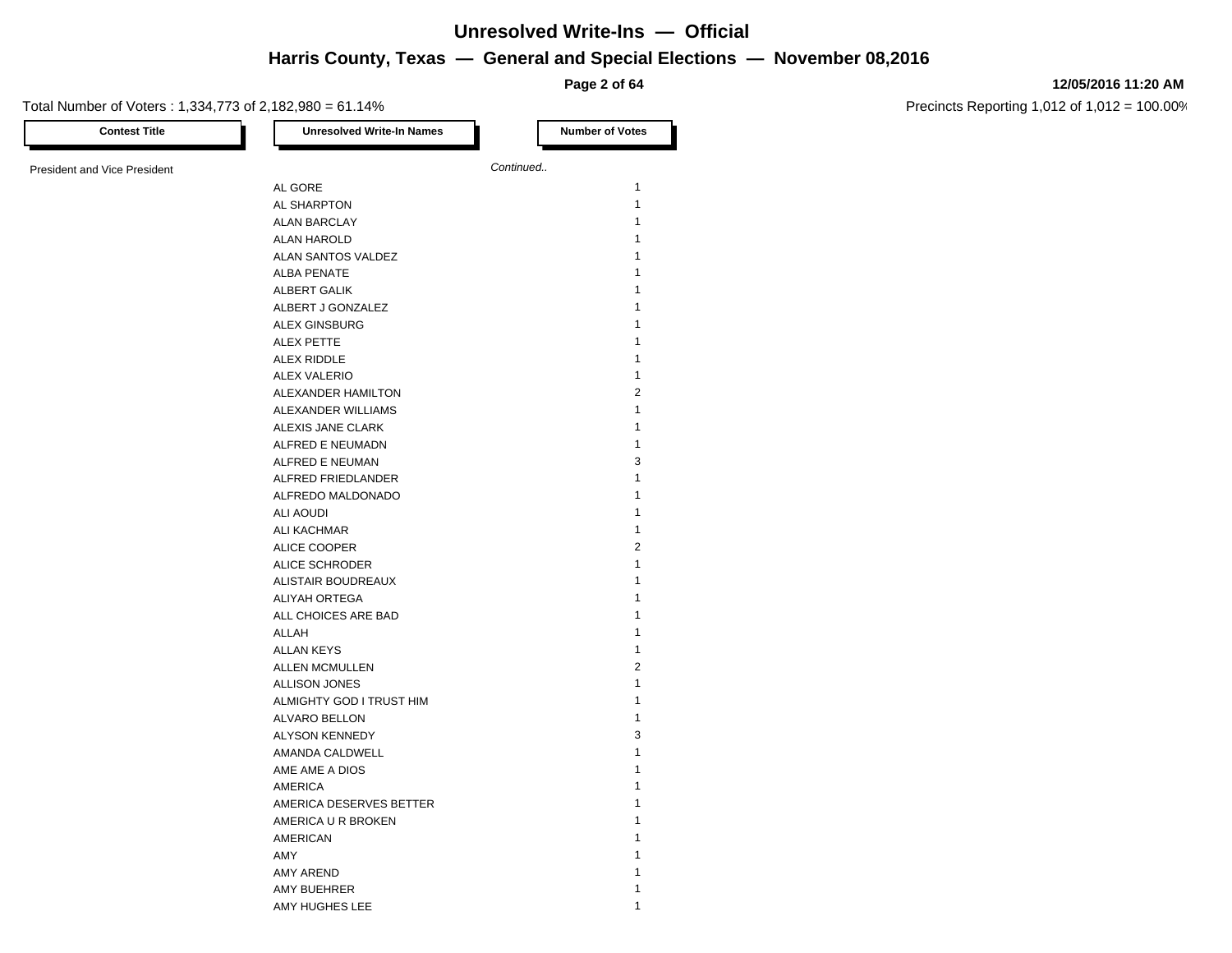### **Harris — November 08,2016 Unresolved Write-Ins — Official**

#### **12/05/2016 11:20 AM**

Precincts Reporting 1,012 of 1,012 = 100.00%

| Total Number of Voters: 1,334,773 of 2,182,980 = 61.14% |                                  | Page 3 of 64           |
|---------------------------------------------------------|----------------------------------|------------------------|
| <b>Contest Title</b>                                    | <b>Unresolved Write-In Names</b> | <b>Number of Votes</b> |
| <b>President and Vice President</b>                     |                                  | Continued              |
|                                                         | <b>AMY PINAPATI</b>              | 1                      |
|                                                         | <b>AMY RAMIREZ</b>               | 1                      |
|                                                         | AMY THROM                        | 1                      |
|                                                         | AN OTHER                         | 1                      |
|                                                         | <b>ANA CAMPOS</b>                | 1                      |
|                                                         | ANA NAVARRO                      | 1                      |
|                                                         | <b>ANARCHY</b>                   | $\overline{2}$         |
|                                                         | ANDERS AHLSEN                    | 1                      |
|                                                         | ANDI L KRISTALL                  | 1                      |
|                                                         | ANDRE FEZELL ROBINSON            | 1                      |
|                                                         | ANDRE JOHNSON                    | 1                      |
|                                                         | ANDREA PEREDA                    | 1                      |
|                                                         | ANDRES VELA                      | 1                      |
|                                                         | ANDREW CHANG                     | 1                      |
|                                                         | ANDREW D BASIAGO                 | 1                      |
|                                                         | ANDREW JOBE                      | 1                      |
|                                                         | ANDREW SMART FLANIKEN JR         | 1                      |
|                                                         | <b>ANDREW SORELLE</b>            | 1                      |
|                                                         | <b>ANDREW WAINRIGHT</b>          | 2                      |
|                                                         | <b>ANDREW WILKES KRIER</b>       | 1                      |
|                                                         | ANGEL LOPEZ                      | 1                      |
|                                                         | ANGEL R AVILA                    | 1                      |
|                                                         | ANGELES GONZALEZ LEBRIJA         | 1                      |
|                                                         | ANGELO YODER                     | 1                      |
|                                                         | ANGIE MURRAY                     | 1                      |
|                                                         | ANN NEE BODY                     | 1                      |
|                                                         | <b>ANNA PHILLIPS</b>             | 1                      |
|                                                         | ANNE BANKS FARLEY                | 1                      |
|                                                         | <b>ANNIE GARCIA</b>              | 1                      |
|                                                         | ANNIKA SALINAS                   | 1                      |
|                                                         | ANONYMOUS                        | 7                      |
|                                                         | ANONYMOUS HUMANITY PARTY         | 1                      |
|                                                         | ANTHONY MEREDITH                 | 1                      |
|                                                         | ANTHONY W JACKSON                | 1                      |
|                                                         | <b>ANTHONY YAGER</b>             | 1                      |
|                                                         | <b>ANTONIO BROWN</b>             | 1                      |
|                                                         | ANTONIO GONZALEZ                 | 1                      |
|                                                         | ANY DECENT CANDIDATE             | 1                      |
|                                                         | ANY ELSE PLEASE                  | $\mathbf{1}$           |
|                                                         |                                  |                        |
|                                                         | ANY ONE ELSE                     | $\overline{c}$         |

ANYBODY ELSE 3 ANYONE BUT THESE TWO 1 ANYONE ELSE 11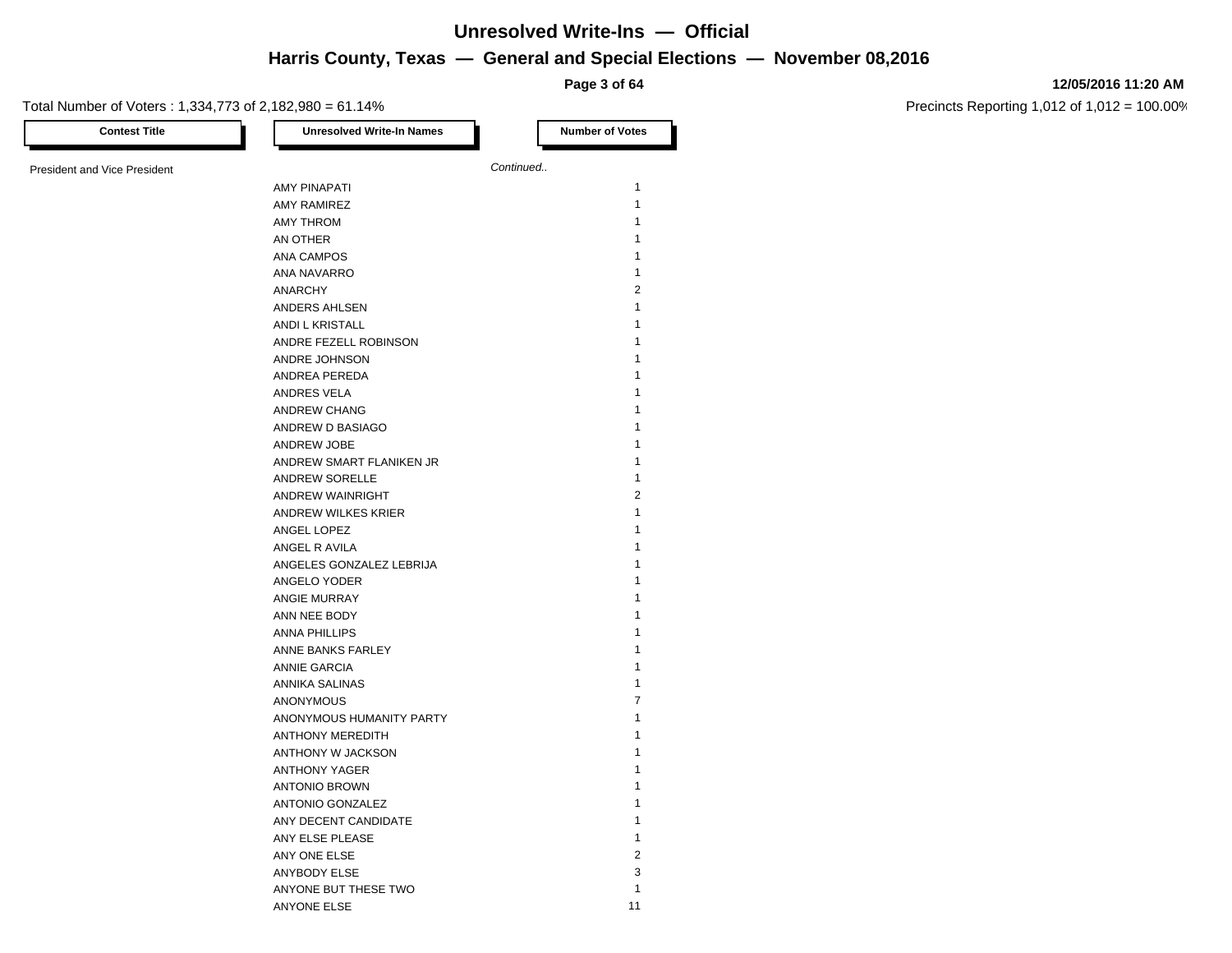**Page 4 of 64**

#### **12/05/2016 11:20 AM**

Precincts Reporting 1,012 of 1,012 = 100.00%

| <b>Contest Title</b>                | <b>Unresolved Write-In Names</b>           |           | <b>Number of Votes</b>  |
|-------------------------------------|--------------------------------------------|-----------|-------------------------|
|                                     |                                            |           |                         |
| <b>President and Vice President</b> |                                            | Continued |                         |
|                                     | ANYONE ELSE EXCEPT CRUZ                    |           | $\mathbf{1}$            |
|                                     | APRILELISE SPILLER SEWELL                  |           | 1                       |
|                                     | <b>AQUILL BAYNARD</b>                      |           | 1                       |
|                                     | ARDEN MCKENNA JOHNSON                      |           | 1                       |
|                                     | ARIEL SULLIVAN                             |           | 1                       |
|                                     | ARIELA FREIMAN                             |           | 1                       |
|                                     | ARNOLD KLAUS                               |           |                         |
|                                     | ARNOLD SCHWARZENEGGER                      |           | 1                       |
|                                     | ART MOORE                                  |           | 1                       |
|                                     | ART SOUCY                                  |           | 1                       |
|                                     | ARTHUR CORENBLITH                          |           | 1                       |
|                                     | ARTHUR L JONES JR                          |           |                         |
|                                     | <b>ARTHUR R JONES</b>                      |           | 1                       |
|                                     | ARYANA DELGADO                             |           |                         |
|                                     | ASEM SHAHED                                |           | 1                       |
|                                     | ASIRI VILLAVICENCIO                        |           | 1                       |
|                                     | <b>AURASH KAMKAR</b>                       |           | 1                       |
|                                     | <b>AUSTIN KOVSKI</b>                       |           | 1                       |
|                                     | <b>AUSTIN PETERSEN</b>                     |           | $\overline{2}$          |
|                                     | <b>AUSTIN PETERSON</b>                     |           | 1                       |
|                                     | <b>AUTUMN DAVIDSON</b>                     |           | 1                       |
|                                     | <b>AVAN</b>                                |           | 1                       |
|                                     | AVERY LOBUSCH                              |           | 1                       |
|                                     | AYESHA                                     |           | 1                       |
|                                     | AZALEA COBOS                               |           | 1                       |
|                                     | B                                          |           | $\overline{2}$          |
|                                     |                                            |           | $\overline{\mathbf{4}}$ |
|                                     | <b>BABY SCARLETT SHORT</b><br><b>BACON</b> |           | 1                       |
|                                     |                                            |           | 1                       |
|                                     | <b>BAG OF TARANTULAS</b>                   |           | 1                       |
|                                     | <b>BANARD SANDERS</b>                      |           |                         |
|                                     | <b>BARAC OBAMA</b>                         |           | $\mathbf{1}$            |
|                                     | <b>BARACK OBAMA</b>                        |           | 17                      |
|                                     | <b>BARAJOBAMAA</b>                         |           | $\mathbf{1}$            |
|                                     | <b>BARAK OBAMA</b>                         |           | 3                       |
|                                     | <b>BARBARA DICKSON</b>                     |           | 1                       |
|                                     | BARBARA ANDERSON MCDONALD                  |           | 1                       |
|                                     | <b>BARBARA BUSH</b>                        |           | 1                       |
|                                     | <b>BARBARA OLAJIDE</b>                     |           | 1                       |
|                                     | <b>BARBARA ROSEMAN</b>                     |           | $\overline{2}$          |
|                                     | <b>BARNEY SANDERS</b>                      |           | 1                       |
|                                     | <b>BARNEY SANDERS</b>                      |           | 1                       |
|                                     | <b>BARNEY SAUNDERS</b>                     |           | 1                       |

BARNIE SANDER 1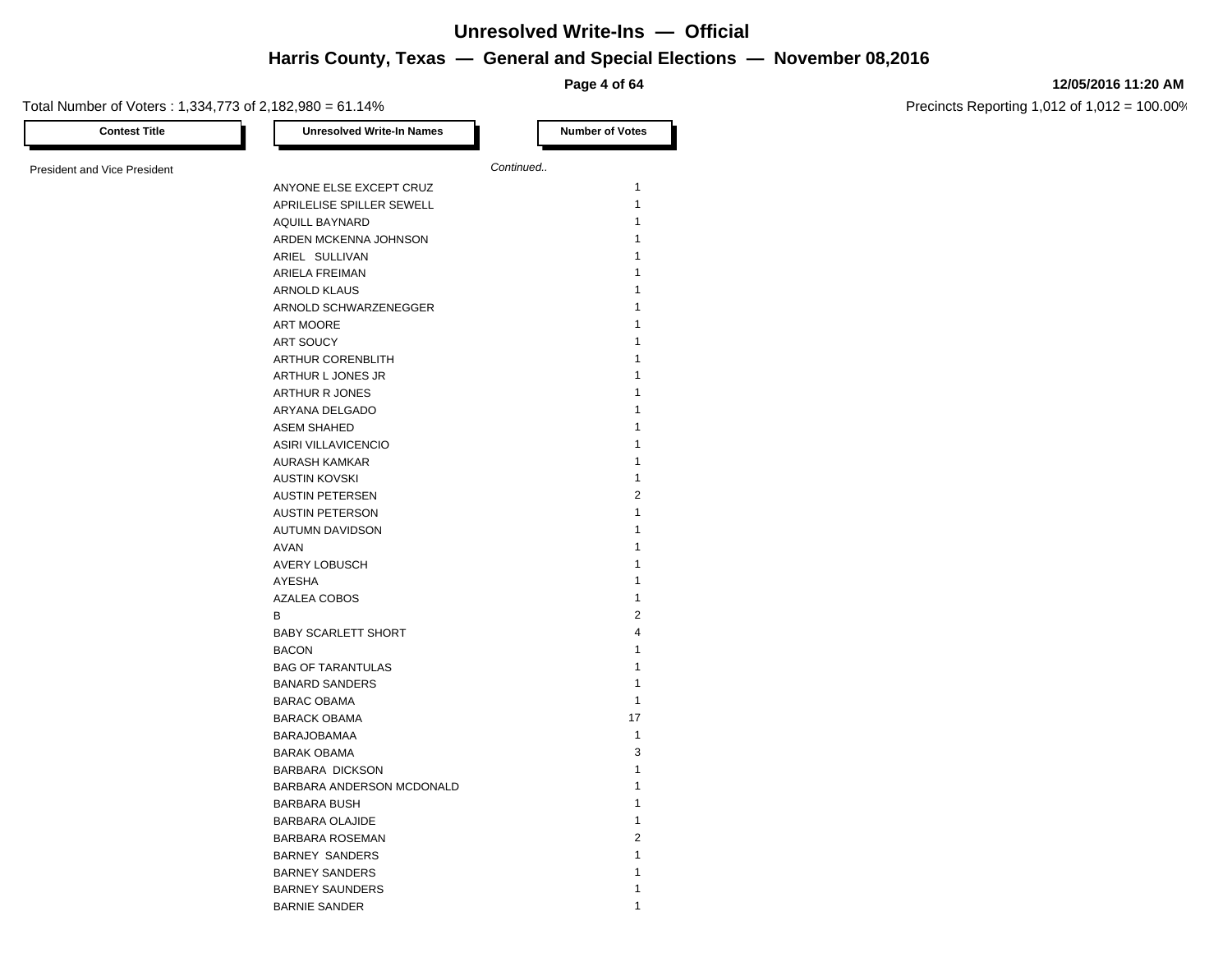**Page 5 of 64**

#### **12/05/2016 11:20 AM**

Precincts Reporting 1,012 of 1,012 = 100.00%

Total Number of Voters : 1,334,773 of 2,182,980 = 61.14% **Contest Title Number of Votes Number of Votes Number of Votes** President and Vice President **Continued. Continued.** BARNIE SANDERS 2 BARNNIE SANDERS 1 BARRY LEE GROUNDS 1 BARRY SANDER 1 BARRY SANDERS 10 BART SIMPSON 2 BATMAN 2 BEARNIE SANDERS 3 BEAU WHYTE 2008 12 AM AND 12 AM ANN 12 AM ANN 12 AM AN 12 AM AN 12 AM AN 12 AM AN 12 AM AN 12 AM AN 12 AM AN 1 BEAURIFFI THE WONDER DOG 1 BEAVIS AND BUTTHEAD 1 BEKET GRIFFITH 1 BELLINDA WATSON 1 BEN FRANKLIN 1 BEN SASSE 1 BEN CARSEN 1 BEN CARSON 105 BEN CARSON NO OTHERS 1 BEN CARSON MIKE PENCE 1 BEN CARSON TED CRUZ 1 BEN GLATFELTER 1999 EN 1999 EN 1999 EN 1999 EN 1999 EN 1999 EN 1999 EN 1999 EN 1999 EN 1999 EN 1999 EN 1999 EN 1999 EN 1999 EN 1999 EN 1999 EN 1999 EN 1999 EN 1999 EN 1999 EN 1999 EN 1999 EN 1999 EN 1999 EN 1999 EN 1999 EN BEN GUTTENBERGER 1999 AUCTEUR 1999 AUCTEUR 1999 AUCTEUR 1999 AUCTEUR 1999 AUCTEUR 1999 AUCTEUR 1999 AUCTEUR 1999 AUCTEUR 1999 AUCTEUR 1999 AUCTEUR 1999 AUCTEUR 1999 AUCTEUR 1999 AUCTEUR 1999 AUCTEUR 1999 AUCTEUR 1999 AUCTE BEN HUGGINS 1999 AND THE STATE OF THE STATE OF THE STATE OF THE STATE OF THE STATE OF THE STATE OF THE STATE OF THE STATE OF THE STATE OF THE STATE OF THE STATE OF THE STATE OF THE STATE OF THE STATE OF THE STATE OF THE ST BEN MORROW 1 BEN SASSE 17 BEN SASSE AND W BENNETT 1 BEN SASSE CHRIS CHRISTIE 1 BENARD SANDERS 1 BENCARSON 4 BENJAMIN BRECHER 1 BENJAMIN CARSON 1 BENJAMIN LEROY DYER 1 BENJAMIN NITSCH 1 BENJAMIN SHAPIRO 1 BENJAMIN WILLIAM LEFF 1 BENNY GUSSETT 1 BERDIE SANDARS 1 BERIE SANDER 1 BERIE SANDERS 1 BERINE SANDERS 5 BERNAD SANDERS 1

BERNARD JOSEPH DANNA 1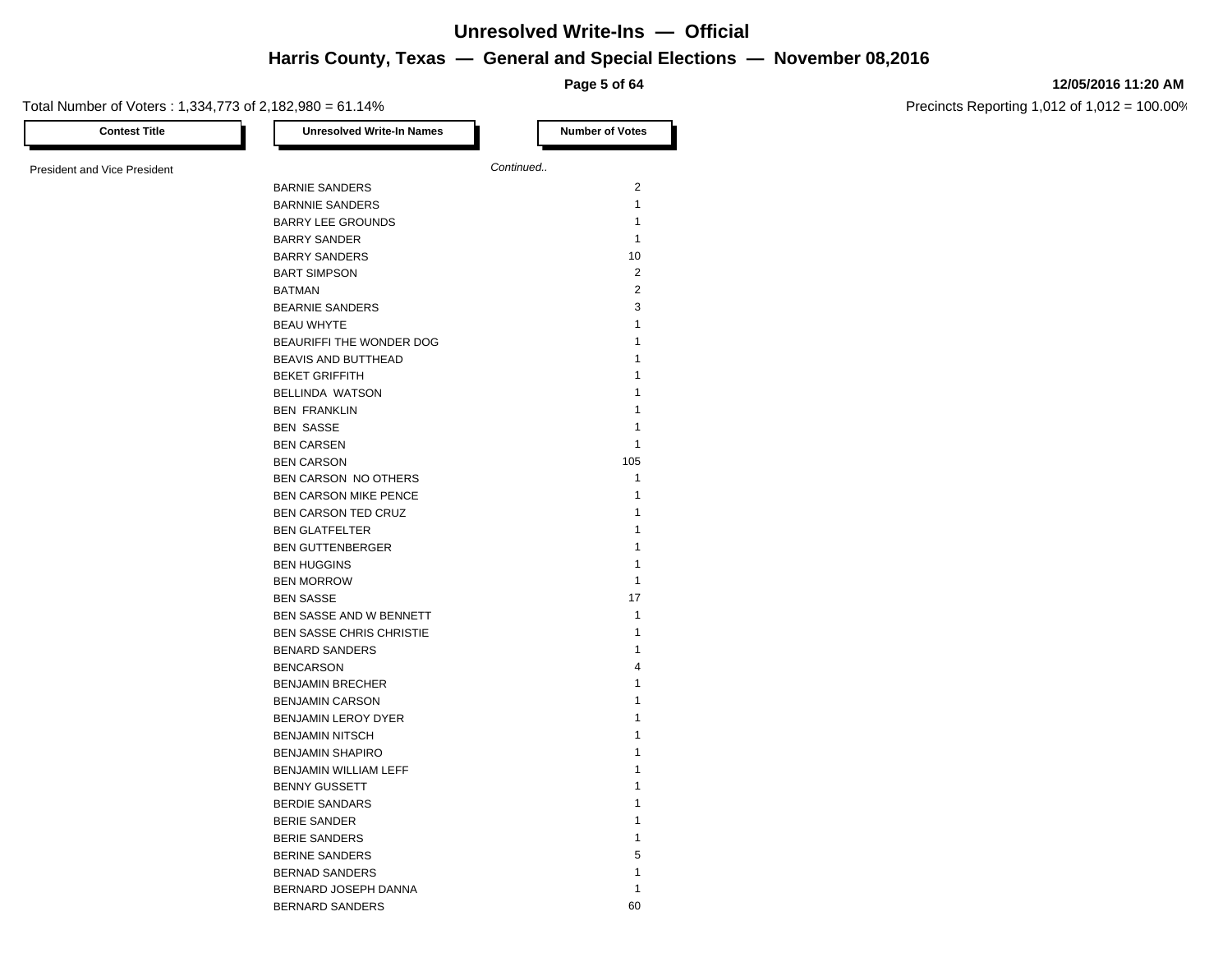**Page 6 of 64**

#### **12/05/2016 11:20 AM**

| <b>Contest Title</b>                | <b>Unresolved Write-In Names</b> | <b>Number of Votes</b>       |
|-------------------------------------|----------------------------------|------------------------------|
| <b>President and Vice President</b> |                                  | Continued                    |
|                                     | BERNARD SANDERS VP TULSI         | $\mathbf{1}$                 |
|                                     | <b>BERNE SANDERS</b>             | $\overline{2}$               |
|                                     | <b>BERNEY SANDERS</b>            | 4                            |
|                                     | <b>BERNI SANDERS</b>             | 3                            |
|                                     | <b>BERNIE</b>                    | 9                            |
|                                     | BERNIE SANDERS                   | 15                           |
|                                     | BERNIE SANDERS T KAIN            | $\mathbf{1}$                 |
|                                     | <b>BERNIE MOONEY</b>             | $\mathbf{1}$                 |
|                                     | BERNIE MOTHAFUCKIN SANDER        | $\mathbf{1}$                 |
|                                     | <b>BERNIE S</b>                  | $\mathbf{1}$                 |
|                                     | <b>BERNIE SADERS</b>             | $\mathbf{1}$                 |
|                                     | <b>BERNIE SANDER</b>             | 12                           |
|                                     | <b>BERNIE SANDERDS</b>           | $\mathbf{1}$                 |
|                                     | <b>BERNIE SANDERERS</b>          | $\mathbf{1}$                 |
|                                     |                                  | 1,982                        |
|                                     | <b>BERNIE SANDERS</b>            | $\mathbf{1}$                 |
|                                     | BERNIE SANDERS JOHN KASIK        | $\mathbf{1}$                 |
|                                     | BERNIE SANDERS TIM KAINE         | $\mathbf{1}$                 |
|                                     | <b>BERNIE SANDERSS</b>           |                              |
|                                     | <b>BERNIE SANDES</b>             | 1                            |
|                                     | <b>BERNIE SANERS</b>             | 1<br>$\overline{\mathbf{4}}$ |
|                                     | <b>BERNIE SAUNDERS</b>           |                              |
|                                     | <b>BERNIE SUNDERS</b>            | 1                            |
|                                     | <b>BERNIESANDER</b>              | 1                            |
|                                     | <b>BERNIESANDERS</b>             | $\overline{7}$               |
|                                     | <b>BERNIF SANDERS</b>            | $\mathbf{1}$                 |
|                                     | <b>BERNNIE SANDERS</b>           | 3                            |
|                                     | <b>BERNNY SANDERS</b>            | $\mathbf{1}$                 |
|                                     | <b>BERNY SANDERS</b>             | 8                            |
|                                     | <b>BERRNIE SANDERS</b>           | $\mathbf{1}$                 |
|                                     | <b>BERRY SANDERS</b>             | $\mathbf{1}$                 |
|                                     | <b>BETTY BARR</b>                | 1                            |
|                                     | <b>BETTY BOOP</b>                | 1                            |
|                                     | BEY                              | 1                            |
|                                     | <b>BEYONCE KNOWLES</b>           | 1                            |
|                                     | BEYONCE KNOWLES CARTER           | $\mathbf{1}$                 |
|                                     | <b>BIDEN</b>                     | 3                            |
|                                     | <b>BIG DADDY LINT</b>            | 1                            |
|                                     | <b>BILL CLINTON</b>              | 1                            |
|                                     | <b>BILL COLMAN</b>               | 1                            |
|                                     | <b>BILL COSB</b>                 | 1                            |
|                                     | <b>BILL GATES</b>                | 3                            |
|                                     | <b>BILL MAHER</b>                | $\mathbf{1}$                 |
|                                     | <b>BILL MURRAY</b>               | $\overline{2}$               |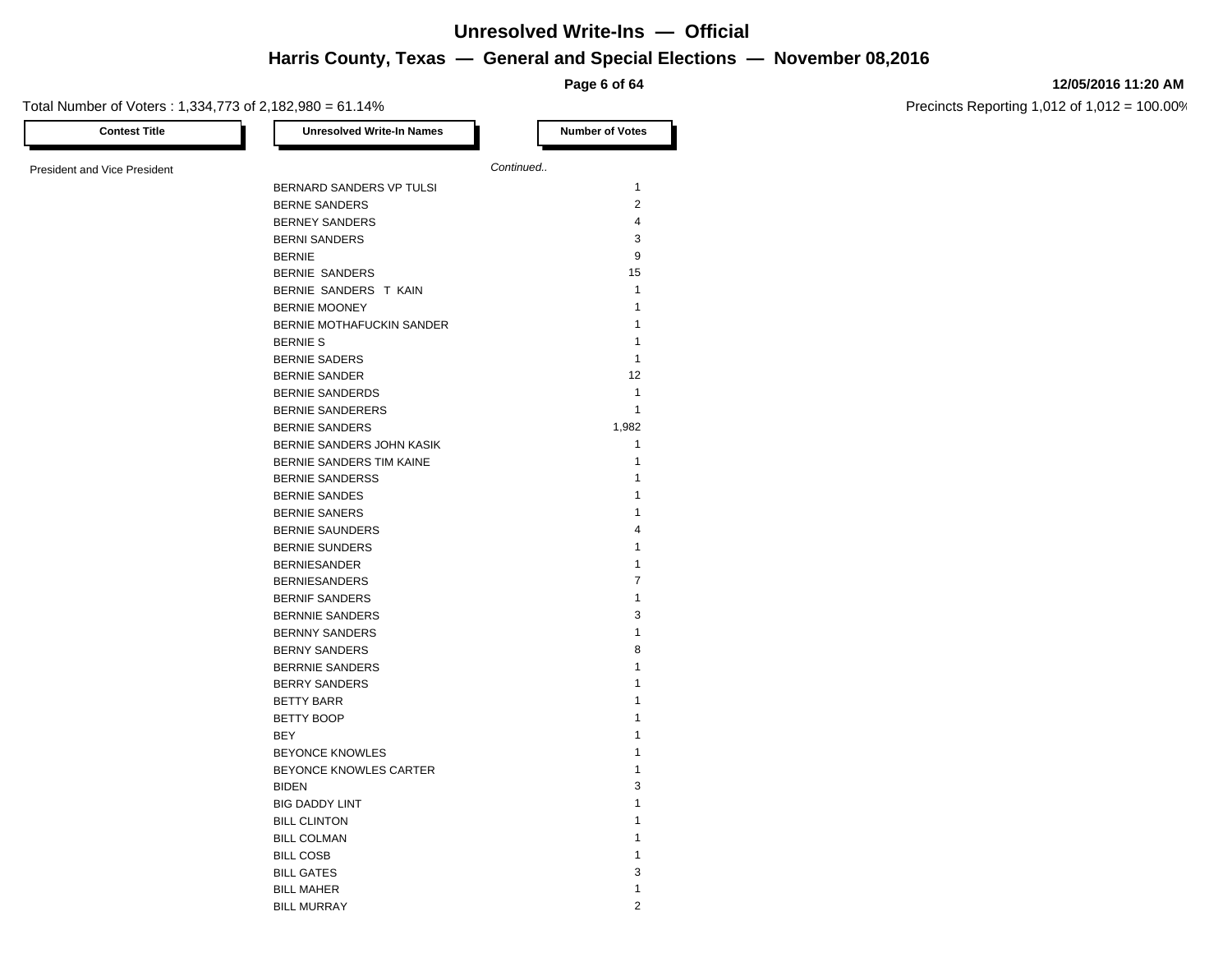**Page 7 of 64**

#### **12/05/2016 11:20 AM**

Precincts Reporting 1,012 of 1,012 = 100.00%

Total Number of Voters : 1,334,773 of 2,182,980 = 61.14% **Contest Title Number of Votes Number of Votes** President and Vice President **Continued. Continued.** BILL MURRAY OWEN WILSON 1 BILL MURRY 1 BILL NYE 2 BILL OBRIEN 1 **BILL OREILLY** 1 BILL PENNINGTON 1 BILL THE CAT **1** BILLY JOE SHAVER 1 BILLY M WILLIS 1 BILLY WILSON 1 BLACK EMPOWERMENT 1 BLACK LIVES MATTER TOO 1 BLACK VOTE 1 BLAIR CROVER 1 BLAKE DAVIDSON 1 BLAKE POUNDS 1 BLAKE TRAHAN 1 BLANK 4 BLANK VOTE 2008 12 AM AND 12 AM AND 12 AM AND 12 AM AND 12 AM AND 12 AM AND 12 AM AND 12 AM AND 12 AM AND 12 AM AND 12 AM AND 12 AM AND 12 AM AND 12 AM AND 12 AM AND 12 AM AND 12 AM AND 12 AM AND 12 AM AND 12 AM AND 12 AM BLOOMBERG 2  $\mathsf{BO}$  and  $\mathsf{BO}$  is a set of  $\mathsf{SO}$  is a set of  $\mathsf{SO}$  is a set of  $\mathsf{SO}$  is a set of  $\mathsf{SO}$  is a set of  $\mathsf{SO}$  is a set of  $\mathsf{SO}$  is a set of  $\mathsf{SO}$  is a set of  $\mathsf{SO}$  is a set of  $\mathsf{SO}$  is a set o BOB 2008 1 and 2008 1 and 2008 1 and 2008 1 and 2008 1 and 2008 1 and 2008 1 and 2008 1 and 2008 1 and 2008 1 and 2008 1 and 2008 1 and 2008 1 and 2008 1 and 2008 1 and 2008 1 and 2008 1 and 2008 1 and 2008 1 and 2008 1 an BOB DYLAN CHARITY ANN 1 BOB WATSON 2008 12 BOB WHITAKER 1 BOB WHITTAKER 1 BOBBY GINDEL 1 BOBBY HUGGLE 1 BOBBY JINDALL 1 BOND 2008 1 2008 1 2009 1 2009 1 2009 1 2009 1 2009 1 2009 1 2009 1 2009 1 2009 1 2009 1 2009 1 2009 1 2009 1 2009 1 2009 1 2009 1 2009 1 2009 1 2009 1 2009 1 2009 1 2009 1 2009 1 2009 1 2009 1 2009 1 2009 1 2009 1 2009 1 BOUKARI HARRIS 1 BOZO THE CLOWN 2000 1 BRAD OLIVER 1 BRAD SMITH 1 BRAD THOR 1 BRAD TIREY 1 BRAD ZUCKER 1 BRADLEY SCOTT LITTLE 1 **BRADY** 1 BRANDON GOOLSBY 1 BRANDON STEVENS 1 BRANDON WALL **1** 

**BREN** 1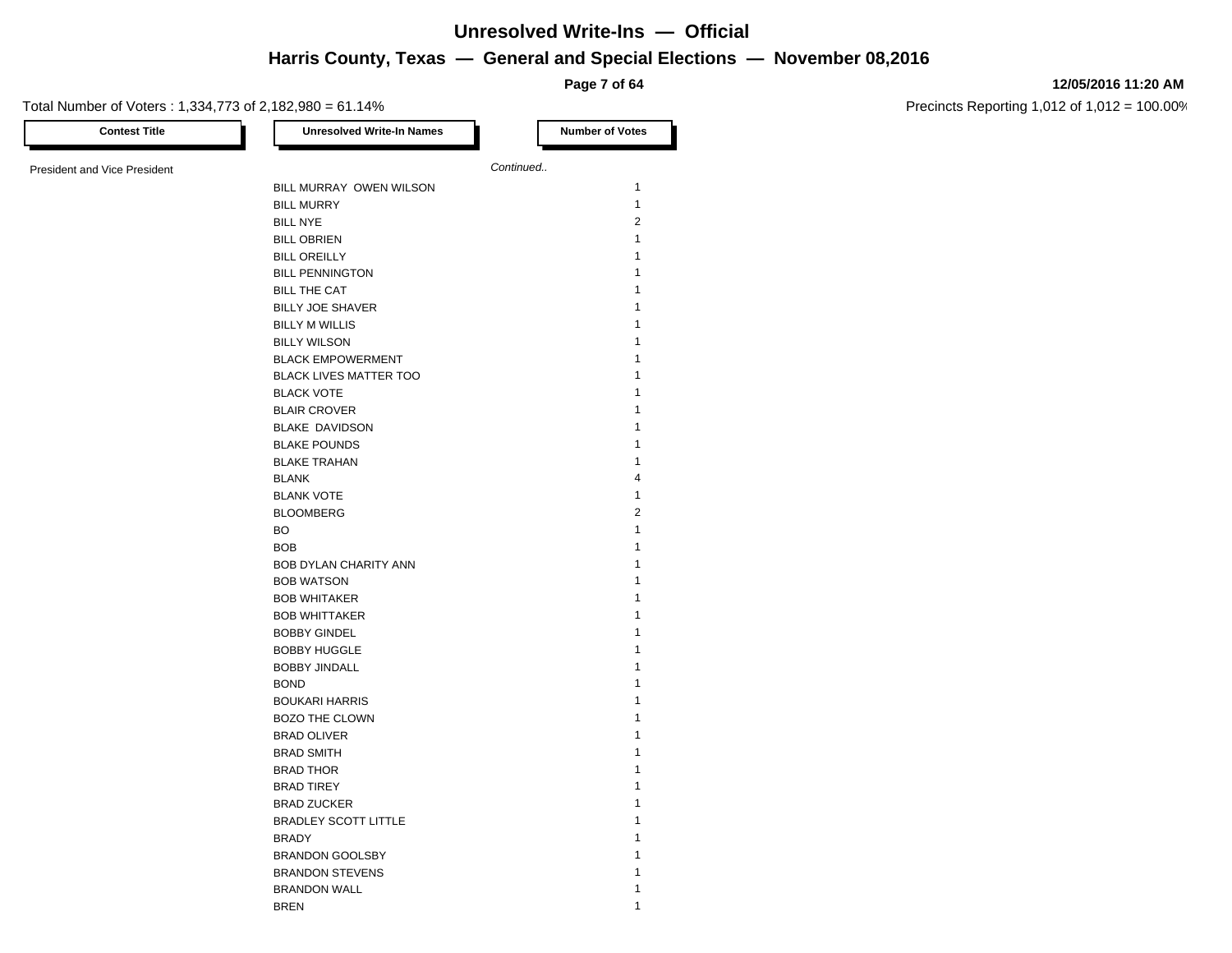**Page 8 of 64**

#### **12/05/2016 11:20 AM**

| <b>Contest Title</b>         | <b>Unresolved Write-In Names</b> | <b>Number of Votes</b> |
|------------------------------|----------------------------------|------------------------|
| President and Vice President |                                  | Continued              |
|                              | BRENDAN BEHAN                    | $\mathbf{1}$           |
|                              | BRENT HIMES MARK KIDNEY          | $\mathbf{1}$           |
|                              | <b>BRETT BOLLINGER</b>           | 1                      |
|                              | <b>BRETT LEWIS</b>               | 1                      |
|                              | <b>BRIAN FALLON</b>              | 1                      |
|                              | <b>BRIAN BENTLEY</b>             | 1                      |
|                              | <b>BRIAN CAVALLARO</b>           | 1                      |
|                              | BRIAN DAVID TRUELOVE             | 1                      |
|                              | <b>BRIAN G COMEAUX</b>           | 1                      |
|                              | <b>BRIAN HOLLAND</b>             | 1                      |
|                              | <b>BRIAN MOORE</b>               | 1                      |
|                              | <b>BRIAN P ROMERE</b>            | 1                      |
|                              | <b>BRIAN RICHARD</b>             | 1                      |
|                              | <b>BRIAN TAYLOR</b>              | 1                      |
|                              |                                  | 1                      |
|                              | <b>BRIAN TREMONT</b>             | 1                      |
|                              | <b>BRIAN WALL</b>                | 1                      |
|                              | <b>BRITNEY SPEARS</b>            | 1                      |
|                              | <b>BRNIE SANDERS</b>             | 1                      |
|                              | <b>BROCK JAYMES ROBERTS</b>      | 1                      |
|                              | <b>BRODERICK BELL</b>            |                        |
|                              | <b>BROKEN MATT HARDY</b>         | 1                      |
|                              | <b>BRONSON MANN</b>              | 1                      |
|                              | <b>BRUCE BANTA</b>               | 1                      |
|                              | <b>BRUCE BILGER JR</b>           | 1                      |
|                              | <b>BRUNO MARS</b>                | 1                      |
|                              | <b>BUCK BONNER</b>               | 1                      |
|                              | <b>BUGS BUNNY</b>                | 1                      |
|                              | <b>BUN B</b>                     | 1                      |
|                              | <b>BUNB</b>                      | 1                      |
|                              | <b>BUNNY BUTTERSCOTCH</b>        | $\mathbf{1}$           |
|                              | <b>BURNEY SANDERS</b>            | $\overline{2}$         |
|                              | <b>BURNIE SANDERS</b>            | 5                      |
|                              | <b>BURNNIE SANDERS</b>           | $\overline{2}$         |
|                              | <b>BUSH</b>                      | 3                      |
|                              | <b>BUSH JEB</b>                  | 2                      |
|                              | <b>BUSHHH</b>                    | 1                      |
|                              | <b>BUTTS</b>                     | 1                      |
|                              | <b>BYRON C KEELING</b>           | 1                      |
|                              | BYRONY FERN COAN                 | 1                      |
|                              | C POWELL                         | 1                      |
|                              | CACARECO                         | 1                      |
|                              | <b>CAHILL</b>                    | 1                      |
|                              | CALVIN COOLIDGE                  | 1                      |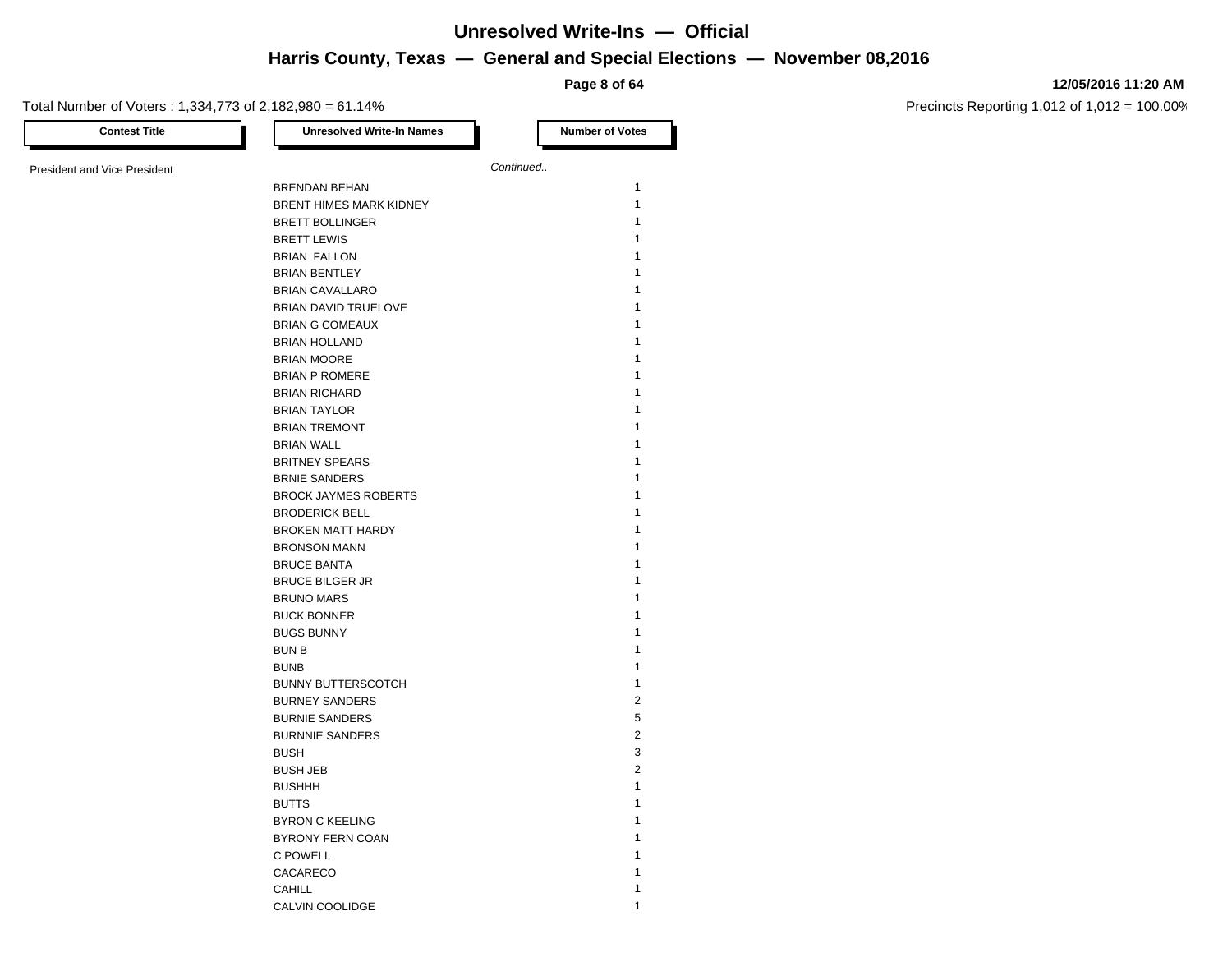**Page 9 of 64**

#### **12/05/2016 11:20 AM**

Precincts Reporting 1,012 of 1,012 = 100.00%

| <b>Contest Title</b>                | <b>Unresolved Write-In Names</b>                | <b>Number of Votes</b> |
|-------------------------------------|-------------------------------------------------|------------------------|
| <b>President and Vice President</b> |                                                 | Continued              |
|                                     | <b>CALVIN LADNER</b>                            | $\mathbf{1}$           |
|                                     | <b>CAMERON SELF</b>                             | $\mathbf{1}$           |
|                                     | CANADA                                          | 1                      |
|                                     | <b>CANDA LISA RICE</b>                          | 1                      |
|                                     | <b>CAPED CRUSADER</b>                           | 1                      |
|                                     | <b>CAPTAIN AMERICA</b>                          | 1                      |
|                                     | <b>CAPTAIN OBVIOUS</b>                          | $\overline{2}$         |
|                                     | <b>CAREN WHITE</b>                              | 1                      |
|                                     | CARL BLACCONERI                                 | 1                      |
|                                     | CARL THEOBOLD SCHULTZ                           | 1                      |
|                                     | <b>CARLA JONES</b>                              | 1                      |
|                                     | CARLOS PERALEZ JR                               | 1                      |
|                                     | CARLOS R E TRISTAN                              | 1                      |
|                                     | <b>CARLOS RAY NORRIS</b>                        | 1                      |
|                                     | <b>CARLTON CHRISTENSEN</b>                      | $\mathbf{1}$           |
|                                     | <b>CARLY FIORINA</b>                            | 13                     |
|                                     | CAROL ANN JOHNSON                               | $\mathbf{1}$           |
|                                     | CAROLYN A DE LA CERDA                           | $\mathbf{1}$           |
|                                     | CARSON                                          | $\overline{2}$         |
|                                     | <b>CASEK</b>                                    | 1                      |
|                                     | CASEY ALAN HALL                                 | 1                      |
|                                     | <b>CASHMERE WARD</b>                            | 1                      |
|                                     | CASIC                                           | 1                      |
|                                     | <b>CASICH</b>                                   | 1                      |
|                                     | <b>CASTLE BREADLY</b>                           | 1                      |
|                                     |                                                 | 1                      |
|                                     | CATHERINE HENNESSEY                             | 1                      |
|                                     | <b>CBAKER</b>                                   | 1                      |
|                                     | CC<br>CEDRIC JOHNSON JR                         | 1                      |
|                                     |                                                 | 1                      |
|                                     | <b>CHAD VIGGERS</b><br><b>CHAM KING</b>         | 1                      |
|                                     | <b>CHAMP BORREL</b>                             | 1                      |
|                                     |                                                 | 1                      |
|                                     | CHARLES BRYAN WORTHEN JR                        | 1                      |
|                                     | <b>CHARLES E LISBONY</b>                        | 1                      |
|                                     | <b>CHARLES F GRANEY</b><br><b>CHARLES GROSS</b> | 1                      |
|                                     |                                                 | 1                      |
|                                     | <b>CHARLES H BROWNMAN</b>                       |                        |
|                                     | CHARLES LAURENCE ALLEN JR                       | 1<br>1                 |
|                                     | <b>CHARLES MARTIN</b>                           |                        |
|                                     | CHARLES MATTHEW DAVIDSON                        |                        |
|                                     | <b>CHARLES MILLER</b>                           | 1                      |
|                                     | <b>CHARLES PAUL III</b>                         |                        |

CHARLES PETER GOUBEAUD 1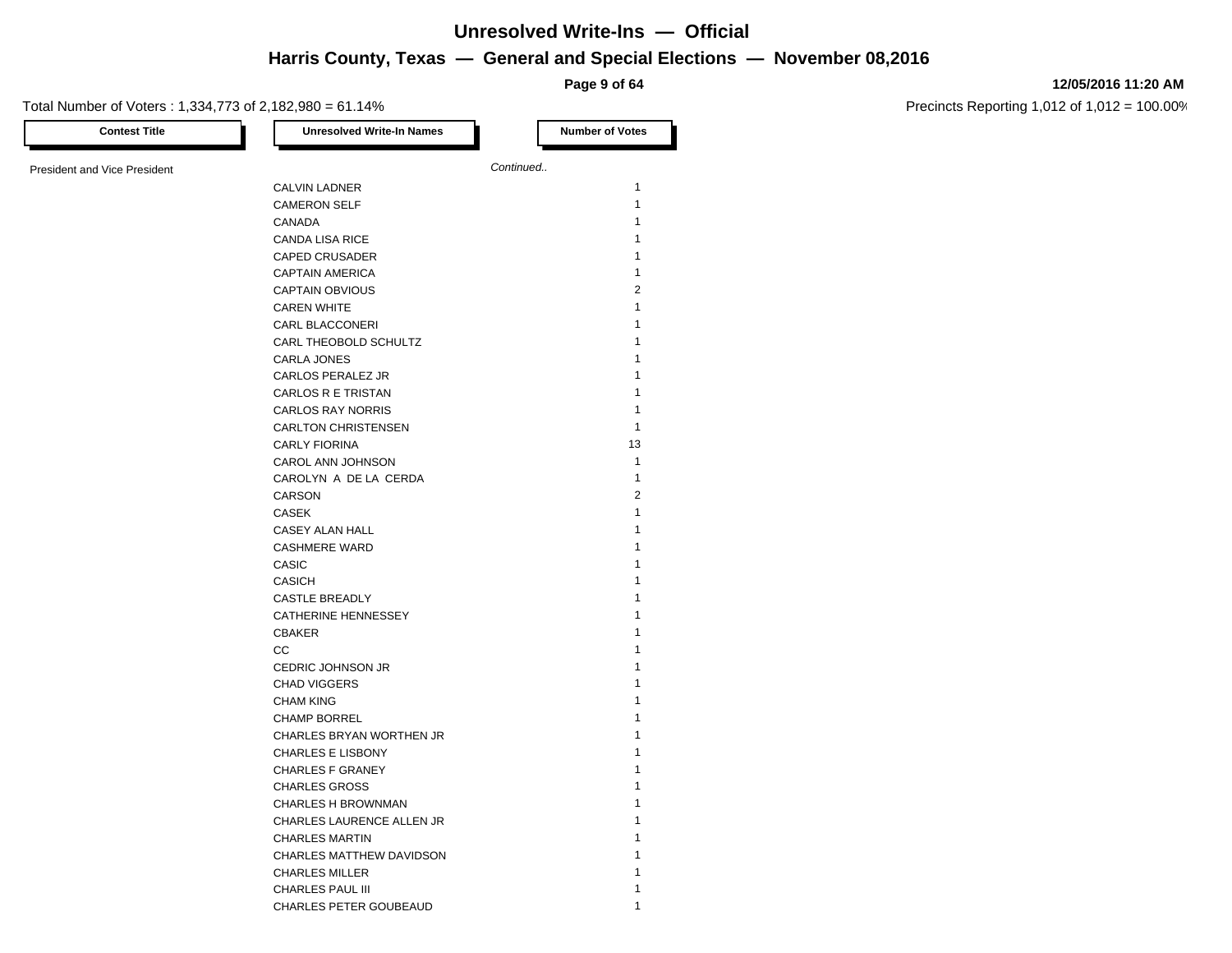**Page 10 of 64**

#### **12/05/2016 11:20 AM**

Precincts Reporting 1,012 of 1,012 = 100.00%

Total Number of Voters : 1,334,773 of 2,182,980 = 61.14% **Contest Title Number of Votes Number of Votes Number of Votes** President and Vice President **Continued. Continued.** CHARLES ROBERT HAYES 1 CHARLES TOWE 2002 12:00 12:00 12:00 12:00 12:00 12:00 12:00 12:00 12:00 12:00 12:00 12:00 12:00 12:00 12:00 12:00 12:00 12:00 12:00 12:00 12:00 12:00 12:00 12:00 12:00 12:00 12:00 12:00 12:00 12:00 12:00 12:00 12:00 12:00 CHARLEY HRDLICKA 1 CHARLIE BROWN 2 CHARLIE DUPAS 1 CHARLIE ROSE 3 CHASE C FOREMAN 1 CHERYL J WEEKS 1 CHESARE JOHNSON 1 CHESTER COBBLEPOT 1 CHEWIE MCMILLIN 1 CHICKEN LITTLE 1 CHIDI ONONIWU 1 CHIEF DAVID BROWN 1 CHIEF LEFKOWITZ 1 CHIO 2 CHIP AND DALE 1 CHRIS CHRISTIE 2 CHRIS CHRISTY 2 CHRIS EXODUS 1 CHRIS JACKSON 1 CHRIS JOKERST 1 CHRIS KENISTON 3 CHRIS MACHEN 2008 12 CHRIS PEMBELTON 1 CHRIS RADMONOVICH 1 CHRIS TOPHER FISCHLER 1 CHRIST 6 and 2008 and 2008 and 2008 and 2008 and 2008 and 2008 and 2008 and 2008 and 2008 and 2008 and 2008 and 2008 and 2008 and 2008 and 2008 and 2008 and 2008 and 2008 and 2008 and 2008 and 2008 and 2008 and 2008 and 20 CHRIST JESUS 3 CHRIST THE KING 1 CHRISTIAN BRYAN PENA 1 CHRISTIAN DIAZ 1 CHRISTINA JEAN MULLINS 1 CHRISTINE MIKHAIL 1 CHRISTOPHER A MCFARLANE 1 CHRISTOPHER CLAY 1 CHRISTOPHER G SAENZ 1 CHRISTOPHER JONES 1 CHRISTOPHER SCHOOLEY CHRISTOPHER SCOTT 1 CHRISTOPHER STEELE SPEARS 1 CHRISTOPHER THOMAS 1 CHRISTOPHER WALKEN 1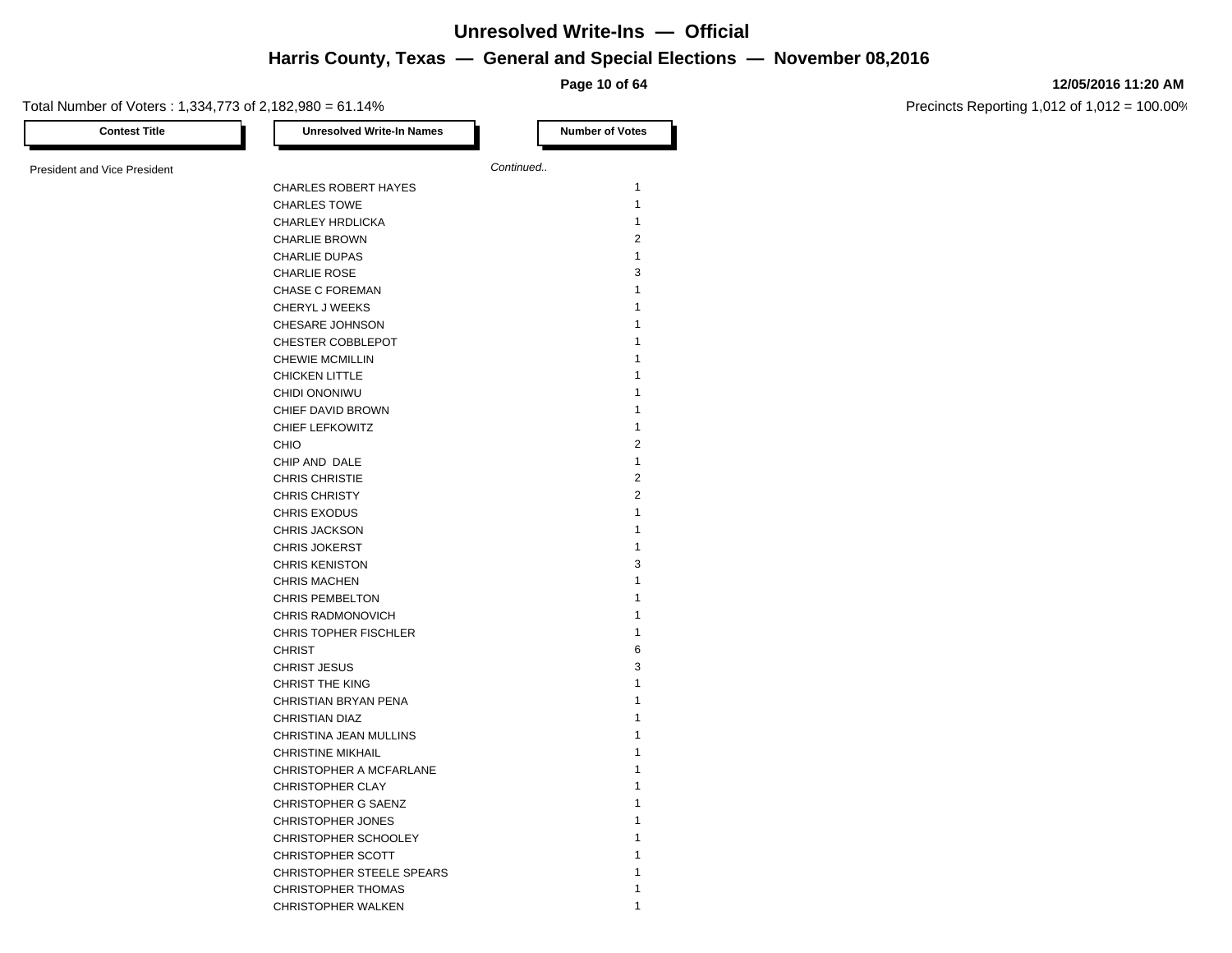**Page 11 of 64**

#### **12/05/2016 11:20 AM**

Precincts Reporting 1,012 of 1,012 = 100.00%

Total Number of Voters : 1,334,773 of 2,182,980 = 61.14% **Contest Title Number of Votes Number of Votes** President and Vice President **Continued. Continued.** CHRISTOPHER WHITE 1 1 CHRISTOPHER WILLIAMS 1 CHUCK GRAWE 1 CHUCK NORIS 1 CHUCK NORRIS 7  $Cl$  and  $Cl$  and  $Cl$  and  $Cl$  and  $Cl$  and  $Cl$  and  $Cl$  and  $Cl$  and  $Cl$  and  $Cl$  and  $Cl$  and  $Cl$  and  $Cl$  and  $Cl$  and  $Cl$  and  $Cl$  and  $Cl$  and  $Cl$  and  $Cl$  and  $Cl$  and  $Cl$  and  $Cl$  and  $Cl$  and  $Cl$  and  $Cl$  and  $Cl$  and  $Cl$  and  $Cl$  a CINCINNATUS 1 CLAIRE MONTANT 1 CLARK ROBERTS CLAYTON GUILLORY JR 1 CLEMENT E WALTERS 1 CLENDON MACK 1 CLIFFORD A MCBEAN 1 CLIFTON ROBERTS 9 CLINT EASTWOOD 2 CLINTON PRES PENCE VP 1 CLOVER LIVINGSTON ODELL 1 CLYDE **1** CLYDE B CHAPRON SR 1 CLYDE B CHAPRON JR 1 CLYDE JACKSON 1 CODY JAMES NICHOLSON 1 COLBERT **1** COLIN POWELL 2 COLIN KAEPERNICK 1 COLIN LUTHER POWELL 1 COLIN PEARSON 1 COLIN POWEII 2000 12000 12000 12000 12000 12000 12000 12000 12000 12000 12000 12000 12000 12000 12000 12000 12000 12000 12000 12000 12000 12000 12000 12000 12000 12000 12000 12000 12000 12000 12000 12000 12000 12000 12000 COLIN POWEL 1 COLIN POWELL 37 COLIN POWELL CONDALEEZA R 1 COLIN POWELL MITT ROMNEY 1 COLIN POWILL **1** COLINE POWELL 1 COLLEN POWELL **1** COLLIN POWELL 3 COLLON POWELL **1** COLON POWELL 2 COMEY 2008 2009 12:00:00 12:00:00 12:00:00 12:00:00 12:00:00 12:00:00 12:00:00 12:00:00 12:00:00 12:00:00 12:00:00 12:00:00 12:00:00 12:00:00 12:00:00 12:00:00 12:00:00 12:00:00 12:00:00 12:00:00 12:00:00 12:00:00 12:00:00 CONDALESSA RICE 1 CONDALISA RICE 1

CONDALISA RICE 1 2008 1 2009 1 2009 1 2009 1 2009 1 2009 1 2009 1 2009 1 2009 1 2009 1 2009 1 2009 1 2009 1 200 CONDALIZA RICE 1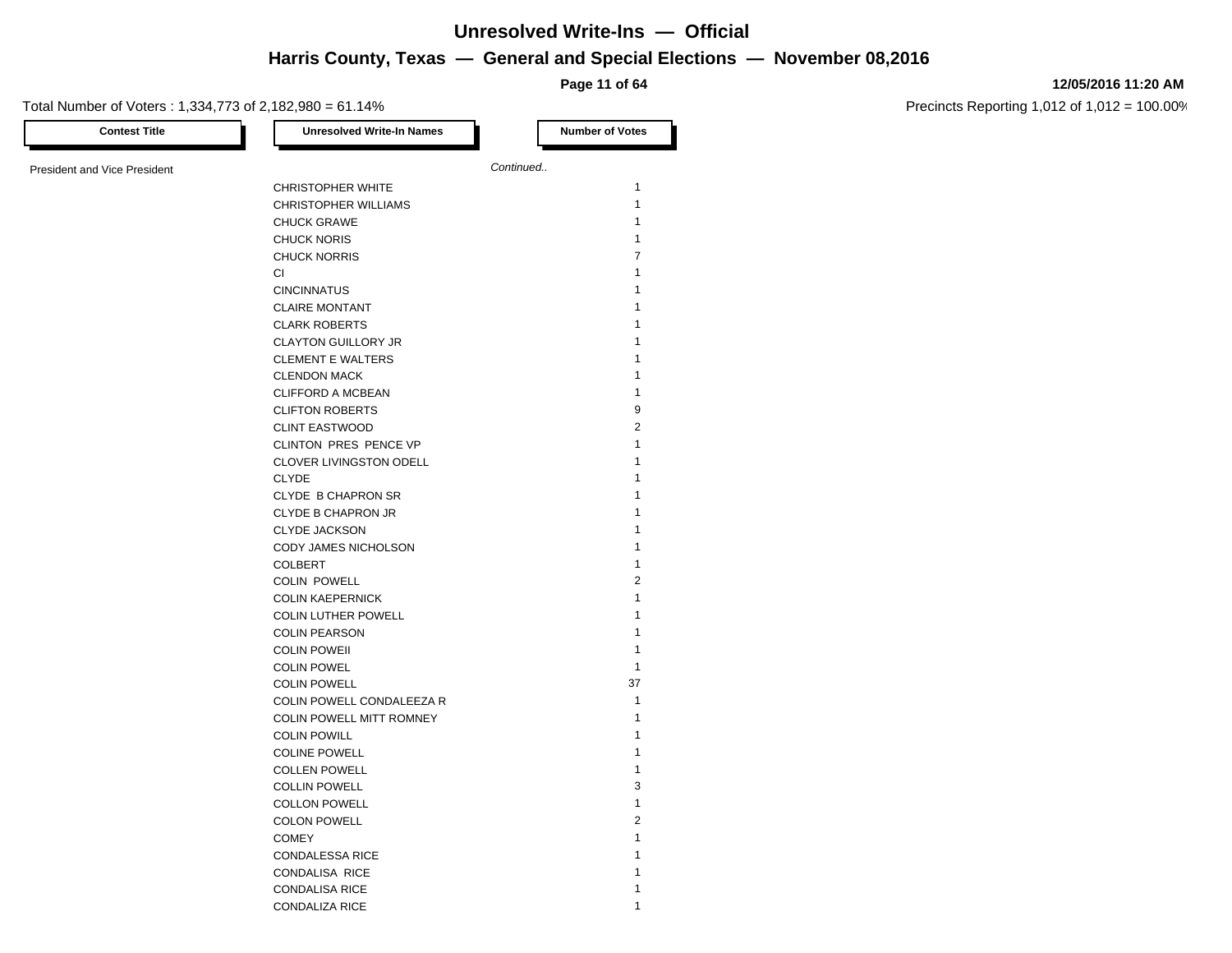**Page 12 of 64**

#### **12/05/2016 11:20 AM**

Precincts Reporting 1,012 of 1,012 = 100.00%

Total Number of Voters : 1,334,773 of 2,182,980 = 61.14% **Contest Title Number of Votes Number of Votes Number of Votes** President and Vice President **Continued. Continued.** CONDALLISSA RICE 1 CONDELEEZA RICE 2 CONDELEEZZA RICE 1 CONDELESA RICE 120 12 CONDELISA RICE 1 CONDELISSA RICE 1 CONDELIZA RICE 1 CONDI RICE 2 CONDILEEZA RICE 1 CONDILIZZA RICE 1 CONDLESA RICE 1 2009 12:00 12:00 12:00 12:00 12:00 12:00 12:00 12:00 12:00 12:00 12:00 12:00 12:00 12:00 12:00 12:00 12:00 12:00 12:00 12:00 12:00 12:00 12:00 12:00 12:00 12:00 12:00 12:00 12:00 12:00 12:00 12:00 12:00 12: CONDOIEEZZA RICE 1 CONDOLEEZA RICE 11 CONDOLEEZZA RICE 1 CONDOLEEZZA RICE 11 CONDOLESSA RICE 1 CONDOLEZA RICE 1 CONDOLEZZA 1 CONDOLEZZA RICE 1 CONDOLISA RICE 1 CONGRESSMAN AL GREEN 1 CONNIE PENGHONGENG 1 CONNOR MCQUEEN 1 CONRAD DOSS 1 COOKIE HYDROX 1 CORBETT DANIEL PARKER 1 COREY BOOKER 1 COREY DEMPSEY 1 COREY PHILLIPS 1 COREY TAYLOR **1** COREY WEATHERSBY 1 CORY BOOKER 2008 120 AM 2008 120 AM 2008 120 AM 2009 120 AM 2009 120 AM 2009 120 AM 2009 120 AM 2009 120 AM 20 CORY DIXON 2008 2009 12:00 12:00 12:00 12:00 12:00 12:00 12:00 12:00 12:00 12:00 12:00 12:00 12:00 12:00 12:00 12:00 12:00 12:00 12:00 12:00 12:00 12:00 12:00 12:00 12:00 12:00 12:00 12:00 12:00 12:00 12:00 12:00 12:00 12: CORY L PLUM 1 CORYNE RICH MATTHEWS 1 COURTNEY FOWLER 1 COURTNEY JACOBS 1 CRAIG BIGGIO 2 CRAIG KLINE 1 CRAIG TURNER 1 CRAZY HORSE 1 CRISTO **1** and 1 and 1 and 1 and 1 and 1 and 1 and 1 and 1 and 1 and 1 and 1 and 1 and 1 and 1 and 1 and 1 and 1 and 1 and 1 and 1 and 1 and 1 and 1 and 1 and 1 and 1 and 1 and 1 and 1 and 1 and 1 and 1 and 1 and 1 and 1 a

CRUISE 1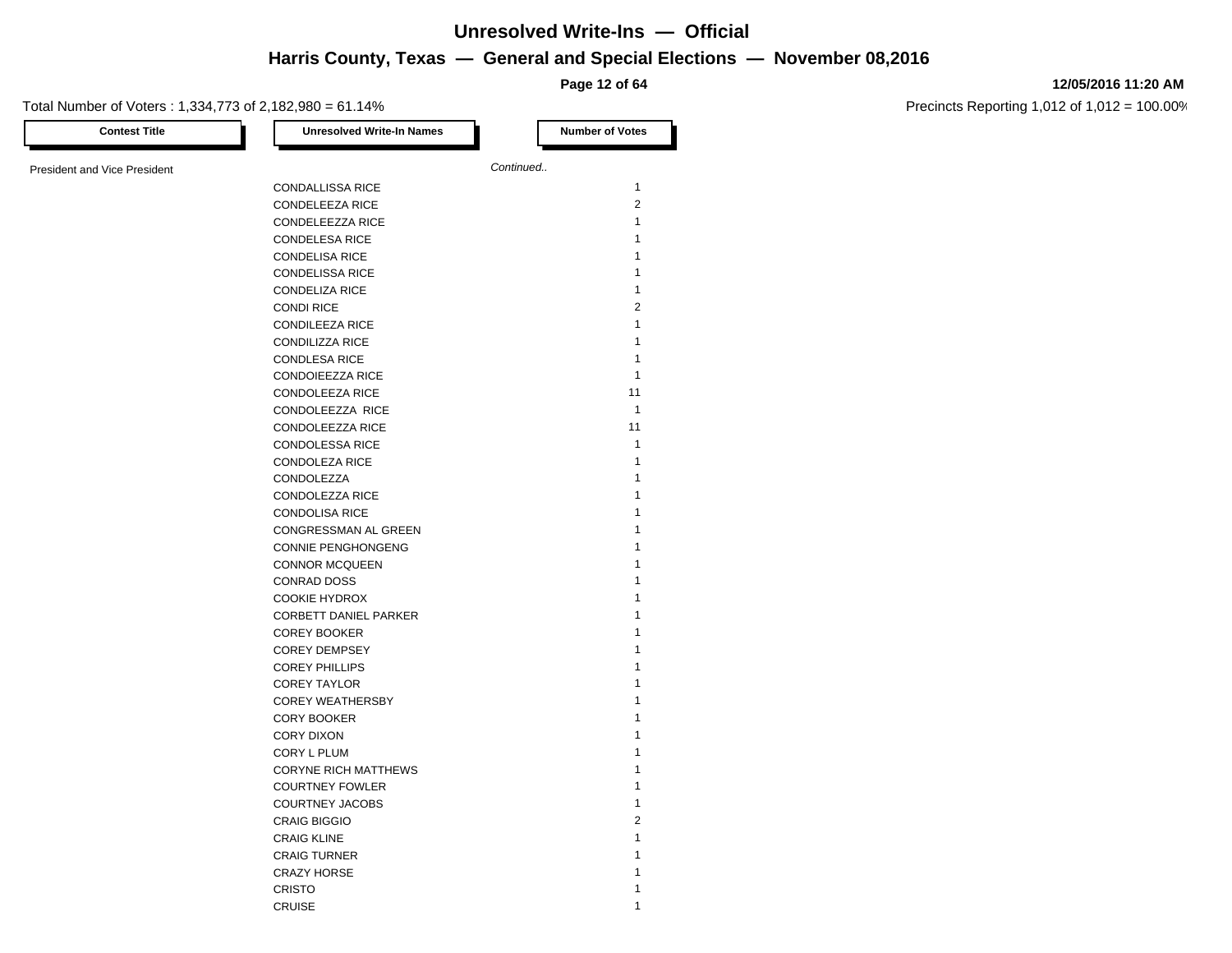**Page 13 of 64**

#### **12/05/2016 11:20 AM**

| <b>Contest Title</b>                | <b>Unresolved Write-In Names</b> | <b>Number of Votes</b> |
|-------------------------------------|----------------------------------|------------------------|
|                                     |                                  | Continued              |
| <b>President and Vice President</b> |                                  |                        |
|                                     | CRUIZ                            | $\mathbf{1}$           |
|                                     | <b>CRUSTINA</b>                  | $\mathbf{1}$           |
|                                     | CRUZ                             | 14                     |
|                                     | CRUZ AND FIORINI                 | 1                      |
|                                     | <b>CRUZ RUBIO</b>                | $\mathbf{1}$           |
|                                     | CRUZ TED                         | 1                      |
|                                     | CRYSTAL DAWN KIKOLA              | 1                      |
|                                     | <b>CTHULU</b>                    | 1                      |
|                                     | <b>CTULTHU</b>                   | 1                      |
|                                     | <b>CUCCI</b>                     | 1                      |
|                                     | <b>CURT GLOWACKI</b>             | 1                      |
|                                     | <b>CURT SCHILLING</b>            | 1                      |
|                                     | <b>CURTIS HUBBARD</b>            | 1                      |
|                                     | <b>CYNTHIA COSELLI</b>           | 1                      |
|                                     | D                                | 1                      |
|                                     | D P                              | 1                      |
|                                     | DABO SWANEY                      | 1                      |
|                                     | <b>DAENERYS</b>                  | 1                      |
|                                     | DAFFY DUCK                       | $\overline{2}$         |
|                                     | DALLIN HOAKS                     | $\mathbf{1}$           |
|                                     |                                  | 1                      |
|                                     | <b>DAN KOLKORST</b>              |                        |
|                                     | DAN LANDI                        | 1                      |
|                                     | <b>DAN MCMULLIN</b>              | 1                      |
|                                     | DAN MORAN                        | 1                      |
|                                     | DANCER THE CLOWN                 | 1                      |
|                                     | DANEL                            | 1                      |
|                                     | DANIEL BENEFIEL                  | 1                      |
|                                     | DANIEL C MORRIS                  | 1                      |
|                                     | DANIEL HOLT                      | 1                      |
|                                     | DANIEL KEVIN LYNG                | 1                      |
|                                     | <b>DANIEL KRISHOCK</b>           | 1                      |
|                                     | <b>DANIEL LEE</b>                | 1                      |
|                                     | DANIEL NORBY                     | 1                      |
|                                     | DANIEL PAUL ZUTLER               | 1                      |
|                                     | DANIEL PECOT                     | 1                      |
|                                     | DANIEL SUZUKI                    | 1                      |
|                                     | DANNAH HOSFORD                   | $\mathbf{1}$           |
|                                     | DARRELL L CARTER                 | $\mathbf{1}$           |
|                                     | DARRELL THROWER                  | $\mathbf{1}$           |
|                                     | DARREN GOEMMER                   | $\overline{c}$         |
|                                     | <b>DARREN HUITT</b>              | $\mathbf{1}$           |
|                                     | DARREN RUSSELL                   | $\mathbf{1}$           |
|                                     | DARRIN LARKINS                   | 1                      |
|                                     |                                  |                        |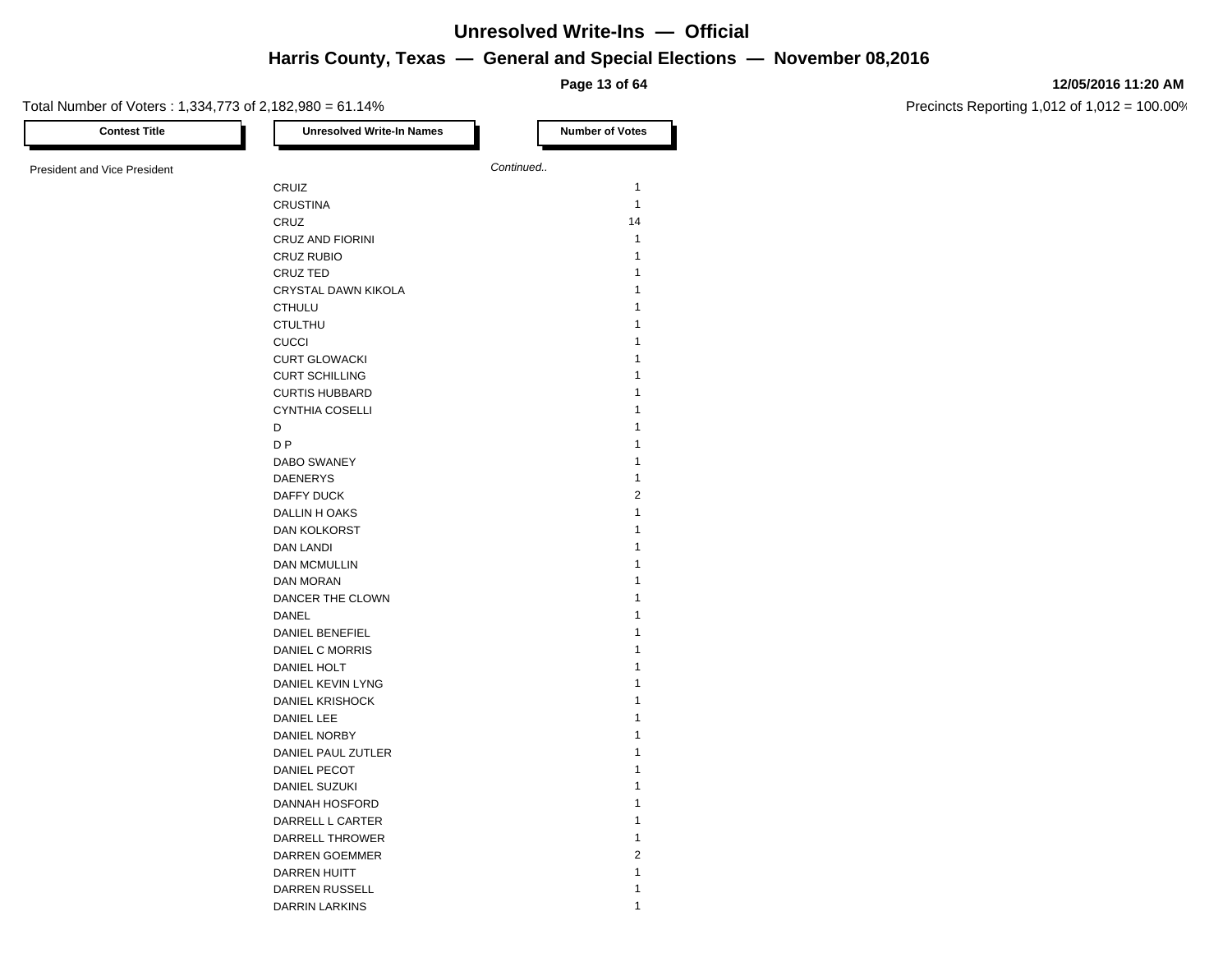**Page 14 of 64**

#### **12/05/2016 11:20 AM**

Precincts Reporting 1,012 of 1,012 = 100.00%

Total Number of Voters : 1,334,773 of 2,182,980 = 61.14% **Contest Title Number of Votes Number of Votes** President and Vice President **Continued. Continued.** DARRYL W PERRY 1 DARTH VADER 3 DARWIN MISHA ROSE REEDY 1 DARYL BEENE 1 1 1 1 1 1 1 2 2 3 4 4 5 6 7 7 8 7 7 8 7 7 8 7 7 8 7 8 7 8 7 7 8 7 8 7 8 7 8 7 8 7 8 7 8 7 8 7 8 7 8 7 8 7 8 7 8 7 8 7 8 7 8 7 8 7 8 7 8 7 8 7 8 7 8 7 8 7 8 7 8 7 8 7 8 7 8 7 8 7 8 7 8 7 8 7 8 7 8 7 8 7 8 7 8 DARYL WILLIAMS 1 DAT BOI PEPE DAVE GROHL 1 DAVE HOWELL DEPEW 2 DAVE KOVIC 2002 12 2003 12:00 12:00 12:00 12:00 12:00 12:00 12:00 12:00 12:00 12:00 12:00 12:00 12:00 12:00 12:00 12:00 12:00 12:00 12:00 12:00 12:00 12:00 12:00 12:00 12:00 12:00 12:00 12:00 12:00 12:00 12:00 12:00 12:00 DAVE RAMSEY 1 DAVID BOARDMAN 1 DAVID ARAGON 1 DAVID BARTON GLENN BECK 1 DAVID BOWIE 1 DAVID BROWN 1 DAVID BROWN CAPT DALLAS DAVID DUKE 1 DAVID FOSTER TIPPS 1 DAVID FRANKLIN MENGIS 1 DAVID FRENCH 3 DAVID H VANDIVER 1 DAVID HENRY CROASMUN 1 DAVID JOHNSON 1 DAVID KRZYWINSKI 1 DAVID L MCNEAL JR 1 DAVID LEE ROTH 1 DAVID LESCO 1 DAVID LEWIS 1 DAVID MURRUR 1 DAVID O BROWN 1 DAVID ORTIZ 1 DAVID PEREZ 1 DAVID RYAN MONCEAUX 1 DAVID THOERIG 1 DAVID TRUSTY 1 DAVID VINCENT LAURIE 1 DAVID WALKER 1 DAVID WHITEHEAD 1 **DAVIDBROWN** DEADPOOL 1 DEAN ALEXANDER 1 DEAN WINCHESTER 1 DEBORA GODSEY 1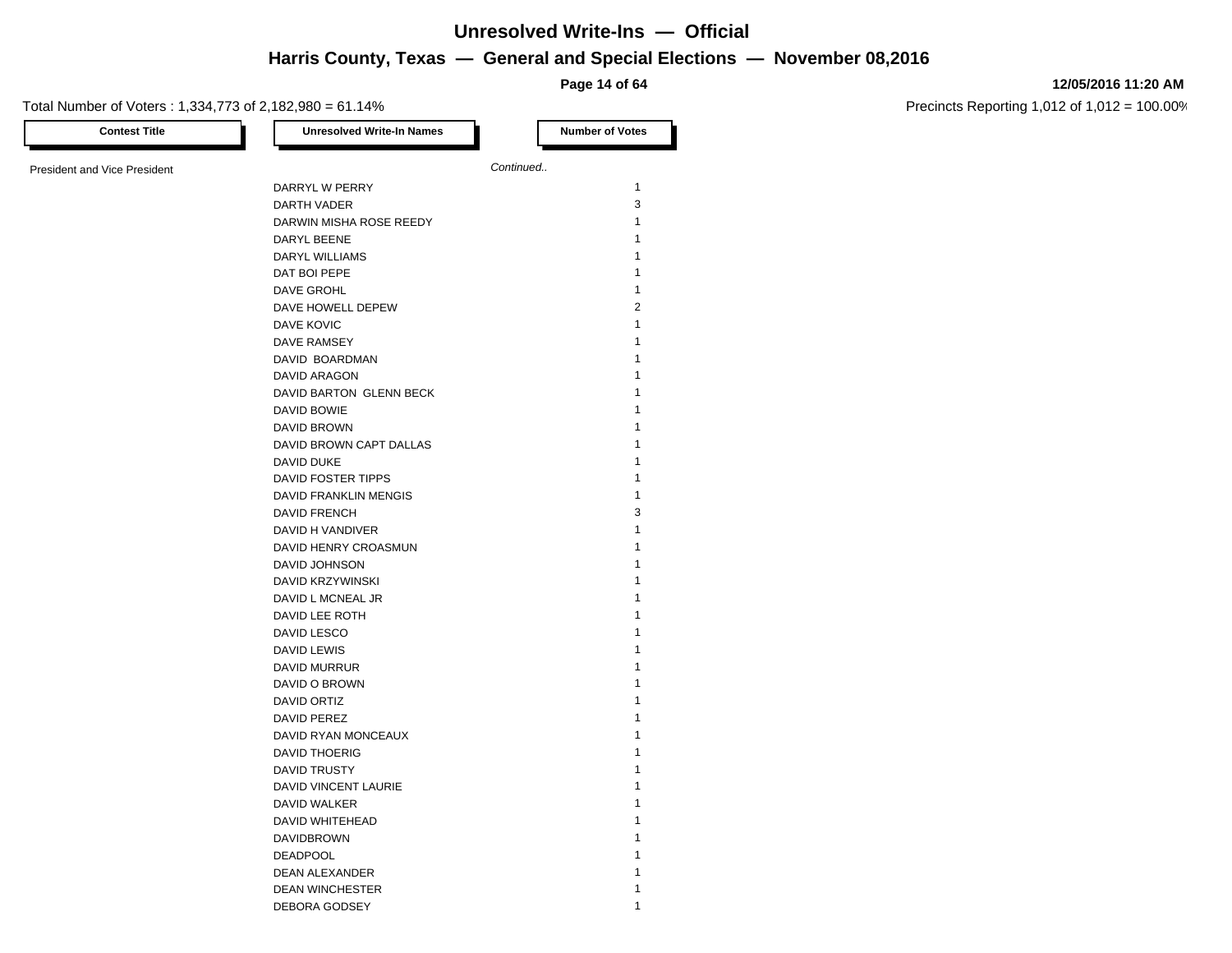**Page 15 of 64**

#### **12/05/2016 11:20 AM**

| <b>Contest Title</b>         | <b>Unresolved Write-In Names</b> | <b>Number of Votes</b> |
|------------------------------|----------------------------------|------------------------|
| President and Vice President |                                  | Continued              |
|                              | DEBORAH BOWIE                    | $\mathbf{1}$           |
|                              | <b>DEBORAH BURNS</b>             | $\mathbf{1}$           |
|                              | DEBORAH FRIER PINKNEY            | 1                      |
|                              | <b>DEBORAH MCCOWN</b>            | 1                      |
|                              | <b>DEBORAH SEGHERS</b>           | 1                      |
|                              | DEBRA DOLBEC                     | 1                      |
|                              | <b>DEBRA HUGHES</b>              | $\mathbf{1}$           |
|                              | DEEZ NUTS                        | 10                     |
|                              | DEEZ NUTS OPTIMUS PRIME          | $\mathbf{1}$           |
|                              | DEEZ NUTZ                        | $\overline{4}$         |
|                              | DELTRESE JONES                   | $\mathbf{1}$           |
|                              | <b>DEMEATRIA HUGHES</b>          | 1                      |
|                              | <b>DEMOCRACY</b>                 | 1                      |
|                              | <b>DEMOCRATA</b>                 | 1                      |
|                              | <b>DEMOCRATASSS</b>              | 1                      |
|                              | DENMARK VESSAY                   | 1                      |
|                              | <b>DENNIS BARKER</b>             | 1                      |
|                              | <b>DENNIS CARLYLE</b>            | 1                      |
|                              | <b>DENNIS KASICH</b>             | $\overline{2}$         |
|                              | <b>DENNIS KUCINICH</b>           | 1                      |
|                              | DENNIS LARENCE BLACK             | 1                      |
|                              | <b>DENNIS PALMIERI</b>           | 1                      |
|                              | <b>DENNIS WILLIAMS</b>           | 1                      |
|                              | <b>DENYS HERFORT</b>             | 1                      |
|                              | DENYS JOHN HERFORT               | 1                      |
|                              | <b>DERAHIAN EVANS</b>            | 1                      |
|                              | <b>DEREK BONESTEEL</b>           | 1                      |
|                              | <b>DERRICK GAINES</b>            | 1                      |
|                              | <b>DESIREE LACKEY</b>            | $\overline{2}$         |
|                              | <b>DESTIN JOHNSON</b>            | 1                      |
|                              | <b>DEV</b>                       | 1                      |
|                              | DEVONTE HILL                     | 1                      |
|                              | <b>DINI</b>                      | 1                      |
|                              | <b>DIOS</b>                      |                        |
|                              | DIRK VAN DE GRAAF                | 1                      |
|                              | DIRT JUNIOR                      | 1                      |
|                              | <b>DISIGNATED SURVIER</b>        | 1                      |
|                              | DJ LITTLE                        | 1                      |
|                              | <b>DOLLY PARTON</b>              | 1                      |
|                              | <b>DOMO</b>                      |                        |
|                              | DON STOLP                        |                        |
|                              | DON BUTTS                        | 1                      |
|                              | <b>DON MATTER</b>                | 1                      |
|                              |                                  |                        |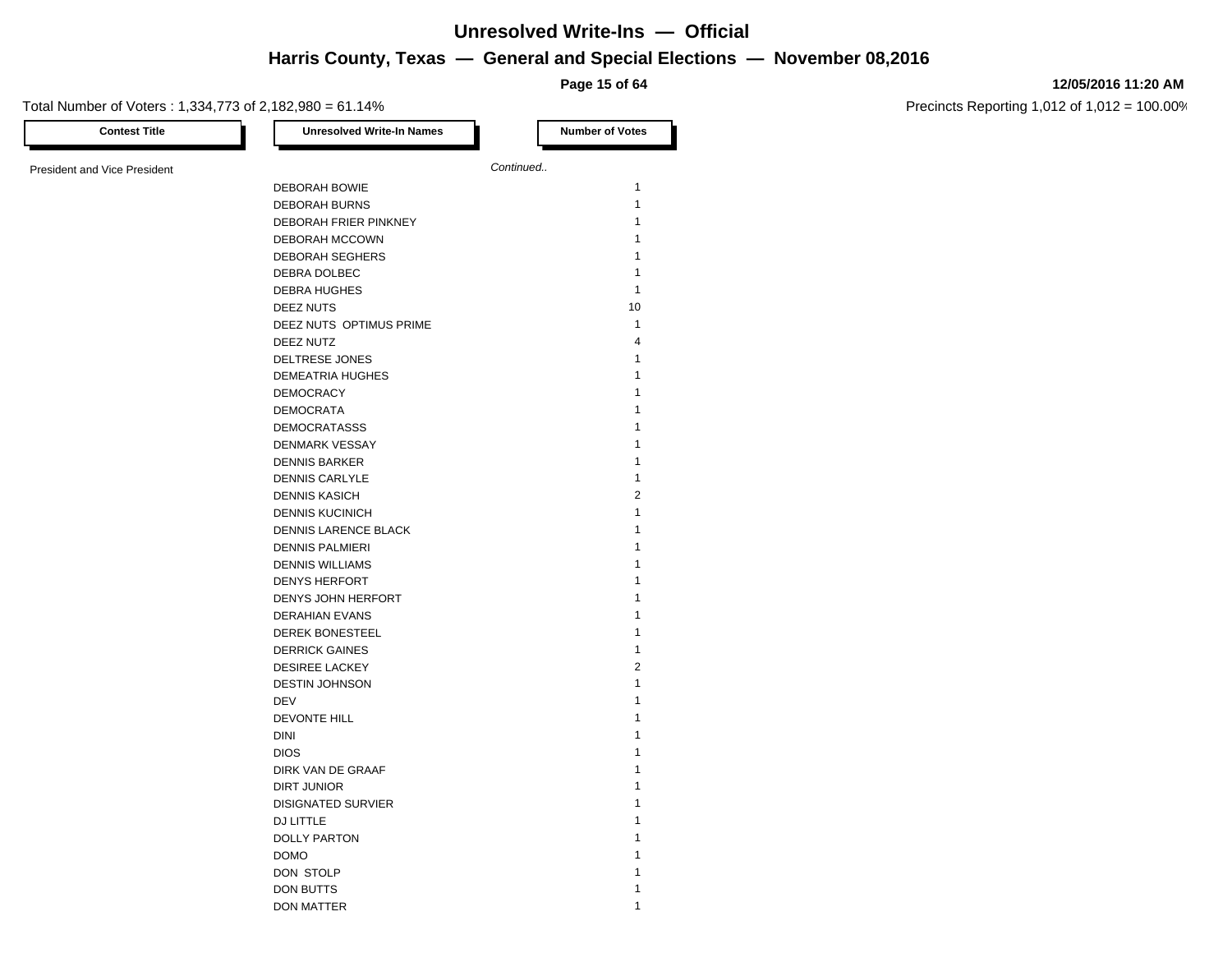**Page 16 of 64**

#### Total Number of Voters : 1,334,773 of 2,182,980 = 61.14%

**12/05/2016 11:20 AM**

| <b>Contest Title</b>                | <b>Unresolved Write-In Names</b> | <b>Number of Votes</b> |
|-------------------------------------|----------------------------------|------------------------|
| <b>President and Vice President</b> |                                  | Continued              |
|                                     | DON NELSON                       | $\mathbf{1}$           |
|                                     | DONALD ANTHONY KEIL              | $\mathbf{1}$           |
|                                     | DONALD DAUM                      | $\mathbf{1}$           |
|                                     | DONALD DUCK                      | 6                      |
|                                     | DONALD DUCKK                     | $\mathbf{1}$           |
|                                     | DONALD E TALLEY                  | 1                      |
|                                     | DONALD GUISINGER                 | 1                      |
|                                     | DONALD LEWIS                     | $\mathbf{1}$           |
|                                     | DONALD WEATHERED                 | $\mathbf{1}$           |
|                                     | DONICA REESCANO                  | $\overline{2}$         |
|                                     | DONNA BETH SHAW                  | 1                      |
|                                     | DONNA MONTEMAYOR                 | 1                      |
|                                     | DONTA FOREMAN                    | $\mathbf{1}$           |
|                                     | DOROTHY DAY                      | $\mathbf{1}$           |
|                                     | <b>DOUG HORTON</b>               | $\mathbf{1}$           |
|                                     | <b>DOUG KIMMLEMAN</b>            | 1                      |
|                                     | <b>DOUG PERLEY</b>               | $\mathbf{1}$           |
|                                     | DR BEN CARSON                    | 3                      |
|                                     | DR BENJAMIN CARSON               | $\mathbf{1}$           |
|                                     | DR BENJAMIN CARSON SR            | 1                      |
|                                     | DR CARSON                        | 1                      |
|                                     | DR JAMES WHITE                   | $\mathbf{1}$           |
|                                     | DR MARVIN WELLS                  | 1                      |
|                                     | DR ROBERT GATES                  | 1                      |
|                                     | DR ROBERT MICHAEL GATES          | $\mathbf{1}$           |
|                                     | DR RUSSELL MOORE                 | $\mathbf{1}$           |
|                                     | DR THERESA HEARN HAYNES          | $\mathbf{1}$           |
|                                     | DR VENKMAN                       | 1                      |
|                                     | DREW NEWMAN                      | 1                      |
|                                     | DUARD A PERRON                   | $\mathbf{1}$           |
|                                     | <b>DUKE ST AMOUR</b>             | $\mathbf{1}$           |
|                                     | <b>DUSTI BALDWIN</b>             | $\overline{2}$         |
|                                     | DWAYNE E MT DEW H CAMACHO        | $\mathbf{1}$           |
|                                     | DWAYNE ELIZONDO CAMACHO          | $\mathbf{1}$           |
|                                     | DWAYNE JOHNSON                   | $\overline{4}$         |
|                                     | <b>EBONY SCOTT</b>               | 1                      |
|                                     | ED EMMIT                         | 1                      |
|                                     | ED GONZALEZ                      | 1                      |
|                                     | ED MCGULLEN                      | $\mathbf{1}$           |
|                                     | ED MCLELAND                      | $\mathbf{1}$           |
|                                     | EDDIE VEDDER                     | 1                      |
|                                     | <b>EDDIE WILEY</b>               | 1                      |
|                                     | EDMUND DEJARNETTE III            | 1                      |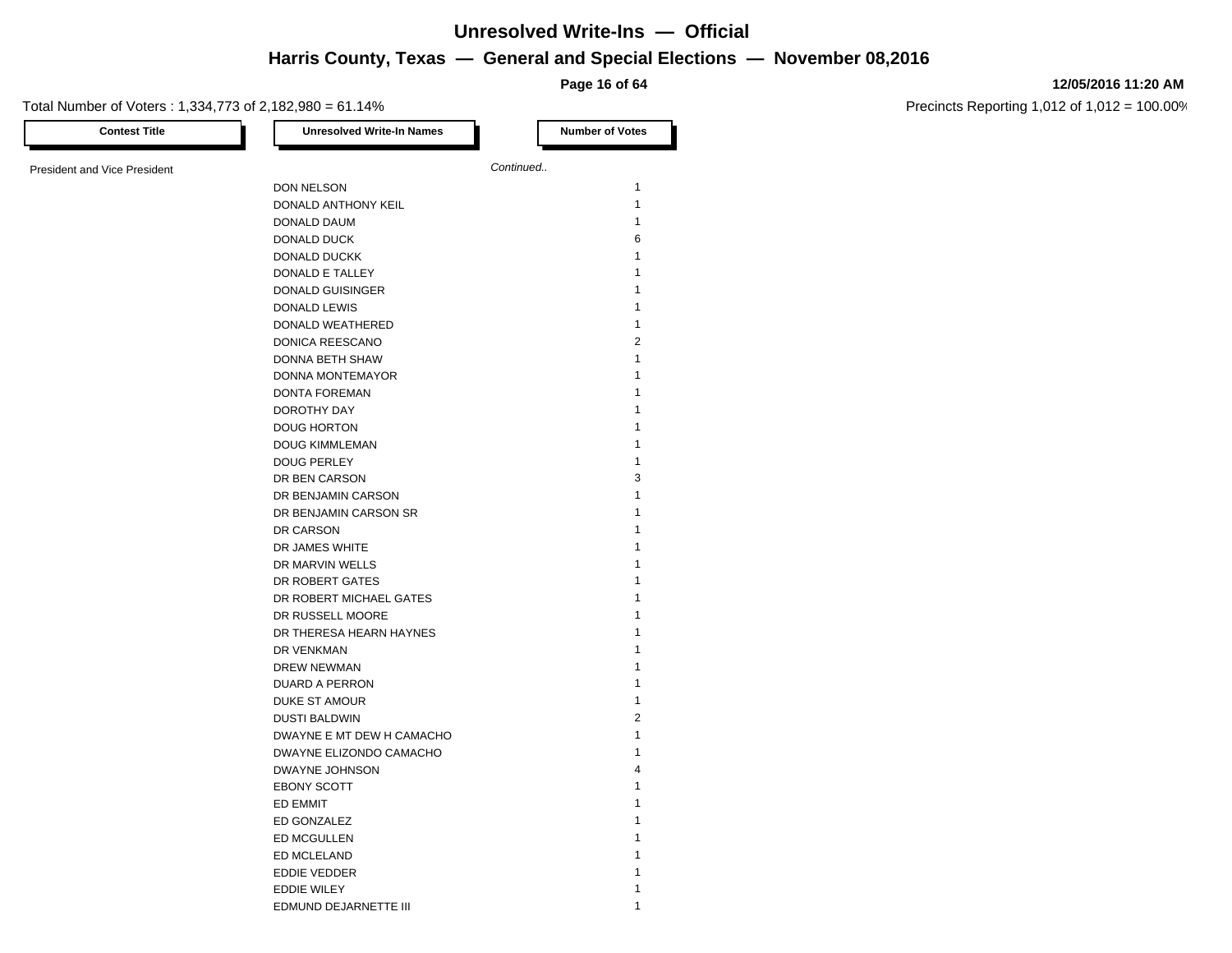**Page 17 of 64**

#### **12/05/2016 11:20 AM**

| Continued<br>EDWARD A ROTH<br>EDWARD CUNNINGHAM LASATER<br>EDWARD DUFFY<br><b>EDWARD HENRY</b><br>EDWARD MC MULLIN<br><b>EDWARD ROBERTSON</b><br>EDWARD SAWYER<br>EDWIN M RODRIGUEZ<br><b>EFRAIN SOLIS</b><br>EFREN GONZALEZ JR<br>EGBOAKA ALUKA<br>EHYEH YESHUA<br><b>ELIJAH</b><br>ELIJAH GARZA<br>ELIZABETH ANN WARREN<br><b>ELIZABETH KANE</b><br>ELIZABETH WARREN<br><b>ELLEN DEGENERES</b><br><b>ELLEN DEGENERESS</b><br><b>ELLEN DENGENRES</b><br><b>ELLIOT</b><br><b>ELMER FUD</b><br><b>ELMO</b><br><b>ELON MUSK</b><br><b>ELON MUSKE</b><br><b>EMERSON OSTOM</b><br><b>EMMA</b><br><b>ERIC ANDERSON</b><br><b>ERIC BURNETT</b><br><b>ERIC CUMMINGS</b><br><b>ERIC FERNANDEZ</b><br><b>ERIC LEON BROWN</b><br><b>ERIC SIRGO</b><br>ERICK O CAMPOS<br>ERIK CODY ROGERS<br><b>ERIK ESPINOZA</b><br><b>ERIKA TOUSSAINT</b><br><b>ERIN SKEHAN</b><br><b>ESTER HICKS</b><br><b>ESTHER HARTMAN</b><br>ETAN WEINSTOCK<br>EUGENE F KRANZ | <b>Contest Title</b>                | <b>Unresolved Write-In Names</b> | <b>Number of Votes</b> |
|-------------------------------------------------------------------------------------------------------------------------------------------------------------------------------------------------------------------------------------------------------------------------------------------------------------------------------------------------------------------------------------------------------------------------------------------------------------------------------------------------------------------------------------------------------------------------------------------------------------------------------------------------------------------------------------------------------------------------------------------------------------------------------------------------------------------------------------------------------------------------------------------------------------------------------------------|-------------------------------------|----------------------------------|------------------------|
|                                                                                                                                                                                                                                                                                                                                                                                                                                                                                                                                                                                                                                                                                                                                                                                                                                                                                                                                           |                                     |                                  |                        |
|                                                                                                                                                                                                                                                                                                                                                                                                                                                                                                                                                                                                                                                                                                                                                                                                                                                                                                                                           | <b>President and Vice President</b> |                                  |                        |
|                                                                                                                                                                                                                                                                                                                                                                                                                                                                                                                                                                                                                                                                                                                                                                                                                                                                                                                                           |                                     |                                  | $\mathbf{1}$           |
|                                                                                                                                                                                                                                                                                                                                                                                                                                                                                                                                                                                                                                                                                                                                                                                                                                                                                                                                           |                                     |                                  | $\mathbf{1}$           |
|                                                                                                                                                                                                                                                                                                                                                                                                                                                                                                                                                                                                                                                                                                                                                                                                                                                                                                                                           |                                     |                                  | 1                      |
|                                                                                                                                                                                                                                                                                                                                                                                                                                                                                                                                                                                                                                                                                                                                                                                                                                                                                                                                           |                                     |                                  | 1                      |
|                                                                                                                                                                                                                                                                                                                                                                                                                                                                                                                                                                                                                                                                                                                                                                                                                                                                                                                                           |                                     |                                  | 1                      |
|                                                                                                                                                                                                                                                                                                                                                                                                                                                                                                                                                                                                                                                                                                                                                                                                                                                                                                                                           |                                     |                                  | 1                      |
|                                                                                                                                                                                                                                                                                                                                                                                                                                                                                                                                                                                                                                                                                                                                                                                                                                                                                                                                           |                                     |                                  | 1                      |
|                                                                                                                                                                                                                                                                                                                                                                                                                                                                                                                                                                                                                                                                                                                                                                                                                                                                                                                                           |                                     |                                  | 1                      |
|                                                                                                                                                                                                                                                                                                                                                                                                                                                                                                                                                                                                                                                                                                                                                                                                                                                                                                                                           |                                     |                                  | 1                      |
|                                                                                                                                                                                                                                                                                                                                                                                                                                                                                                                                                                                                                                                                                                                                                                                                                                                                                                                                           |                                     |                                  | 1                      |
|                                                                                                                                                                                                                                                                                                                                                                                                                                                                                                                                                                                                                                                                                                                                                                                                                                                                                                                                           |                                     |                                  | 1                      |
|                                                                                                                                                                                                                                                                                                                                                                                                                                                                                                                                                                                                                                                                                                                                                                                                                                                                                                                                           |                                     |                                  | 1                      |
|                                                                                                                                                                                                                                                                                                                                                                                                                                                                                                                                                                                                                                                                                                                                                                                                                                                                                                                                           |                                     |                                  | 1                      |
|                                                                                                                                                                                                                                                                                                                                                                                                                                                                                                                                                                                                                                                                                                                                                                                                                                                                                                                                           |                                     |                                  | $\mathbf{1}$           |
|                                                                                                                                                                                                                                                                                                                                                                                                                                                                                                                                                                                                                                                                                                                                                                                                                                                                                                                                           |                                     |                                  | 1                      |
|                                                                                                                                                                                                                                                                                                                                                                                                                                                                                                                                                                                                                                                                                                                                                                                                                                                                                                                                           |                                     |                                  |                        |
|                                                                                                                                                                                                                                                                                                                                                                                                                                                                                                                                                                                                                                                                                                                                                                                                                                                                                                                                           |                                     |                                  | $\mathbf{1}$           |
|                                                                                                                                                                                                                                                                                                                                                                                                                                                                                                                                                                                                                                                                                                                                                                                                                                                                                                                                           |                                     |                                  | 12                     |
|                                                                                                                                                                                                                                                                                                                                                                                                                                                                                                                                                                                                                                                                                                                                                                                                                                                                                                                                           |                                     |                                  | $\mathbf{1}$           |
|                                                                                                                                                                                                                                                                                                                                                                                                                                                                                                                                                                                                                                                                                                                                                                                                                                                                                                                                           |                                     |                                  | 1                      |
|                                                                                                                                                                                                                                                                                                                                                                                                                                                                                                                                                                                                                                                                                                                                                                                                                                                                                                                                           |                                     |                                  | 1                      |
|                                                                                                                                                                                                                                                                                                                                                                                                                                                                                                                                                                                                                                                                                                                                                                                                                                                                                                                                           |                                     |                                  | 1                      |
|                                                                                                                                                                                                                                                                                                                                                                                                                                                                                                                                                                                                                                                                                                                                                                                                                                                                                                                                           |                                     |                                  | 1                      |
|                                                                                                                                                                                                                                                                                                                                                                                                                                                                                                                                                                                                                                                                                                                                                                                                                                                                                                                                           |                                     |                                  | 1                      |
|                                                                                                                                                                                                                                                                                                                                                                                                                                                                                                                                                                                                                                                                                                                                                                                                                                                                                                                                           |                                     |                                  | 3                      |
|                                                                                                                                                                                                                                                                                                                                                                                                                                                                                                                                                                                                                                                                                                                                                                                                                                                                                                                                           |                                     |                                  | 1                      |
|                                                                                                                                                                                                                                                                                                                                                                                                                                                                                                                                                                                                                                                                                                                                                                                                                                                                                                                                           |                                     |                                  | 1                      |
|                                                                                                                                                                                                                                                                                                                                                                                                                                                                                                                                                                                                                                                                                                                                                                                                                                                                                                                                           |                                     |                                  | 1                      |
|                                                                                                                                                                                                                                                                                                                                                                                                                                                                                                                                                                                                                                                                                                                                                                                                                                                                                                                                           |                                     |                                  | 1                      |
|                                                                                                                                                                                                                                                                                                                                                                                                                                                                                                                                                                                                                                                                                                                                                                                                                                                                                                                                           |                                     |                                  | 1                      |
|                                                                                                                                                                                                                                                                                                                                                                                                                                                                                                                                                                                                                                                                                                                                                                                                                                                                                                                                           |                                     |                                  | 1                      |
|                                                                                                                                                                                                                                                                                                                                                                                                                                                                                                                                                                                                                                                                                                                                                                                                                                                                                                                                           |                                     |                                  | 1                      |
|                                                                                                                                                                                                                                                                                                                                                                                                                                                                                                                                                                                                                                                                                                                                                                                                                                                                                                                                           |                                     |                                  | 1                      |
|                                                                                                                                                                                                                                                                                                                                                                                                                                                                                                                                                                                                                                                                                                                                                                                                                                                                                                                                           |                                     |                                  | 1                      |
|                                                                                                                                                                                                                                                                                                                                                                                                                                                                                                                                                                                                                                                                                                                                                                                                                                                                                                                                           |                                     |                                  | 1                      |
|                                                                                                                                                                                                                                                                                                                                                                                                                                                                                                                                                                                                                                                                                                                                                                                                                                                                                                                                           |                                     |                                  | 1                      |
|                                                                                                                                                                                                                                                                                                                                                                                                                                                                                                                                                                                                                                                                                                                                                                                                                                                                                                                                           |                                     |                                  | 1                      |
|                                                                                                                                                                                                                                                                                                                                                                                                                                                                                                                                                                                                                                                                                                                                                                                                                                                                                                                                           |                                     |                                  | 1                      |
|                                                                                                                                                                                                                                                                                                                                                                                                                                                                                                                                                                                                                                                                                                                                                                                                                                                                                                                                           |                                     |                                  | 1                      |
|                                                                                                                                                                                                                                                                                                                                                                                                                                                                                                                                                                                                                                                                                                                                                                                                                                                                                                                                           |                                     |                                  |                        |
|                                                                                                                                                                                                                                                                                                                                                                                                                                                                                                                                                                                                                                                                                                                                                                                                                                                                                                                                           |                                     |                                  | 1                      |
|                                                                                                                                                                                                                                                                                                                                                                                                                                                                                                                                                                                                                                                                                                                                                                                                                                                                                                                                           |                                     |                                  | 1                      |
|                                                                                                                                                                                                                                                                                                                                                                                                                                                                                                                                                                                                                                                                                                                                                                                                                                                                                                                                           |                                     |                                  | 1                      |
|                                                                                                                                                                                                                                                                                                                                                                                                                                                                                                                                                                                                                                                                                                                                                                                                                                                                                                                                           |                                     | EUGENE V DEBS                    | 1                      |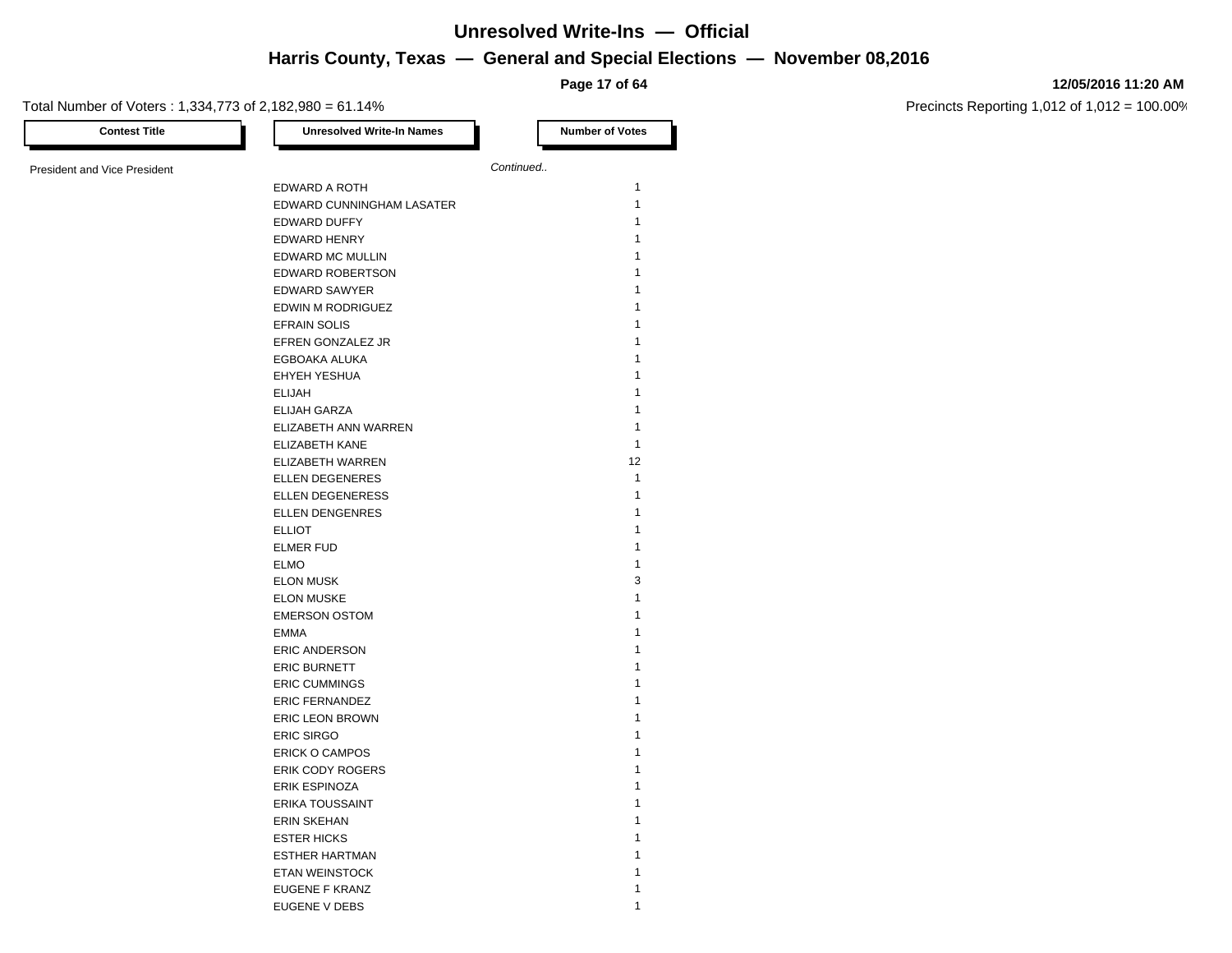**Page 18 of 64**

#### **12/05/2016 11:20 AM**

Precincts Reporting 1,012 of 1,012 = 100.00%

Total Number of Voters : 1,334,773 of 2,182,980 = 61.14% **Contest Title Number of Votes Number of Votes** President and Vice President **Continued. Continued.** EUSEBIO MALDONADO 1 EVAN JONES 1 EVAN MCALLEN 1 EVAN MCCOLOUGH 1 EVAN MCDERMOTT 1 **EVAN MCGILL** EVAN MCGINNIS 1 EVAN MURRAY 1  $EV$ H  $\overline{\phantom{a}}$  1 FDR  $\,$  1  $\,$ FARLEY BURGE 1 FARRAH MARTINEZ 1 FETTING THE SET OF THE SET OF THE SET OF THE SET OF THE SET OF THE SET OF THE SET OF THE SET OF THE SET OF THE SET OF THE SET OF THE SET OF THE SET OF THE SET OF THE SET OF THE SET OF THE SET OF THE SET OF THE SET OF THE FELIX WESTON 1 FLCON FCKER 1 FLORENT SADIKU FOR THE PEOPLE 1 2008 1 FORRET GUMP 1 FRANCES AUDRENE SHUCK 1 FRANCIS UNDERWOOD 1 FRANCOISE FATIMA PRICE 1 FRANK JACKSON 1 FRANK R TORRES FRANK STEVENS 1 FRANK UNDERWOOD 4 FRANKLIN GRAHAM 1 FRANKLIN GRAHAM PRESIDENT 1 FRANKLIN MYERS 1 FRANKLIN TROY HINKLE 1 FRANKLIN WILSON 1 FRANKLYN PACHECO 1 FRED G WARMAN 1 FRED J WHITE 1 FREDDIE EVANS 1 FREE MAX B 1 FREE PALESTINE 1 FRUMA POLATSEK 1 FUK U EATDIK 1 FURGASON CONOWAY 1 G W BUSH 2008 12 A V BUSH 2008 12 A V BUSH 2008 12 A V BUSH 2008 12 A V BUSH 2008 12 A V BUSH 2008 12 A V BUSH GABRIEL MOSELEY 1 GARY ALAN THOMSON 1

GARY FRANKLIN BROWN 1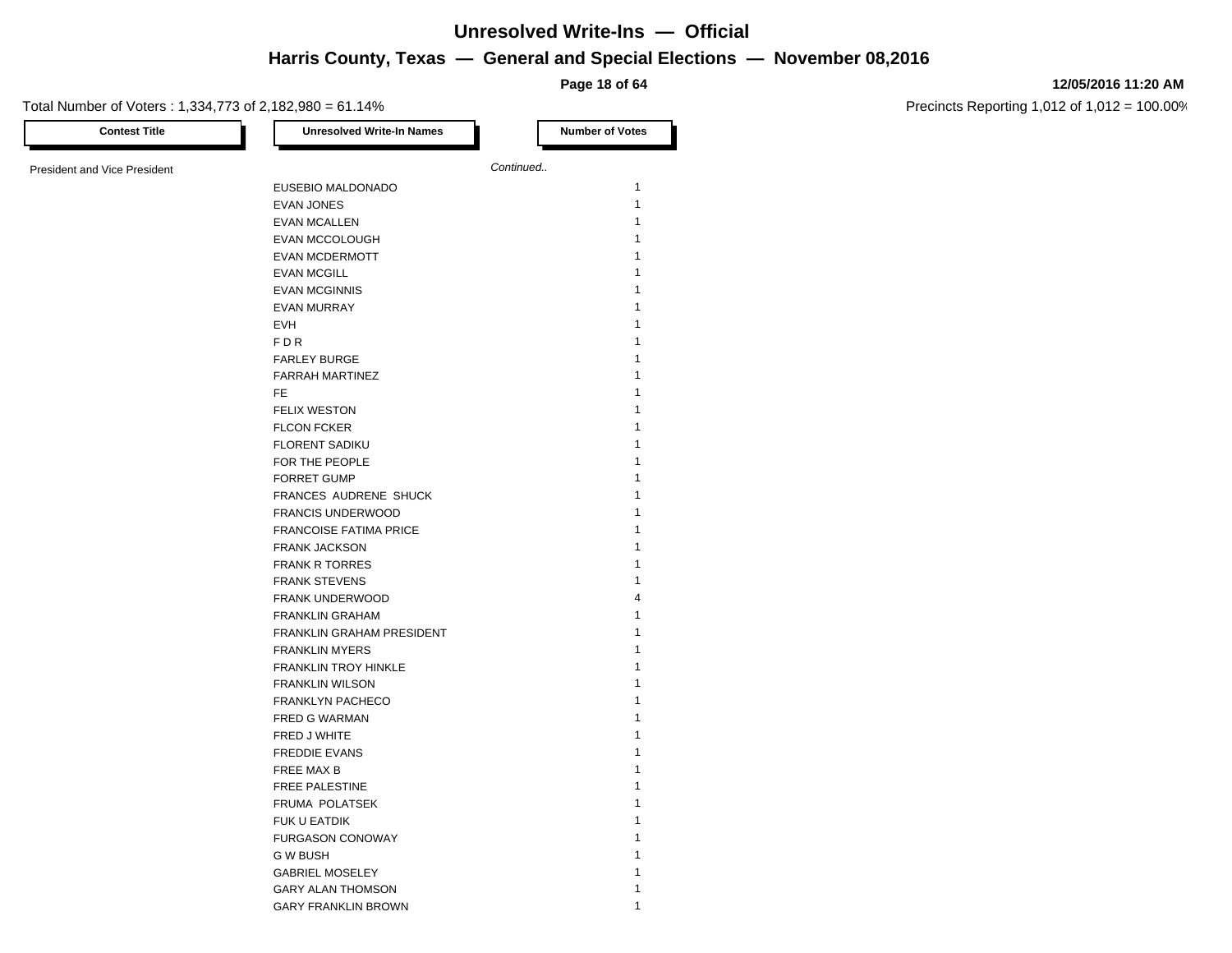**Page 19 of 64**

#### **12/05/2016 11:20 AM**

Precincts Reporting 1,012 of 1,012 = 100.00%

Total Number of Voters : 1,334,773 of 2,182,980 = 61.14% **Contest Title Number of Votes Number of Votes Number of Votes** President and Vice President **Continued. Continued.** GARY GIBSON 1 GARY GREEN 1 GARY JOHNSON GOP
1 GARY SINISE 1 GARY WEST 1 **GEN COLIN POWELL** GEN DAVID PETRAEUS 1 GEN JAMES MAD DOG MATTIS 1 GEN JOSEPH DUNFORD JR 1 GEN MAD DOG MATTIS 1 GENE BALTUSKONIS 1 **GENE GREEN** GENE SIMMONS OF KISS 1 GENERAL DUNFORD 1 GENERAL JAMES MATTIS 1 **GEO W BUSH** GEOFFREY PARKER 1 GEORGE W BUSH 1 GEORGE WASHINGTON PREST 1 GEORGE AUGUST BOLD III 1 GEORGE BUSH 3 GEORGE CLINTON 3 GEORGE COSTANZA **1** GEORGE DIAZ 1 GEORGE H BUSH 1 GEORGE H W BUSH 6 GEORGE HW BUSH 3 GEORGE HW BUSH GEORGE W 1 GEORGE KNAPP 1 GEORGE P BURDELL **1** GEORGE STRAIT 4 GEORGE STRAIT SINGER 1 GEORGE STRIGHT 1 2000 1 2000 1 2000 1 2000 1 2000 1 2000 1 2000 2000 1 2000 2000 2000 2000 2000 2000 2000 2000 2000 2000 2000 2000 2000 2000 2000 2000 2000 2000 2000 2000 2000 2000 2000 2000 2000 2000 2000 2000 2000 2000 2 GEORGE W BUSH 9 GEORGE WASHINGTON 9 GEORGE WILL **A CONSTRUCTED A CONSTRUCT OF A CONSTRUCT OF A CONSTRUCT OF A CONSTRUCTION** GERALD WALTER SCHATTLE 1 GERARDO LORA 1 **GIA GARRIS** GIANT ASTEROID 1 GIANT DOUCHE 1 GIANT METEOR 2

GIGI MILLER 1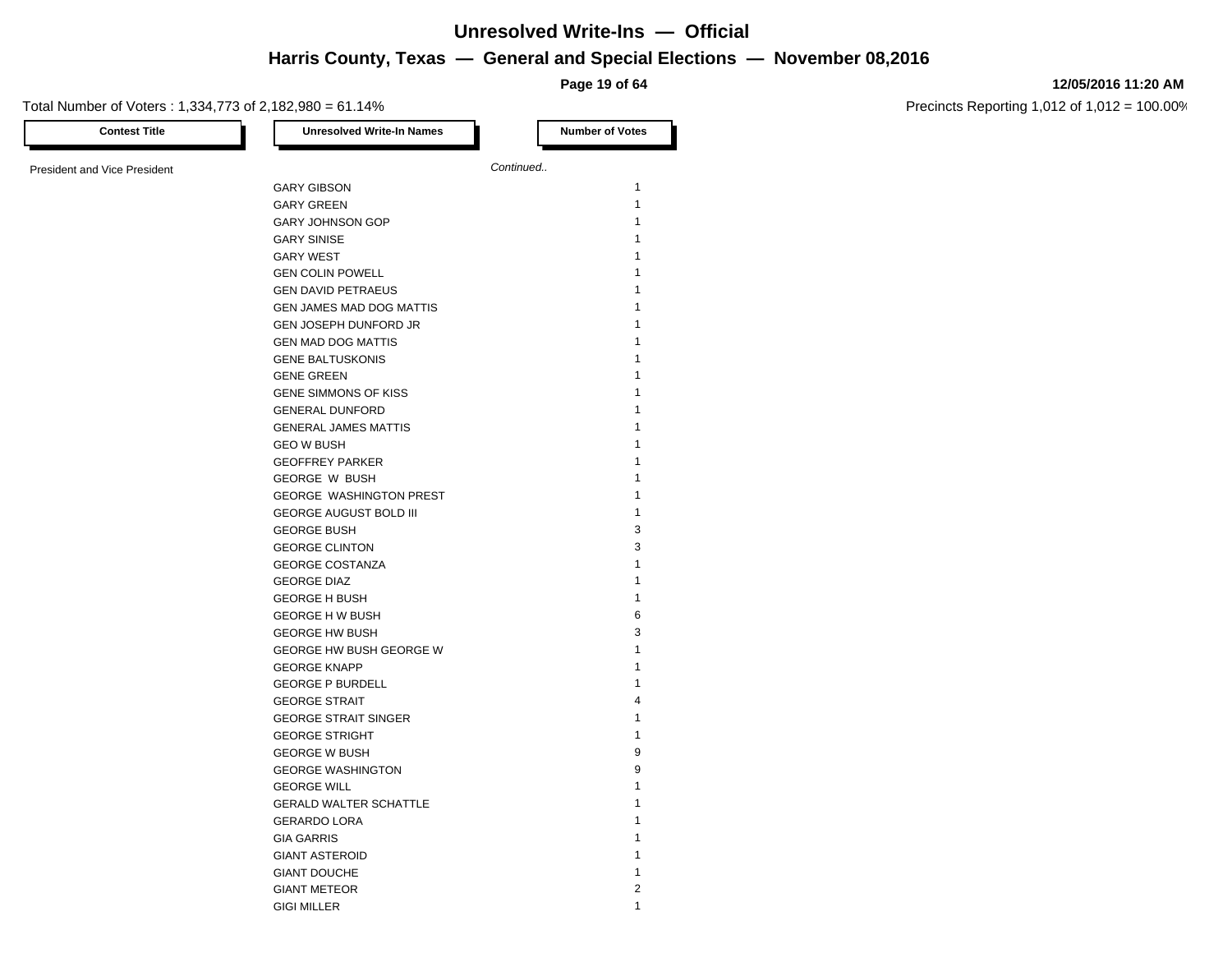**Page 20 of 64**

#### **12/05/2016 11:20 AM**

Precincts Reporting 1,012 of 1,012 = 100.00%

| <b>Contest Title</b>                | <b>Unresolved Write-In Names</b> | <b>Number of Votes</b> |
|-------------------------------------|----------------------------------|------------------------|
| <b>President and Vice President</b> |                                  | Continued              |
|                                     | <b>GILBERT BROWN JR</b>          | 1                      |
|                                     | <b>GILBERT PENA</b>              | $\mathbf{1}$           |
|                                     | <b>GILBERTT</b>                  | $\mathbf{1}$           |
|                                     | <b>GINA HERON</b>                | 1                      |
|                                     | <b>GLENN MOTL</b>                | $\mathbf{1}$           |
|                                     | <b>GLORIA LA RIVA</b>            | 5                      |
|                                     | <b>GOD</b>                       | 31                     |
|                                     | <b>GOD HELP AMERICA</b>          | $\mathbf{1}$           |
|                                     | <b>GOD HELP US</b>               | $\overline{4}$         |
|                                     | <b>GOD HELPUS</b>                | 1                      |
|                                     | <b>GOD HELPUSALL</b>             | 1                      |
|                                     |                                  | $\mathbf{1}$           |
|                                     | <b>GODWINS</b>                   | $\mathbf{1}$           |
|                                     | <b>GOMEZ</b>                     | $\overline{2}$         |
|                                     | <b>GOOFY</b>                     | 1                      |
|                                     | <b>GORDON JOHNSON</b>            |                        |
|                                     | <b>GORDON PENNOYER</b>           | 1                      |
|                                     | <b>GOV BRIAN SANDOVAL</b>        | 1                      |
|                                     | <b>GOV JOHN KASICH</b>           | 1                      |
|                                     | <b>GOV SCOTT WALKER</b>          | $\overline{2}$         |
|                                     | <b>GRADY ROY</b>                 | 1                      |
|                                     | <b>GRAMPA FRED</b>               | 1                      |
|                                     | <b>GRANDMOTHER EFFIE CREEL</b>   | 1                      |
|                                     | <b>GREG ABBOTT</b>               | 3                      |
|                                     | <b>GREG C MARTIN</b>             | $\mathbf{1}$           |
|                                     | <b>GREG GIBBS</b>                | 1                      |
|                                     | <b>GREG HOLICKY</b>              | 1                      |
|                                     | <b>GREG POPOVIC</b>              | 1                      |
|                                     | <b>GREG POPOVICH</b>             | 1                      |
|                                     | <b>GREGG MOTTE</b>               | $\mathbf{1}$           |
|                                     | <b>GREGG POPOVICH</b>            | 3                      |
|                                     | <b>GREGG POPPOVITCH</b>          | 1                      |
|                                     | GREGORY ALAN ANPACH              | 1                      |
|                                     | <b>GREGORY OXLEY</b>             | 1                      |
|                                     | <b>GRUE</b>                      | 1                      |
|                                     | <b>GUIDA CLINTON</b>             | 1                      |
|                                     | <b>GW BUSH</b>                   | 1                      |
|                                     | <b>H ROSS PEROT</b>              | 1                      |
|                                     | <b>HAILEY LONSFORD</b>           | 1                      |
|                                     | <b>HAL LERMAN</b>                | $\mathbf{1}$           |
|                                     | HAN SOLO                         | $\overline{2}$         |
|                                     | <b>HANEY LONG</b>                | 1                      |
|                                     | <b>HANK HILL</b>                 | $\mathbf{1}$           |
|                                     |                                  |                        |

HANK THE HALLUCINATION 1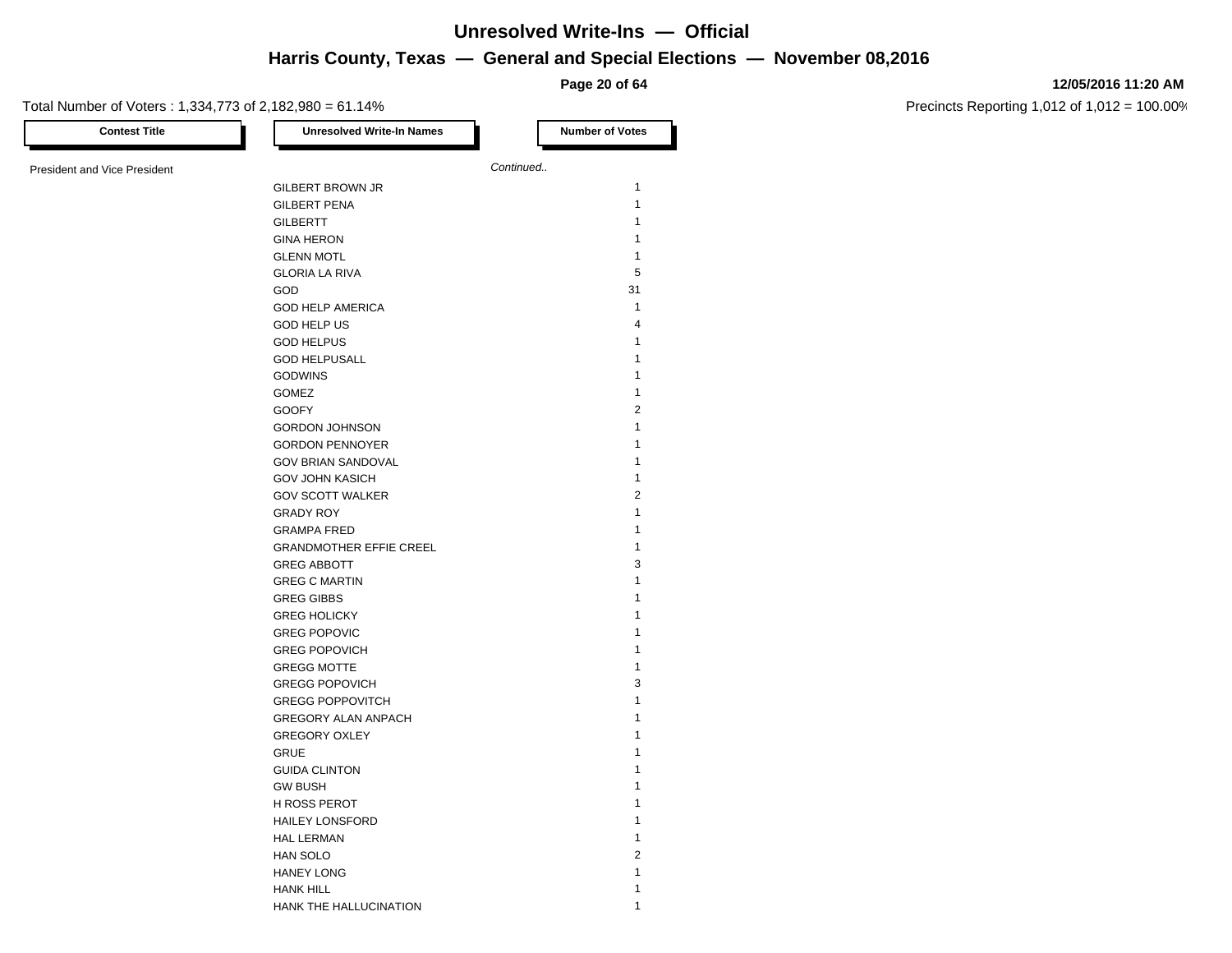**Page 21 of 64**

#### **12/05/2016 11:20 AM**

| <b>Contest Title</b>                | <b>Unresolved Write-In Names</b> | <b>Number of Votes</b> |
|-------------------------------------|----------------------------------|------------------------|
| <b>President and Vice President</b> |                                  | Continued              |
|                                     | <b>HANNAH BUTLER</b>             | $\mathbf{1}$           |
|                                     | <b>HAOLE GELLER</b>              | $\mathbf{1}$           |
|                                     | <b>HARAMBE</b>                   | 20                     |
|                                     | HARAMBE AND DRAKE                | $\mathbf{1}$           |
|                                     | <b>HARAMBES WIENER</b>           | $\mathbf{1}$           |
|                                     | <b>HARRISON FORD</b>             | 1                      |
|                                     | <b>HARRISON HOUSE</b>            | 1                      |
|                                     | <b>HARRY DRESDEN</b>             | 1                      |
|                                     | <b>HARRY TRUMAN</b>              | 1                      |
|                                     | <b>HASICH</b>                    | 1                      |
|                                     | HECTOR ELIZONDO CAMACHO          | 1                      |
|                                     | <b>HECTOR HENRY</b>              | 1                      |
|                                     | <b>HEDGES BAYES</b>              | 1                      |
|                                     | <b>HELP</b>                      | 1                      |
|                                     | HENRY ALAN FREEDMAN              | 1                      |
|                                     | HENRY DONAHOE                    | 1                      |
|                                     | HENRY DWAYNE NEWTON              | 1                      |
|                                     | <b>HENRY JONES JR</b>            | 1                      |
|                                     | <b>HERM</b>                      | 1                      |
|                                     | <b>HERMAN CAINE</b>              | 1                      |
|                                     | <b>HIEN DANG</b>                 | 1                      |
|                                     | <b>HILLAER</b>                   | 1                      |
|                                     | HOMER E LANG                     | 1                      |
|                                     | <b>HOMER SIMPSON</b>             | 1                      |
|                                     | HORACE H D HEATH                 | 1                      |
|                                     | HOUSHYAR MOAREFI                 | 1                      |
|                                     | <b>HOVO</b>                      | 1                      |
|                                     | <b>HOWARD BLOOM</b>              | 1                      |
|                                     | HOWARD MICHAEL WAYLAND           | 1                      |
|                                     | <b>HOWARD STERN</b>              | $\mathbf{1}$           |
|                                     | <b>HUCKABEE</b>                  | $\overline{2}$         |
|                                     | HUEY P NEWTON                    | $\mathbf{1}$           |
|                                     | <b>HUGH MUNGUS</b>               | 5                      |
|                                     | HUGH MUNGUS BONE                 | 1                      |
|                                     | HUGH W BANGERTER                 | 1                      |
|                                     | HUNTER DOG                       | 1                      |
|                                     | <b>I JUST CANT</b>               | 1                      |
|                                     | <b>IDK</b>                       | 1                      |
|                                     | <b>IFEANYICHUKU N OKORO II</b>   | 1                      |
|                                     | IN GOD WE TRUST                  | 1                      |
|                                     | INDEPENDANT                      | $\overline{2}$         |
|                                     | <b>INDEPENDENT</b>               | $\overline{2}$         |
|                                     | <b>INDEPENTED PARTY</b>          | 1                      |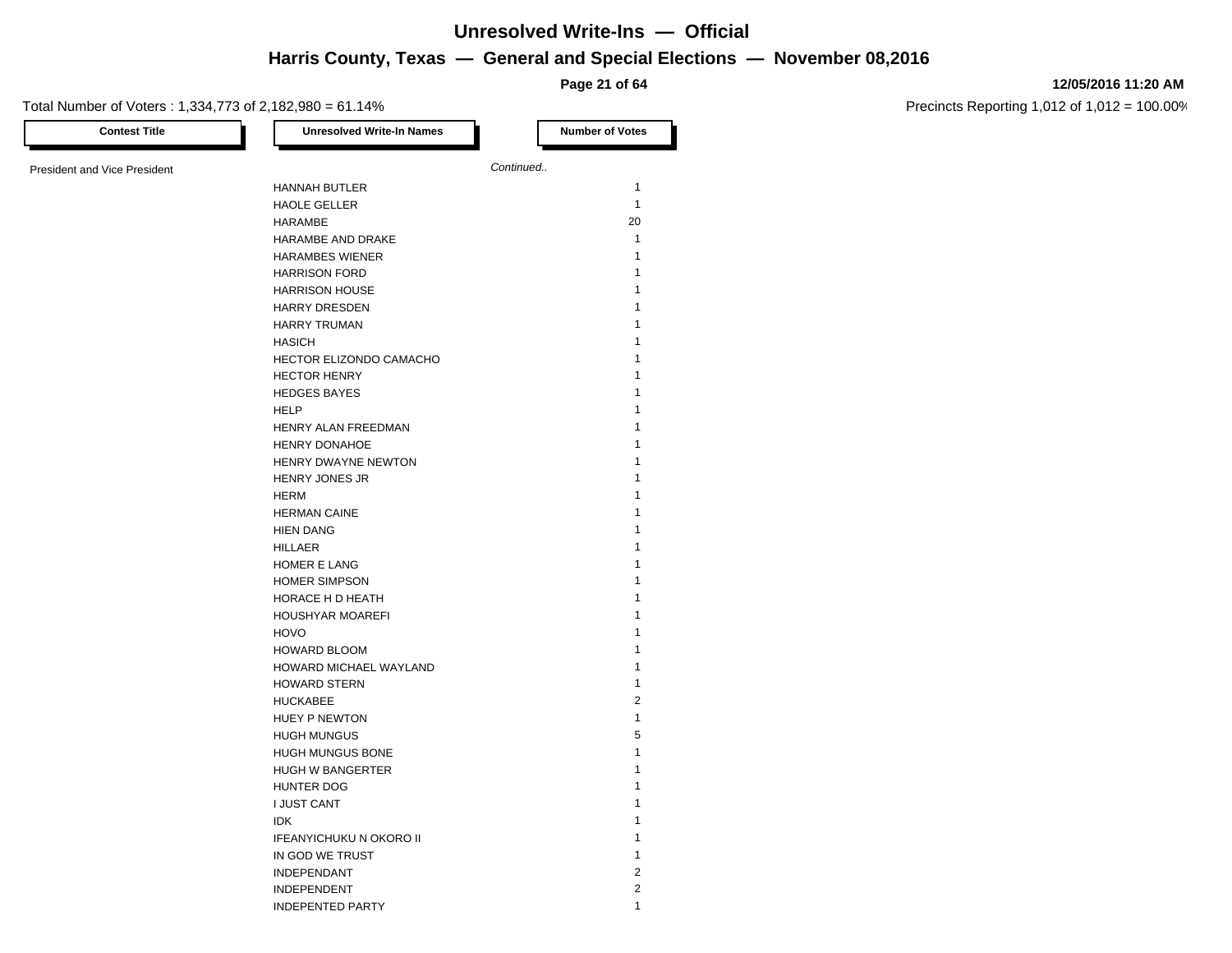**Page 22 of 64**

#### **12/05/2016 11:20 AM**

| <b>Contest Title</b>                | <b>Unresolved Write-In Names</b> | <b>Number of Votes</b> |
|-------------------------------------|----------------------------------|------------------------|
| <b>President and Vice President</b> |                                  | Continued              |
|                                     | <b>ISAAC RANGEL JR</b>           | $\mathbf{1}$           |
|                                     | <b>ISABEL TORRES</b>             | $\mathbf{1}$           |
|                                     | <b>ISHAAN GODBOLE</b>            | $\mathbf{1}$           |
|                                     | <b>IVORY VARNER</b>              | 1                      |
|                                     | <b>IVOTEFORJUSTICE</b>           | 1                      |
|                                     | J BUSH                           | $\overline{2}$         |
|                                     | J KASICH                         | $\mathbf{1}$           |
|                                     | J MAC CAIN                       | 1                      |
|                                     | <b>J MCCAIN</b>                  | $\mathbf{1}$           |
|                                     | J SMITH                          | 1                      |
|                                     | <b>JABARI INGRAM</b>             | 1                      |
|                                     |                                  | 1                      |
|                                     | JACK BAUER                       | 1                      |
|                                     | <b>JACK BUSH</b>                 | 1                      |
|                                     | <b>JACK FOLLIS</b>               | 1                      |
|                                     | <b>JACK JOHNSON</b>              |                        |
|                                     | <b>JACK KEMP</b>                 | 1                      |
|                                     | <b>JACK KIBLER</b>               | 1                      |
|                                     | <b>JACK MARBLE</b>               | 1                      |
|                                     | <b>JACK POLATSEK</b>             | 1                      |
|                                     | <b>JACK SOCK</b>                 | $\sqrt{2}$             |
|                                     | <b>JACKIE CHANDELIER</b>         | 1                      |
|                                     | JACOB LAWYER                     | 1                      |
|                                     | <b>JACOB OAKLAND</b>             | 1                      |
|                                     | JACQUELINE WELSH                 | 1                      |
|                                     | JADONTE BARLOW                   | 1                      |
|                                     | <b>JAMAL FRANK</b>               | 1                      |
|                                     | JAMES P FEENEY                   | $\mathbf{1}$           |
|                                     | JAMES A BAKER III                | $\sqrt{2}$             |
|                                     | JAMES A BAKER IIII               | 1                      |
|                                     | JAMES ALLUMS                     | 1                      |
|                                     | JAMES ANDERSON                   | 1                      |
|                                     | <b>JAMES ARTHUR CONWAY</b>       | 1                      |
|                                     | <b>JAMES BAKER</b>               | 1                      |
|                                     | JAMES BENJAMIN POTTER            | 1                      |
|                                     | JAMES C MCDONNELL                | 1                      |
|                                     | <b>JAMES COMEY</b>               | 1                      |
|                                     | JAMES DANIEL AKEY                | 1                      |
|                                     | JAMES DAVID HUDSON               | 1                      |
|                                     | <b>JAMES DIMON</b>               | 1                      |
|                                     | <b>JAMES GIGANTE</b>             | 1                      |
|                                     | <b>JAMES HERZIG</b>              | 1                      |
|                                     | <b>JAMES HETFIELD</b>            | 1                      |
|                                     | JAMES JERALD WEIR                | 1                      |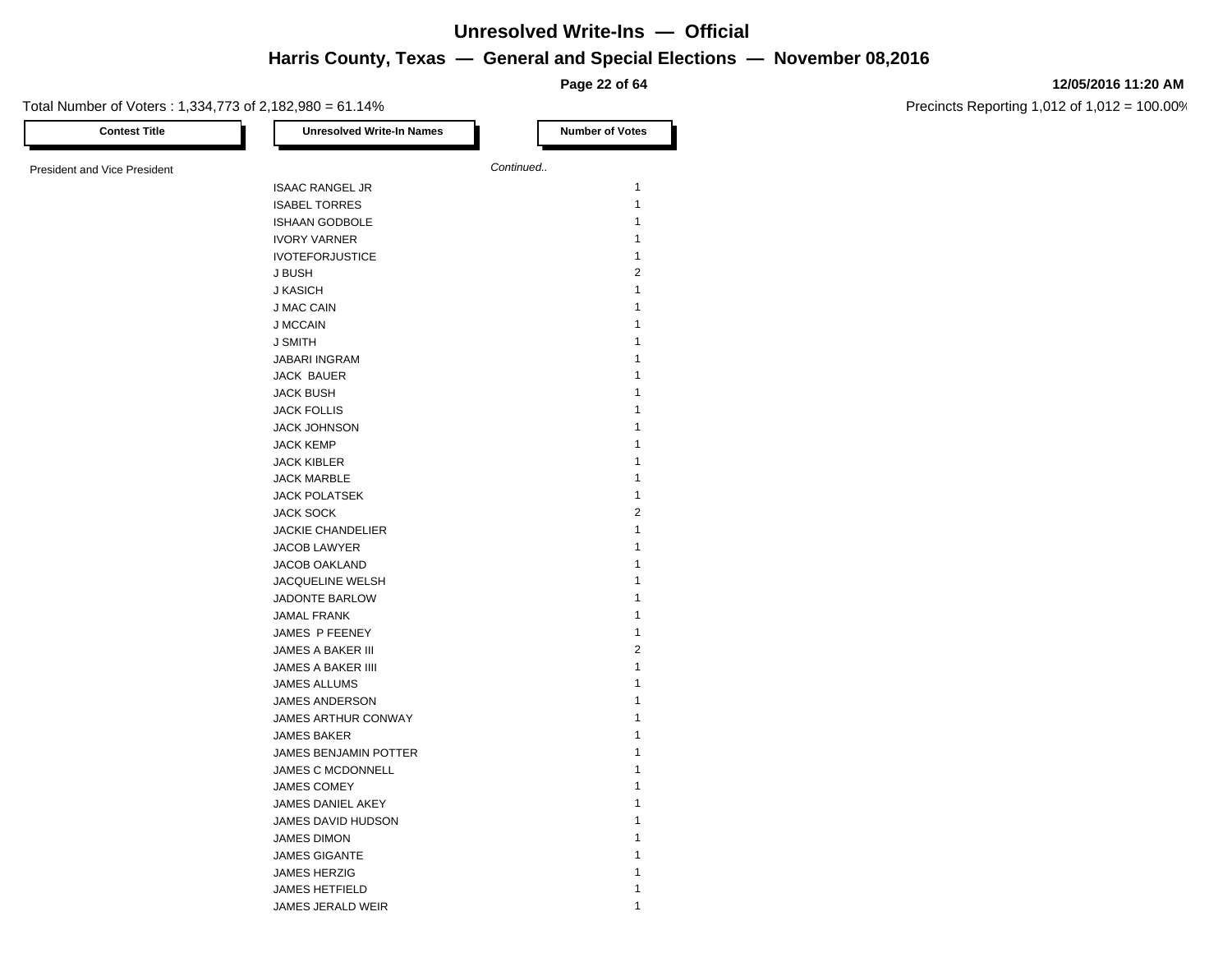#### **12/05/2016 11:20 AM**

Precincts Reporting 1,012 of 1,012 = 100.00%

**Page 23 of 64** Total Number of Voters : 1,334,773 of 2,182,980 = 61.14% **Contest Title Number of Votes Number of Votes** President and Vice President **Continued. Continued.** JAMES JONES SR 1 JAMES K POLK 1 JAMES MATTIS 9 JAMES MICHAEL RILEY 1 JAMES N MATTIS 1 JAMES N MATTIS 1 JAMES P MITCHELL 1 JAMES RICHARD HASSING 1 JAMES RONALD SNOWDEN 1 JAMES W ADAMS 1 JAMES WILLIAMS 1 JAMIE DIMON 2 JAMILLA HOLOMON 1 JANA BARRINGTON 1 JARED GRIMES 1 JARED LACY 1 JARED SUMMERS 2 JASON BOURNE 1 JASON ANTHONY CORDELL 1 JASON CHAFFETZ 1 JASON VOORHEES 1 JATWAN GORMAN 1 JAVE TRIPP 1 JAVIER SAUCEDA 1 JAZMIN LONDON 1 JAZZ 1  $J$ C and  $J$  1 JEAN JANSSEN 1 JEAN K SCHWARTZ 1 JEANETTE ABRELL 1 **JEB BARTLET** 1 JEB BUSH 215 JEB BUSH MIKE PENCE 1 JEB BUSH AND JOHN MCCAIN 1 JEB BUSH MIKE PENCE 1 JEB BUSHH 1 JEBB BUSH 1 JEBB BUSHHH 1 JEBBUSH 3 JED BUSH 1

JEEF BUSH 1

JEFF BUSH 1

JEFE 1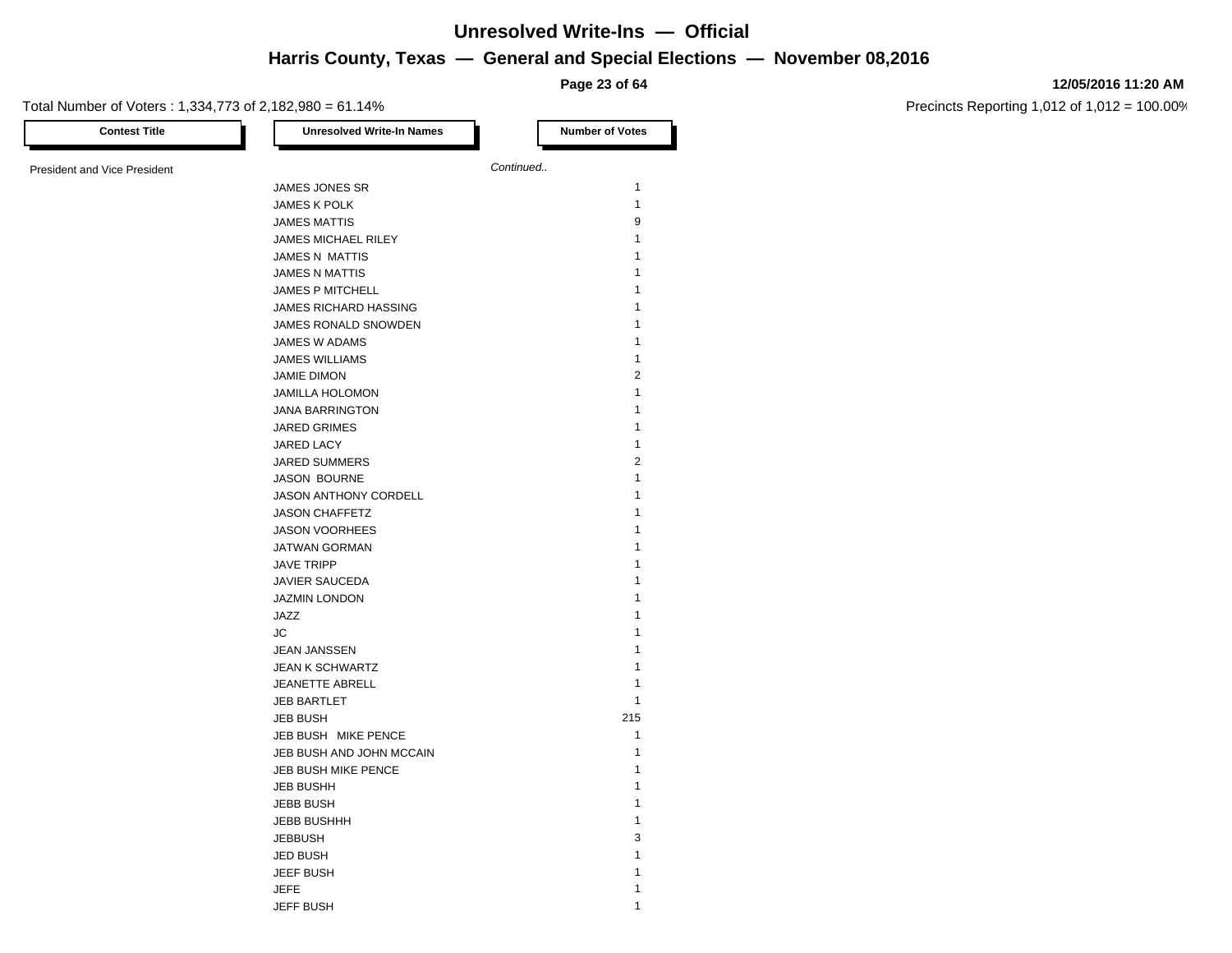**Page 24 of 64**

#### **12/05/2016 11:20 AM**

| <b>Contest Title</b>                | <b>Unresolved Write-In Names</b> | <b>Number of Votes</b> |
|-------------------------------------|----------------------------------|------------------------|
| <b>President and Vice President</b> |                                  | Continued              |
|                                     | <b>JEFF HAAS</b>                 | 1                      |
|                                     |                                  | 1                      |
|                                     | <b>JEFF HEARON</b>               |                        |
|                                     | <b>JEFF HOUGH</b>                | 1                      |
|                                     | <b>JEFF MCMULLIN</b>             | 1                      |
|                                     | <b>JEFF URINIAK</b>              | 1                      |
|                                     | JEFFERSON DAVIS                  | 1                      |
|                                     | JEFFERY CULPEPPER                |                        |
|                                     | JEFFREY AL JOHNSON               |                        |
|                                     | JEFFREY F PRINGLE                | 1                      |
|                                     | JEFFREY J FRENZ                  | 1                      |
|                                     | JEFFREY SMYTHE                   | 1                      |
|                                     | JEFFREY STROBL                   |                        |
|                                     | <b>JEHOVAH JIREH</b>             |                        |
|                                     | <b>JEHOVAH KINGDOM</b>           | 1                      |
|                                     | <b>JENARD MORRIS GROSS</b>       | 1                      |
|                                     | <b>JENIFER PRESLEY</b>           | $\mathbf{1}$           |
|                                     | <b>JENNIE CORDOVA</b>            | 2                      |
|                                     | JENNIFER MACDOWELL               | 1                      |
|                                     | JENNY ABUHAMAD                   | 1                      |
|                                     | JENNY BEECH                      |                        |
|                                     | <b>JENS LOBUSCH</b>              | 1                      |
|                                     | <b>JEREMIAH CARTER</b>           | 1                      |
|                                     | JEREMIE PEDERSON                 | 1                      |
|                                     | JEREMY WEED                      |                        |
|                                     | <b>JEREMY WILSON</b>             |                        |
|                                     | <b>JERIEL E WILSON</b>           |                        |
|                                     | <b>JERMAINE FLOWERS</b>          | 1                      |
|                                     |                                  | 1                      |
|                                     | <b>JERRID FOLTIN</b>             |                        |
|                                     | JERRY L MITCHELL                 | 1<br>1                 |
|                                     | JERRY LEE SIEL II                |                        |
|                                     | <b>JERRY WHITE</b>               | $\overline{2}$         |
|                                     | JERRY WHITE NILES NIEMUH         | 1                      |
|                                     | <b>JESSE HERNANDEZ</b>           | 1                      |
|                                     | <b>JESSE HERNANDEZ</b>           | 1                      |
|                                     | <b>JESSE VENTURA</b>             | 3                      |
|                                     | <b>JESSICA SYNDELL</b>           | 1                      |
|                                     | <b>JESUCRISTO</b>                | $\overline{2}$         |
|                                     | JESUCRISTOOOOOOOO                | $\mathbf{1}$           |
|                                     | <b>JESUS</b>                     | 65                     |
|                                     | <b>JESUS CHRIST</b>              | $\mathbf{1}$           |
|                                     | <b>JESUS AND JONES</b>           | 1                      |
|                                     | <b>JESUS BCHRIST</b>             | 1                      |
|                                     | <b>JESUS CHRIST</b>              | 103                    |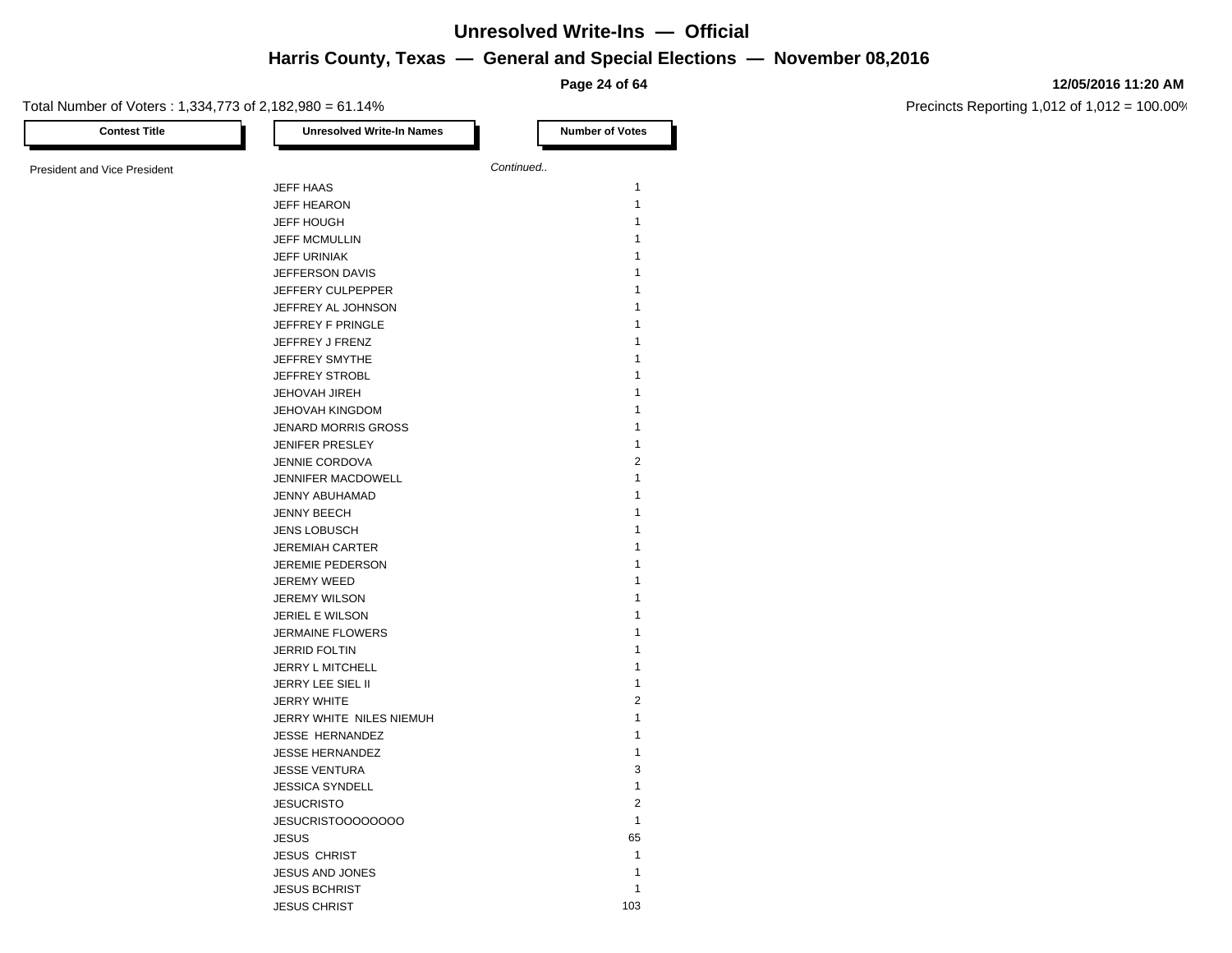**Page 25 of 64**

#### **12/05/2016 11:20 AM**

| <b>Contest Title</b>                | <b>Unresolved Write-In Names</b> |           | <b>Number of Votes</b> |
|-------------------------------------|----------------------------------|-----------|------------------------|
|                                     |                                  |           |                        |
| <b>President and Vice President</b> |                                  | Continued |                        |
|                                     | JESUS CHRIST HELP US             |           | $\mathbf{1}$           |
|                                     | <b>JESUS CHRIST OF NAZARATH</b>  |           | $\mathbf{1}$           |
|                                     | JESUS CHRIST OUR LORD            |           | 1                      |
|                                     | JESUS EDUARDO SANCHEZ            |           | 1                      |
|                                     | <b>JESUS IS KING</b>             |           | 1                      |
|                                     | <b>JESUS MANUEL RAMIREZ</b>      |           | 1                      |
|                                     | JESUS OF NAZARETH                |           | $\sqrt{2}$             |
|                                     | <b>JESUS THE CHRIST</b>          |           | $\mathbf{1}$           |
|                                     | <b>JESUSCHRIST</b>               |           | $\mathbf{1}$           |
|                                     | <b>JHAMAL HUCKABY</b>            |           | 1                      |
|                                     | <b>JIL STAIN</b>                 |           | 1                      |
|                                     | <b>JIM CHARLES KEMP</b>          |           | 1                      |
|                                     | <b>JIM COMEY</b>                 |           | 1                      |
|                                     |                                  |           | $\mathbf{1}$           |
|                                     | <b>JIM MATTIS</b>                |           |                        |
|                                     | <b>JIM MCEUWIN</b>               |           | 1                      |
|                                     | <b>JIM OBERLANDER</b>            |           | 1                      |
|                                     | JIM SEYDEWITZ                    |           | 1                      |
|                                     | <b>JIM WALLIS</b>                |           | 1                      |
|                                     | JIM WEBB                         |           | 1                      |
|                                     | JIM WEBB OF VIRGINIA             |           | 1                      |
|                                     | <b>JIMLOWREY JR</b>              |           | $\mathbf{1}$           |
|                                     | <b>JIMMIE JAMES</b>              |           | 1                      |
|                                     | <b>JIMMY CARTER</b>              |           | 1                      |
|                                     | <b>JIMMY FALLON</b>              |           | 1                      |
|                                     | <b>JIMMY MCMILLAN</b>            |           | 1                      |
|                                     | <b>JIMMY POPOTE</b>              |           | 1                      |
|                                     | <b>JIMMYBUFFET</b>               |           | 1                      |
|                                     | <b>JJ WATT</b>                   |           | 8                      |
|                                     | <b>JJOEBIDEN</b>                 |           | $\mathbf{1}$           |
|                                     | <b>JJWATT</b>                    |           | 1                      |
|                                     | JOAN HAN ZHANG                   |           | $\mathbf{1}$           |
|                                     | <b>JOE BIDEN</b>                 |           | 26                     |
|                                     | JOE DENT                         |           | $\mathbf{1}$           |
|                                     | JOE EXOTIC                       |           | $\mathbf{1}$           |
|                                     | JOE MADDON                       |           | 1                      |
|                                     | JOE MALDONADO                    |           | $\mathbf{1}$           |
|                                     | <b>JOE MILLS</b>                 |           | $\mathbf{1}$           |
|                                     | <b>JOE OWENS</b>                 |           | $\mathbf{1}$           |
|                                     |                                  |           | $\sqrt{2}$             |
|                                     | <b>JOE ROGAN</b>                 |           | $\mathbf{1}$           |
|                                     | <b>JOE SMITH</b>                 |           |                        |
|                                     | <b>JOEBIDEN</b>                  |           | $\sqrt{2}$             |
|                                     | <b>JOEBIDENNN</b>                |           | $\mathbf{1}$           |
|                                     | JOEL PEARSON                     |           | 1                      |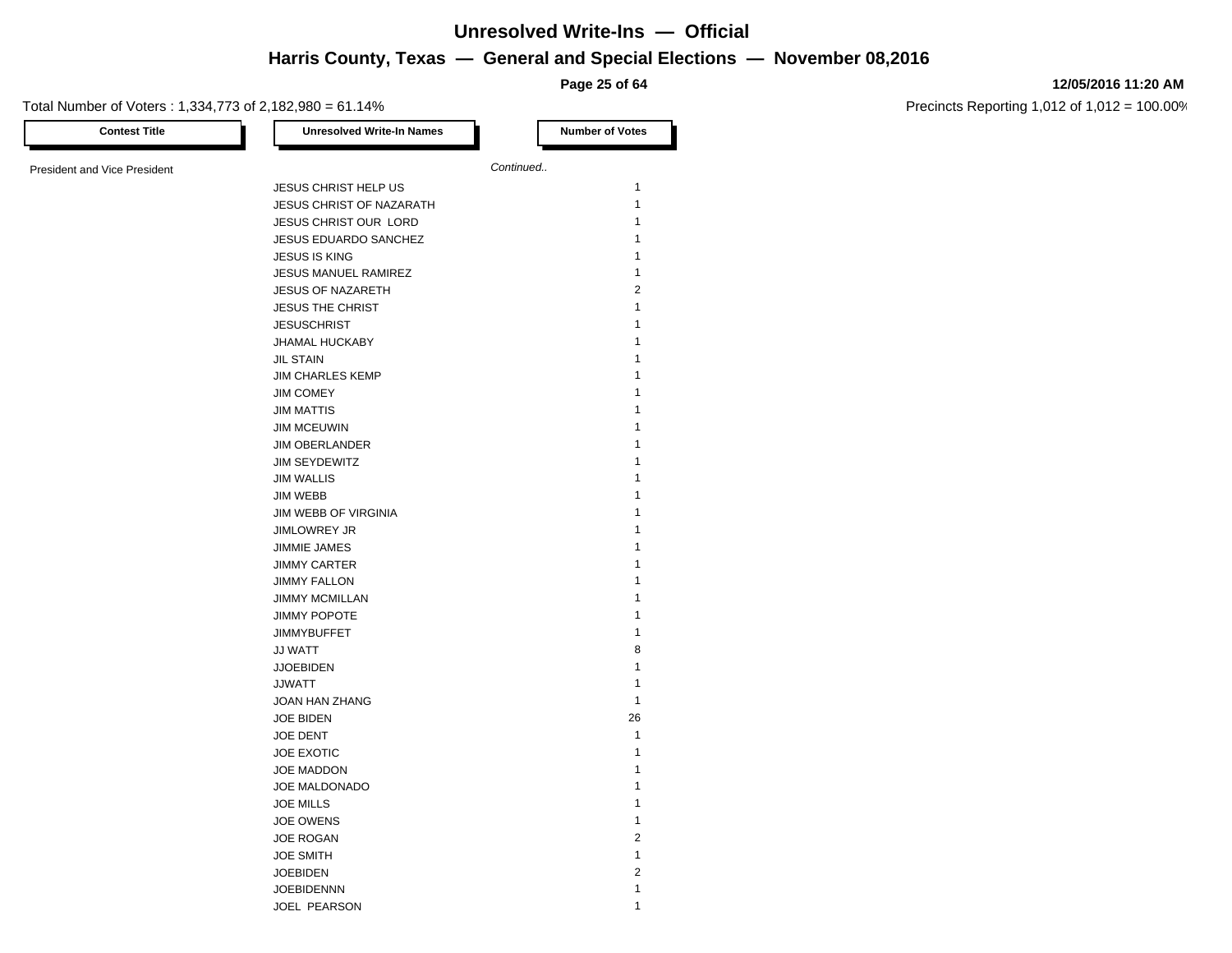**Page 26 of 64**

#### **12/05/2016 11:20 AM**

| <b>Contest Title</b>         | <b>Unresolved Write-In Names</b> | <b>Number of Votes</b>  |
|------------------------------|----------------------------------|-------------------------|
| President and Vice President |                                  | Continued               |
|                              | JOEL OLIVER                      | $\mathbf{1}$            |
|                              | <b>JOEL OSTEEN</b>               | $\mathbf{1}$            |
|                              | <b>JOEL PEARSON</b>              | $\mathbf{1}$            |
|                              | <b>JOHAN K NORVIK</b>            | $\sqrt{2}$              |
|                              | <b>JOHN</b>                      | $\mathbf{1}$            |
|                              | JOHN KACICK                      | $\mathbf{1}$            |
|                              | <b>JOHN KASICH</b>               | 3                       |
|                              | JOHN MCCAIN                      | 1                       |
|                              | <b>JOHN ABUTT</b>                | 1                       |
|                              | <b>JOHN BARNES</b>               | 1                       |
|                              | JOHN BECKWORTH                   | 1                       |
|                              | JOHN BIRMINGHAM SR               | 1                       |
|                              | JOHN BOEHNER                     | $\mathbf{1}$            |
|                              | <b>JOHN CAIN</b>                 | $\sqrt{2}$              |
|                              | <b>JOHN CASIC</b>                | $\sqrt{2}$              |
|                              | <b>JOHN CASICK</b>               | $\mathbf{1}$            |
|                              | <b>JOHN CASIK</b>                | $\mathbf{1}$            |
|                              | <b>JOHN CENA</b>                 | 1                       |
|                              | JOHN CULBERSON                   | 1                       |
|                              | <b>JOHN DEMERIT</b>              | 1                       |
|                              | <b>JOHN DICKERSON</b>            | 1                       |
|                              | JOHN DOE                         | 1                       |
|                              | JOHN DUNCAN                      | 1                       |
|                              | <b>JOHN EGAN</b>                 | 1                       |
|                              | JOHN ELLIS BUSH SR               | 1                       |
|                              | JOHN FITZGERALD JOHNSON          | 1                       |
|                              | JOHN G DICKERSON                 | $\mathbf{1}$            |
|                              | <b>JOHN GALT</b>                 | $\overline{\mathbf{4}}$ |
|                              | <b>JOHN GARCIA</b>               | 1                       |
|                              | <b>JOHN GIANNAKIS</b>            | 1                       |
|                              | <b>JOHN HEISER</b>               | 1                       |
|                              | JOHN HOEVEN                      | 1                       |
|                              | JOHN HUNTSMAN                    | 1                       |
|                              | <b>JOHN KACICH</b>               | $\overline{2}$          |
|                              | <b>JOHN KACISH</b>               | $\mathbf{1}$            |
|                              | <b>JOHN KAESCH</b>               | 1                       |
|                              | <b>JOHN KAISACK</b>              | $\mathbf{1}$            |
|                              | <b>JOHN KAISASH</b>              | $\mathbf{1}$            |
|                              | <b>JOHN KAISCH</b>               | 11                      |
|                              | <b>JOHN KAISCK</b>               | $\mathbf{1}$            |
|                              | <b>JOHN KAISH</b>                | 1                       |
|                              | <b>JOHN KAISIC</b>               | 1                       |
|                              | <b>JOHN KAISICH</b>              | 6                       |
|                              |                                  |                         |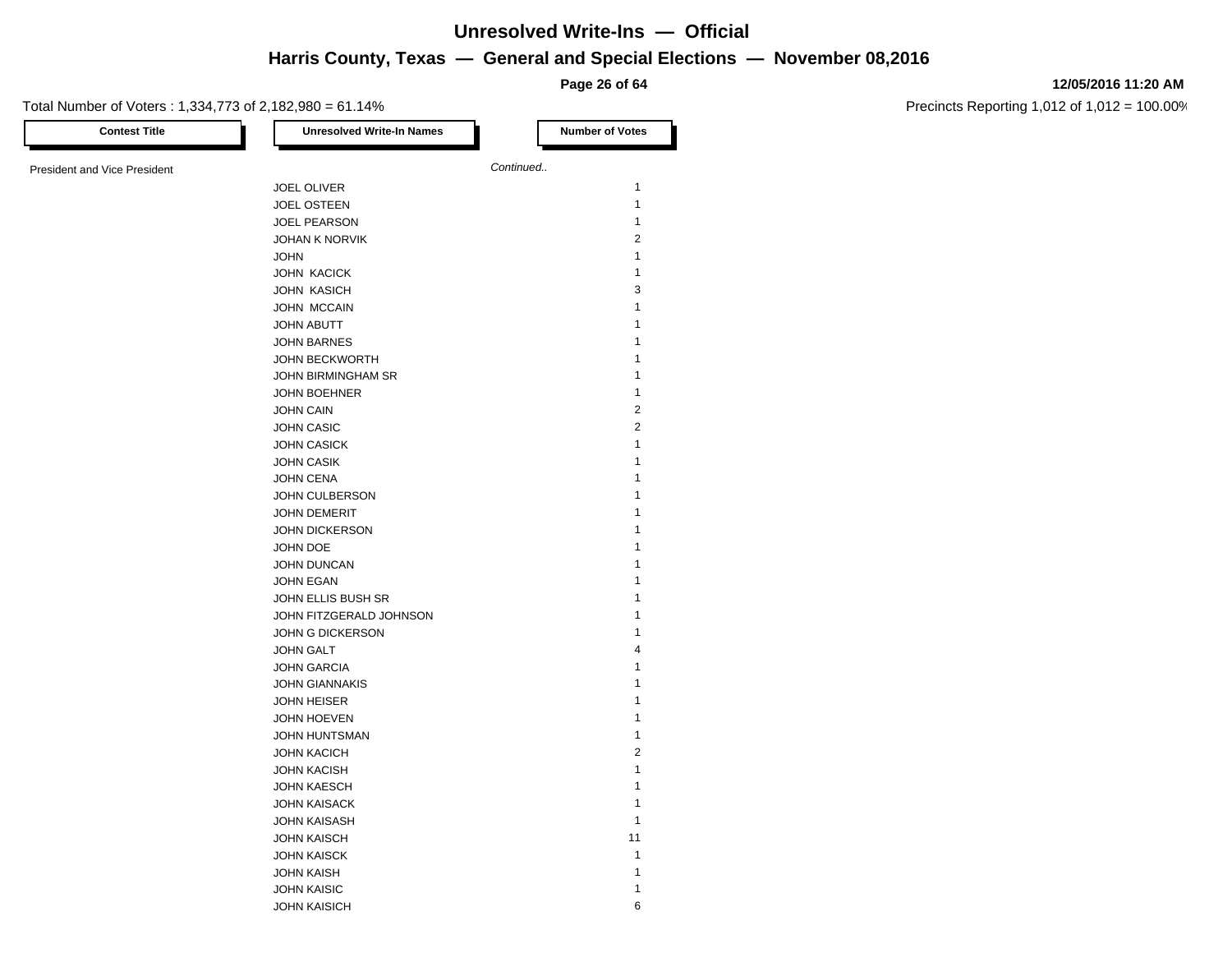**Page 27 of 64**

#### **12/05/2016 11:20 AM**

| <b>Contest Title</b>                | <b>Unresolved Write-In Names</b> | <b>Number of Votes</b> |
|-------------------------------------|----------------------------------|------------------------|
| <b>President and Vice President</b> |                                  | Continued              |
|                                     | <b>JOHN KARISH</b>               | $\mathbf{1}$           |
|                                     | <b>JOHN KASCH</b>                | $\mathbf{1}$           |
|                                     | <b>JOHN KASCICH</b>              | $\mathbf{1}$           |
|                                     | <b>JOHN KASCIK</b>               | 1                      |
|                                     | <b>JOHN KASHICH</b>              | 1                      |
|                                     | <b>JOHN KASHISK</b>              | 1                      |
|                                     | <b>JOHN KASIC</b>                | 8                      |
|                                     | <b>JOHN KASICH</b>               | 509                    |
|                                     | JOHN KASICH MARCO RUBIO          | 1                      |
|                                     | JOHN KASICH AND JEB BUSH         | $\mathbf{1}$           |
|                                     | JOHN KASICH FOR PRESIDENT        | 1                      |
|                                     | JOHN KASICH GOV OHIO             | $\mathbf{1}$           |
|                                     | JOHN KASICH JEB BUSH             | $\mathbf{1}$           |
|                                     | <b>JOHN KASICHHH</b>             | $\mathbf{1}$           |
|                                     | <b>JOHN KASICK</b>               | 14                     |
|                                     | <b>JOHN KASIK</b>                | 8                      |
|                                     | <b>JOHN KASISCH</b>              | $\mathbf{1}$           |
|                                     | <b>JOHN KATISCH</b>              | $\mathbf{1}$           |
|                                     | <b>JOHN KERRY</b>                | 1                      |
|                                     | <b>JOHN KIRKSEY</b>              | 1                      |
|                                     | <b>JOHN KRAESIG</b>              | 1                      |
|                                     | <b>JOHN KSESK</b>                | 1                      |
|                                     | JOHN LOWE                        | 1                      |
|                                     | <b>JOHN MACAIN</b>               | $\mathbf{1}$           |
|                                     | <b>JOHN MATHIS</b>               | $\mathbf{1}$           |
|                                     | JOHN MC CAIN                     | 3                      |
|                                     | <b>JOHN MCAFEE</b>               | $\mathbf{1}$           |
|                                     | <b>JOHN MCAIN</b>                | 16                     |
|                                     | <b>JOHN MCAY</b>                 | $\mathbf{1}$           |
|                                     | <b>JOHN MCCAAN</b>               | $\mathbf{1}$           |
|                                     | <b>JOHN MCCAIN</b>               | 90                     |
|                                     | JOHN MCCAIN LAURA BUSH           | $\mathbf{1}$           |
|                                     | JOHN MCCAIN AZ SENATOR           | 1                      |
|                                     | JOHN MCCAIN JILL STEIN           | 1                      |
|                                     | JOHN MCCAIN MARCO RUBIO          | $\mathbf{1}$           |
|                                     | JOHN MCCAIN OLIVER NORTH         | $\mathbf{1}$           |
|                                     | JOHN MCCAIN US SENATOR           | 1                      |
|                                     | <b>JOHN MCCAINN</b>              | 1                      |
|                                     | <b>JOHN MCCAINP</b>              | 1                      |
|                                     | <b>JOHN MCKAIN</b>               | $\mathbf{1}$           |
|                                     | <b>JOHN OLIVER</b>               | $\overline{2}$         |
|                                     | <b>JOHN OTIENO</b>               | $\mathbf{1}$           |
|                                     | <b>JOHN PATRICK MCMAHON</b>      | 1                      |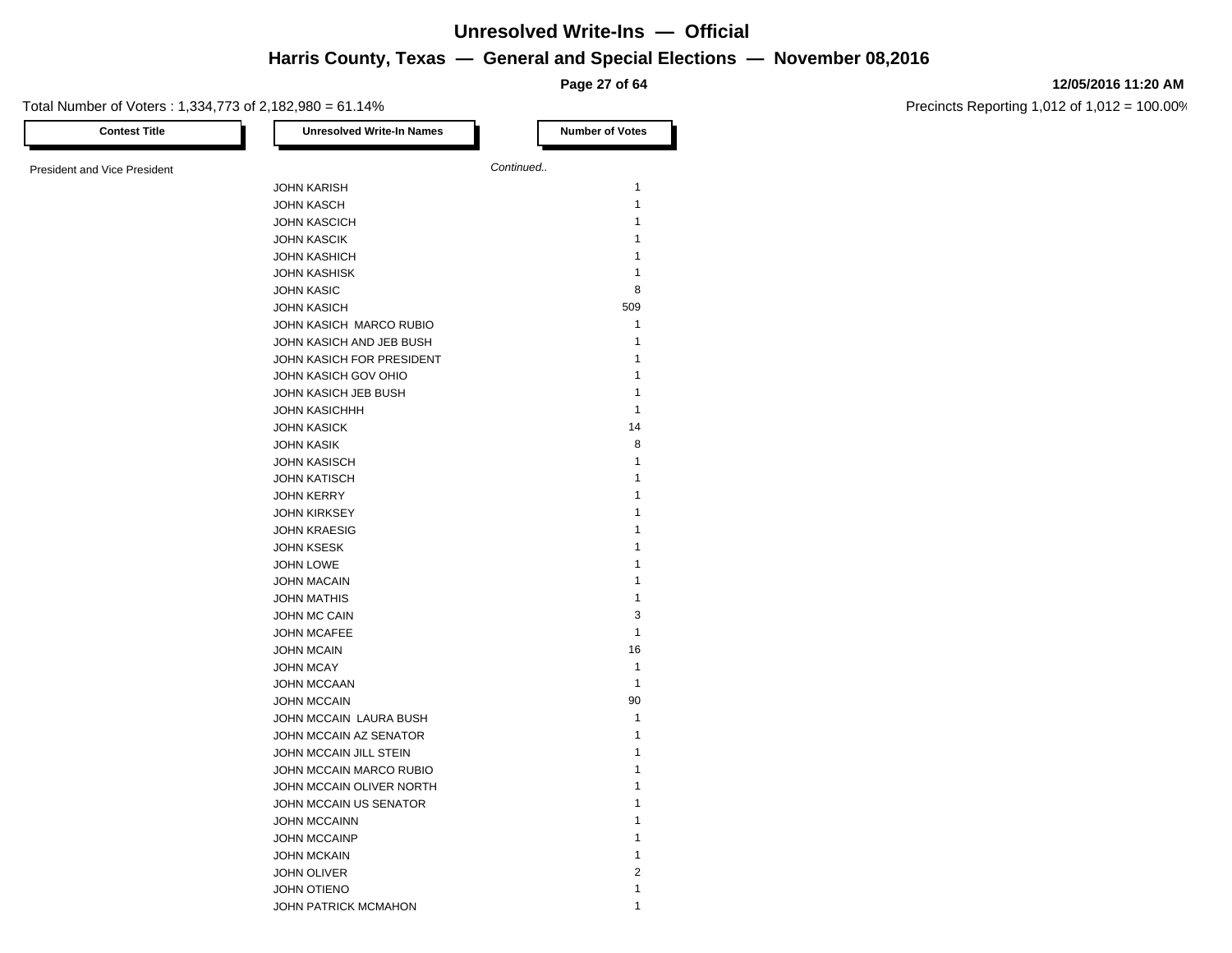**Page 28 of 64**

#### **12/05/2016 11:20 AM**

Precincts Reporting 1,012 of 1,012 = 100.00%

Total Number of Voters : 1,334,773 of 2,182,980 = 61.14% **Contest Title Number of Votes Number of Votes** President and Vice President **Continued. Continued.** JOHN RICHARD KASICH 4 JOHN SCOTT 1 JOHN STEPHENS 1 JOHN STEWART 1 JOHN W GRAY 1 JOHN W WITHAM 1 JOHN WARNER 1 JOHN WAYNE 1 JOHN WILLIAM HOLMES 1 JOHNBAINARD 1 JOHNKAKSICH 1 JOHNKASICH 3 JOHNMCCAIN 1 JOHNQUILLIN 1 **JOKE** 2008 **1** JON ALFORD 1 JON ENGLISH BIRDSONG 1 JON HUNTSMAN 1 JON HUNTSMAN JR 1 JON SNOW 1 JON STEWARD 1 **JON STEWART 3** JON WAGNER 1 JONATHAN DARDAR 1 JONATHAN J LEPORE 1 JONDOE 1 JORDAN ANN MCKNIGHT 1 JORDAN COLE 1 JORDAN JONES 1 JORDAN KRAMER 1 JORGE CORTES 1 JORGE DELGADO 1 JORGE ENRIQUE EMBIL 1 JORGE GUERRA JR 1 JOSE ALVAREZ 1 JOSE H RUIZ 1 **JOSE SILGUERO III** 1 JOSEPH AUSTIN 1 JOSEPH BIDEN 4 JOSEPH CARROLL 1 JOSEPH D BUCHANAN 2 JOSEPH JOJOSTAR AND DIO 1

JOSEPH MALDONADO 1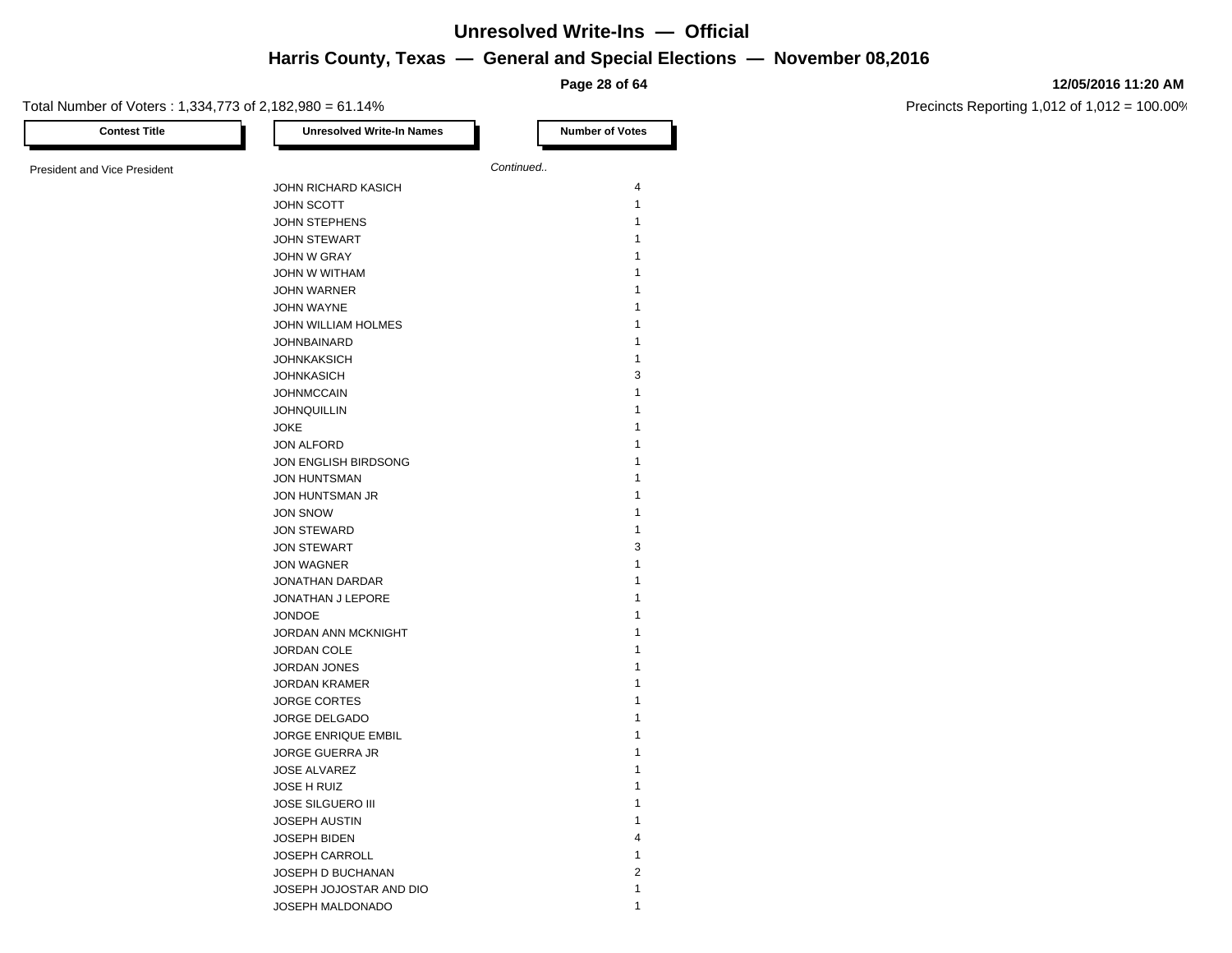**Page 29 of 64**

#### **12/05/2016 11:20 AM**

Precincts Reporting 1,012 of 1,012 = 100.00%

| Total Number of Voters: 1,334,773 of 2,182,980 = 61.14% |                                  | i ay <del>o</del> za oi u <del>n</del> |
|---------------------------------------------------------|----------------------------------|----------------------------------------|
| <b>Contest Title</b>                                    | <b>Unresolved Write-In Names</b> | <b>Number of Votes</b>                 |
| <b>President and Vice President</b>                     |                                  | Continued                              |
|                                                         | <b>JOSEPH MCCARTHY</b>           | $\mathbf{1}$                           |
|                                                         | <b>JOSESH OROSCO</b>             | $\mathbf{1}$                           |
|                                                         | <b>JOSH GROSS</b>                | 1                                      |
|                                                         | <b>JOSH PROBST</b>               | 1                                      |
|                                                         | <b>JOSHUA CARRILLO</b>           | 1                                      |
|                                                         |                                  | 1                                      |
|                                                         | <b>JOSHUA JOHNSON</b>            | 1                                      |
|                                                         | JOSHUA KANE BURGESS              |                                        |
|                                                         | <b>JOSHUA NORMAND</b>            | 1                                      |
|                                                         | <b>JOSIAH BARTLET</b>            | 1                                      |
|                                                         | <b>JP SEARS</b>                  | 1                                      |
|                                                         | JUAN ANTONIO ZAVALA              | $\mathbf{1}$                           |
|                                                         | <b>JUAN CARLOS FLORES</b>        | 1                                      |
|                                                         | JUAN MARCOS GOMEZ                | 1                                      |
|                                                         | JUDGE JUDY                       | 1                                      |
|                                                         | JUDGE JUDY JENNING               | 1                                      |
|                                                         | JUDGE ROY MOORE                  | 1                                      |
|                                                         | <b>JUDGEJUDY</b>                 | 1                                      |
|                                                         | JUDITH FOLSE                     | 1                                      |
|                                                         | <b>JUDITH K MILLER</b>           | 1                                      |
|                                                         | JUDITH WALSH                     | 1                                      |
|                                                         | JULIA ANNE ALKHADOUR             | 1                                      |
|                                                         | <b>JULIA THORMAN</b>             | 1                                      |
|                                                         | JULIE J RANKIN                   | 1                                      |
|                                                         | JULISSA SYLVIA ANGELINA          | $\mathbf{1}$                           |
|                                                         | <b>JUREA THOMPSON</b>            | 1                                      |
|                                                         | <b>JUSTIN K WILLIAMS</b>         | 1                                      |
|                                                         | <b>JUSTIN LYNCH</b>              | 1                                      |
|                                                         | <b>JUSTIN N SMITH</b>            | $\mathbf{1}$                           |
|                                                         | <b>JUSTIN WILLIAMS</b>           | 1                                      |
|                                                         | K IRK LAKEY                      | 1                                      |
|                                                         | <b>KAASISHH</b>                  | 1                                      |
|                                                         | <b>KACICH</b>                    | 1                                      |
|                                                         | <b>KACICK</b>                    | 1                                      |
|                                                         | <b>KACISH</b>                    | 1                                      |
|                                                         | KADYN RJ BELL                    | 1                                      |
|                                                         | KAHLIL MEDLEY                    | 1                                      |
|                                                         | KAISH                            | $\mathbf{1}$                           |
|                                                         | <b>KAISIC</b>                    | $\overline{2}$                         |
|                                                         | <b>KAMELA</b>                    | $\mathbf{1}$                           |
|                                                         | <b>KANYE</b>                     | 1                                      |
|                                                         | KANYE WEST                       | $\overline{7}$                         |
|                                                         |                                  |                                        |

KAREN POWERS 2002 12 KARINA GARBER 1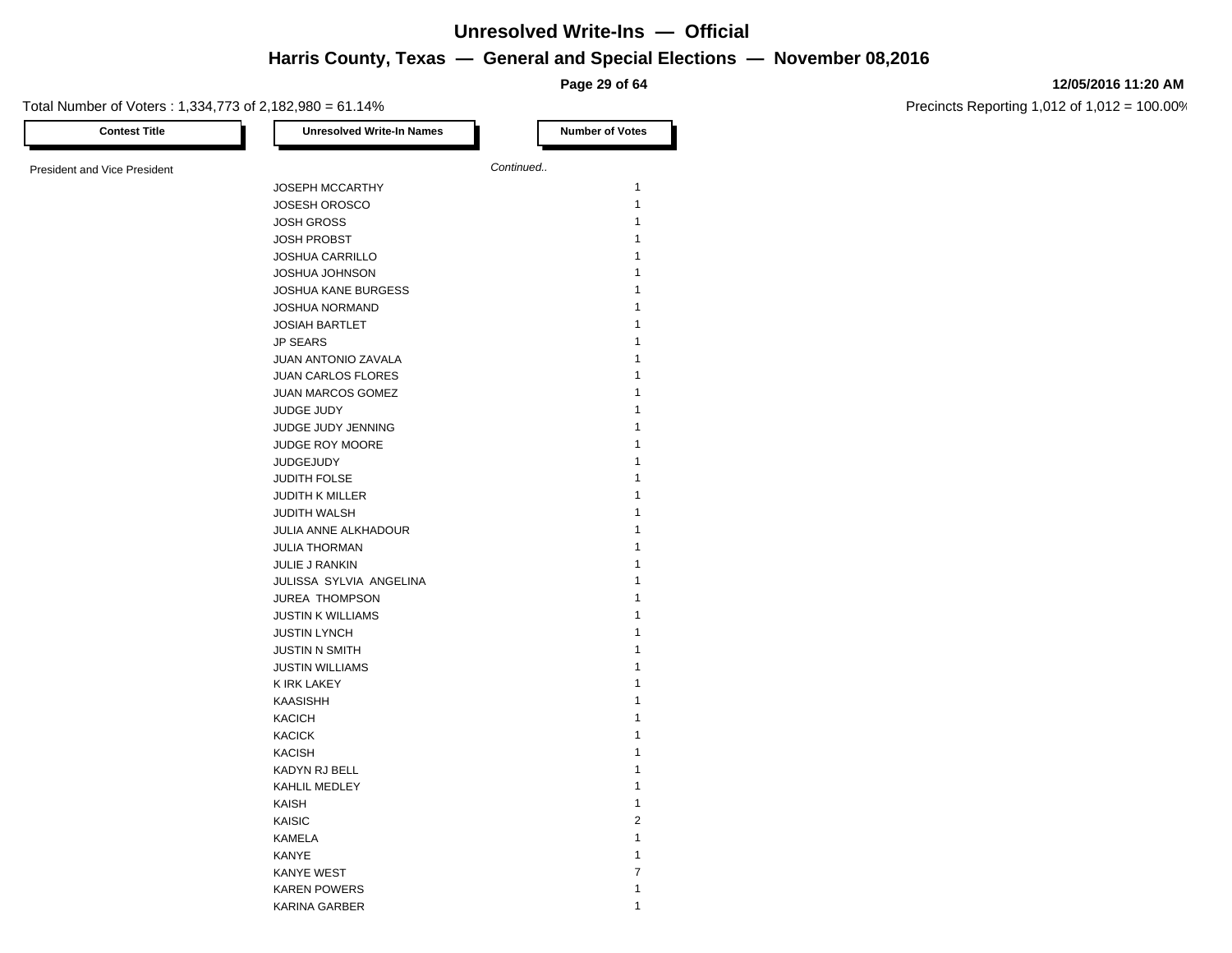**Page 30 of 64**

#### **12/05/2016 11:20 AM**

Precincts Reporting 1,012 of 1,012 = 100.00%

| <b>Contest Title</b>                | <b>Unresolved Write-In Names</b> | <b>Number of Votes</b> |
|-------------------------------------|----------------------------------|------------------------|
| <b>President and Vice President</b> |                                  | Continued              |
|                                     | <b>KARINA PATMAN</b>             | 1                      |
|                                     | <b>KARL MILLER</b>               | $\mathbf{1}$           |
|                                     | <b>KARLA MEDINA</b>              | $\mathbf{1}$           |
|                                     | KASACH GOV OHIO                  | $\mathbf{1}$           |
|                                     | KASIC                            | $\overline{2}$         |
|                                     | <b>KASICH</b>                    | 29                     |
|                                     | KASICH AYOTTE                    | 1                      |
|                                     | <b>KASICH BUSH</b>               | $\mathbf{1}$           |
|                                     | <b>KASICH JOHN</b>               | $\overline{2}$         |
|                                     | KASICH JOHN OH                   | $\mathbf{1}$           |
|                                     | KASICH OF OHIO                   | $\mathbf{1}$           |
|                                     | <b>KASICK</b>                    | $\overline{2}$         |
|                                     |                                  | 3                      |
|                                     | KASIK                            | 1                      |
|                                     | <b>KATE TEAGARDEN</b>            | 1                      |
|                                     | KATHERINE DALIO HOCHNER          | 1                      |
|                                     | <b>KATIE NELSON</b>              |                        |
|                                     | <b>KATY FUENTES</b>              | 1                      |
|                                     | KAY BAILEY HUTCHISON             | 1                      |
|                                     | <b>KAYLIE MIMS</b>               | 1                      |
|                                     | KEITH LINWOOD JOHNSON            | 1                      |
|                                     | <b>KEITH WOLF</b>                | $\mathbf{1}$           |
|                                     | <b>KELDRIC HARRELL</b>           | $\overline{2}$         |
|                                     | <b>KELLIE HILL</b>               | 1                      |
|                                     | <b>KELLY LEGER</b>               | 1                      |
|                                     | <b>KELLY OSHEA</b>               | 1                      |
|                                     | <b>KELLY SOICH</b>               | 1                      |
|                                     | <b>KELLY VARA</b>                | 1                      |
|                                     | <b>KELVIN SHEPHARD</b>           | 1                      |
|                                     | KEMBERLEE KAYE                   | $\mathbf{1}$           |
|                                     | <b>KEN BONE</b>                  | 5                      |
|                                     | <b>KEN KERBY</b>                 | 1                      |
|                                     | <b>KEN KUJANEK</b>               | 1                      |
|                                     | <b>KENDAL GATES</b>              | 1                      |
|                                     | KENDALL LEIGH HOPPER             | 1                      |
|                                     | <b>KENNETH BONE</b>              | 1                      |
|                                     | <b>KENNETH BOTTOMS</b>           | 1                      |
|                                     | KENNETH BURKE JUNIOR             | 1                      |
|                                     | <b>KENNETH COLE</b>              | 1                      |
|                                     | <b>KENNETH CRAIN</b>             | 1                      |
|                                     | <b>KENNETH GIBSON</b>            | 1                      |
|                                     | <b>KENNETH HIX</b>               | 1                      |
|                                     | <b>KENNETH PET</b>               | $\mathbf{1}$           |

KENNETH WISE 2002 12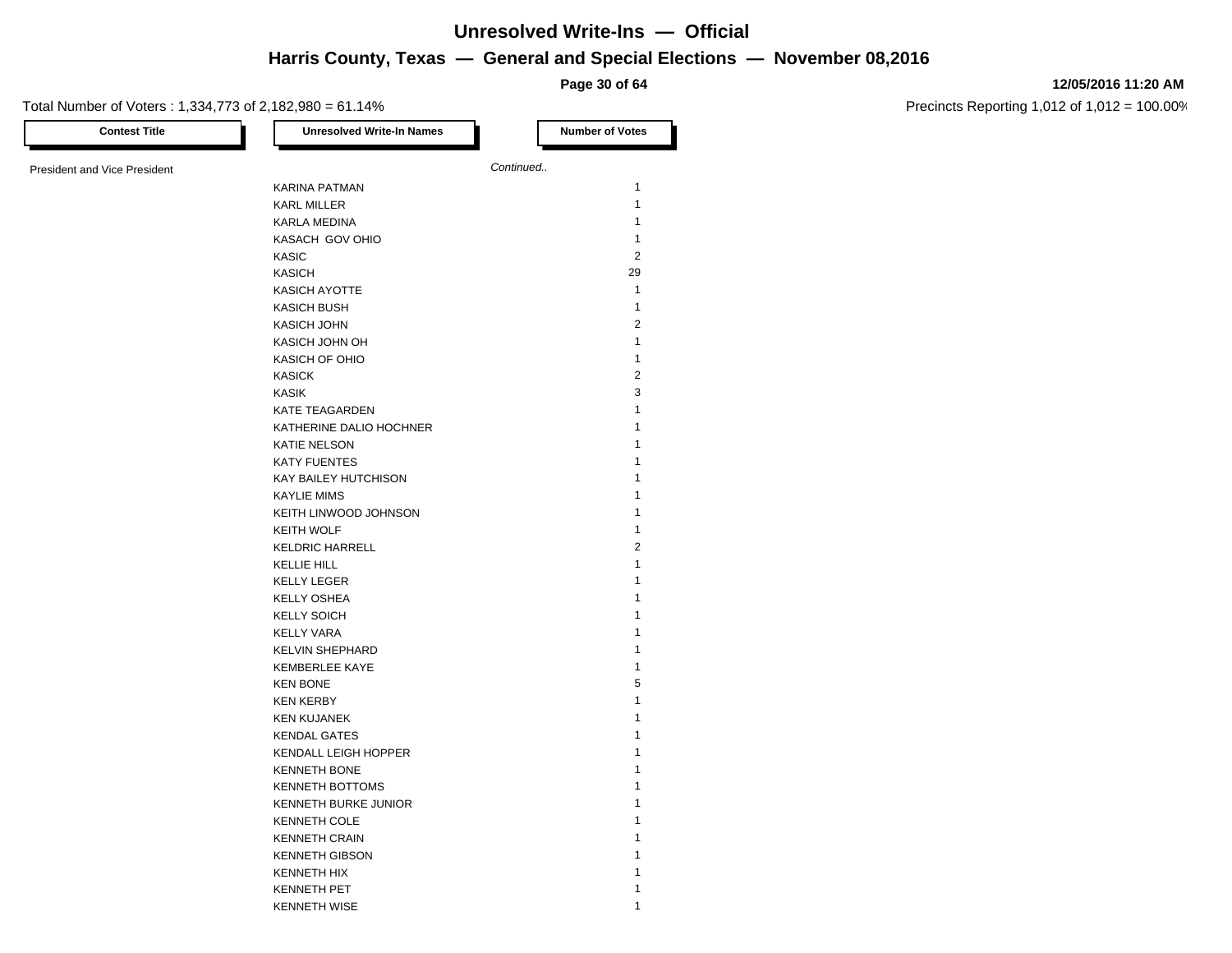**Page 31 of 64**

#### **12/05/2016 11:20 AM**

| <b>Contest Title</b>                | <b>Unresolved Write-In Names</b> | <b>Number of Votes</b> |
|-------------------------------------|----------------------------------|------------------------|
| <b>President and Vice President</b> |                                  | Continued              |
|                                     | <b>KENZRICK RIDLEY</b>           | $\mathbf{1}$           |
|                                     | <b>KERMIT THE FROG</b>           | 3                      |
|                                     | <b>KERRON HUBBARD</b>            | 1                      |
|                                     | <b>KERRY SALESMAN</b>            | 1                      |
|                                     | KEVIN ANDREW PENDLETON           | 1                      |
|                                     | <b>KEVIN BACH</b>                | 1                      |
|                                     |                                  | 1                      |
|                                     | <b>KEVIN BERRY JR</b>            | 1                      |
|                                     | <b>KEVIN CRAWFORD</b>            | 1                      |
|                                     | <b>KEVIN FULTON</b>              |                        |
|                                     | <b>KEVIN P CLARK</b>             | 1                      |
|                                     | <b>KEVIN R STEELE</b>            | 1                      |
|                                     | <b>KEVIN SMITH</b>               | $\mathbf{1}$           |
|                                     | <b>KEVIN SUMLIN</b>              | 3                      |
|                                     | <b>KEVIN WEHNER</b>              | 1                      |
|                                     | <b>KHARAVEN SIMMONS</b>          | 1                      |
|                                     | KIEARA HOOEY                     | 1                      |
|                                     | KIEFER SUTHERLAND                | 1                      |
|                                     | <b>KILLFACE</b>                  | 1                      |
|                                     | <b>KIM</b>                       | 1                      |
|                                     | <b>KIM GASTLER</b>               | 1                      |
|                                     | KIM JONG SUFFICIENT UN           | 1                      |
|                                     | <b>KIM SKLENAR</b>               | 1                      |
|                                     | <b>KING JESUS</b>                | 1                      |
|                                     | <b>KING JIM</b>                  | 1                      |
|                                     | <b>KODOS</b>                     | 1                      |
|                                     | <b>KRAIG JANKOWSKI</b>           | 1                      |
|                                     | <b>KRIS KARL</b>                 | 1                      |
|                                     | <b>KRISTEN HAWKINS</b>           | 1                      |
|                                     |                                  | 1                      |
|                                     | <b>KRISTY BRENT</b>              | 1                      |
|                                     | <b>KRISTY KROENCKE</b>           |                        |
|                                     | <b>KUCINICH</b>                  | 1                      |
|                                     | <b>KURTIS JOHNSON</b>            | 1                      |
|                                     | <b>KYLE G BARKER</b>             | 1                      |
|                                     | <b>KYLE KLEIN</b>                | 1                      |
|                                     | L HENDRIX                        | 1                      |
|                                     | L N HUGHES                       | 1                      |
|                                     | LA RIVA                          | 1                      |
|                                     | LACEE ELIZABETH PRINGLE          | 1                      |
|                                     | LAFAYETTE CHILDS II              | 1                      |
|                                     | <b>LAMONT SUGGS</b>              | 1                      |
|                                     | <b>LARENCE KILTIKOFF</b>         | 1                      |
|                                     | LAROUCHE HAMILTON                | 1                      |
|                                     | LARRY                            | 1                      |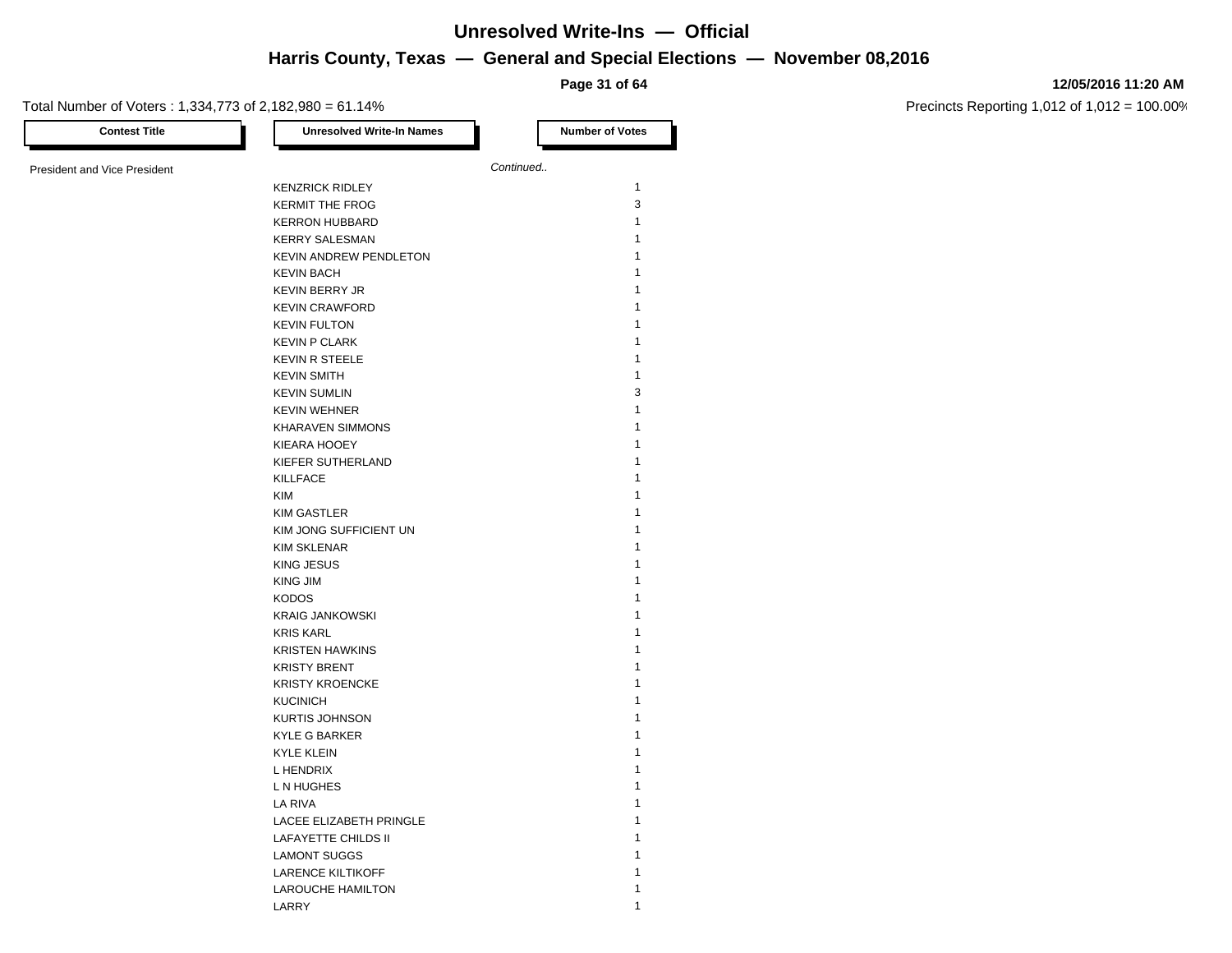**Page 32 of 64**

### Total Number of Voters : 1,334,773 of 2,182,080 = 61,140/

**12/05/2016 11:20 AM**

| <b>Contest Title</b>                | <b>Unresolved Write-In Names</b> | <b>Number of Votes</b>  |
|-------------------------------------|----------------------------------|-------------------------|
| <b>President and Vice President</b> |                                  | Continued               |
|                                     | <b>LARRY COATS</b>               | $\mathbf{1}$            |
|                                     | LARRY KONIG                      | $\mathbf{1}$            |
|                                     | <b>LARRY LESSIG</b>              | 1                       |
|                                     | <b>LARRY WHITE</b>               | $\mathbf{1}$            |
|                                     | <b>LARY KOCHER</b>               | $\mathbf{1}$            |
|                                     | LATERVIA HASLEY                  | 1                       |
|                                     | <b>LATOYA COLLINS</b>            | 1                       |
|                                     | LAURA D VIDES LAZO               | $\mathbf{1}$            |
|                                     | LAURA GARCIA RAMIREZ             | 1                       |
|                                     | <b>LAURA S GIESLER</b>           | 1                       |
|                                     | <b>LAUREN BURKE</b>              | $\mathbf{1}$            |
|                                     | <b>LAUREN CAMACHO</b>            | $\mathbf{1}$            |
|                                     | LAUREN LANE HARTWELL             | $\mathbf{1}$            |
|                                     | LAWERENCE TANNER                 | $\mathbf{1}$            |
|                                     | <b>LAWRENCE NELSON</b>           | $\mathbf{1}$            |
|                                     | LEA HUNT                         | $\mathbf{1}$            |
|                                     | <b>LEBRON JAMES</b>              | $\overline{2}$          |
|                                     | LEDOR NDOLO                      | $\mathbf{1}$            |
|                                     | LEE BOYKIN                       | $\mathbf{1}$            |
|                                     | LEE E SKINNER                    | $\mathbf{1}$            |
|                                     | LEE ENGELBART                    | $\overline{2}$          |
|                                     | LEE HOLM                         | $\mathbf{1}$            |
|                                     | LEE HOOPER                       | $\mathbf{1}$            |
|                                     | LEE ROY JENKINS                  | 1                       |
|                                     | LEE SCHNELL                      | $\mathbf{1}$            |
|                                     | LEILA                            | $\mathbf{1}$            |
|                                     | <b>LEO SPILLERS</b>              | $\mathbf{1}$            |
|                                     | LEONARD P REITZAMMER             | $\mathbf{1}$            |
|                                     | <b>LEOTIS PRICE</b>              | $\mathbf{1}$            |
|                                     | <b>LEROY MORALES</b>             | $\mathbf{1}$            |
|                                     | LES MILES                        | $\mathbf{1}$            |
|                                     | <b>LESLIE KNOPE</b>              | $\overline{\mathbf{c}}$ |
|                                     | LESTER HOLT                      | $\mathbf{1}$            |
|                                     | LEX                              | $\mathbf{1}$            |
|                                     | LILIANA                          | 1                       |
|                                     | LILLIE SCOTT                     | 1                       |
|                                     | <b>LIMBERBUTT MCCUBBINS</b>      | $\mathbf{1}$            |
|                                     | LIN MANUAL MIRANDA               | 1                       |
|                                     | <b>LINCON</b>                    | 1                       |
|                                     | LINDA WEBER                      | $\mathbf{1}$            |
|                                     | LINDA HEAD                       | 1                       |
|                                     | <b>LINDSAY GRAHAM</b>            | 5                       |
|                                     | <b>LINDSAY WILLRICH</b>          | $\mathbf{1}$            |
|                                     |                                  |                         |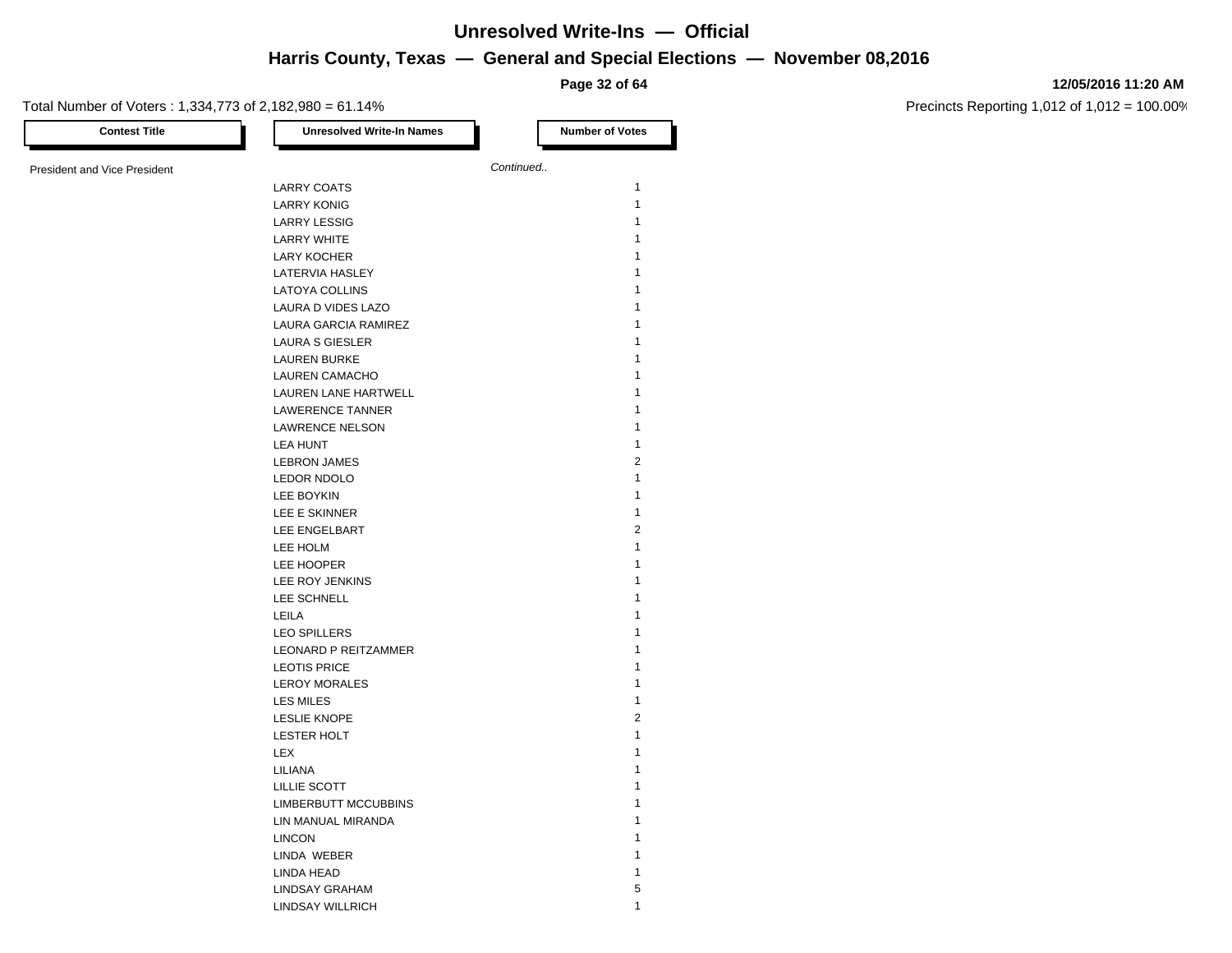**Page 33 of 64**

#### **12/05/2016 11:20 AM**

Precincts Reporting 1,012 of 1,012 = 100.00%

| <b>Contest Title</b>                | <b>Unresolved Write-In Names</b> |           | <b>Number of Votes</b> |
|-------------------------------------|----------------------------------|-----------|------------------------|
| <b>President and Vice President</b> |                                  | Continued |                        |
|                                     | LINDSEEYGRAHAM                   |           | $\mathbf{1}$           |
|                                     |                                  |           | $\mathbf{1}$           |
|                                     | LINDSEY GRAHAM                   |           | 9                      |
|                                     | <b>LINDSEY GRAHAM</b>            |           |                        |
|                                     | LIONEL RITCHIE                   |           | 1                      |
|                                     | <b>LISA REYES</b>                |           | 1                      |
|                                     | <b>LISE CAMERON</b>              |           | 1                      |
|                                     | <b>LIZA BURCH</b>                |           | 1                      |
|                                     | LL WORKIN                        |           | 1                      |
|                                     | <b>LLOYD HAMILTON</b>            |           | 1                      |
|                                     | <b>LLOYD K BROWN</b>             |           | 1                      |
|                                     | <b>LOGAN EDWARD PICKETT</b>      |           | 1                      |
|                                     | LORD CHRIST JESUS                |           | 1                      |
|                                     | LORD HELP US                     |           | 1                      |
|                                     | LORD JESUS                       |           | 1                      |
|                                     | LORD JESUS CHRIST                |           | $\overline{2}$         |
|                                     | LOREN G TEDDER                   |           | 1                      |
|                                     | LORNE RUTHERFORD                 |           | 1                      |
|                                     | <b>LOUIE GOMHERT</b>             |           | 1                      |
|                                     | LOUIS RUSSO                      |           | $\mathbf{1}$           |
|                                     | LOUIS FARRAKHAN                  |           | 3                      |
|                                     | LOUIS J DAWKINS                  |           | 1                      |
|                                     | LOUIS JAMES DELGADO              |           | 1                      |
|                                     | LOUISFARRAKAN                    |           | 1                      |
|                                     | LOUNNE SETTLE                    |           | 1                      |
|                                     | LOVE                             |           | 1                      |
|                                     | LOVIE VASCELLARO                 |           | 1                      |
|                                     | LT MICHEAL MURPHY                |           | 1                      |
|                                     | LUCY HUDACEK                     |           | 1                      |
|                                     | LUIS LOPEZ                       |           | 1                      |
|                                     | LUKAS KRESIMIR CHILES            |           | 1                      |
|                                     | LUKE EDWIN BIGGERSTAFF           |           | 1                      |
|                                     | LUKE MAZUCA                      |           | 1                      |
|                                     | LYANNA MORMONT                   |           | 1                      |
|                                     | <b>LYING TED</b>                 |           | 1                      |
|                                     | <b>LYNDON LAROUCHE</b>           |           | 1                      |
|                                     | <b>LYNDSEY GRAHAM</b>            |           | 1                      |
|                                     | LYNN V CAUDILL                   |           | 1                      |
|                                     | M A PIEL                         |           | 1                      |
|                                     | <b>M ROMNEY</b>                  |           | 1                      |
|                                     |                                  |           |                        |
|                                     | MACKALE JOYNER                   |           | 1                      |
|                                     | <b>MADDIE PUBLIC</b>             |           | 1                      |
|                                     | MADEA                            |           |                        |

MADELINE ALBRIGHT 1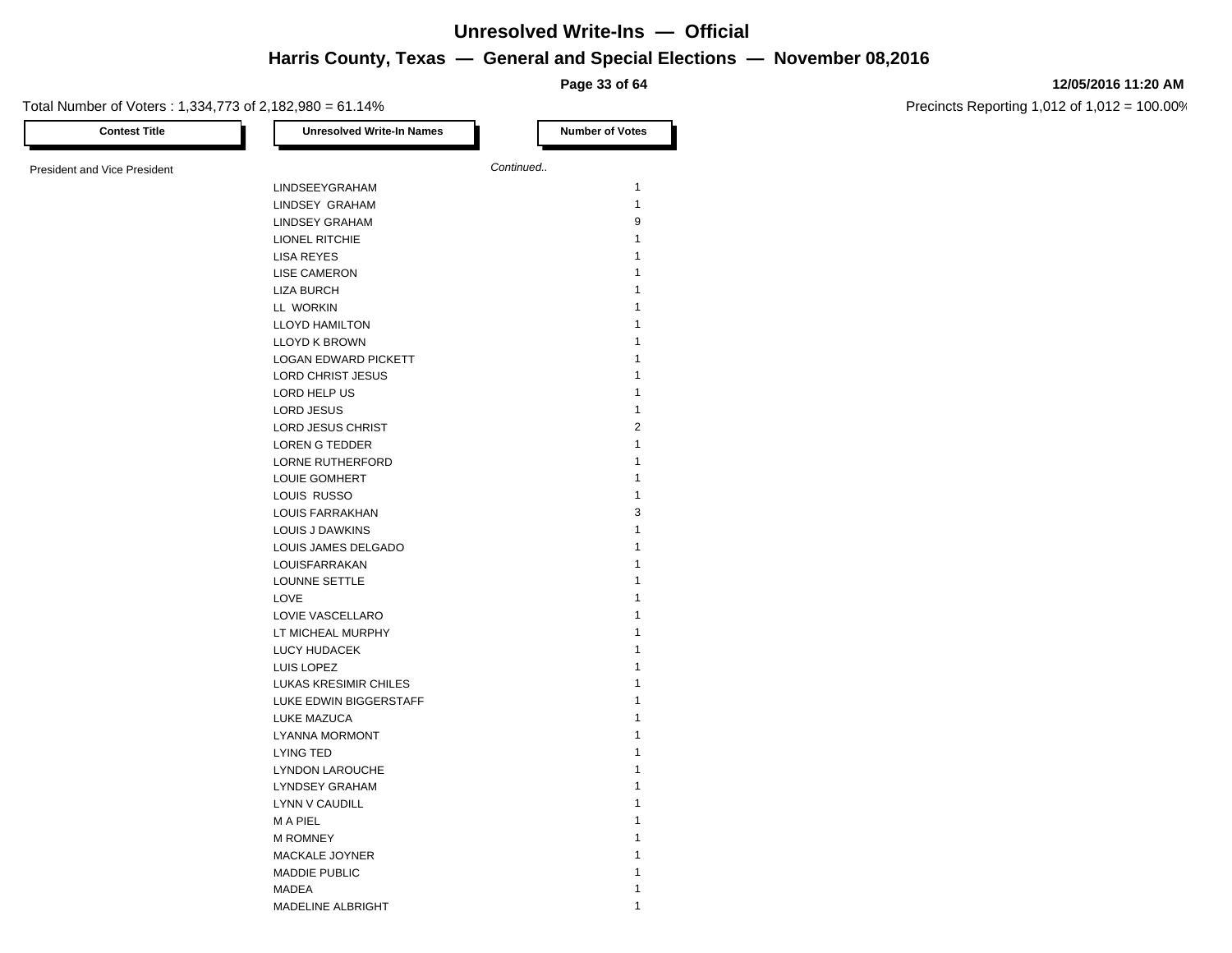**Page 34 of 64**

#### **12/05/2016 11:20 AM**

Precincts Reporting 1,012 of 1,012 = 100.00%

Total Number of Voters : 1,334,773 of 2,182,980 = 61.14%

| <b>Contest Title</b>                | <b>Unresolved Write-In Names</b> |           | <b>Number of Votes</b>       |
|-------------------------------------|----------------------------------|-----------|------------------------------|
| <b>President and Vice President</b> |                                  | Continued |                              |
|                                     | <b>MADISON STEINBERG</b>         |           | $\mathbf{1}$                 |
|                                     | <b>MAGETO</b>                    |           | $\mathbf{1}$                 |
|                                     | <b>MAIRIN GRIFFITH</b>           |           | $\mathbf{1}$                 |
|                                     | <b>MALCOLM X</b>                 |           | $\mathbf{1}$                 |
|                                     | <b>MANSA TORI GREEN</b>          |           | $\mathbf{1}$                 |
|                                     | <b>MARC GIBSON</b>               |           | $\mathbf{1}$                 |
|                                     | <b>MARC RUBIO</b>                |           | 5                            |
|                                     | MARCELLA STRAHAN                 |           | $\mathbf{1}$                 |
|                                     | MARCO RUBIO                      |           | 3                            |
|                                     | MARCO RUVIO                      |           | $\mathbf{1}$                 |
|                                     | <b>MARCO RUBIO</b>               |           | 331                          |
|                                     | <b>MARCO RUBIO MIKE PENCE</b>    |           | $\mathbf{1}$                 |
|                                     | <b>MARCO RUBIOO</b>              |           | $\mathbf{1}$                 |
|                                     | <b>MARCORUBIO</b>                |           | $\overline{2}$               |
|                                     | <b>MARCRO RUBIO</b>              |           | $\mathbf{1}$                 |
|                                     | <b>MARCUS BROWN</b>              |           | $\mathbf{1}$                 |
|                                     | <b>MARCUS DEDMAN</b>             |           | $\mathbf{1}$                 |
|                                     | <b>MARCUS LEMONIS</b>            |           | $\mathbf{1}$                 |
|                                     | MARCUS SHERROUSE                 |           | $\mathbf{1}$                 |
|                                     | MARGARET ACKERLEY                |           | $\mathbf{1}$                 |
|                                     | MARIAH JANE MYERS                |           | $\mathbf{1}$                 |
|                                     | <b>MARIANNE VINA</b>             |           | $\mathbf{1}$                 |
|                                     | <b>MARICO RUBIO</b>              |           | $\mathbf{1}$                 |
|                                     | MARIE LAVEAU                     |           | $\mathbf{1}$                 |
|                                     | <b>MARILYN DIRAIMO</b>           |           | $\mathbf{1}$                 |
|                                     | <b>MARILYN MADDOX</b>            |           | $\mathbf{1}$                 |
|                                     | <b>MARIO RUBIO</b>               |           | 3                            |
|                                     | <b>MARK BRAK</b>                 |           | $\mathbf{1}$                 |
|                                     | <b>MARK CROWELL</b>              |           | $\mathbf{1}$                 |
|                                     |                                  |           | $\mathbf{1}$                 |
|                                     | <b>MARK CRUZ</b>                 |           | 3                            |
|                                     | <b>MARK CUBAN</b>                |           | $\mathbf{1}$                 |
|                                     | <b>MARK G PERNIK</b>             |           | $\mathbf{1}$                 |
|                                     | <b>MARK GARDEMAL</b>             |           | $\mathbf{1}$                 |
|                                     | <b>MARK GREANY</b>               |           |                              |
|                                     | <b>MARK HAMIL</b>                |           | $\mathbf{1}$<br>$\mathbf{1}$ |
|                                     | MARK JAIME MARTINEZ              |           |                              |
|                                     | <b>MARK KELLY</b>                |           | $\mathbf{1}$<br>$\mathbf{1}$ |
|                                     | <b>MARK QUIROZ</b>               |           |                              |
|                                     | <b>MARK R RAINS SR</b>           |           | $\mathbf{1}$                 |
|                                     | <b>MARK RUBBIO</b>               |           | $\mathbf{1}$                 |
|                                     | <b>MARK RUBIO</b>                |           | 5                            |
|                                     | <b>MARK SHERIDAN</b>             |           | $\mathbf{1}$                 |
|                                     | <b>MARK SLOAN</b>                |           | $\mathbf{1}$                 |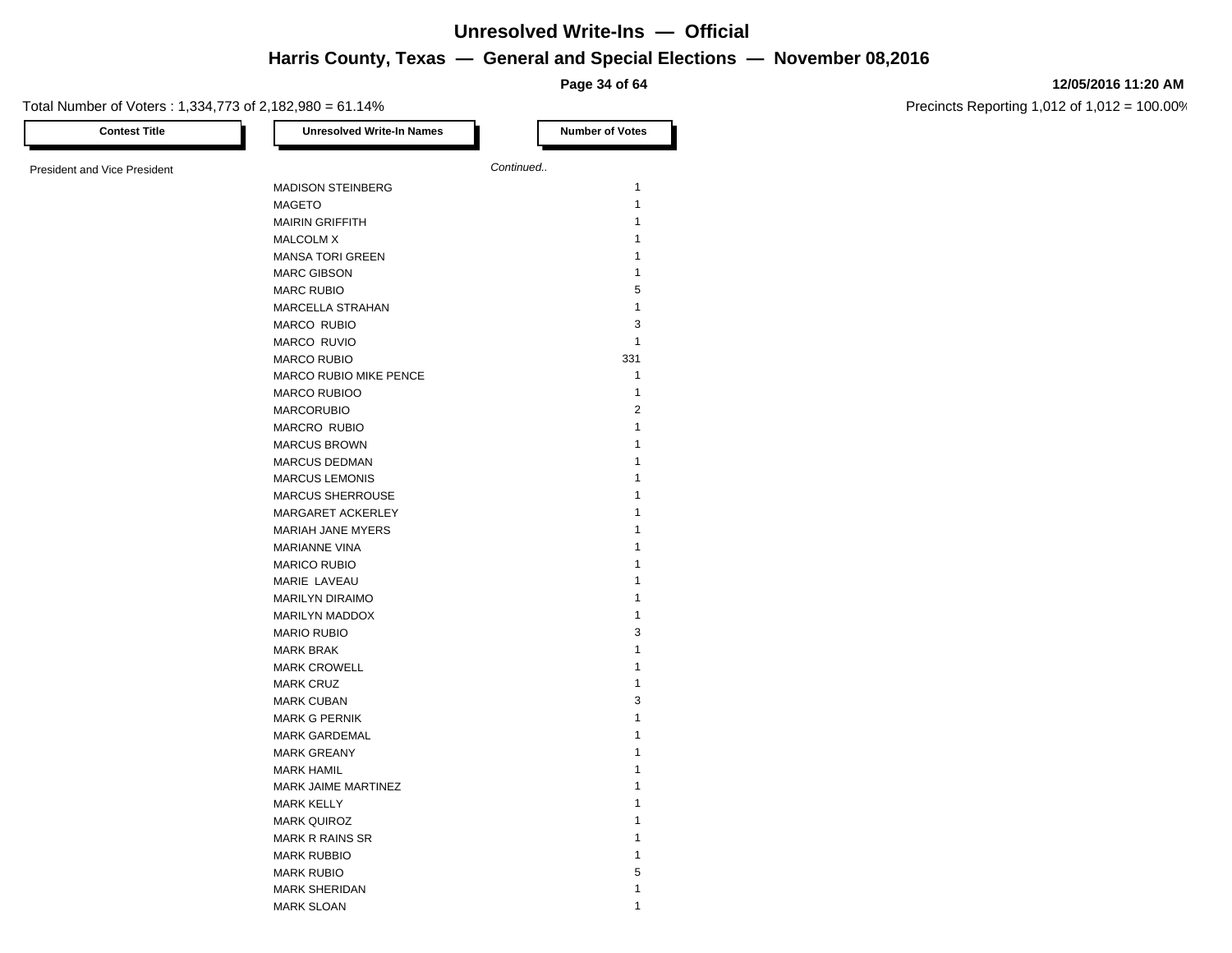**Page 35 of 64**

#### **12/05/2016 11:20 AM**

Precincts Reporting 1,012 of 1,012 = 100.00%

| <b>Contest Title</b>                | <b>Unresolved Write-In Names</b> |           | <b>Number of Votes</b> |
|-------------------------------------|----------------------------------|-----------|------------------------|
|                                     |                                  | Continued |                        |
| <b>President and Vice President</b> |                                  |           |                        |
|                                     | <b>MARK THERING</b>              |           | $\mathbf{1}$           |
|                                     | <b>MARK TIMMONS</b>              |           | $\mathbf{1}$           |
|                                     | <b>MARK WAGGONER</b>             |           | 1                      |
|                                     | <b>MARK WHITENER</b>             |           | 1                      |
|                                     | <b>MARQUISE ANTOINE</b>          |           | 1                      |
|                                     | MARSHALL B LEICHT JR             |           | 1                      |
|                                     | MARSHALL DEVON ISOM              |           |                        |
|                                     | <b>MARTHA D CAREY</b>            |           | 1                      |
|                                     | <b>MARTHA DELEON</b>             |           | 1                      |
|                                     | <b>MARTIN BROWN</b>              |           | 1                      |
|                                     | <b>MARTIN RODRIGUEZ</b>          |           | 1                      |
|                                     | <b>MARTINI GAHM</b>              |           |                        |
|                                     | MARVIN THE MARTAIN               |           | 1                      |
|                                     | MARY ANN CAMBELL                 |           | 1                      |
|                                     | <b>MARY POPPINS</b>              |           | 1                      |
|                                     | <b>MATT GARDINER</b>             |           | 1                      |
|                                     | <b>MATT GRANTHAM</b>             |           | 1                      |
|                                     | <b>MATT IMPELLUSO</b>            |           | 1                      |
|                                     | <b>MATT PREKOSOVICH</b>          |           | 1                      |
|                                     | <b>MATT WILTSHIRE</b>            |           | 1                      |
|                                     | MATTHEW DAVID WATSON             |           | 1                      |
|                                     | MATTHEW MURPHY                   |           | 1                      |
|                                     | <b>MATTHEW SCHLENSKER</b>        |           | $\overline{2}$         |
|                                     | <b>MATTHEW THOMPSON</b>          |           | 1                      |
|                                     | <b>MAX BOELK</b>                 |           | 1                      |
|                                     | <b>MAX MATTHEWS</b>              |           | 1                      |
|                                     | MAY GODS WILL BE DONE            |           | 1                      |
|                                     | <b>MC MILLAN</b>                 |           | 1                      |
|                                     | <b>MCAIN</b>                     |           | $\overline{2}$         |
|                                     | <b>MCCAIN</b>                    |           | 5                      |
|                                     | <b>MCCAINNN</b>                  |           | 1                      |
|                                     | <b>MCCLINTON</b>                 |           | 1                      |
|                                     | <b>MCCUBBINS</b>                 |           | 1                      |
|                                     | МE                               |           | 4                      |
|                                     | MEGHANA VEGESENA                 |           | 1                      |
|                                     | MEKE EZE MICHAEL C               |           | 1                      |
|                                     | <b>MELINA MCCARTY</b>            |           | 1                      |
|                                     | <b>MELINDA GATES</b>             |           | 1                      |
|                                     | <b>MELINDA NOEL</b>              |           | 1                      |
|                                     | MELISSA MCDANIEL                 |           |                        |
|                                     | <b>MELISSA AVERY</b>             |           | 1                      |
|                                     | MELIZA MARTINEZ RIVERA           |           | 1                      |

MERCY 1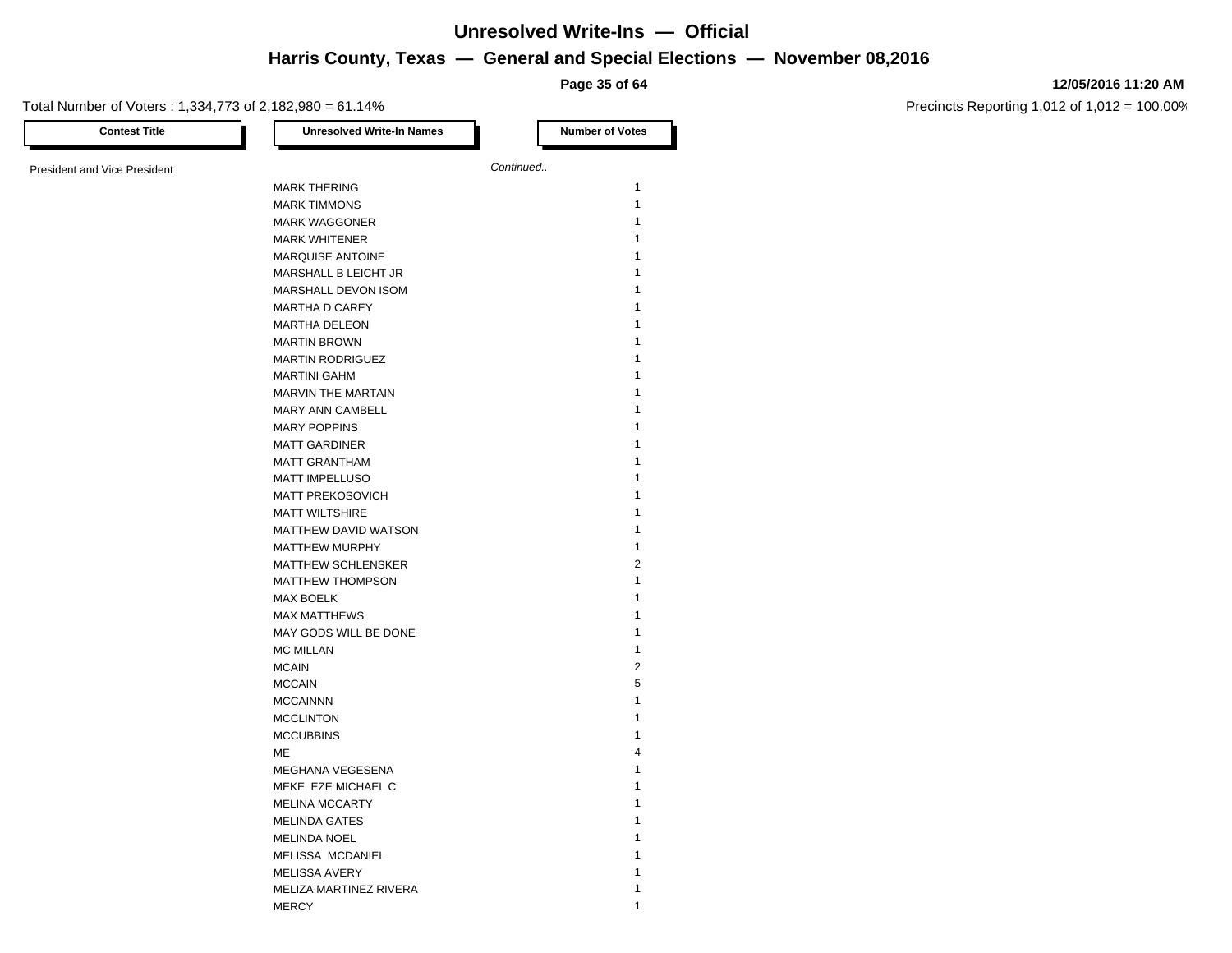**Page 36 of 64**

#### Total Number of Voters : 1,334,773 of 2,182,980 = 61.14%

**12/05/2016 11:20 AM**

| <b>Contest Title</b>                | <b>Unresolved Write-In Names</b>                | <b>Number of Votes</b> |
|-------------------------------------|-------------------------------------------------|------------------------|
| <b>President and Vice President</b> |                                                 | Continued              |
|                                     | <b>MEREDITH KNOPP</b>                           | $\mathbf{1}$           |
|                                     | MICAEL COLE                                     | $\mathbf{1}$           |
|                                     | MICHAEL VJ ARMANN                               | $\mathbf{1}$           |
|                                     | MICHAEL A PETERS                                | $\mathbf{1}$           |
|                                     | <b>MICHAEL BERRY</b>                            | $\mathbf{1}$           |
|                                     | <b>MICHAEL BILGER</b>                           | $\mathbf{1}$           |
|                                     | MICHAEL BLAZER                                  | $\mathbf{1}$           |
|                                     | MICHAEL BLOOMBERG                               | 12                     |
|                                     | MICHAEL BLOOMBERG NY                            | $\mathbf{1}$           |
|                                     | MICHAEL BURTON KENDALL                          | $\mathbf{1}$           |
|                                     | <b>MICHAEL DUMMER</b>                           | $\mathbf{1}$           |
|                                     | MICHAEL FERTITTA                                | $\mathbf{1}$           |
|                                     | <b>MICHAEL GRUVER</b>                           | $\mathbf{1}$           |
|                                     | MICHAEL HUCKABEE                                | $\mathbf{1}$           |
|                                     | MICHAEL J SMITH                                 | $\mathbf{1}$           |
|                                     | MICHAEL JAMES                                   | $\mathbf{1}$           |
|                                     | MICHAEL JORDAN                                  | $\mathbf{1}$           |
|                                     | MICHAEL JOSEPH ZOCH                             | $\mathbf{1}$           |
|                                     | MICHAEL KEITH SWAN                              | $\mathbf{1}$           |
|                                     | <b>MICHAEL LEWIS</b>                            | $\mathbf{1}$           |
|                                     | MICHAEL MARTINEZ                                | $\mathbf{1}$           |
|                                     | MICHAEL MCCAUL                                  | $\mathbf{1}$           |
|                                     | MICHAEL MCMAUL                                  | $\mathbf{1}$           |
|                                     |                                                 | $\overline{2}$         |
|                                     | MICHAEL RICHARD PENCE                           | $\mathbf{1}$           |
|                                     | MICHAEL THOMAS OSBORNE<br>MICHAEL VAUGHAN ELLIS | $\mathbf{1}$           |
|                                     |                                                 | $\mathbf{1}$           |
|                                     | MICHAIL OBOMA                                   | $\mathbf{1}$           |
|                                     | MICHEAL BLOOMBERG<br>MICHEL ALFARONE            | $\mathbf{1}$           |
|                                     |                                                 | 3                      |
|                                     | MICHELE OBAMA                                   | $\mathbf{1}$           |
|                                     | MICHELL OBAMA<br>MICHELLE OBAMA                 | $\mathbf{1}$           |
|                                     |                                                 | 49                     |
|                                     | MICHELLE OBAMA                                  | $\mathbf{1}$           |
|                                     | <b>MICK</b>                                     | $\mathbf{1}$           |
|                                     | <b>MICK ROMNI</b>                               | $\mathbf{1}$           |
|                                     | <b>MICKEY</b>                                   |                        |
|                                     | <b>MICKEY M</b>                                 | 2                      |
|                                     | <b>MICKEY MOUSE</b>                             | 38<br>$\mathbf{1}$     |
|                                     | <b>MICKEY MOUSEE</b>                            |                        |
|                                     | <b>MICKEYMOUSE</b>                              | $\mathbf{1}$           |
|                                     | MICKI HIDAYATALLAH                              | $\mathbf{1}$           |
|                                     | <b>MICKY MOUSE</b>                              | $\overline{2}$         |
|                                     | MIGUEL BLEDSOE                                  | $\mathbf{1}$           |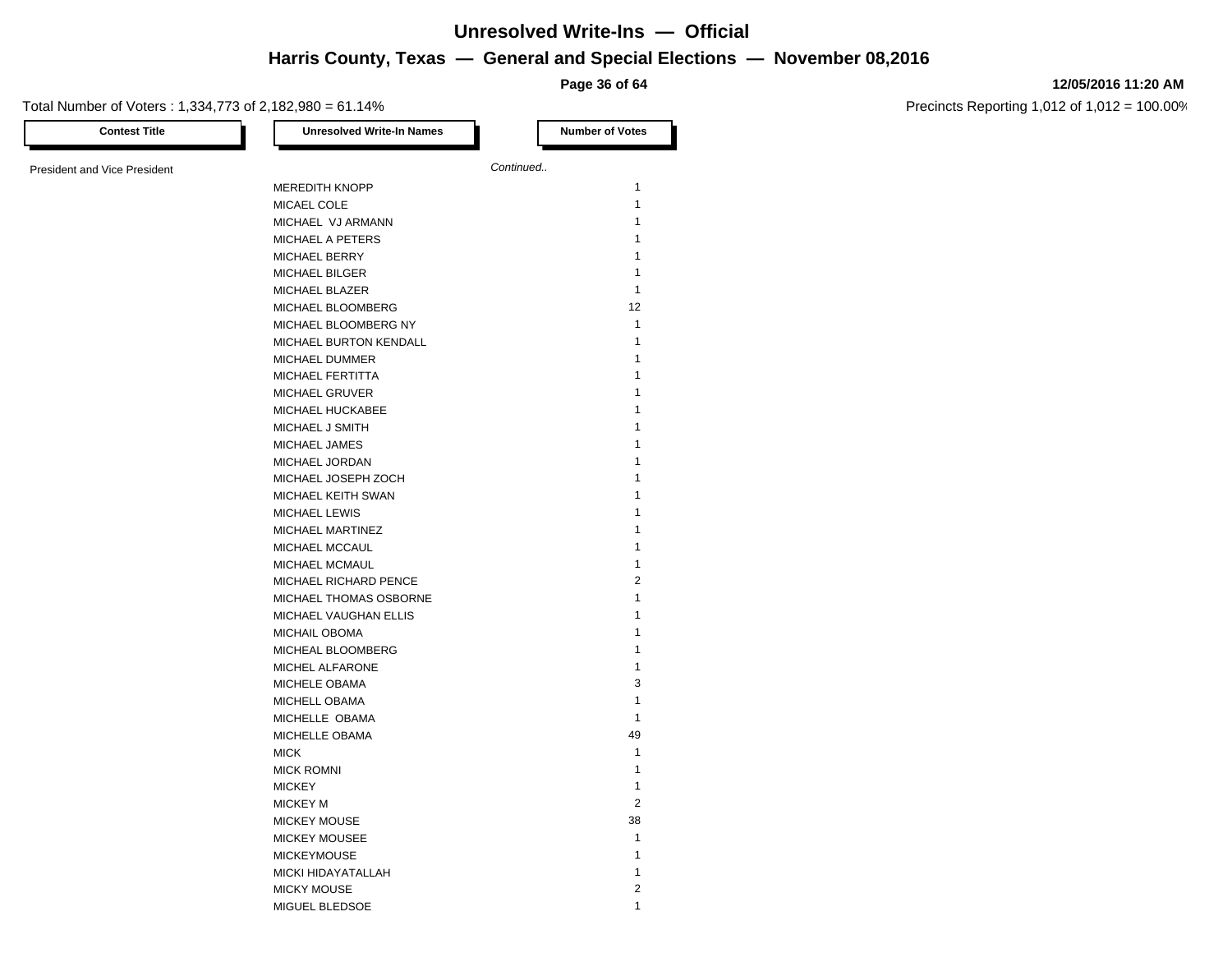**Page 37 of 64**

#### **12/05/2016 11:20 AM**

Precincts Reporting 1,012 of 1,012 = 100.00%

| Total Number of Voters: 1,334,773 of 2,182,980 = 61.14% |                                  | Page 37 OF 04          |
|---------------------------------------------------------|----------------------------------|------------------------|
| <b>Contest Title</b>                                    | <b>Unresolved Write-In Names</b> | <b>Number of Votes</b> |
| <b>President and Vice President</b>                     |                                  | Continued              |
|                                                         | MIKE HUCKABEY                    | $\mathbf{1}$           |
|                                                         | <b>MIKE ADAMS</b>                | $\mathbf{1}$           |
|                                                         | MIKE BLOOMBERG                   | $\mathbf{1}$           |
|                                                         | <b>MIKE FULLER</b>               | 1                      |
|                                                         | <b>MIKE HUCKABE</b>              | $\mathbf{1}$           |
|                                                         | MIKE HUCKABEE                    | 16                     |
|                                                         | <b>MIKE HUKABEE</b>              | $\mathbf{1}$           |
|                                                         | MIKE HYEK                        | 1                      |
|                                                         | MIKE LEE                         | $\mathbf{1}$           |
|                                                         | MIKE M                           | $\mathbf{1}$           |
|                                                         | MIKE MCMULLIN                    | $\overline{2}$         |
|                                                         | <b>MIKE MICMULIN</b>             | $\mathbf{1}$           |
|                                                         | <b>MIKE MILLICAN</b>             | $\mathbf{1}$           |
|                                                         | <b>MIKE NANYES</b>               | 1                      |
|                                                         | MIKE P                           | $\mathbf{1}$           |
|                                                         | MIKE PENCE AND HUCKABEE          | $\mathbf{1}$           |
|                                                         | MIKE PENCE AND PAUL RYAN         | $\overline{2}$         |
|                                                         | MIKE PENCE JOHN KAISCH           | $\mathbf{1}$           |
|                                                         | MIKE PENCE PAUL RYAN             | $\mathbf{1}$           |
|                                                         | MIKE PENCE RICKCRAVEN            | $\mathbf{1}$           |
|                                                         | <b>MIKE PENSE</b>                | 3                      |
|                                                         | <b>MIKE PIAZZA</b>               | $\mathbf{1}$           |
|                                                         | MIKE ROWE                        | $\overline{4}$         |
|                                                         | <b>MIKE SMITH</b>                | $\mathbf{1}$           |
|                                                         | MIKE SPENCE                      | $\overline{2}$         |
|                                                         | MIKE SULIVEN                     | 1                      |
|                                                         | <b>MIKEY MOUSE</b>               | $\mathbf{1}$           |
|                                                         | MILTON W ELLISOR JR              | 1                      |
|                                                         | <b>MINDY FINN</b>                | $\overline{2}$         |
|                                                         | <b>MINH NGUYEN</b>               | 1                      |
|                                                         | MINISTER FARAKHAN                | 1                      |
|                                                         | <b>MINNY MOUSE</b>               | 1                      |
|                                                         | MIOSHA CHENIER                   | 1                      |
|                                                         | MIREYA ELIZABETH HUERTA          | $\mathbf{1}$           |
|                                                         | MIRNA BEEGLE                     | $\mathbf{1}$           |
|                                                         | MISHELL OIBMA                    | 1                      |
|                                                         | <b>MISSY MARTIN</b>              | $\mathbf{1}$           |
|                                                         | <b>MIT ROMEY</b>                 | $\mathbf{1}$           |
|                                                         | <b>MIT ROMNEY</b>                | 13                     |
|                                                         | <b>MITCH DANIALS</b>             | $\mathbf{1}$           |
|                                                         | <b>MITCH DANIEL</b>              | $\mathbf{1}$           |

MITCH DANIELS 1 MITCH DANIELS R IN 1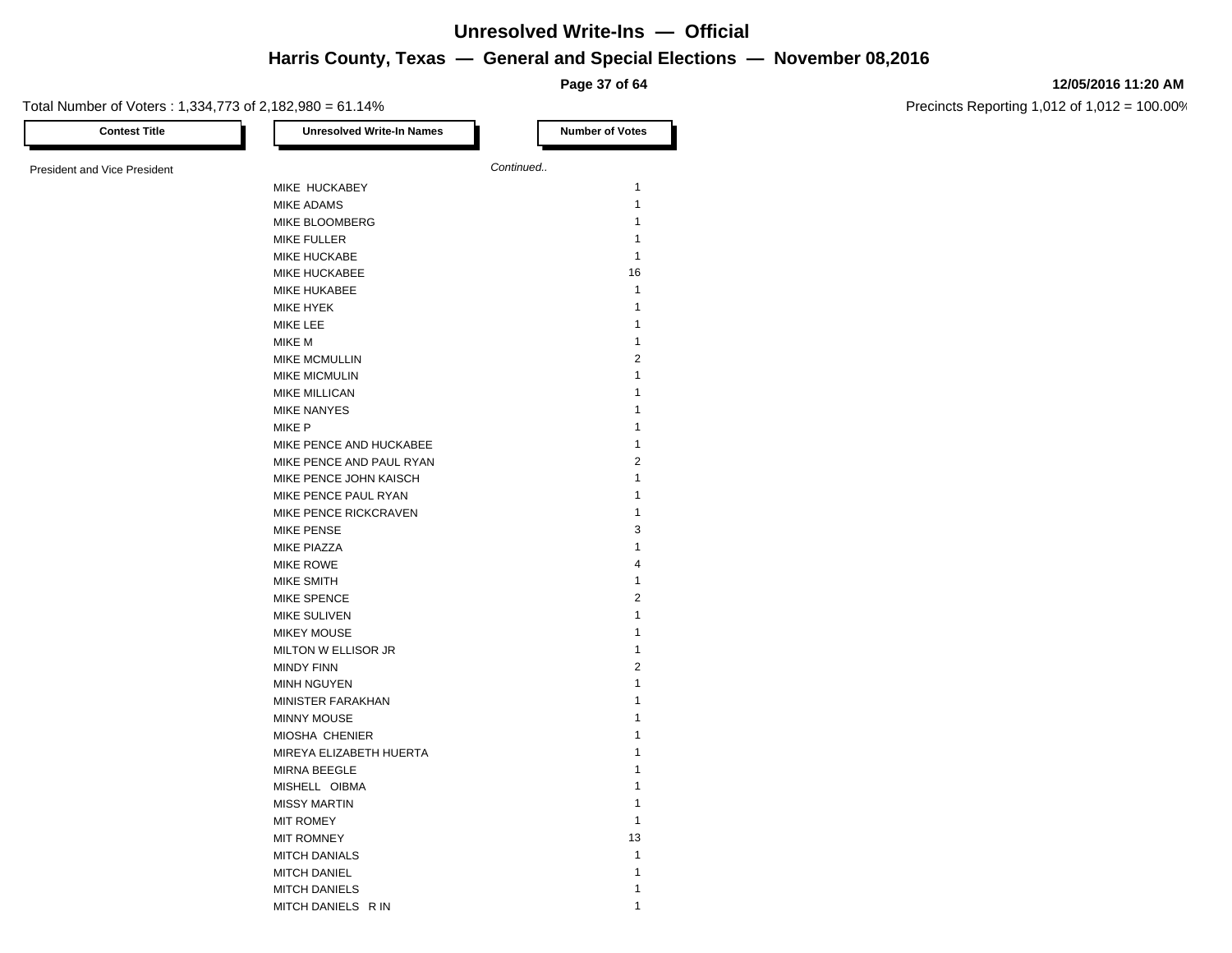**Page 38 of 64**

#### Total Number of Voters : 1,334,773 of 2,182,980 = 61.14%

| 12/05/2016 11:20 AM |  |
|---------------------|--|
|                     |  |

| Continued<br><b>President and Vice President</b><br><b>MITCH MCMULLIN</b><br><b>MITT</b><br>MITT ROMMNEY<br>MITT ROMNEY<br><b>MITT ROMENY</b><br><b>MITT ROMMEY</b><br><b>MITT ROMNEY</b><br>MITT ROMNEY PAUL RYAN<br>MITT ROMNEY PAUL RYAN<br><b>MITTROMNEY</b><br>MO LARRY AND CURLY<br><b>MOE HAWKINS</b><br><b>MOI</b><br><b>MOLLY BOYD</b><br>MONA ESCARENO HAMPTON<br><b>MONA SMITH</b><br><b>MONSOON HEENAN</b><br>MONTGOMERY BREWSTER<br><b>MONTY BREWSTER</b><br>MOOCHIE COLACO<br><b>MORGAN FREEMAN</b><br><b>MORRIS B SMITH</b><br><b>MORRIS MORRIS</b><br>MOUNTAIN DEW CAMACHO<br>MR PEABODY AND SIMON<br><b>MR ROSEWATER</b> | $\overline{2}$<br>$\mathbf{1}$<br>$\mathbf{1}$<br>$\mathbf{1}$<br>$\mathbf{1}$<br>$\mathbf{1}$<br>255<br>$\mathbf{1}$<br>1<br>$\overline{4}$<br>$\mathbf{1}$<br>$\mathbf{1}$<br>$\mathbf{1}$ |
|-------------------------------------------------------------------------------------------------------------------------------------------------------------------------------------------------------------------------------------------------------------------------------------------------------------------------------------------------------------------------------------------------------------------------------------------------------------------------------------------------------------------------------------------------------------------------------------------------------------------------------------------|----------------------------------------------------------------------------------------------------------------------------------------------------------------------------------------------|
|                                                                                                                                                                                                                                                                                                                                                                                                                                                                                                                                                                                                                                           |                                                                                                                                                                                              |
|                                                                                                                                                                                                                                                                                                                                                                                                                                                                                                                                                                                                                                           |                                                                                                                                                                                              |
|                                                                                                                                                                                                                                                                                                                                                                                                                                                                                                                                                                                                                                           |                                                                                                                                                                                              |
|                                                                                                                                                                                                                                                                                                                                                                                                                                                                                                                                                                                                                                           |                                                                                                                                                                                              |
|                                                                                                                                                                                                                                                                                                                                                                                                                                                                                                                                                                                                                                           |                                                                                                                                                                                              |
|                                                                                                                                                                                                                                                                                                                                                                                                                                                                                                                                                                                                                                           |                                                                                                                                                                                              |
|                                                                                                                                                                                                                                                                                                                                                                                                                                                                                                                                                                                                                                           |                                                                                                                                                                                              |
|                                                                                                                                                                                                                                                                                                                                                                                                                                                                                                                                                                                                                                           |                                                                                                                                                                                              |
|                                                                                                                                                                                                                                                                                                                                                                                                                                                                                                                                                                                                                                           |                                                                                                                                                                                              |
|                                                                                                                                                                                                                                                                                                                                                                                                                                                                                                                                                                                                                                           |                                                                                                                                                                                              |
|                                                                                                                                                                                                                                                                                                                                                                                                                                                                                                                                                                                                                                           |                                                                                                                                                                                              |
|                                                                                                                                                                                                                                                                                                                                                                                                                                                                                                                                                                                                                                           |                                                                                                                                                                                              |
|                                                                                                                                                                                                                                                                                                                                                                                                                                                                                                                                                                                                                                           |                                                                                                                                                                                              |
|                                                                                                                                                                                                                                                                                                                                                                                                                                                                                                                                                                                                                                           |                                                                                                                                                                                              |
|                                                                                                                                                                                                                                                                                                                                                                                                                                                                                                                                                                                                                                           | $\mathbf{1}$                                                                                                                                                                                 |
|                                                                                                                                                                                                                                                                                                                                                                                                                                                                                                                                                                                                                                           | 1                                                                                                                                                                                            |
|                                                                                                                                                                                                                                                                                                                                                                                                                                                                                                                                                                                                                                           |                                                                                                                                                                                              |
|                                                                                                                                                                                                                                                                                                                                                                                                                                                                                                                                                                                                                                           | 1<br>$\mathbf{1}$                                                                                                                                                                            |
|                                                                                                                                                                                                                                                                                                                                                                                                                                                                                                                                                                                                                                           | $\mathbf{1}$                                                                                                                                                                                 |
|                                                                                                                                                                                                                                                                                                                                                                                                                                                                                                                                                                                                                                           |                                                                                                                                                                                              |
|                                                                                                                                                                                                                                                                                                                                                                                                                                                                                                                                                                                                                                           | 1                                                                                                                                                                                            |
|                                                                                                                                                                                                                                                                                                                                                                                                                                                                                                                                                                                                                                           | $\mathbf{1}$                                                                                                                                                                                 |
|                                                                                                                                                                                                                                                                                                                                                                                                                                                                                                                                                                                                                                           | 3                                                                                                                                                                                            |
|                                                                                                                                                                                                                                                                                                                                                                                                                                                                                                                                                                                                                                           | $\mathbf{1}$                                                                                                                                                                                 |
|                                                                                                                                                                                                                                                                                                                                                                                                                                                                                                                                                                                                                                           | $\mathbf{1}$                                                                                                                                                                                 |
|                                                                                                                                                                                                                                                                                                                                                                                                                                                                                                                                                                                                                                           | 1                                                                                                                                                                                            |
|                                                                                                                                                                                                                                                                                                                                                                                                                                                                                                                                                                                                                                           | 1                                                                                                                                                                                            |
|                                                                                                                                                                                                                                                                                                                                                                                                                                                                                                                                                                                                                                           | $\mathbf{1}$                                                                                                                                                                                 |
| MS JINGLES FUZZ HOVEL                                                                                                                                                                                                                                                                                                                                                                                                                                                                                                                                                                                                                     | 1                                                                                                                                                                                            |
| MUMIA ABU JAMAL                                                                                                                                                                                                                                                                                                                                                                                                                                                                                                                                                                                                                           | $\mathbf{1}$                                                                                                                                                                                 |
| MURPHY CLOPHUS                                                                                                                                                                                                                                                                                                                                                                                                                                                                                                                                                                                                                            | 1                                                                                                                                                                                            |
| <b>MY CONSCIENCE</b>                                                                                                                                                                                                                                                                                                                                                                                                                                                                                                                                                                                                                      | 1                                                                                                                                                                                            |
| MY DOG LUCY                                                                                                                                                                                                                                                                                                                                                                                                                                                                                                                                                                                                                               | $\mathbf{1}$                                                                                                                                                                                 |
| <b>MY INTEGRITY</b>                                                                                                                                                                                                                                                                                                                                                                                                                                                                                                                                                                                                                       | 1                                                                                                                                                                                            |
| <b>MYRON JACKSON</b>                                                                                                                                                                                                                                                                                                                                                                                                                                                                                                                                                                                                                      | $\mathbf{1}$                                                                                                                                                                                 |
| <b>MYSELF</b>                                                                                                                                                                                                                                                                                                                                                                                                                                                                                                                                                                                                                             | 1                                                                                                                                                                                            |
| <b>NA</b>                                                                                                                                                                                                                                                                                                                                                                                                                                                                                                                                                                                                                                 | 3                                                                                                                                                                                            |
| NARTO UZAMKI                                                                                                                                                                                                                                                                                                                                                                                                                                                                                                                                                                                                                              | $\mathbf{1}$                                                                                                                                                                                 |
| NARUTO UZIMAKI                                                                                                                                                                                                                                                                                                                                                                                                                                                                                                                                                                                                                            | 1                                                                                                                                                                                            |
| NATHAN KENNEDY                                                                                                                                                                                                                                                                                                                                                                                                                                                                                                                                                                                                                            | $\mathbf{1}$                                                                                                                                                                                 |
| NATHANIEL ADEMARTINS                                                                                                                                                                                                                                                                                                                                                                                                                                                                                                                                                                                                                      | 1                                                                                                                                                                                            |
| NATHANIEL BRUNELL                                                                                                                                                                                                                                                                                                                                                                                                                                                                                                                                                                                                                         | 1                                                                                                                                                                                            |
| NATHANIEL ESSER                                                                                                                                                                                                                                                                                                                                                                                                                                                                                                                                                                                                                           | 1                                                                                                                                                                                            |
| NEED BETTER CANDIDATE                                                                                                                                                                                                                                                                                                                                                                                                                                                                                                                                                                                                                     | 1                                                                                                                                                                                            |
| <b>NEFERTIT</b>                                                                                                                                                                                                                                                                                                                                                                                                                                                                                                                                                                                                                           | 1                                                                                                                                                                                            |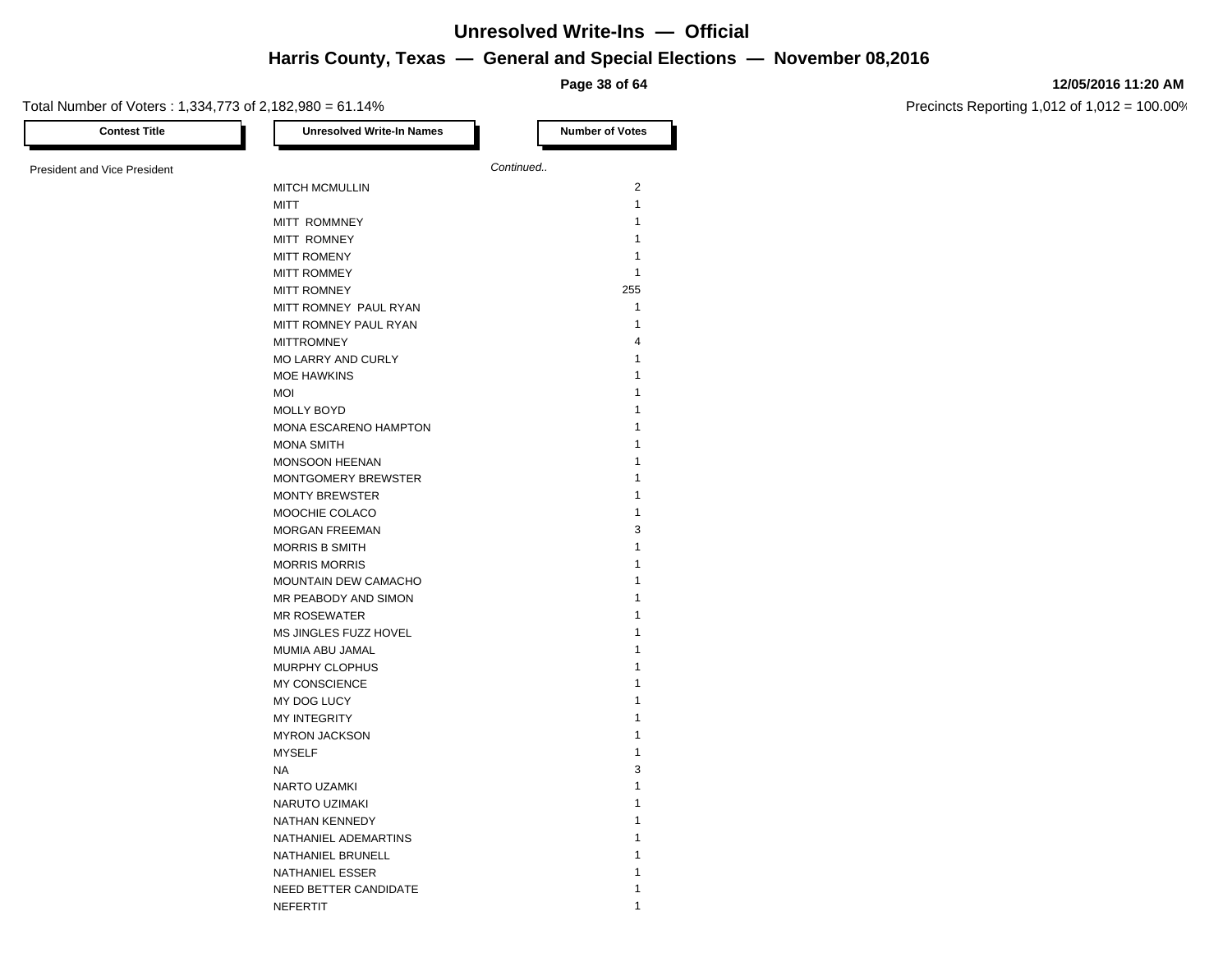**Page 39 of 64**

#### **12/05/2016 11:20 AM**

| <b>Contest Title</b>                | <b>Unresolved Write-In Names</b> | <b>Number of Votes</b> |
|-------------------------------------|----------------------------------|------------------------|
| <b>President and Vice President</b> |                                  | Continued              |
|                                     | <b>NEGAN</b>                     | $\mathbf{1}$           |
|                                     | NEIL DEGRASSE TYSON              | $\mathbf{1}$           |
|                                     | <b>NEITHER</b>                   | $\overline{2}$         |
|                                     | <b>NELSON MANDELA</b>            | $\mathbf{1}$           |
|                                     | NEUTRAL                          | 1                      |
|                                     | <b>NEWT GINGRICH</b>             | 3                      |
|                                     | <b>NEWT GINGRIDGE</b>            | 1                      |
|                                     | NICHOLAS AND ALPHONSE TRN        | 1                      |
|                                     | <b>NICK BOYDSON</b>              | 1                      |
|                                     | <b>NICK FURRY</b>                | 1                      |
|                                     | <b>NICK SABAN</b>                | $\overline{2}$         |
|                                     | NICOLE Y FATHEREE                | 1                      |
|                                     |                                  |                        |
|                                     | NICOLLE TRYALS                   | 1                      |
|                                     | NIKI LOUISE SURYAWAN             | 1<br>$\overline{2}$    |
|                                     | <b>NIKKI HALEY</b>               |                        |
|                                     | <b>NIKOLAOS VRIONIS</b>          | 1                      |
|                                     | NINA HARTLEY                     | 1                      |
|                                     | <b>NINGUNO</b>                   | $\mathbf{1}$           |
|                                     | <b>NO</b>                        | 3                      |
|                                     | NO BODY                          | $\mathbf{1}$           |
|                                     | NO CONFIDENCE                    | 12                     |
|                                     | <b>NO FAITH</b>                  | $\mathbf{1}$           |
|                                     | NO ONE                           | 12                     |
|                                     | NO PRESIDENT                     | $\mathbf{1}$           |
|                                     | NO TWO PARTY SYSTEM              | 1                      |
|                                     | NO VOTE                          | 3                      |
|                                     | <b>NOAM CHOMSKY</b>              | $\mathbf{1}$           |
|                                     | <b>NOBODY</b>                    | 13                     |
|                                     | NOH BODY                         | $\mathbf{1}$           |
|                                     | <b>NOLAN RYAN</b>                | 3                      |
|                                     | NON OF ABOVE                     | 1                      |
|                                     | NON OF THEM                      | $\mathbf{1}$           |
|                                     | <b>NONE</b>                      | 72                     |
|                                     | NONE OF THE ABOVE                | $\mathbf{1}$           |
|                                     | NONE OF ABOVE                    | $\overline{4}$         |
|                                     | NONE OF THE ABOVE                | 57                     |
|                                     | NONE OF THE CANDIDATE            | $\mathbf{1}$           |
|                                     | NONE OF THEM                     | $\overline{2}$         |
|                                     | NONE OF THESE FUCKS              | 1                      |
|                                     | NONE QUILIFIED                   | 1                      |
|                                     | NONE REPRESENT MY VALUES         | 1                      |
|                                     | NONE THAT IS WORTH               | 1                      |
|                                     | <b>NONEE</b>                     | $\overline{2}$         |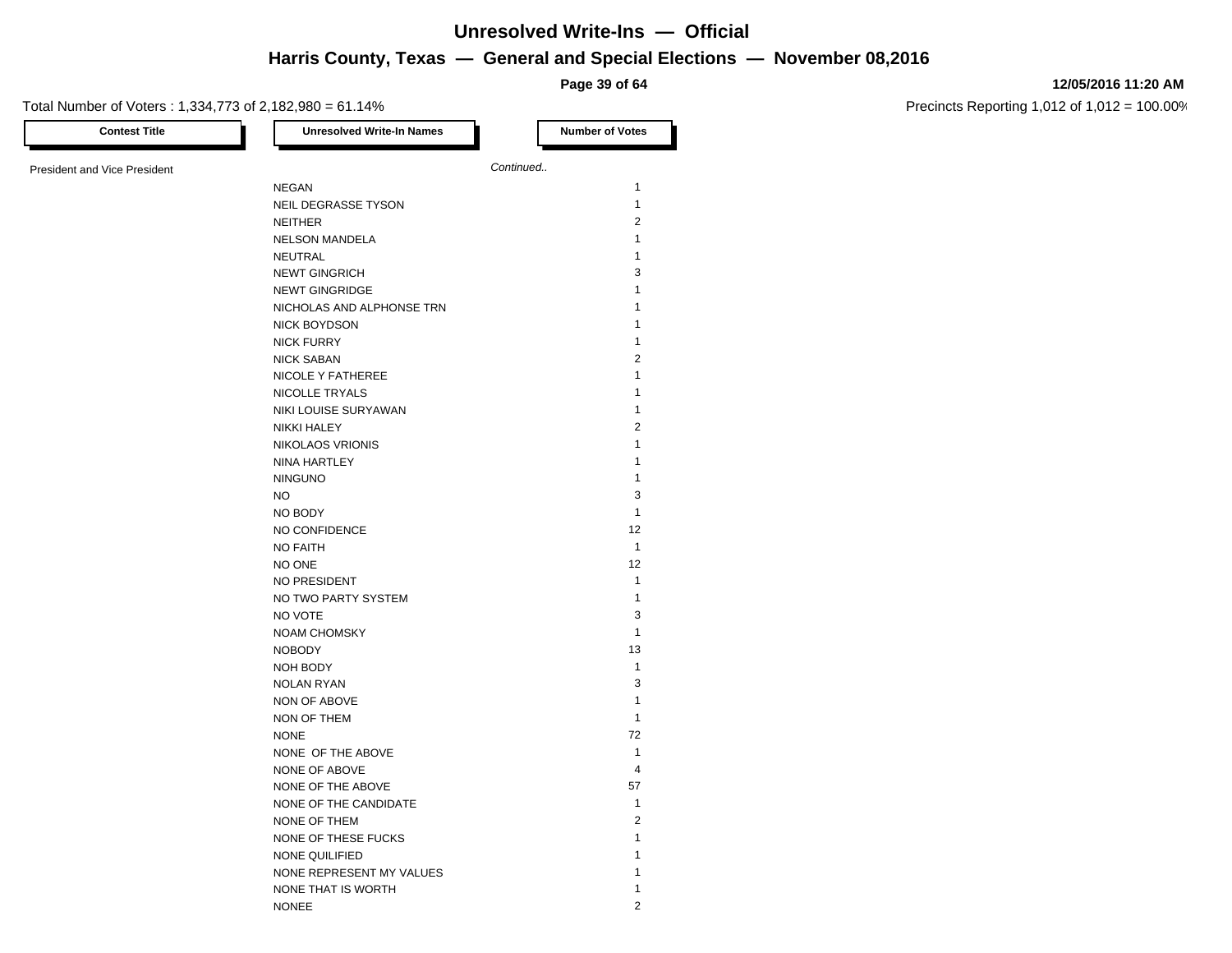**Page 40 of 64**

#### **12/05/2016 11:20 AM**

| <b>Contest Title</b>                | <b>Unresolved Write-In Names</b> | <b>Number of Votes</b>           |
|-------------------------------------|----------------------------------|----------------------------------|
| <b>President and Vice President</b> |                                  | Continued                        |
|                                     | <b>NOONE</b>                     | 3                                |
|                                     | <b>NOONEE</b>                    | $\mathbf{1}$                     |
|                                     | <b>NOONEILIKE</b>                | $\mathbf{1}$                     |
|                                     | <b>NORMA LEWIS</b>               | 1                                |
|                                     | <b>NORMAN LEAKS</b>              | 1                                |
|                                     | <b>NORMAN REEDUS</b>             | 1                                |
|                                     | NORRIS LEE PATTERSON             | 1                                |
|                                     | <b>NOT ANY</b>                   | 1                                |
|                                     | NOT THESE IDIOTS                 | 1                                |
|                                     | <b>NOTA</b>                      | 1                                |
|                                     | <b>NUKKK</b>                     | 1                                |
|                                     | <b>NUKU OFORI</b>                | 1                                |
|                                     | <b>NULL</b>                      | $\mathbf{1}$                     |
|                                     | <b>OBAMA</b>                     | 10                               |
|                                     | <b>OBAMA BARACK</b>              | $\mathbf{1}$                     |
|                                     | OBRIAN DORIAN WOODS              | $\mathbf{1}$                     |
|                                     | OFFICER JEFFERY MARSHALL         | 1                                |
|                                     | <b>OLIVER</b>                    | 1                                |
|                                     | <b>OLIVER AYCOCK</b>             | 1                                |
|                                     |                                  | 1                                |
|                                     | <b>OLIVER QUEEN</b>              | 1                                |
|                                     | <b>OPRAH WINFREY</b>             | 1                                |
|                                     | OPTIMUS PRIME                    | 1                                |
|                                     | ORLANDO BRIONES                  | 1                                |
|                                     | ORNALDO YBARRA                   |                                  |
|                                     | <b>OSCAR MARINEZ</b>             | $\mathbf{1}$                     |
|                                     | <b>OTHER</b>                     | $\overline{7}$<br>$\overline{2}$ |
|                                     | <b>OWEN</b>                      |                                  |
|                                     | <b>OWEN SAWYER</b>               | $\mathbf{1}$                     |
|                                     | <b>OWENS</b>                     | $\overline{2}$                   |
|                                     | P RYAN                           | $\overline{2}$                   |
|                                     | PABLO ESCOBAR                    | 1                                |
|                                     | PALLADIN FOSTER                  | 1                                |
|                                     | <b>PALPATINE</b>                 | 1                                |
|                                     | PAM BERCUTT                      | 1                                |
|                                     | PAMELA ZDENEK                    | 1                                |
|                                     | PAMELA MARTINEZ                  | 1                                |
|                                     | PAMELA RANDOLPH                  | 1                                |
|                                     | PANIZ MIESEN                     | 1                                |
|                                     | PAPA FRUEH                       | 1                                |
|                                     | PARKER                           | 1                                |
|                                     | PARKER STOTTS                    | $\overline{2}$                   |
|                                     | PARTIDO SOLIDARIDAD              | 1                                |
|                                     | <b>PASS</b>                      | 1                                |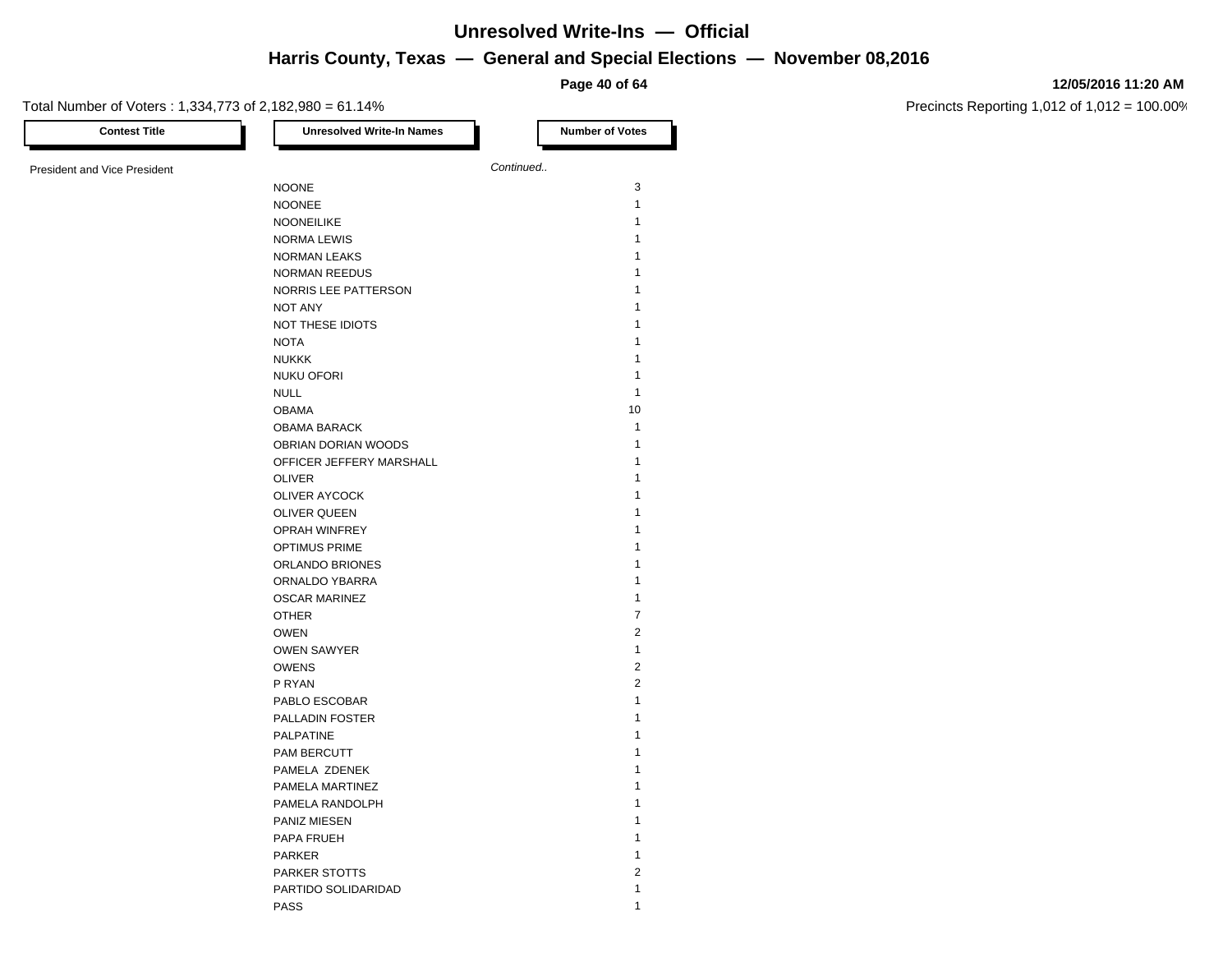**Page 41 of 64**

#### **12/05/2016 11:20 AM**

Precincts Reporting 1,012 of 1,012 = 100.00%

| <b>Contest Title</b>                | <b>Unresolved Write-In Names</b> | <b>Number of Votes</b> |
|-------------------------------------|----------------------------------|------------------------|
| <b>President and Vice President</b> |                                  | Continued              |
|                                     | PASTOR RICK WARREN               | $\mathbf{1}$           |
|                                     | PASTOR STEVE BANNING             | $\mathbf{1}$           |
|                                     | PAT PAULSEN                      | 1                      |
|                                     | PAT PAULSON                      | $\overline{2}$         |
|                                     | PAT SAJAK                        | $\mathbf{1}$           |
|                                     | PATRICIA ANDERSON                | 1                      |
|                                     | PATRICIA ARQUETTE                | 1                      |
|                                     | PATRICK COOPER                   | 1                      |
|                                     | PATRICK EMIL MCMILLAN            | 1                      |
|                                     | PATRICK G GRANT                  | 1                      |
|                                     | PATRICK J DIXON                  | 1                      |
|                                     | PATRICK JOSEPH HUNT              | 1                      |
|                                     |                                  | 1                      |
|                                     | PATRICK MULVAHILL WALSH          | 1                      |
|                                     | PATRICK OBRIEN                   | 1                      |
|                                     | <b>PATRICK STEELE</b>            |                        |
|                                     | PAUL RYAN                        | 5                      |
|                                     | PAUL CHEHADE                     | 2<br>$\mathbf{1}$      |
|                                     | PAUL D RYAN SPEAKER US HR        |                        |
|                                     | PAUL DAVIS RYAN                  | 3                      |
|                                     | PAUL DAVIS RYAN R WI             | 1                      |
|                                     | PAUL JARDELL                     | 1                      |
|                                     | PAUL NANTZ                       | $\mathbf{1}$           |
|                                     | PAUL RAYAN                       | $\mathbf{1}$           |
|                                     | PAUL RYAN                        | 494                    |
|                                     | PAUL RYAN MIKE PENCE             | $\mathbf{1}$           |
|                                     | PAUL RYAN VP SPENCE              | 1                      |
|                                     | PAUL RYAN GARY JOHNSON           | 1                      |
|                                     | PAUL RYAN JOHN KASICH            | 1                      |
|                                     | PAUL RYAN MIKE PENCE             | 1                      |
|                                     | PAUL RYAN MIKE SPENCE            | 1                      |
|                                     | PAUL RYAN SPEAKER OFHOUSE        | 1                      |
|                                     | PAUL RYAN STATEOFWISCONSN        | 1                      |
|                                     | PAUL SKOLMOSKI                   | 1                      |
|                                     | PAULA WILDER                     | 1                      |
|                                     | PAULLRYAN                        | 1                      |
|                                     | PAULRYAN                         | 4                      |
|                                     | PB                               | 1                      |
|                                     | PEANUT                           | 1                      |
|                                     | PEARSON JOEL                     | 1                      |
|                                     | PEDRO                            | 7                      |
|                                     | PEDRO SANCHEZ                    | 1                      |
|                                     | PETE OLSEN                       | 1                      |

PETE ROCK 2002 12 2003 12 2004 12 2005 12 2006 12 2007 12 2007 12 2007 12 2007 12 2007 12 2007 12 2007 12 2007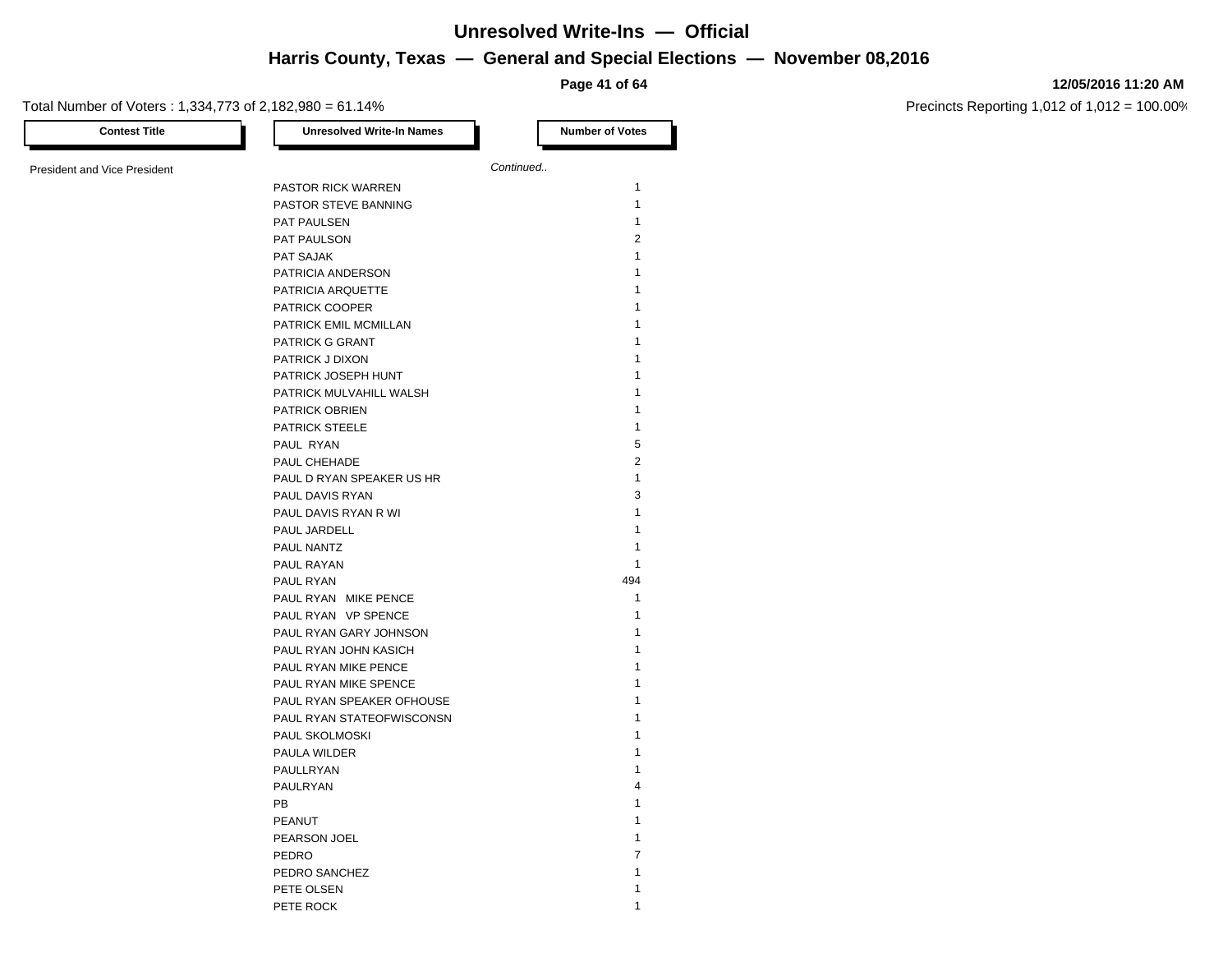**Page 42 of 64**

#### **12/05/2016 11:20 AM**

| <b>Contest Title</b>         | <b>Unresolved Write-In Names</b> | <b>Number of Votes</b> |                |
|------------------------------|----------------------------------|------------------------|----------------|
| President and Vice President |                                  | Continued              |                |
|                              | PETER COSTEA                     |                        | $\mathbf{1}$   |
|                              | PETER ANTHONY RAICA              |                        | $\mathbf{1}$   |
|                              | PETER MILLER DAWKINS             |                        | $\mathbf{1}$   |
|                              | PETER THIEL                      |                        | $\mathbf{1}$   |
|                              | PEYTON MANNING                   |                        | $\overline{2}$ |
|                              | PHIL HADDAD                      |                        | $\mathbf{1}$   |
|                              | PHIL KESSEL                      |                        | 1              |
|                              | PHIL ROBERTSON                   |                        | 1              |
|                              | PHIL SCIOLI                      |                        | 1              |
|                              | PHIL THOMAS                      |                        | 1              |
|                              | PHILLIP JAY MORGAN               |                        | 1              |
|                              | PHILLIP RIVERS                   |                        | 1              |
|                              | PICI PASTA RAD DOG               |                        | 1              |
|                              | PIKACHU                          |                        | 1              |
|                              |                                  |                        | 1              |
|                              | <b>PITBULL</b>                   |                        | 1              |
|                              | <b>PLATO</b>                     |                        | 6              |
|                              | POPE FRANCIS                     |                        | $\mathbf{1}$   |
|                              | PRAYER                           |                        |                |
|                              | PRESIDENT OBAMA                  |                        | 1<br>1         |
|                              | PRESIDENT WEBB                   |                        | 1              |
|                              | PRINCE VEGETA                    |                        |                |
|                              | PROFITS OF RAGE                  |                        | 1              |
|                              | <b>PROTEST</b>                   |                        | 1              |
|                              | PUAL RYAN                        |                        | 1              |
|                              | PUL RYAN                         |                        | 1              |
|                              | PUNC THE CAT                     |                        | 1              |
|                              | PUPPY N JOE                      |                        | 1              |
|                              | <b>QUAN NGUYEN</b>               |                        | 1              |
|                              | QUEEN DAENERYS TARGARYEN         |                        | 1              |
|                              | <b>QUEEN ELIZABETH</b>           |                        | 1              |
|                              | <b>QUEEN ELIZABETH II</b>        |                        | 1              |
|                              | QUINCEY WOODARD                  |                        | 1              |
|                              | <b>QUINTON TAGGART</b>           |                        | 1              |
|                              | R PAUL                           |                        | 1              |
|                              | R THREZ GONZALEZ                 |                        | $\mathbf{1}$   |
|                              | RAFAEL EDWARD CRUZ               |                        | 3              |
|                              | <b>RAFI REHMAN</b>               |                        | $\mathbf{1}$   |
|                              | RALPH CURTIS STANLEY             |                        | 1              |
|                              | <b>RALPH NADER</b>               |                        | 6              |
|                              | RALPH WALDO EMERSON              |                        | 1              |
|                              | <b>RAMSON MUMBA</b>              |                        | $\mathbf{1}$   |
|                              | <b>RAN PAUL</b>                  |                        | $\overline{2}$ |
|                              | <b>RAND PAUL</b>                 |                        | 83             |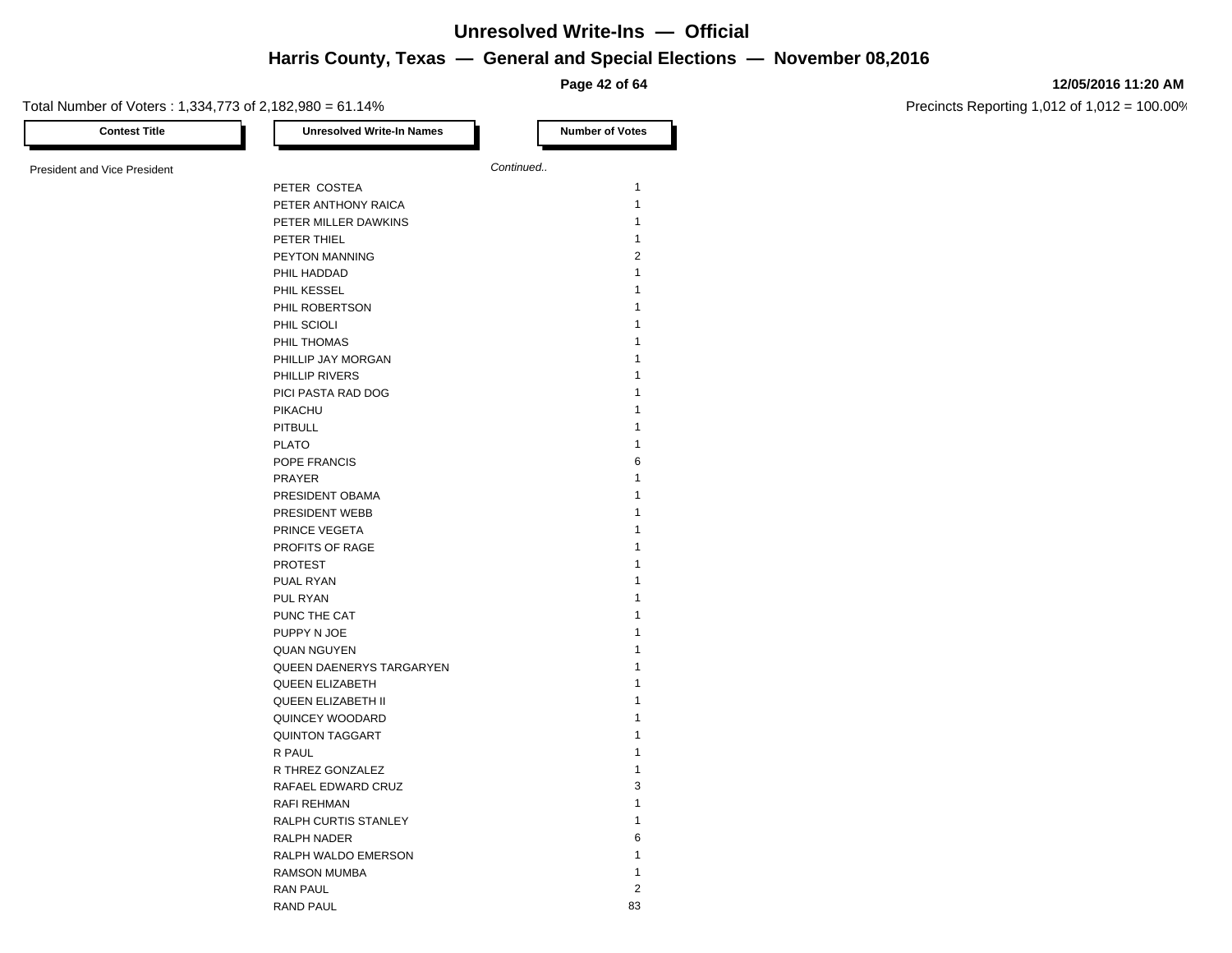**Page 43 of 64**

#### Total Number of Voters : 1,334,773 of 2,182,980 = 61.14% **Contest Title Number of Votes Number of Votes** President and Vice President **Continued. Continued.** RAND PAUL MD 1 RANDAL HOWARD PAUL 2 RANDALL CRAIG ZAJICEK 1 RAY WYLIE HUBBARD 1 **RAYEN** 1 RAYMOND CARROLL 1 RAYMOND KELLY 1 RC SPROUL 1 REAGAN **1** REESE GILLEY 1 REFORMATION 1 REP PAUL RYAN 1 REPARATIONS NOW 1 REPUBLIC 1 and 1 and 1 and 1 and 1 and 1 and 1 and 1 and 1 and 1 and 1 and 1 and 1 and 1 and 1 and 1 and 1 and 1 and 1 and 1 and 1 and 1 and 1 and 1 and 1 and 1 and 1 and 1 and 1 and 1 and 1 and 1 and 1 and 1 and 1 and 1 a REV CHUCK SCHNEIDER 1 RIC FLAIR 2 RIC FLAIR WOOOOO 1 1 RICE the contract of the contract of the contract of the contract of the contract of the contract of the contract of the contract of the contract of the contract of the contract of the contract of the contract of the contr RICHANNA FINK 1 RICHARD E GARDNER 1 RICHARD LITTON 1 RICHARD NIXON 1 RICHARD PAYNE 1 RICHARD RORER HILL 1 RICHARD SIMMONS 1 RICHARD TUFARO 1 RICHARD WEISS **1** RICK ARREDONDO 1 RICK ASTLE 1 RICK ASTLEY 4 RICK FLAIR 1 RICK GRIMES 1 RICK JAMES 1 RICK PERRY 13 RICK SANCHEZ 1 RICK SANTORUM 5 RICK WESTFALL 1 RICK WESTOVER 1 RICKY BURCH 2008 120 AM 2009 12:00 12:00 12:00 12:00 12:00 12:00 12:00 12:00 12:00 12:00 12:00 12:00 12:00 12:00 12:00 12:00 12:00 12:00 12:00 12:00 12:00 12:00 12:00 12:00 12:00 12:00 12:00 12:00 12:00 12:00 12:00 12:00 1 RICKY E PERRY 1 RIFF RAFF 1 2007 1 2007 1 2007 1 2007 1 2007 2 2007 2 2007 2 2007 2 2007 2 2007 2 2007 2 2007 2 2007 2 2007 2 2007 2 2007 2 2007 2 2007 2 2007 2 2007 2 2007 2 2007 2 2007 2 2007 2 2007 2 2007 2 2007 2 2007 2 2007 2 2007 2 RK SANDILL 1

ROB WAGNER 1

#### **12/05/2016 11:20 AM**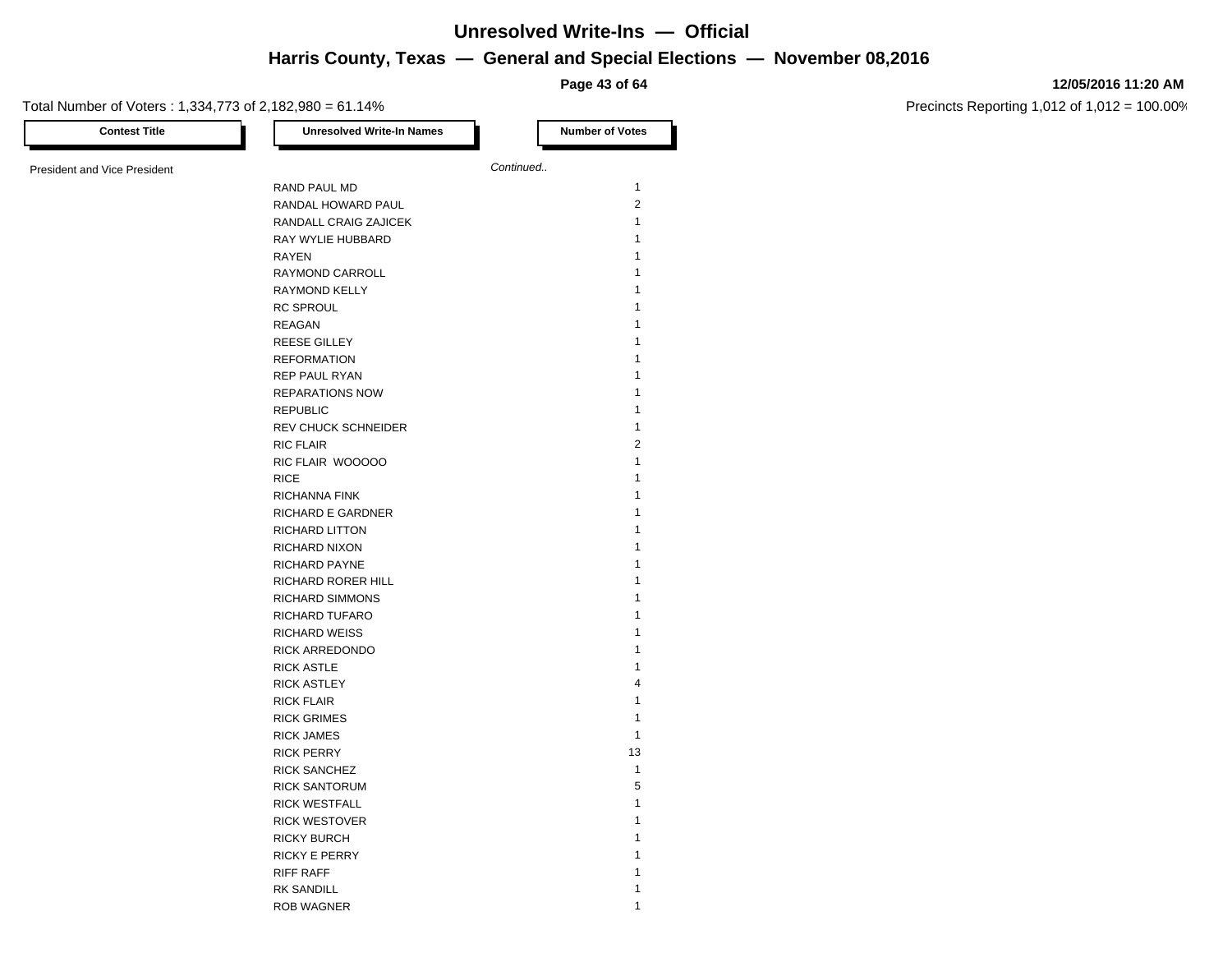**Page 44 of 64**

#### **12/05/2016 11:20 AM**

Precincts Reporting 1,012 of 1,012 = 100.00%

Total Number of Voters : 1,334,773 of 2,182,980 = 61.14%

| <b>Contest Title</b>                | <b>Unresolved Write-In Names</b> |           | <b>Number of Votes</b>       |
|-------------------------------------|----------------------------------|-----------|------------------------------|
| <b>President and Vice President</b> |                                  | Continued |                              |
|                                     | ROB WOODRUFF                     |           | $\mathbf{1}$                 |
|                                     | ROBERT A FOLEY                   |           | $\mathbf{1}$                 |
|                                     | ROBERT A FRY                     |           | $\mathbf{1}$                 |
|                                     | ROBERT ALICE LEE                 |           | $\mathbf{1}$                 |
|                                     | ROBERT B BOST JR                 |           | $\mathbf{1}$                 |
|                                     | ROBERT B PADON JR                |           | $\mathbf{1}$                 |
|                                     | ROBERT BOST                      |           | $\mathbf{1}$                 |
|                                     | ROBERT BRENNAN                   |           | $\mathbf{1}$                 |
|                                     | ROBERT CASTLE                    |           | $\mathbf{1}$                 |
|                                     | ROBERT DAVID WATSO               |           | $\mathbf{1}$                 |
|                                     | ROBERT FAIRCHILD                 |           | $\mathbf{1}$                 |
|                                     | <b>ROBERT GATES</b>              |           | 11                           |
|                                     | ROBERT GATES FMR SECT DEF        |           | $\mathbf{1}$                 |
|                                     | ROBERT JINDAL                    |           | $\mathbf{1}$                 |
|                                     |                                  |           | $\mathbf{1}$                 |
|                                     | ROBERT JOHNSON                   |           |                              |
|                                     | ROBERT KIMMITT                   |           | $\mathbf{1}$<br>$\mathbf{1}$ |
|                                     | <b>ROBERT M GATES</b>            |           |                              |
|                                     | <b>ROBERT OWENS</b>              |           | $\mathbf{1}$                 |
|                                     | ROBERT P PEREZ                   |           | $\mathbf{1}$                 |
|                                     | <b>ROBERT S OBAR</b>             |           | $\mathbf{1}$                 |
|                                     | ROBERT SEELEY                    |           | $\mathbf{1}$                 |
|                                     | ROBERT T CHISHOLM                |           | $\mathbf{1}$                 |
|                                     | ROBERT THOMAS JR                 |           | $\mathbf{1}$                 |
|                                     | ROBIN ANDERSON                   |           | $\mathbf{1}$                 |
|                                     | <b>ROBIN S FREDRICKSON</b>       |           | $\mathbf{1}$                 |
|                                     | ROCKY DE LA FUENTE               |           | $\mathbf{1}$                 |
|                                     | <b>ROD SMITH</b>                 |           | 1                            |
|                                     | RODOLFO ORTEGA JR                |           | $\mathbf{1}$                 |
|                                     | RODOLFO RIVERA MUNOZ             |           | $\mathbf{1}$                 |
|                                     | RODRICK DOW                      |           | $\mathbf{1}$                 |
|                                     | ROGER ALLEN                      |           | $\mathbf{1}$                 |
|                                     | ROGER CALERO                     |           | $\mathbf{1}$                 |
|                                     | ROGER DAVIDSON                   |           | $\mathbf{1}$                 |
|                                     | ROGER STAUBACH                   |           | $\mathbf{1}$                 |
|                                     | ROLANDO MARTINEZ                 |           | $\mathbf{1}$                 |
|                                     | <b>ROLLINS</b>                   |           | $\mathbf{1}$                 |
|                                     | <b>ROMAN SALINAS</b>             |           | $\mathbf{1}$                 |
|                                     | <b>ROMNEY</b>                    |           | 9                            |
|                                     | <b>ROMNEY MITT</b>               |           | $\mathbf{1}$                 |
|                                     | <b>RON HOWARD</b>                |           | $\mathbf{1}$                 |
|                                     | <b>RON PAUL</b>                  |           | 59                           |
|                                     | RON PAUL BERNIESANDERS           |           | $\mathbf{1}$                 |
|                                     | <b>RON SWANSON</b>               |           | $\mathbf{1}$                 |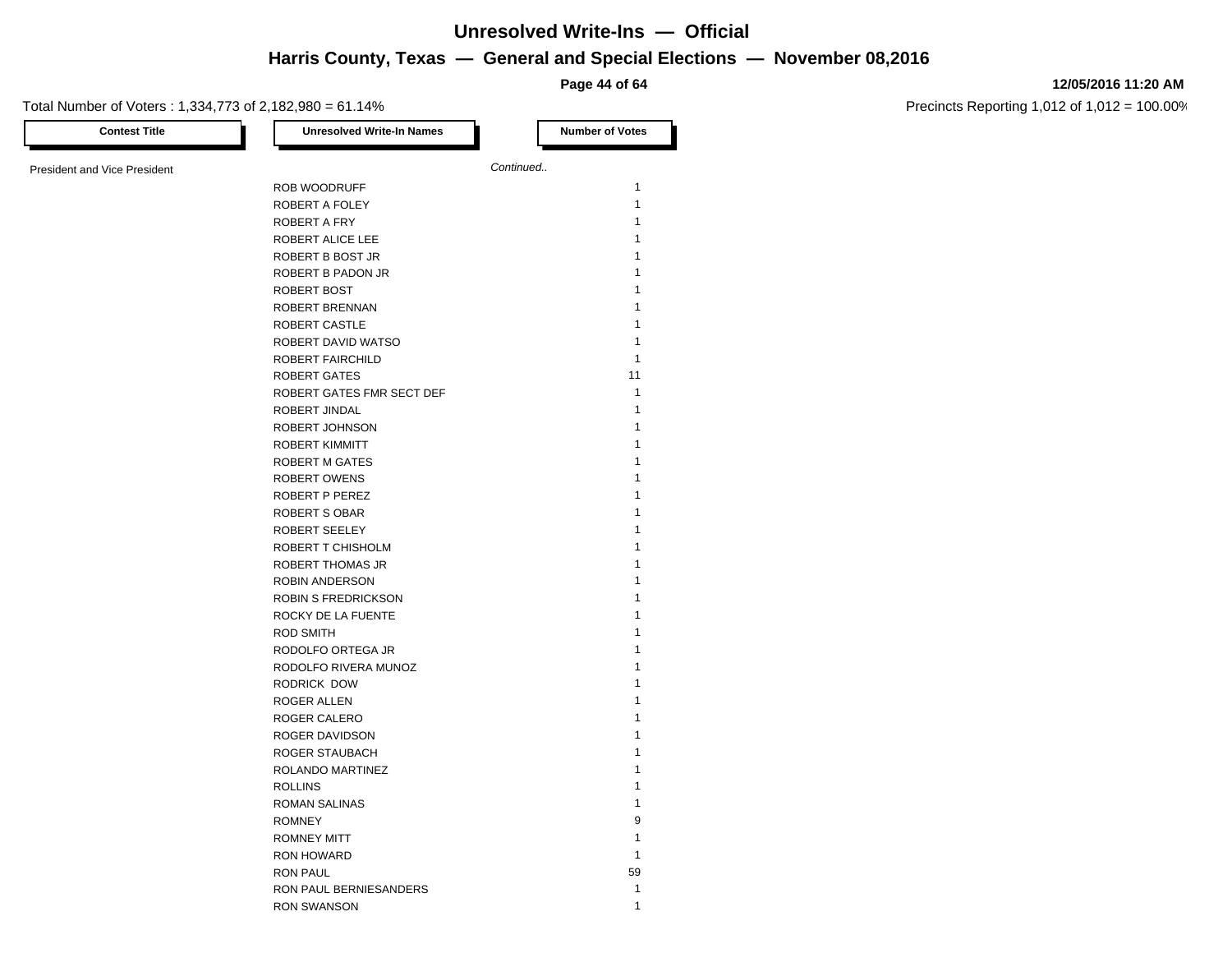**Page 45 of 64**

#### **12/05/2016 11:20 AM**

| <b>Contest Title</b>         | <b>Unresolved Write-In Names</b> | <b>Number of Votes</b> |
|------------------------------|----------------------------------|------------------------|
| President and Vice President |                                  | Continued              |
|                              | <b>RON WHITE</b>                 | $\mathbf{1}$           |
|                              | RONALD HOLT                      | $\mathbf{1}$           |
|                              | RONALD K LOVETT                  | $\mathbf{1}$           |
|                              | RONALD REAGAN                    | $\overline{7}$         |
|                              | RONALD REGAN                     | 1                      |
|                              | RONALD STIER                     | 1                      |
|                              | RONALD WILSON                    | 1                      |
|                              | RONALD YORK                      | 1                      |
|                              | RONNIE A MARTIN                  | 1                      |
|                              | RONNIE PFEIFFER                  | $\mathbf{1}$           |
|                              | <b>ROOSEVELT</b>                 | $\mathbf{1}$           |
|                              | ROQUE DE LA FUENTE               | $\sqrt{2}$             |
|                              | <b>ROSEN</b>                     | $\mathbf{1}$           |
|                              | ROSS F GOLDBERG                  | 1                      |
|                              | <b>ROSS LUMUS</b>                | $\mathbf{1}$           |
|                              | <b>ROSS PEROT</b>                | 3                      |
|                              | ROY OWENS                        | $\mathbf{1}$           |
|                              | ROY OWENS                        | $\overline{c}$         |
|                              | ROY JONES                        | $\mathbf{1}$           |
|                              | ROY MOORE                        | 1                      |
|                              | ROY O                            | $\mathbf{1}$           |
|                              | ROY OWEN                         | $\overline{2}$         |
|                              | <b>ROY OWENS</b>                 | 52                     |
|                              | <b>ROY OWENSS</b>                | $\mathbf{1}$           |
|                              | <b>ROY OWENST</b>                | $\mathbf{1}$           |
|                              | <b>ROYOWENS</b>                  | 13                     |
|                              | <b>ROYOWENSS</b>                 | $\mathbf{1}$           |
|                              | <b>ROYWRIGHT</b>                 | $\mathbf{1}$           |
|                              | <b>ROYY OWENS</b>                | $\mathbf{1}$           |
|                              | <b>RUBIEO</b>                    | $\mathbf{1}$           |
|                              | <b>RUBIO</b>                     | 15                     |
|                              | <b>RUDYGUILIANI</b>              | $\mathbf{1}$           |
|                              | <b>RUSS FRANK</b>                | $\mathbf{1}$           |
|                              | RUSSELL C BOHN                   | 1                      |
|                              | RUSSELL CHILDS                   | 1                      |
|                              | <b>RUSSELL MOORE</b>             | 1                      |
|                              | RUSSELL TODD LOWERY              | 1                      |
|                              | <b>RUTH GERHART</b>              | 1                      |
|                              | <b>RYAN</b>                      | 4                      |
|                              | RYAN HIGA                        | 1                      |
|                              | <b>RYAN HIGGINS</b>              | 1                      |
|                              | <b>RYAN LANCASTER</b>            | 1                      |
|                              | <b>RYAN MCMULLIN</b>             | $\overline{2}$         |
|                              |                                  |                        |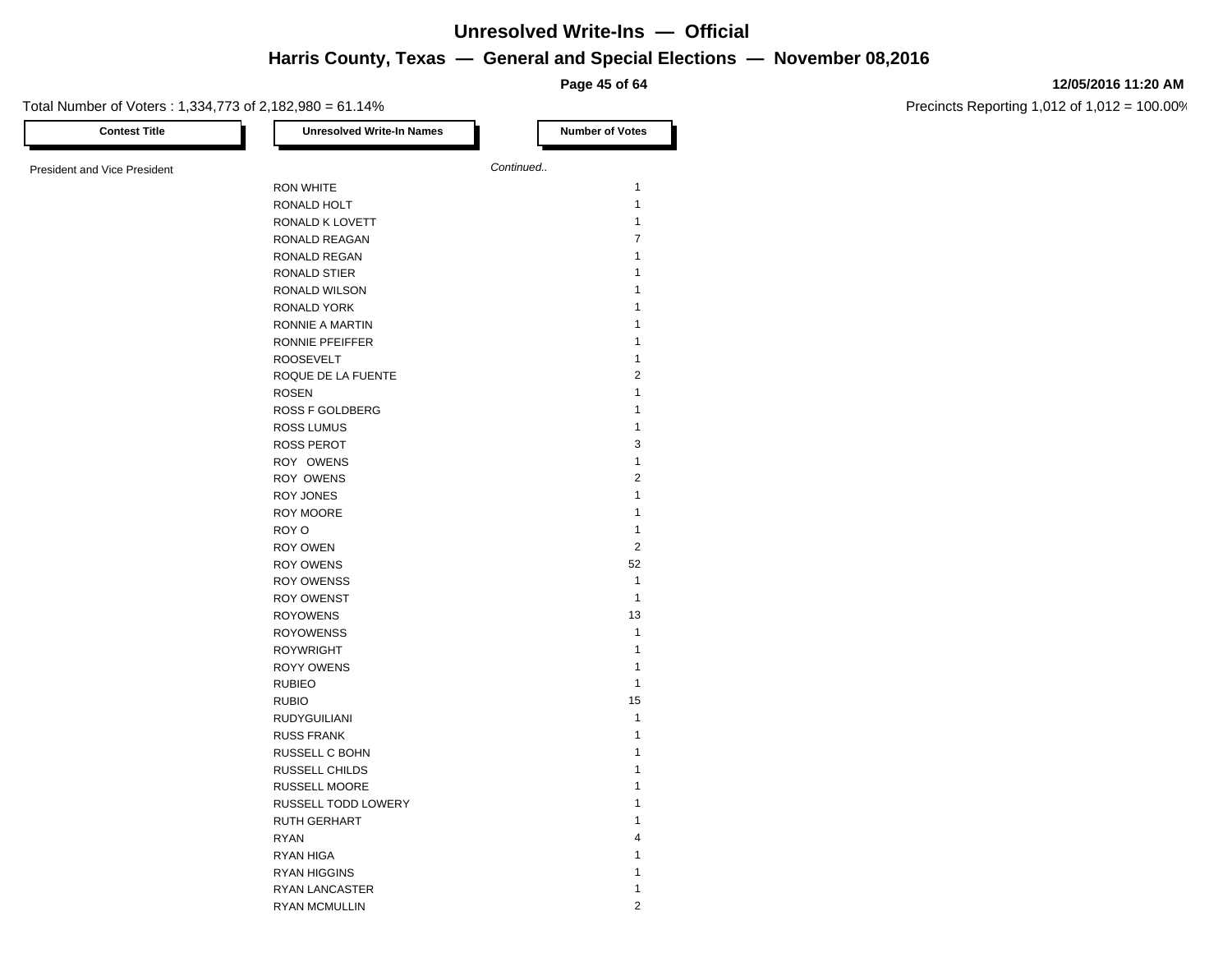**Page 46 of 64**

#### **12/05/2016 11:20 AM**

| <b>Contest Title</b>                | <b>Unresolved Write-In Names</b> | <b>Number of Votes</b> |
|-------------------------------------|----------------------------------|------------------------|
| <b>President and Vice President</b> |                                  | Continued              |
|                                     | RYAN PAUL                        | $\overline{2}$         |
|                                     | <b>RYAN SITTON</b>               | $\mathbf{1}$           |
|                                     | SABINE HERMINGHAUS               | 1                      |
|                                     | SAD DAY FOR AMERICA              | 1                      |
|                                     | SALVADOR NAVA                    | 1                      |
|                                     | <b>SAM ELLIOTT</b>               | 1                      |
|                                     | <b>SAM HOUSTON</b>               | 1                      |
|                                     | SAMANTHA KLOSTERGAARD            | 1                      |
|                                     | SAMUEL ARDS SR                   | 1                      |
|                                     | SAMUEL BROWN                     | 1                      |
|                                     | SAMUEL C MORENO                  | 1                      |
|                                     | SAMUEL CHARLES NELSON            | 1                      |
|                                     | SAMUEL ESPINOZA                  | 1                      |
|                                     | SAMUEL GREENBERG                 | 1                      |
|                                     | SANDER                           | 1                      |
|                                     | SANDERS                          | 8                      |
|                                     | <b>SANDERS BERNIE</b>            | 1                      |
|                                     |                                  | 1                      |
|                                     | <b>SANDERS BERNIEE</b>           | 1                      |
|                                     | SANDY REED                       | 1                      |
|                                     | SANTA                            | 1                      |
|                                     | SARA LYNN ESSER                  |                        |
|                                     | SARA SUTEN SETI                  | 1                      |
|                                     | <b>SARAH BAUZA</b>               | $\mathbf{1}$           |
|                                     | <b>SARAH PALIN</b>               | $\overline{2}$         |
|                                     | SARH HOOPER                      | 1                      |
|                                     | SAVAGE                           | 1                      |
|                                     | <b>SCHUBERTRUDY</b>              | 1                      |
|                                     | <b>SCOTT BERG</b>                | $\mathbf{1}$           |
|                                     | <b>SCOTT COPELAND</b>            | $\overline{2}$         |
|                                     | <b>SCOTT FORD</b>                | $\mathbf{1}$           |
|                                     | <b>SCOTT GUELKER</b>             | 1                      |
|                                     | <b>SCOTT HUFF</b>                | 1                      |
|                                     | <b>SCOTT J RAUER</b>             | 1                      |
|                                     | <b>SCOTT M BECK</b>              | 1                      |
|                                     | <b>SCOTT PELLEY</b>              | 1                      |
|                                     | <b>SCOTT VINEGAR</b>             | 1                      |
|                                     | <b>SCOTT WALKER</b>              | 3                      |
|                                     | SD                               | 1                      |
|                                     | <b>SEAN B COBB</b>               | 1                      |
|                                     | <b>SEAN HOOPER</b>               | 1                      |
|                                     | SEBASTIAN SALINAS                | 1                      |
|                                     | SEC OF STATE JOHN KERRY          | 1                      |
|                                     | SELINA FUCKING MEYER             | 1                      |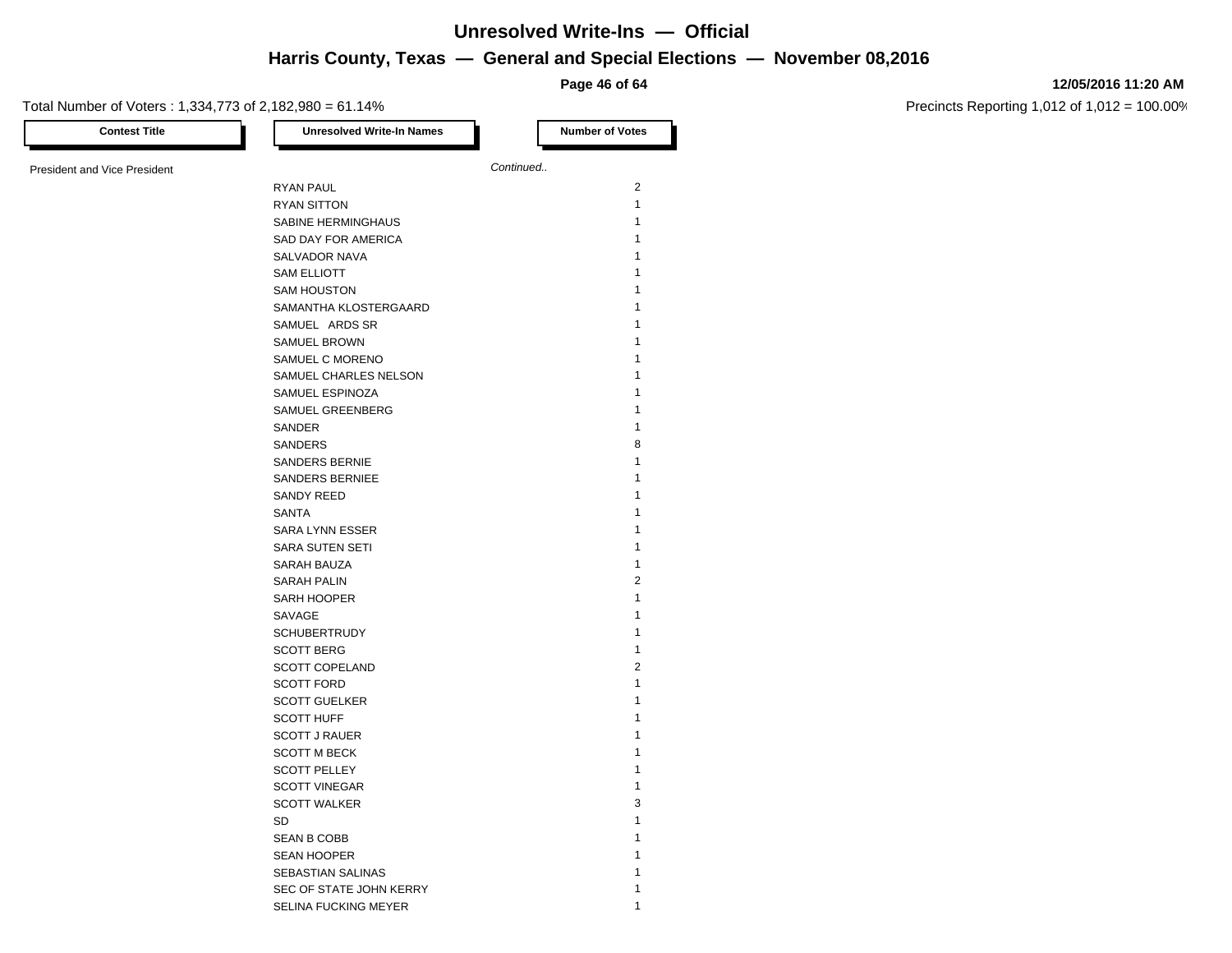**Page 47 of 64**

#### **12/05/2016 11:20 AM**

| <b>Contest Title</b>                | <b>Unresolved Write-In Names</b> | <b>Number of Votes</b>  |
|-------------------------------------|----------------------------------|-------------------------|
| <b>President and Vice President</b> |                                  | Continued               |
|                                     | SEN JOHN MCCAIN                  | $\mathbf{1}$            |
|                                     | SENATOR BERNIE SANDERS           | $\overline{2}$          |
|                                     | <b>SENATOR BILL NELSON</b>       | $\mathbf{1}$            |
|                                     | SENATOR JOHN MCCAIN              | 1                       |
|                                     | <b>SENATOR KASICH</b>            | 1                       |
|                                     | <b>SENATOR MARCO RUBIO</b>       | $\mathbf{1}$            |
|                                     | SENATOR PAUL RYAN                | 3                       |
|                                     | SENATOR TED CRUZ                 | 3                       |
|                                     | SENATOR TOM COTTON               | $\mathbf{1}$            |
|                                     | SENOR CHEETO FACE                | $\mathbf{1}$            |
|                                     | <b>SERRIN FOSTER</b>             | $\mathbf{1}$            |
|                                     | <b>SETH PAYNE</b>                | $\overline{\mathbf{4}}$ |
|                                     | SHAMECA BAKER                    | $\overline{2}$          |
|                                     | SHAMIKA BELL                     | 1                       |
|                                     | <b>SHANE MITCHELL</b>            | 1                       |
|                                     | <b>SHANNON MORTON</b>            | 1                       |
|                                     | <b>SHARYN FELLER</b>             | 1                       |
|                                     | <b>SHAUN FITZPATRICK</b>         | 1                       |
|                                     | SHAUN LEE BABINEAUX              | 1                       |
|                                     | <b>SHAWN</b>                     | 1                       |
|                                     | <b>SHAWN CARTER</b>              | 1                       |
|                                     | <b>SHAWN KENT</b>                | 1                       |
|                                     | SHELA JACKSON LEE                | 1                       |
|                                     | SHELBY TAHTOUH                   | 1                       |
|                                     | SHELDON COOPER                   | 1                       |
|                                     | SHERIFF DAVID CLARK              | 1                       |
|                                     | SHILOH JACKSON                   | 1                       |
|                                     | SHIRLEY DICKENS                  | 1                       |
|                                     | SHONNSA UCHEM                    | 1                       |
|                                     | SHUJAUDDIN SYED                  | 1                       |
|                                     | SHULAMIT LEIBOWITZ               | 1                       |
|                                     | SIRIUS THE DOG                   | 1                       |
|                                     | SKITTLES THE BARKER              | 1                       |
|                                     | <b>SMITH</b>                     | 1                       |
|                                     | <b>SMOD</b>                      | 1                       |
|                                     | SNOOP DOGG                       | 1                       |
|                                     | <b>SNOOPY</b>                    | 1                       |
|                                     | <b>SNOPPY</b>                    | 1                       |
|                                     |                                  | 1                       |
|                                     | SO HELP US GOD                   | 1                       |
|                                     | SOLIDARITY PARTY                 |                         |
|                                     | SOMEONE BETTER                   | 1                       |
|                                     | SOMEONE ELSE PLEASE              | 1                       |
|                                     | SOMEONE INNOCENTOFCRIME          |                         |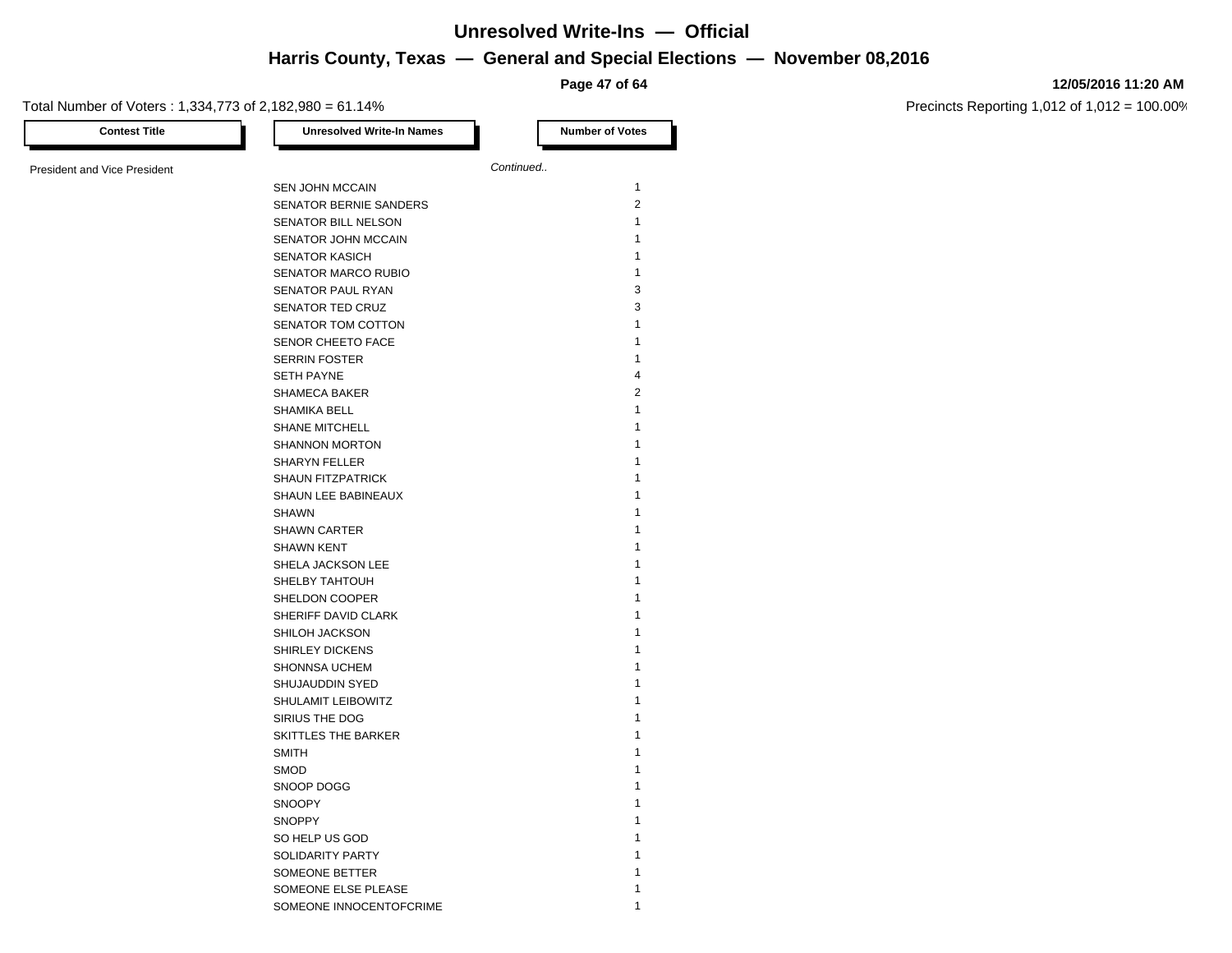#### **12/05/2016 11:20 AM**

Precincts Reporting 1,012 of 1,012 = 100.00%

**Page 48 of 64** Total Number of Voters : 1,334,773 of 2,182,980 = 61.14% **Contest Title Number of Votes Number of Votes Number of Votes** President and Vice President **Continued. Continued.** SOPHELIA P KELLY 1 SPEAKER JOE STRAUS 1 SPEAKER PAUL RYAN 1 SPIDERMAN 1 SPIDMAN 2008 and 2008 and 2008 and 2008 and 2008 and 2008 and 2008 and 2008 and 2008 and 2008 and 2008 and 200 STACEY DU MA EFAW 1 STACEY EFAW 1 STACY BARKS STAN STANART STELLA FLANNERY 1 STEPHAN RYAN PICKERING 1 STEPHANIE LOPEZ 1 STEPHEN ALEXANDER 1 STEPHEN BUIVIDIENE 1 STEPHEN CARTER 1 STEPHEN COLBERT 4 STEPHEN CROWDER 1 STEPHEN D CAVANAUGH 1 STEPHEN REICHEK 1 STEPHEN ROGER MCKEMY 1 STEVE AUSTEN 1 STEVE AUSTIN 1 STEVE COSTELLO 1 STEVE LINDSEY 1 STEVE REICHEK 1 STEVE ROGERS STEVE SEITER 1 STEVE TRAUBER 1 STEVE VENTURATOS **1** STEVEN BRENT YOWELL 1 STEVEN CRAWFORD 1 STEVEN HERCE 1 STEVEN OTILLAR 1 STEVEN SKEELE 1 STEVEN T VARGAS 1 STEVON ROSS 1 STUART R SCHAEFER 1 SUE HARRIS SULLY SULLENBERGER SUPERMAN 1 SUSAN BENARDINO PETERSONN 1

> SUSAN CLANCY 1 SUSAN KAY WILSON 1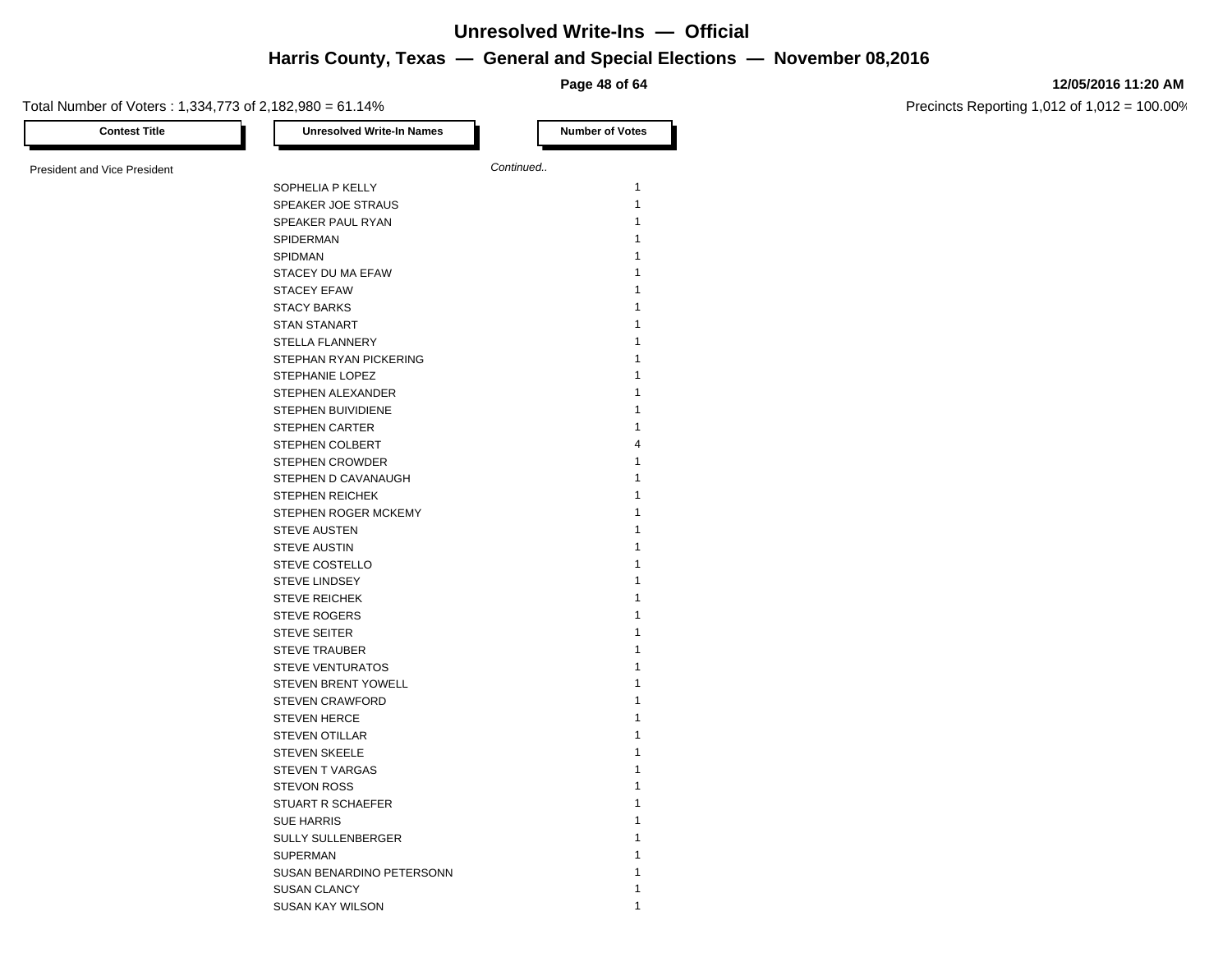**Page 49 of 64**

#### **12/05/2016 11:20 AM**

Precincts Reporting 1,012 of 1,012 = 100.00%

| Continued<br><b>SUSAN WALTER</b><br><b>SUSAN WHEELER</b><br>SWATARA COLLINS<br>SWEET METEOR O DEATH<br><b>SYDNEE SIMPSON</b><br>SYDNEY RAMIREZ<br>SYLVESTER TUNER<br><b>SYLVESTER TURNER</b><br><b>SYLVESTOR TURNER</b><br><b>SYMONE ENARD</b><br><b>SYSTEMS BROKEN</b><br>T B JOSHUA<br>T MARK KELLY<br>TAD HALBACH<br><b>TALIA</b><br><b>TAMMY MCNUTT</b><br><b>TAMMY SHURN</b><br>TAMMYJARRETT<br><b>TANDRA WASHINGTON</b><br><b>TANISE CAMPBELL</b><br><b>TARA SETMAYER</b><br><b>TARPIE YARGEE</b><br>TATE STEVENS<br>TED<br>TED CRUZ<br>TED CREZ<br><b>TED CRUISE</b><br><b>TED CRUIZ</b><br><b>TED CRUIZE</b><br><b>TED CRUS</b><br><b>TED CRUSE</b><br><b>TED CRUSEE</b><br>TED CRUZ<br>TED CRUZ BOBBY JINDAL<br>TED CRUZ SARAH PALIN<br>TED CRUZ AND CARLEY FIORA<br>TED CRUZ CARLY FIORINA<br>TED CRUZ JR<br>TED CRUZE<br>TED CRUZS<br><b>TED CRUZZ</b> | <b>Contest Title</b>         | <b>Unresolved Write-In Names</b> | <b>Number of Votes</b> |
|-------------------------------------------------------------------------------------------------------------------------------------------------------------------------------------------------------------------------------------------------------------------------------------------------------------------------------------------------------------------------------------------------------------------------------------------------------------------------------------------------------------------------------------------------------------------------------------------------------------------------------------------------------------------------------------------------------------------------------------------------------------------------------------------------------------------------------------------------------------------|------------------------------|----------------------------------|------------------------|
|                                                                                                                                                                                                                                                                                                                                                                                                                                                                                                                                                                                                                                                                                                                                                                                                                                                                   |                              |                                  |                        |
|                                                                                                                                                                                                                                                                                                                                                                                                                                                                                                                                                                                                                                                                                                                                                                                                                                                                   | President and Vice President |                                  |                        |
|                                                                                                                                                                                                                                                                                                                                                                                                                                                                                                                                                                                                                                                                                                                                                                                                                                                                   |                              |                                  | $\mathbf{1}$           |
|                                                                                                                                                                                                                                                                                                                                                                                                                                                                                                                                                                                                                                                                                                                                                                                                                                                                   |                              |                                  | 1                      |
|                                                                                                                                                                                                                                                                                                                                                                                                                                                                                                                                                                                                                                                                                                                                                                                                                                                                   |                              |                                  | 1                      |
|                                                                                                                                                                                                                                                                                                                                                                                                                                                                                                                                                                                                                                                                                                                                                                                                                                                                   |                              |                                  | 1                      |
|                                                                                                                                                                                                                                                                                                                                                                                                                                                                                                                                                                                                                                                                                                                                                                                                                                                                   |                              |                                  | 1                      |
|                                                                                                                                                                                                                                                                                                                                                                                                                                                                                                                                                                                                                                                                                                                                                                                                                                                                   |                              |                                  | 1                      |
|                                                                                                                                                                                                                                                                                                                                                                                                                                                                                                                                                                                                                                                                                                                                                                                                                                                                   |                              |                                  | 1                      |
|                                                                                                                                                                                                                                                                                                                                                                                                                                                                                                                                                                                                                                                                                                                                                                                                                                                                   |                              |                                  | 1                      |
|                                                                                                                                                                                                                                                                                                                                                                                                                                                                                                                                                                                                                                                                                                                                                                                                                                                                   |                              |                                  | 1                      |
|                                                                                                                                                                                                                                                                                                                                                                                                                                                                                                                                                                                                                                                                                                                                                                                                                                                                   |                              |                                  | 1                      |
|                                                                                                                                                                                                                                                                                                                                                                                                                                                                                                                                                                                                                                                                                                                                                                                                                                                                   |                              |                                  | 1                      |
|                                                                                                                                                                                                                                                                                                                                                                                                                                                                                                                                                                                                                                                                                                                                                                                                                                                                   |                              |                                  | 1                      |
|                                                                                                                                                                                                                                                                                                                                                                                                                                                                                                                                                                                                                                                                                                                                                                                                                                                                   |                              |                                  | 1                      |
|                                                                                                                                                                                                                                                                                                                                                                                                                                                                                                                                                                                                                                                                                                                                                                                                                                                                   |                              |                                  | 1                      |
|                                                                                                                                                                                                                                                                                                                                                                                                                                                                                                                                                                                                                                                                                                                                                                                                                                                                   |                              |                                  | 1                      |
|                                                                                                                                                                                                                                                                                                                                                                                                                                                                                                                                                                                                                                                                                                                                                                                                                                                                   |                              |                                  | 1                      |
|                                                                                                                                                                                                                                                                                                                                                                                                                                                                                                                                                                                                                                                                                                                                                                                                                                                                   |                              |                                  | 1                      |
|                                                                                                                                                                                                                                                                                                                                                                                                                                                                                                                                                                                                                                                                                                                                                                                                                                                                   |                              |                                  | 1                      |
|                                                                                                                                                                                                                                                                                                                                                                                                                                                                                                                                                                                                                                                                                                                                                                                                                                                                   |                              |                                  | 1                      |
|                                                                                                                                                                                                                                                                                                                                                                                                                                                                                                                                                                                                                                                                                                                                                                                                                                                                   |                              |                                  | 1                      |
|                                                                                                                                                                                                                                                                                                                                                                                                                                                                                                                                                                                                                                                                                                                                                                                                                                                                   |                              |                                  | 1                      |
|                                                                                                                                                                                                                                                                                                                                                                                                                                                                                                                                                                                                                                                                                                                                                                                                                                                                   |                              |                                  | 1                      |
|                                                                                                                                                                                                                                                                                                                                                                                                                                                                                                                                                                                                                                                                                                                                                                                                                                                                   |                              |                                  | 1                      |
|                                                                                                                                                                                                                                                                                                                                                                                                                                                                                                                                                                                                                                                                                                                                                                                                                                                                   |                              |                                  | 1                      |
|                                                                                                                                                                                                                                                                                                                                                                                                                                                                                                                                                                                                                                                                                                                                                                                                                                                                   |                              |                                  | 3                      |
|                                                                                                                                                                                                                                                                                                                                                                                                                                                                                                                                                                                                                                                                                                                                                                                                                                                                   |                              |                                  | $\mathbf{1}$           |
|                                                                                                                                                                                                                                                                                                                                                                                                                                                                                                                                                                                                                                                                                                                                                                                                                                                                   |                              |                                  | $\overline{2}$         |
|                                                                                                                                                                                                                                                                                                                                                                                                                                                                                                                                                                                                                                                                                                                                                                                                                                                                   |                              |                                  |                        |
|                                                                                                                                                                                                                                                                                                                                                                                                                                                                                                                                                                                                                                                                                                                                                                                                                                                                   |                              |                                  | 3                      |
|                                                                                                                                                                                                                                                                                                                                                                                                                                                                                                                                                                                                                                                                                                                                                                                                                                                                   |                              |                                  | $\mathbf{1}$           |
|                                                                                                                                                                                                                                                                                                                                                                                                                                                                                                                                                                                                                                                                                                                                                                                                                                                                   |                              |                                  | $\mathbf{1}$           |
|                                                                                                                                                                                                                                                                                                                                                                                                                                                                                                                                                                                                                                                                                                                                                                                                                                                                   |                              |                                  | 5                      |
|                                                                                                                                                                                                                                                                                                                                                                                                                                                                                                                                                                                                                                                                                                                                                                                                                                                                   |                              |                                  | $\mathbf{1}$           |
|                                                                                                                                                                                                                                                                                                                                                                                                                                                                                                                                                                                                                                                                                                                                                                                                                                                                   |                              |                                  | 832                    |
|                                                                                                                                                                                                                                                                                                                                                                                                                                                                                                                                                                                                                                                                                                                                                                                                                                                                   |                              |                                  | $\mathbf{1}$           |
|                                                                                                                                                                                                                                                                                                                                                                                                                                                                                                                                                                                                                                                                                                                                                                                                                                                                   |                              |                                  | $\mathbf{1}$           |
|                                                                                                                                                                                                                                                                                                                                                                                                                                                                                                                                                                                                                                                                                                                                                                                                                                                                   |                              |                                  | $\mathbf{1}$           |
|                                                                                                                                                                                                                                                                                                                                                                                                                                                                                                                                                                                                                                                                                                                                                                                                                                                                   |                              |                                  | $\overline{2}$         |
|                                                                                                                                                                                                                                                                                                                                                                                                                                                                                                                                                                                                                                                                                                                                                                                                                                                                   |                              |                                  | $\mathbf{1}$           |
|                                                                                                                                                                                                                                                                                                                                                                                                                                                                                                                                                                                                                                                                                                                                                                                                                                                                   |                              |                                  | 11                     |
|                                                                                                                                                                                                                                                                                                                                                                                                                                                                                                                                                                                                                                                                                                                                                                                                                                                                   |                              |                                  | $\mathbf{1}$           |
|                                                                                                                                                                                                                                                                                                                                                                                                                                                                                                                                                                                                                                                                                                                                                                                                                                                                   |                              |                                  | 1                      |
|                                                                                                                                                                                                                                                                                                                                                                                                                                                                                                                                                                                                                                                                                                                                                                                                                                                                   |                              | <b>TED CUSE</b>                  | $\mathbf{1}$           |

TED DICKERSON 1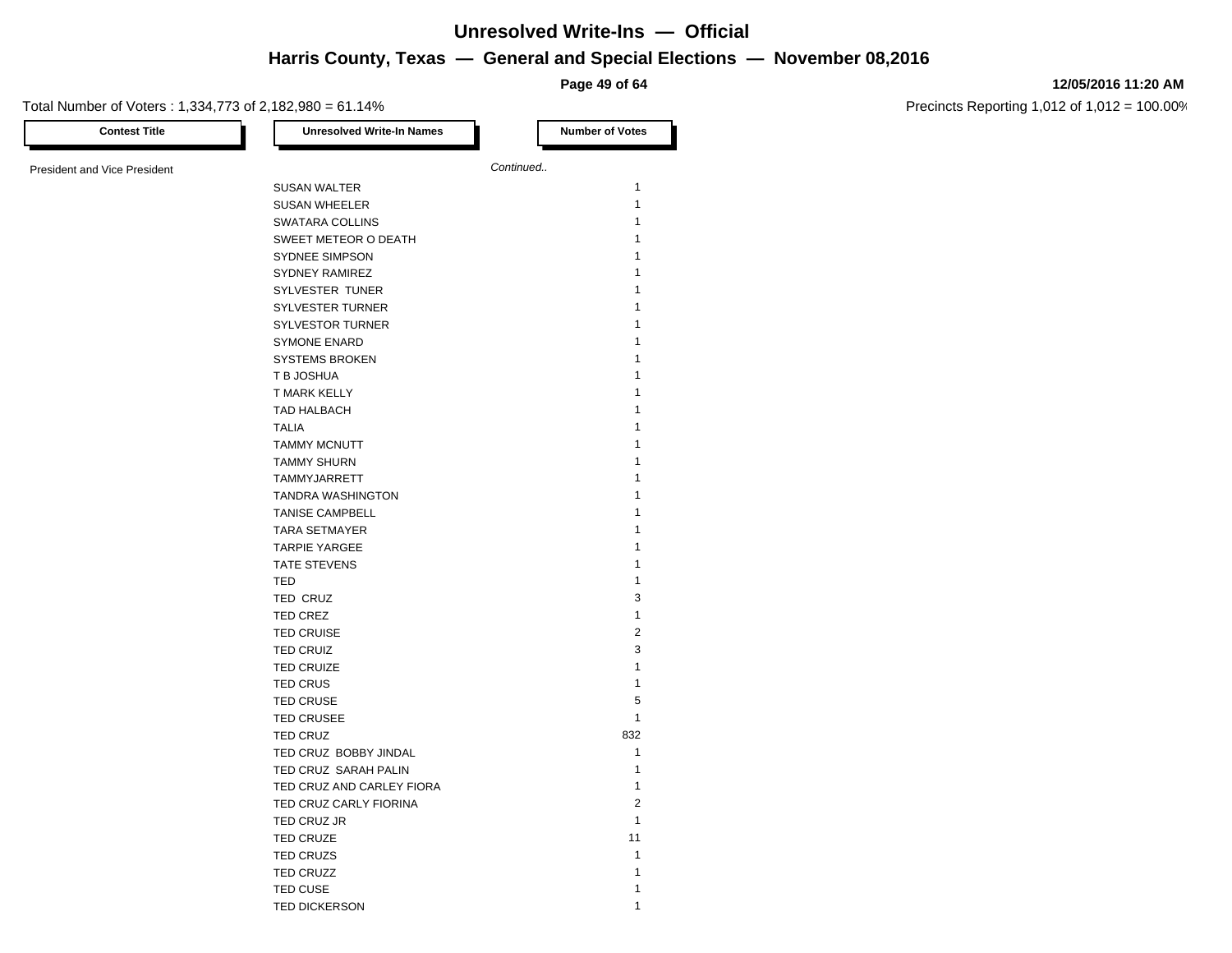**Page 50 of 64**

#### **12/05/2016 11:20 AM**

| <b>Contest Title</b>         | <b>Unresolved Write-In Names</b> | <b>Number of Votes</b> |
|------------------------------|----------------------------------|------------------------|
| President and Vice President |                                  | Continued              |
|                              | TED NUGENT                       | 3                      |
|                              | <b>TED OLSEN</b>                 | $\mathbf{1}$           |
|                              | TED POE                          | 10                     |
|                              | <b>TEDCRUISEE</b>                | $\mathbf{1}$           |
|                              | <b>TEDCRUZ</b>                   | 10                     |
|                              | TEDCRUZZZ                        | $\mathbf{1}$           |
|                              | TEDDCRUZ                         | $\mathbf{1}$           |
|                              | <b>TEDPOE</b>                    | 1                      |
|                              | <b>TEMEKA DOAKES</b>             | 1                      |
|                              | <b>TERRY WILLIAMS</b>            | 1                      |
|                              | THADIOUS HILL                    | 1                      |
|                              | THE ALLOSAURUS                   | 1                      |
|                              | THE CHRIST                       | 1                      |
|                              | THE CONSTITUTION                 | 1                      |
|                              | THE GAY ONE                      | 1                      |
|                              | THE GREAT METEOR                 | $\mathbf{1}$           |
|                              | THE LORD JESUS CHRIST            | $\overline{2}$         |
|                              |                                  | $\mathbf{1}$           |
|                              | THE MOST GOD JEHOVA              | 1                      |
|                              | THE MUFFIN MAN                   | 1                      |
|                              | THE TERMINATOR                   | 1                      |
|                              | THE WIGLER                       |                        |
|                              | THEDDEUS PROPHET                 | 1                      |
|                              | THEO EPSTEIN                     | $\overline{4}$         |
|                              | THEO EPSTIEN                     | 1                      |
|                              | THERSA BRYD                      | 1                      |
|                              | THESE NUTS                       | 1                      |
|                              | THIS IS BULLSHIT                 | 1                      |
|                              | THOMAS ALLEN REED                | 1                      |
|                              | <b>THOMAS BOWES</b>              | 1                      |
|                              | THOMAS CHARLES JOHNS             | 1                      |
|                              | THOMAS COLE                      | 1                      |
|                              | THOMAS HUNT                      | $\mathbf{1}$           |
|                              | THOMAS JEFFERSON                 | 3                      |
|                              | <b>THOMAS JUNG</b>               | 1                      |
|                              | THOMAS KUCZYNSKI                 | 1                      |
|                              | THOMAS M CALLAN                  | 1                      |
|                              | <b>THOMAS MONSON</b>             | 1                      |
|                              | <b>THOMAS SOWELL</b>             | 3                      |
|                              | THU VAN TSENG                    | 1                      |
|                              | THURMAN WINN                     | 1                      |
|                              | TIM KAINE VICEPRESIDENT          |                        |
|                              | <b>TIM MCMULLIN</b>              | 1                      |
|                              | TIM SAGE ZOLAN                   | 1                      |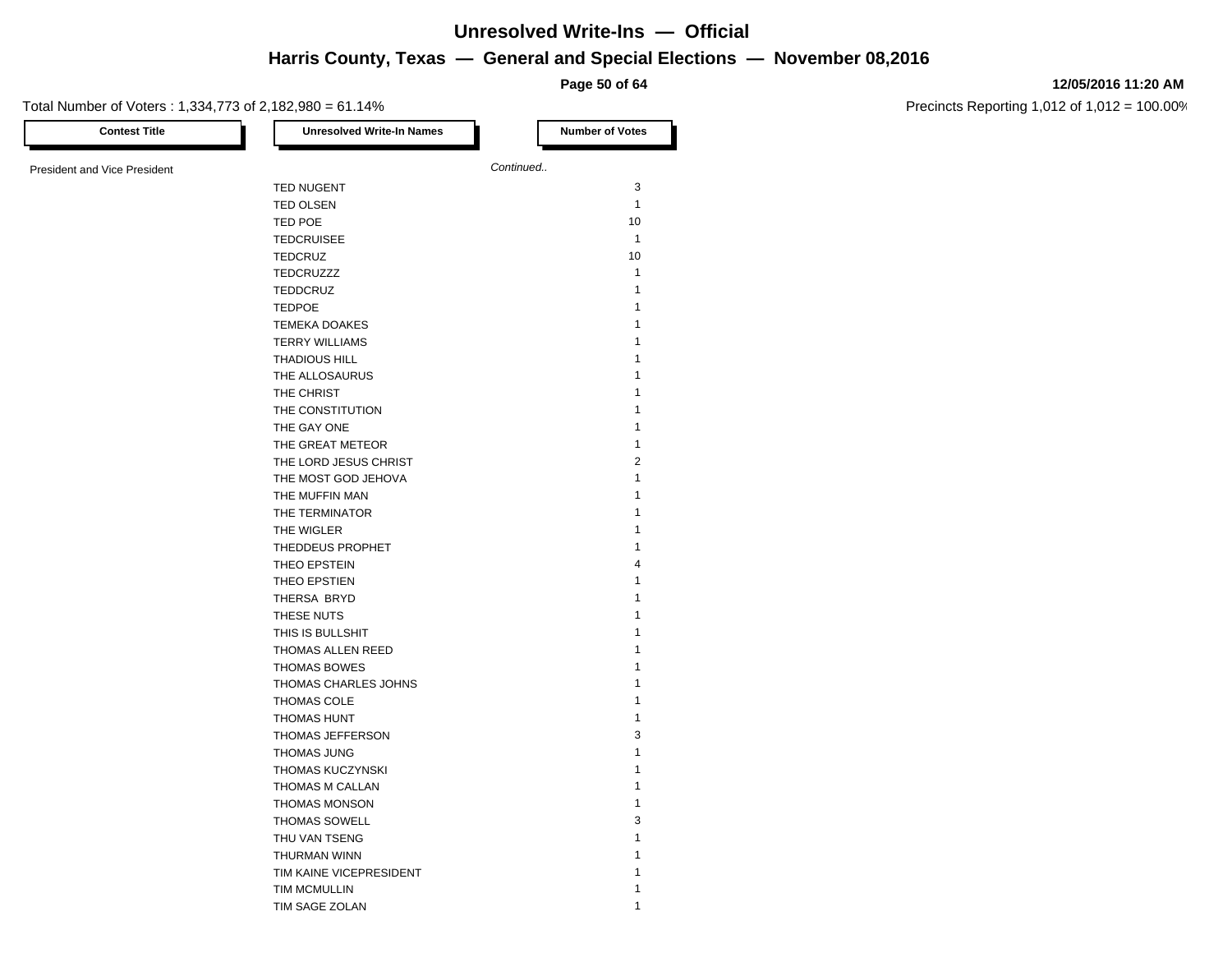**Page 51 of 64**

#### **12/05/2016 11:20 AM**

| <b>Contest Title</b>         | <b>Unresolved Write-In Names</b> | <b>Number of Votes</b> |
|------------------------------|----------------------------------|------------------------|
|                              |                                  | Continued              |
| President and Vice President |                                  |                        |
|                              | <b>TIMOTHY BARRY</b>             | $\overline{2}$         |
|                              | TIMOTHY CALLO                    | $\mathbf{1}$           |
|                              | TIMOTHY CARDINAL DOLAN           | $\mathbf{1}$           |
|                              | TIMOTHY J KELLER                 | 1                      |
|                              | TIMOTHY WAMPLER                  | 1                      |
|                              | <b>TIMOTHY WYLIE</b>             | 1                      |
|                              | <b>TINKER BELL</b>               | 1                      |
|                              | <b>TITO</b>                      | 1                      |
|                              | TJ DOLCE                         | 1                      |
|                              | TOBY CANTELLO                    | 1                      |
|                              | <b>TOBY TAYLOR</b>               | 1                      |
|                              | <b>TOD MCMULLIN</b>              | 1                      |
|                              | TODD B HERNANDEZ                 | 1                      |
|                              | TODD LAWRENCE KELLY              | 1                      |
|                              | <b>TODDRICK J PUGH</b>           | $\mathbf{1}$           |
|                              | <b>TOM BRADY</b>                 | 3                      |
|                              | TOM COBURN                       | $\overline{2}$         |
|                              | TOM COLE                         | $\mathbf{1}$           |
|                              |                                  | 1                      |
|                              | TOM DITCHKO                      |                        |
|                              | TOM HERMAN                       | 1                      |
|                              | <b>TOM MCMULLIN</b>              | 1                      |
|                              | <b>TONY DUNGY</b>                | 1                      |
|                              | TONY EVANS SR                    | 1                      |
|                              | <b>TONY HAMBLEN</b>              | 1                      |
|                              | <b>TONY KEEBLE</b>               | 1                      |
|                              | <b>TONY ROBBINS</b>              | 1                      |
|                              | <b>TONYA RODRIGUEZ</b>           | 1                      |
|                              | <b>TORRANCE RASCO</b>            | $\mathbf{1}$           |
|                              | <b>TRACEY LEWIS</b>              | 1                      |
|                              | <b>TRACY TOBIN</b>               | 1                      |
|                              | <b>TRAVIS BAKER</b>              | 1                      |
|                              | <b>TRAVIS CURL</b>               | 1                      |
|                              | <b>TRAVISH</b>                   | 1                      |
|                              | TRAVIS ROSS DICKERSON            | 1                      |
|                              | <b>TRAVIS TREADWAY</b>           | $\mathbf{1}$           |
|                              | TRENTON CUHEL                    | $\mathbf{1}$           |
|                              | TREY GOUDY                       | 1                      |
|                              | TREY GOWDY                       | 5                      |
|                              | TREY GOWDY III                   | 1                      |
|                              |                                  | 1                      |
|                              | <b>TRINIDAD PEREZ</b>            | 1                      |
|                              | <b>TROM</b>                      |                        |
|                              | <b>TROY MANN</b>                 | 1                      |
|                              | <b>TRUMN</b>                     | 1                      |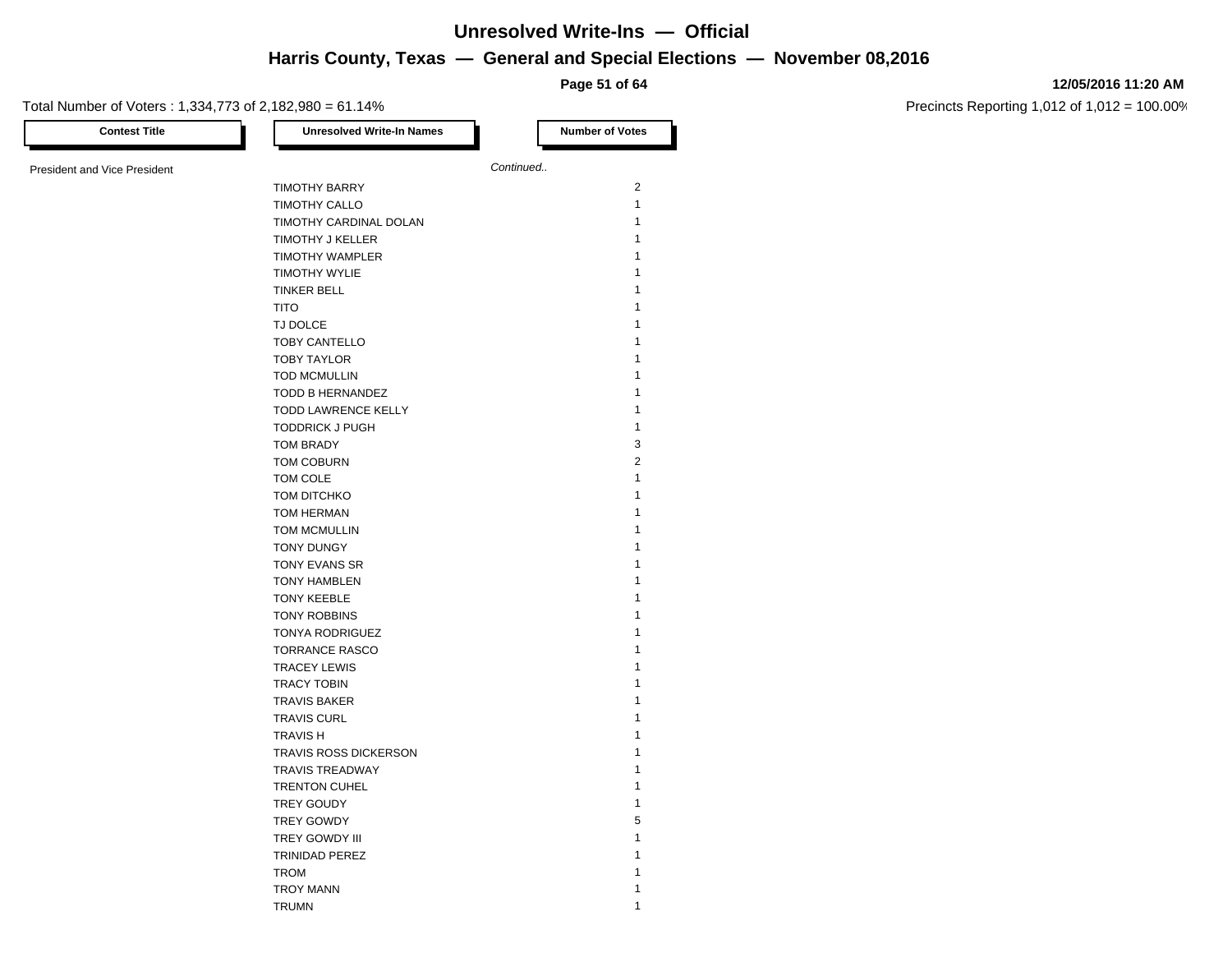**Page 52 of 64**

#### **12/05/2016 11:20 AM**

| <b>Contest Title</b>                | <b>Unresolved Write-In Names</b> | <b>Number of Votes</b> |
|-------------------------------------|----------------------------------|------------------------|
| <b>President and Vice President</b> |                                  | Continued              |
|                                     | <b>TRUSTING</b>                  | 1                      |
|                                     | TUCAN SAM AND CAPT CRUNCH        | $\mathbf{1}$           |
|                                     | <b>TULSI GABBARD</b>             | 1                      |
|                                     | <b>TUPUC</b>                     | 1                      |
|                                     | <b>TUREA SIMPSON</b>             | 1                      |
|                                     | <b>TURNIP</b>                    | 1                      |
|                                     | <b>TYRION LANNISTER</b>          | 1                      |
|                                     | <b>TYSON AVERY</b>               | 1                      |
|                                     | UDOCHUKWU ONWUMERE               | $\mathbf{1}$           |
|                                     | <b>UGHH</b>                      | $\mathbf{1}$           |
|                                     | Uncertified                      | 721                    |
|                                     | <b>UNCLE RAY</b>                 | $\mathbf{1}$           |
|                                     | US SENATOR SUSAN COLLINS         | $\mathbf{1}$           |
|                                     | <b>VALTON EASON</b>              | 1                      |
|                                     | <b>VELDA MILLER</b>              | $\mathbf{1}$           |
|                                     | VERLISA R ALLEN TAYLOR           | $\mathbf{1}$           |
|                                     | <b>VERMIN SUPEREME</b>           | $\mathbf{1}$           |
|                                     | <b>VERMIN SUPREME</b>            | 13                     |
|                                     | <b>VERNON D PIERCE</b>           | $\mathbf{1}$           |
|                                     | <b>VERNON KNOX</b>               | 1                      |
|                                     | <b>VERONICA LEONCE</b>           | 1                      |
|                                     | <b>VERONICA METOYER</b>          | 1                      |
|                                     | <b>VERONICA THOMAS</b>           | 1                      |
|                                     | <b>VICKI NORRIS</b>              | 1                      |
|                                     | <b>VICTOR BROWN</b>              | 1                      |
|                                     | <b>VICTORIA DISMUKES</b>         | 1                      |
|                                     | VICTORIA VANDENBERGH             | 1                      |
|                                     | <b>VIN SCULLY</b>                | 1                      |
|                                     | <b>VINCENT GONZALES</b>          | 1                      |
|                                     | <b>VINCENT NGUYEN</b>            | 1                      |
|                                     | <b>VIOLET COBOS</b>              | 1                      |
|                                     | <b>VLADIMIR PUTIN</b>            | $\overline{2}$         |
|                                     | <b>VODRICK JONES</b>             | $\mathbf{1}$           |
|                                     | <b>VON MILLER</b>                | $\mathbf{1}$           |
|                                     | <b>VOTE BLANKK</b>               | 1                      |
|                                     | W V QUINE                        | 1                      |
|                                     | <b>WADE CORIELL</b>              | 1                      |
|                                     | WADECOOPER JR                    | 1                      |
|                                     | WAINAINA WANGURI                 | 1                      |
|                                     | WAKA FLOCKA RIC FLAIR            | 1                      |
|                                     | WALTER AUGUST                    | 1                      |
|                                     | <b>WALTER CISNEROS</b>           | 1                      |
|                                     | WALTER LEE HILL JR               | 1                      |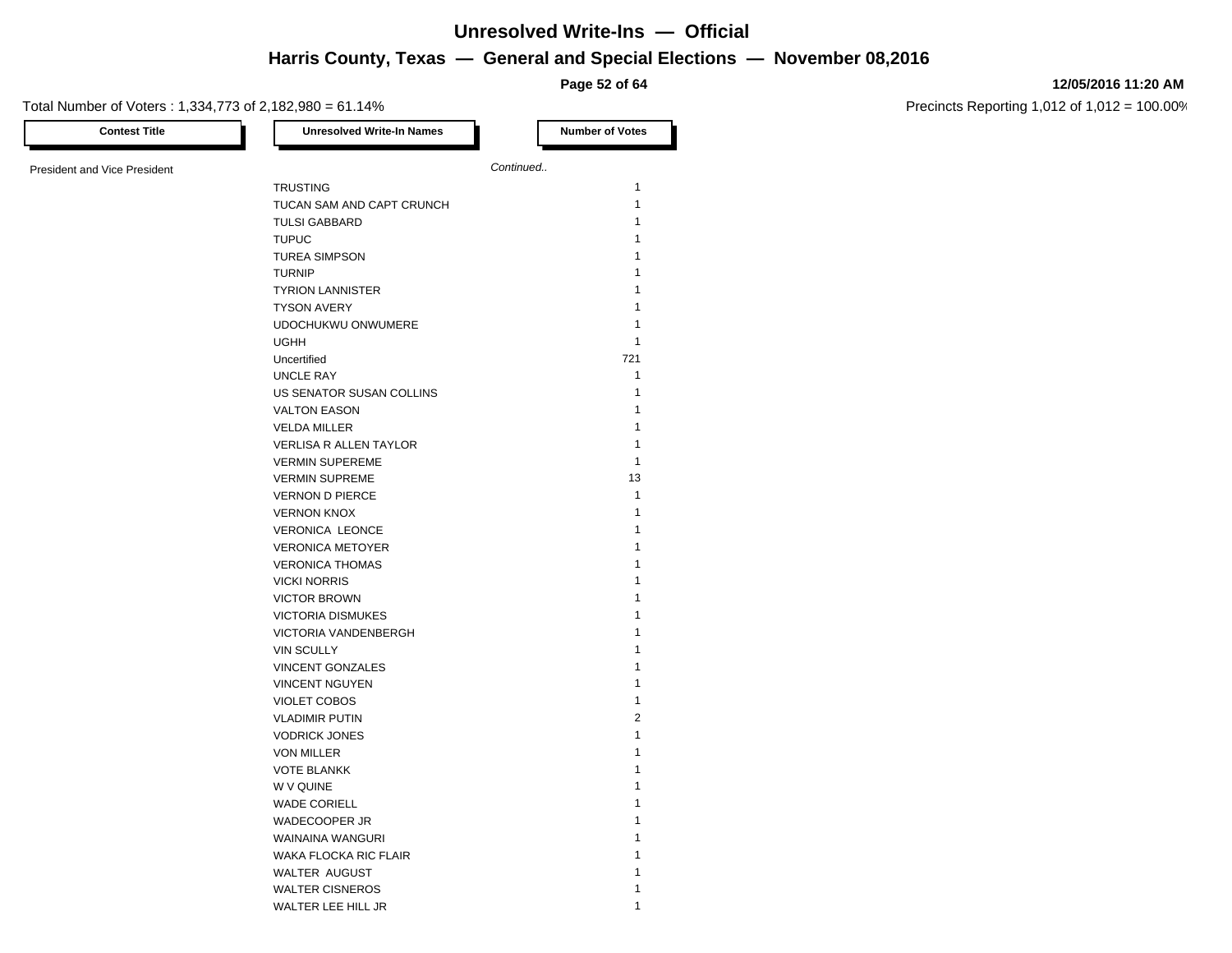**Page 53 of 64**

#### **12/05/2016 11:20 AM**

| <b>Contest Title</b>                | <b>Unresolved Write-In Names</b> | <b>Number of Votes</b> |
|-------------------------------------|----------------------------------|------------------------|
| <b>President and Vice President</b> |                                  | Continued              |
|                                     | <b>WARREN BUFFET</b>             | $\overline{2}$         |
|                                     | <b>WARREN D SNELL</b>            | $\mathbf{1}$           |
|                                     | WARREN DAVID BOOZER JR           | 1                      |
|                                     | <b>WARREN SCHICK</b>             | 1                      |
|                                     | WAYNE JOHNSON                    | 1                      |
|                                     | <b>WAYNE KNUPP</b>               | 1                      |
|                                     | <b>WAYNE LAPIERRE</b>            | 1                      |
|                                     | <b>WAYNE TENCER</b>              | 1                      |
|                                     | WE NEED MORE OPTIONS             | 1                      |
|                                     | WE THE PEOPLE                    | 1                      |
|                                     | <b>WEBB BUHANAN</b>              | 1                      |
|                                     | WENDY OLIVER                     | 1                      |
|                                     | <b>WES WELKER</b>                | 1                      |
|                                     |                                  | 1                      |
|                                     | <b>WHAT A SHAME</b>              | 1                      |
|                                     | WHITSON BEAZLEY ETHRIDGE         |                        |
|                                     | <b>WILFORD DARDEN</b>            | 1<br>4                 |
|                                     | <b>WILLARD MITT ROMNEY</b>       |                        |
|                                     | <b>WILLE NELSON</b>              | 1                      |
|                                     | <b>WILLIAM A HARRIS</b>          | 1                      |
|                                     | <b>WILLIAM B EARLES</b>          | 1                      |
|                                     | <b>WILLIAM BELICHICK</b>         | 1                      |
|                                     | WILLIAM BRUCE RAEBURN            | 1                      |
|                                     | <b>WILLIAM BUSA</b>              | 1                      |
|                                     | <b>WILLIAM COPPOCK</b>           | 1                      |
|                                     | <b>WILLIAM F KELLY</b>           | 1                      |
|                                     | <b>WILLIAM F MILLER</b>          | 1                      |
|                                     | <b>WILLIAM FLORES</b>            | 1                      |
|                                     | WILLIAM GENTRY LEE JR            | 1                      |
|                                     | <b>WILLIAM H MCRAVEN</b>         | $\overline{2}$         |
|                                     | <b>WILLIAM HAWES</b>             | 1                      |
|                                     | <b>WILLIAM ISAAC GIBBS</b>       | 1                      |
|                                     | <b>WILLIAM K JAUDON</b>          | 1                      |
|                                     | <b>WILLIAM KEENER</b>            | 1                      |
|                                     | <b>WILLIAM KIMBLE</b>            | 1                      |
|                                     | <b>WILLIAM L FANELLI</b>         | $\mathbf{1}$           |
|                                     | <b>WILLIAM MCRAVEN</b>           | 8                      |
|                                     | <b>WILLIAM NELSON</b>            | 1                      |
|                                     | <b>WILLIAM SCOTT PARKER</b>      | 1                      |
|                                     | <b>WILLIAM SHADE WATSON</b>      | 1                      |
|                                     | <b>WILLIAM SHAKESPEAR</b>        | 1                      |
|                                     | <b>WILLIAM T HOSTON JR</b>       | 1                      |
|                                     | <b>WILLIAM TRAVIS</b>            | 1                      |
|                                     | <b>WILLIAM VICTOR HILL</b>       | 1                      |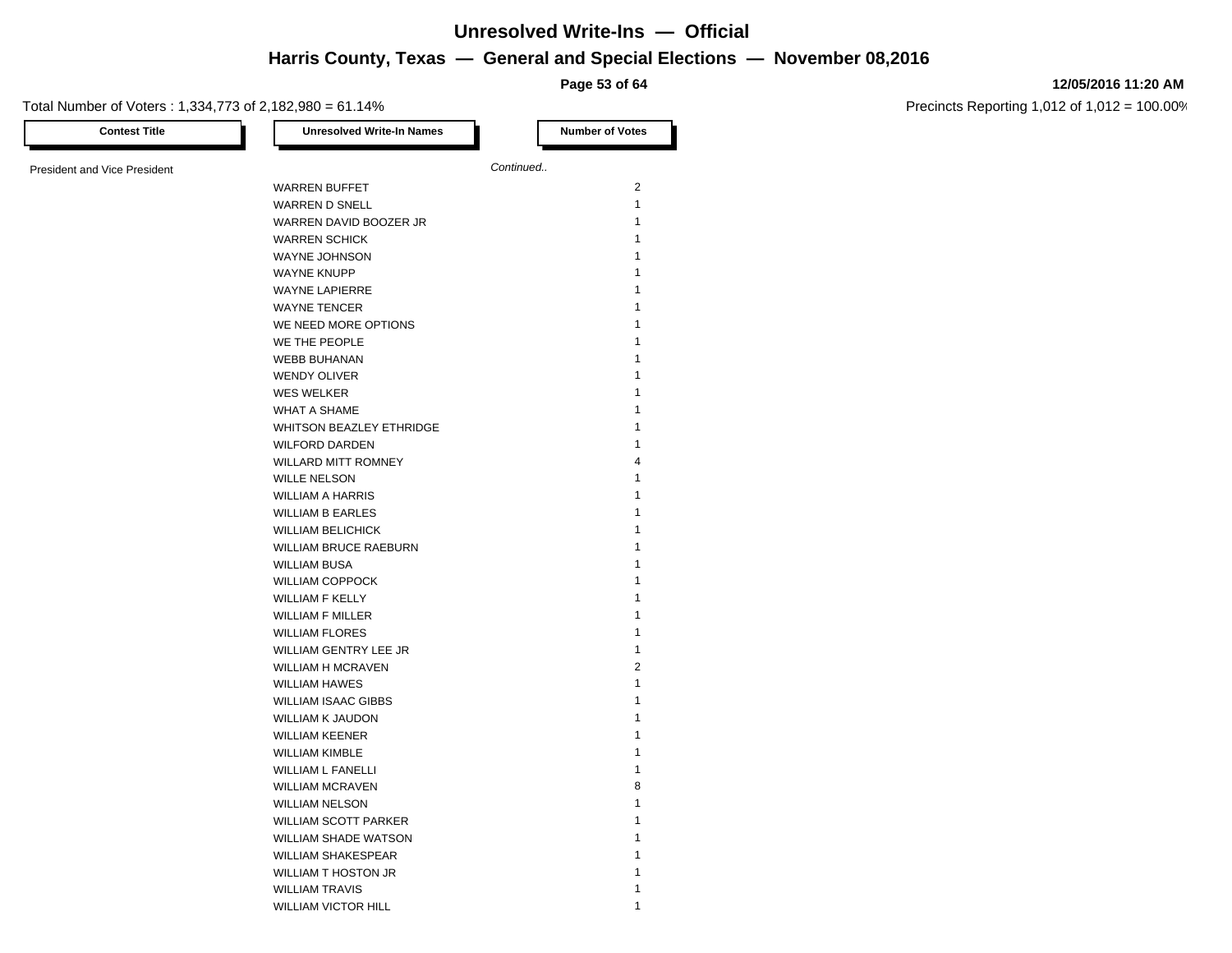**Page 54 of 64**

### Total Number of Voters : 1,334,773 of 2,182,980 = 61.14% **Contest Title Number of Votes Number of Votes** President and Vice President **Continued.** WILLIAM WHITE 1 WILLIAMMCRAVENN 1 will be a set of the contract of the contract of the contract of the contract of the contract of the contract of the contract of the contract of the contract of the contract of the contract of the contract of the contract WILLIE ALEXANDER 1 WILLIE BROWN 1 WILLIE NELSON 20 WILLIE SMITH 1 WILLIENELSON 1 WINSTON LLOYD 1 WODROW SCOTT JR 1 WONDER WOMAN

| WONDER WOMAN          | п.             |
|-----------------------|----------------|
| <b>WRITE IN</b>       | 2              |
| WTF REAL CHOICE PLS   |                |
| <b>WYBRANT RANDLE</b> |                |
| YA VA                 |                |
| YAHUSHA               |                |
| YASHUAH               |                |
| <b>YC LAWSON</b>      |                |
| <b>YESHUA</b>         |                |
| YESHUA HA MASHIACH    |                |
| YO.                   |                |
| <b>YODA</b>           | $\overline{2}$ |
| YOSIMITE SAM          |                |
| YOUR MOM              |                |
| YVONNE CECILE HARVEY  |                |
| ZACCHAEUS NEWBELL     |                |
| ZACHARY SCOTT HEAD    |                |
| ZAIN                  |                |
| ZAPHOD BEEBLEBROX     |                |
| <b>ZEB BUSH</b>       |                |
| ZOE ISABELLA BARINAGA |                |
| <b>ZOLTAN ISTVAN</b>  | 2              |
| ZOLTAN ISTVAN GYURKO  | 2              |
| <b>ZOLTON ISTVAN</b>  |                |
| <b>ZONDRA TATE</b>    |                |
| <b>ZURIMILIA</b>      |                |
|                       |                |

**Total Unresolved Write-In Names for Contest: 2,315**

**Total number of votes: 9,754**

#### **12/05/2016 11:20 AM**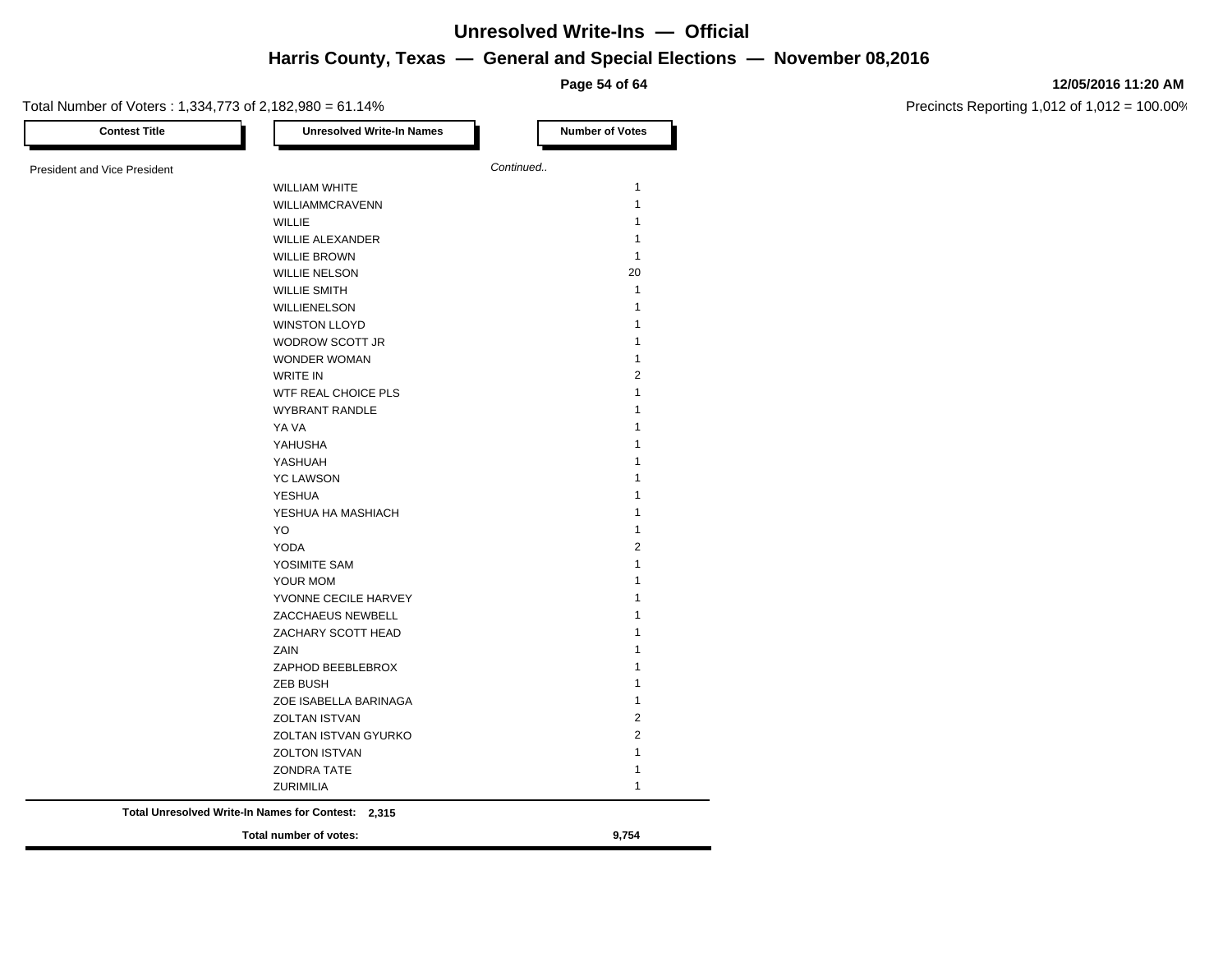**Page 55 of 64**

#### **12/05/2016 11:20 AM**

Precincts Reporting 1,012 of 1,012 = 100.00%

Total Number of Voters : 1,334,773 of 2,182,980 = 61.14%

| <b>Contest Title</b>               | <b>Unresolved Write-In Names</b> | <b>Number of Votes</b> |
|------------------------------------|----------------------------------|------------------------|
| State Representative, District 146 |                                  |                        |
|                                    | <no name=""></no>                | 23                     |
|                                    | Α                                | $\overline{7}$         |
|                                    | AA                               | $\mathbf{1}$           |
|                                    | <b>ADAM HOFFMAN</b>              | $\mathbf{1}$           |
|                                    | <b>ADAM LEVINE</b>               | $\mathbf{1}$           |
|                                    | <b>ADAM SOCKI</b>                | 1                      |
|                                    | ADEKUNLE OMOYOSI                 | 1                      |
|                                    | <b>ADRIAN RAWLS</b>              | 1                      |
|                                    | AL GREEN                         | 1                      |
|                                    | AL PACHONEY                      | $\mathbf{1}$           |
|                                    | ALAN LESSELYONG                  | 1                      |
|                                    | ALEX JONES                       | 1                      |
|                                    | ALEXANDER MARRIOTT               | 1                      |
|                                    | <b>ALF</b>                       | 1                      |
|                                    |                                  | $\mathbf{1}$           |
|                                    | ALFONSO ZAMORA JR                |                        |
|                                    | <b>ALVIN</b>                     | 1                      |
|                                    | AMANDA LONG                      | 1                      |
|                                    | ANDREW CHANG                     | $\mathbf{1}$           |
|                                    | ANDREW COUTY                     | 1                      |
|                                    | ANNA WEBBER                      | 1                      |
|                                    | ANY EL                           | $\mathbf{1}$           |
|                                    | ANYONE                           | $\boldsymbol{2}$       |
|                                    | ANYONE ELSE                      | 3                      |
|                                    | ANYONEELSE                       | 1                      |
|                                    | <b>ARIC MANN</b>                 | $\mathbf{1}$           |
|                                    | ARMANDO G GONZALEZ               | 1                      |
|                                    | <b>BATMAN</b>                    | 3                      |
|                                    | <b>BEN MORROW</b>                | $\mathbf{1}$           |
|                                    | <b>BEN ROSE</b>                  | $\mathbf{1}$           |
|                                    | BENJAMIN EISENBAUM               | 1                      |
|                                    | <b>BENJAMIN LAGRONE</b>          | 1                      |
|                                    | <b>BENJAMIN S GARCIA</b>         | 1                      |
|                                    | <b>BERNIE SANDERS</b>            | $\overline{2}$         |
|                                    | BEVERLY NEWHOUSE                 | $\mathbf{1}$           |
|                                    | <b>BILL TATMAN</b>               | $\mathbf{1}$           |
|                                    | <b>BILLY GIBONS</b>              | 1                      |
|                                    | <b>BLUM</b>                      | 1                      |
|                                    | <b>BO</b>                        | 1                      |
|                                    | <b>BOB HOPE</b>                  | 1                      |
|                                    | <b>BORISMILES</b>                | 1                      |
|                                    | BRANDON ADJEI                    | 1                      |
|                                    | <b>BRANDON F EPSTEIN</b>         | 1                      |
|                                    | <b>BRIAN POIRIER</b>             | 1                      |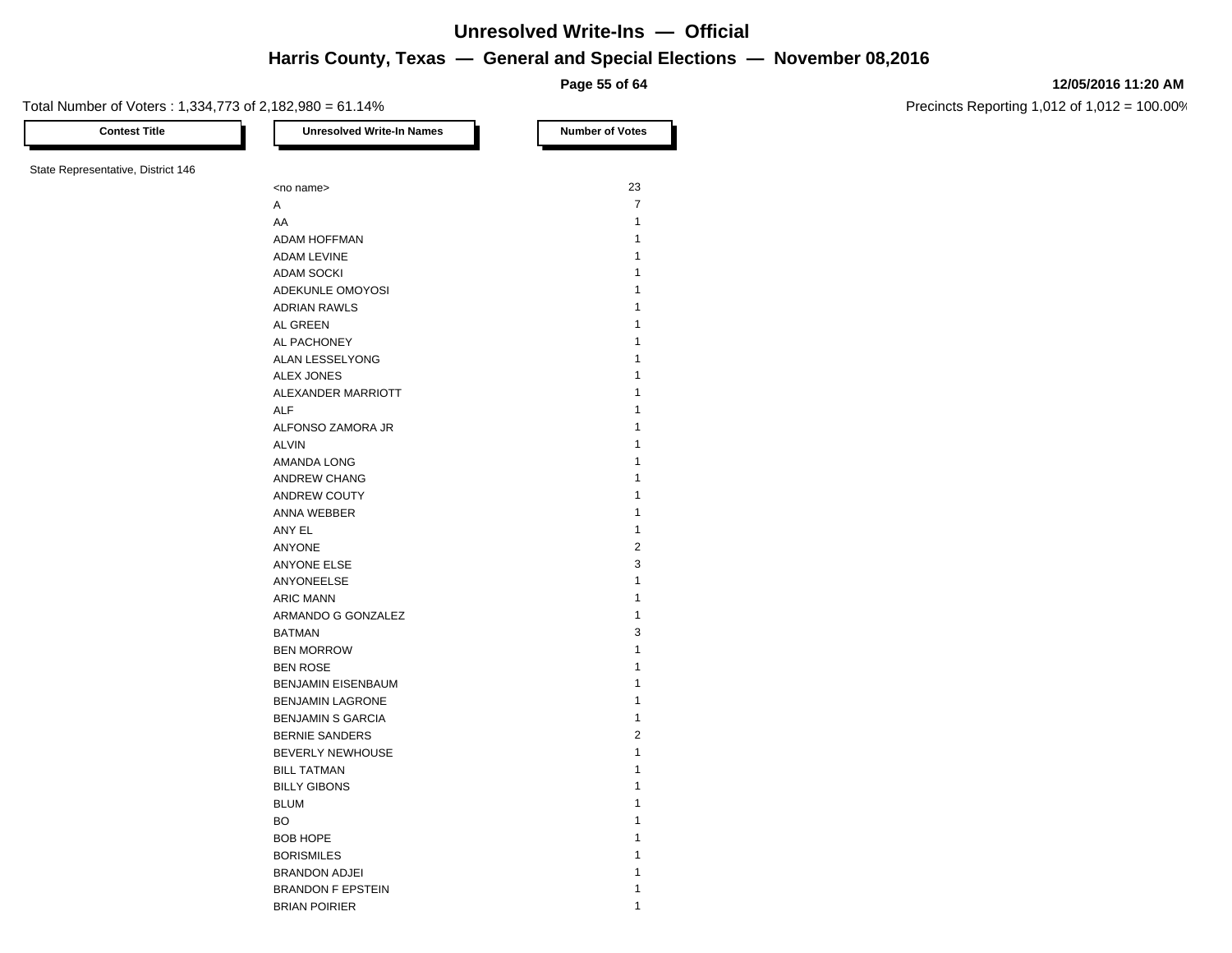**Page 56 of 64**

#### **12/05/2016 11:20 AM**

| <b>Contest Title</b>               | <b>Unresolved Write-In Names</b> |           | <b>Number of Votes</b> |
|------------------------------------|----------------------------------|-----------|------------------------|
| State Representative, District 146 |                                  | Continued |                        |
|                                    | <b>BRIAN ROBERTSON</b>           |           | $\mathbf{1}$           |
|                                    |                                  |           | $\mathbf{1}$           |
|                                    | <b>BRIT THEDINGER</b>            |           |                        |
|                                    | <b>BROWN</b>                     |           | 1                      |
|                                    | <b>BUBBA GUMP</b>                |           | 1                      |
|                                    | BUFFY A YELLOW LAB               |           | 1                      |
|                                    | <b>BUGS BUNNY</b>                |           | 1                      |
|                                    | CATHERINE ENGLEBRECT             |           | 1                      |
|                                    | <b>CATHERINE LEE</b>             |           | 1                      |
|                                    | <b>CHARLES SOILEAU</b>           |           | 1                      |
|                                    | <b>CHARLES TRACY</b>             |           | 1                      |
|                                    | <b>CHASE FOREMAN</b>             |           | 1                      |
|                                    | CHIMEZIRIM ECHEBIRI              |           | 1                      |
|                                    | <b>CHRIS BLANCHARD</b>           |           | 1                      |
|                                    | <b>CHRIS REYES</b>               |           | $\mathbf{1}$           |
|                                    | <b>CHRISTIAN FAVERO</b>          |           | $\mathbf{1}$           |
|                                    | <b>CHRISTOPHER S RING</b>        |           | $\overline{2}$         |
|                                    | <b>CHUCK NORFOLK</b>             |           | 1                      |
|                                    | <b>CLARK KENT ERVING</b>         |           | 1                      |
|                                    | <b>CLAYTON GLENNEY</b>           |           | 1                      |
|                                    | <b>CLINT LISTER</b>              |           | 1                      |
|                                    | <b>COLE</b>                      |           | $\mathbf{1}$           |
|                                    | COLIN OCONNELL                   |           | 1                      |
|                                    |                                  |           | 1                      |
|                                    | COX                              |           |                        |
|                                    | <b>CTHULHU</b>                   |           | 1                      |
|                                    | D NUZ                            |           | 1                      |
|                                    | DAFFY DUCK                       |           | 1                      |
|                                    | <b>DAMON EMERSON</b>             |           | 1                      |
|                                    | DAVE SAINDON                     |           | 1                      |
|                                    | DAVEY CROCKETT                   |           | 1                      |
|                                    | DAVID BANES                      |           | 1                      |
|                                    | DAVID BENJAMIN ALTMAN            |           | 1                      |
|                                    | DAVID VINCENT LAURIE             |           | 1                      |
|                                    | DAVID WICKER                     |           | $\mathbf{1}$           |
|                                    | DEEZ NUTS                        |           | $\mathbf{1}$           |
|                                    | DEEZ NUTZ                        |           | $\overline{2}$         |
|                                    | <b>DEWAYNE</b>                   |           | 1                      |
|                                    | DON DUCK                         |           | 1                      |
|                                    | DON OWENS                        |           | 1                      |
|                                    | DON TRUMP                        |           | 1                      |
|                                    | DONALD DUCK                      |           | 1                      |
|                                    | DONALD DUCK                      |           | $\overline{2}$         |
|                                    | DONALD J TRUMP                   |           | 1                      |
|                                    |                                  |           | 1                      |
|                                    | DONALD R LOOPER                  |           |                        |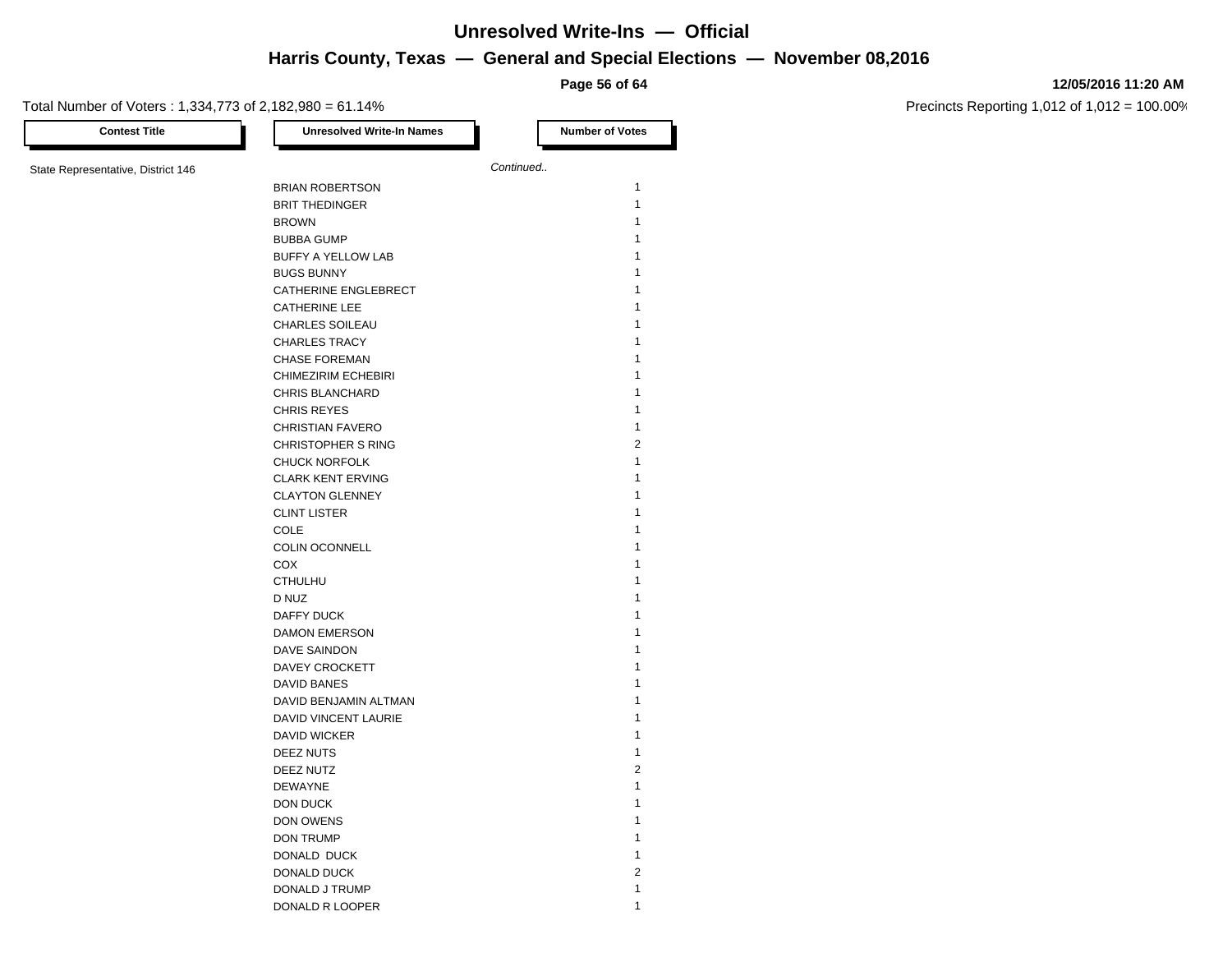**Page 57 of 64**

Precincts Reporting 1,012 of 1,012 = 100.00%

**12/05/2016 11:20 AM**

| <b>Contest Title</b>               | <b>Unresolved Write-In Names</b> |           | <b>Number of Votes</b> |
|------------------------------------|----------------------------------|-----------|------------------------|
| State Representative, District 146 |                                  | Continued |                        |
|                                    | DONALD TRUMP                     |           | $\mathbf{1}$           |
|                                    | <b>DONALDT</b>                   |           | $\mathbf{1}$           |
|                                    | <b>DOUG BARKER</b>               |           | 1                      |
|                                    | <b>EDGAR MARTINEZ</b>            |           | 1                      |
|                                    | <b>ERIC ESCOBAR</b>              |           | 1                      |
|                                    | <b>ERIC HUYCK</b>                |           | 1                      |
|                                    | <b>ERIC MARQUES</b>              |           | 1                      |
|                                    | <b>ERIC PIETERS</b>              |           | 1                      |
|                                    | <b>ERICA LEE CARTER</b>          |           | $\overline{2}$         |
|                                    | EUGENE BOADO                     |           | 1                      |
|                                    | FRANCES EUGENIA CARTWRIGH        |           | 1                      |
|                                    | <b>FRANK BEAMER</b>              |           | 1                      |
|                                    | <b>FRANKLIN MEDLIN</b>           |           | 1                      |
|                                    | FREDRICKA VAUGHAN                |           | 1                      |
|                                    | <b>FROSTY</b>                    |           | 1                      |
|                                    | <b>FU</b>                        |           | 1                      |
|                                    | <b>FUNDI JOHNSON</b>             |           | 1                      |
|                                    | <b>GAIL TARSINOS</b>             |           | 1                      |
|                                    | <b>GARNET COLEMAN</b>            |           | 1                      |
|                                    | <b>GARY OWENS</b>                |           | 5                      |
|                                    | <b>GARYOWENS</b>                 |           | 1                      |
|                                    | <b>GEORGE BUSH</b>               |           | 1                      |
|                                    | <b>GEORGE STRAIT</b>             |           | 1                      |
|                                    | <b>GIANT METEOR</b>              |           | $\mathbf{1}$           |
|                                    | GOD                              |           | $\overline{2}$         |
|                                    | <b>GREG ELLIS PUTCH</b>          |           | $\mathbf{1}$           |
|                                    | GUY WITH BLK WHTE SIGN           |           | 1                      |
|                                    | <b>HARAMBE</b>                   |           | 4                      |
|                                    | <b>HEATHER SASSER</b>            |           | 1                      |
|                                    | HERNANDEZ                        |           | 1                      |
|                                    | <b>HILARY CLINTO</b>             |           | 1                      |
|                                    | HJALMAR SYVERSEN                 |           | 1                      |
|                                    | <b>IFY EMENAHA</b>               |           | 1                      |
|                                    | <b>IKE CHEN</b>                  |           | 1                      |
|                                    | <b>IKE THE CAT</b>               |           | 1                      |
|                                    | <b>IVAN</b>                      |           | 1                      |
|                                    | <b>JACK HARRISON</b>             |           | 1                      |
|                                    | <b>JAIME GARCIA</b>              |           | 1                      |
|                                    | <b>JAKACKY</b>                   |           | 1                      |
|                                    | <b>JAMES KIRK</b>                |           | 1                      |
|                                    | JARED NOVY                       |           | 1                      |
|                                    | <b>JAX TELLER</b>                |           | 1                      |
|                                    |                                  |           |                        |

JAY PRESSLEY 1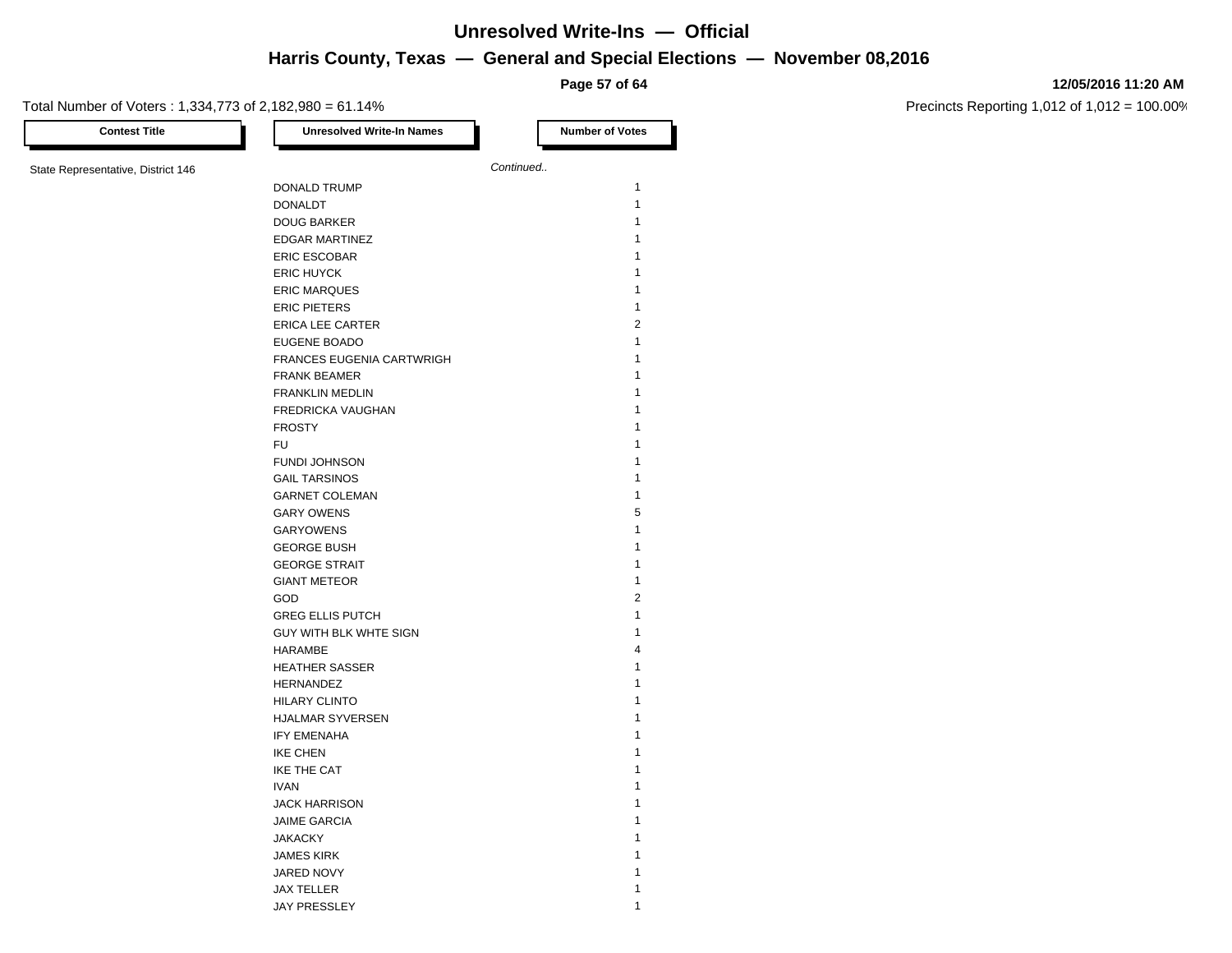**Page 58 of 64**

#### **12/05/2016 11:20 AM**

Precincts Reporting 1,012 of 1,012 = 100.00%

Total Number of Voters : 1,334,773 of 2,182,980 = 61.14% **Contest Title Number of Votes Number of Votes** State Representative, District 146 **Continued.**... JEFF STANDIFORD 1 JEFFREY MARK STEAR 1 JESSE GROTHOLSON 1 JESSICA ARNOLD 1 JESUS CHRIST 2 JJ WATT 1 JOE JANSSENS 1 JOHN MCAIN 1 JOHN OJEDA 1 JOHN PERKYNS 2 JONATHAN STROM 1 JOSEPH COSELLI 1 JOSEPH MEIER 1 JOSH ELDRIDGE 1 JOSHUA WILKINSON 1 JUDGE ROY MOORE 1 KARLA 1 KATHRYN CRISSMAN 1 KEN OWENS 1 KENDALL BAKER 1 KENLE DEDMAN 1 KENYATA PARKER 1 KEVIN TYRONE PORTER SR 1 KIM TEMPLE 1 LATANYA D WALKER 1 LAWRENCE NELSON 1  $\textrm{LIEE}$  1 and 1 and 1 and 1 and 1 and 1 and 1 and 1 and 1 and 1 and 1 and 1 and 1 and 1 and 1 and 1 and 1 and 1 and 1 and 1 and 1 and 1 and 1 and 1 and 1 and 1 and 1 and 1 and 1 and 1 and 1 and 1 and 1 and 1 and 1 and LIN ZHU 1 LISA LATHAN 1 LIZ STROUD **1**  $\mathsf{L}\mathsf{L}$  and  $\mathsf{L}$  1 and  $\mathsf{L}$  1 and  $\mathsf{L}$  1 and  $\mathsf{L}$  1 and  $\mathsf{L}$  1 and  $\mathsf{L}$  1 and  $\mathsf{L}$  1 and  $\mathsf{L}$  1 and  $\mathsf{L}$  1 and  $\mathsf{L}$  1 and  $\mathsf{L}$  1 and  $\mathsf{L}$  1 and  $\mathsf{L}$  1 and  $\mathsf{L}$ LUIS MARTINEZ 1 MANKER SOMMERS 1 MARC WARREN 1 MARK CAREY 1 MARST 2008 and 2008 and 2008 and 2008 and 2008 and 2008 and 2008 and 2008 and 2008 and 2008 and 2008 and 2008 MARTINA SALINAS 1 MARWA JASSIM 1 MATHEW MURPHY 1 MATT BUSH 1 MATTHEW DIPALMA 1 MATTHEW GEIDEL 2002 12 12 13 13 14 15 16 17 18 18 19 19 10 11 12 13 14 15 16 17 18 19 19 19 19 19 19 19 19 19 1 MATTHEW THEURER 1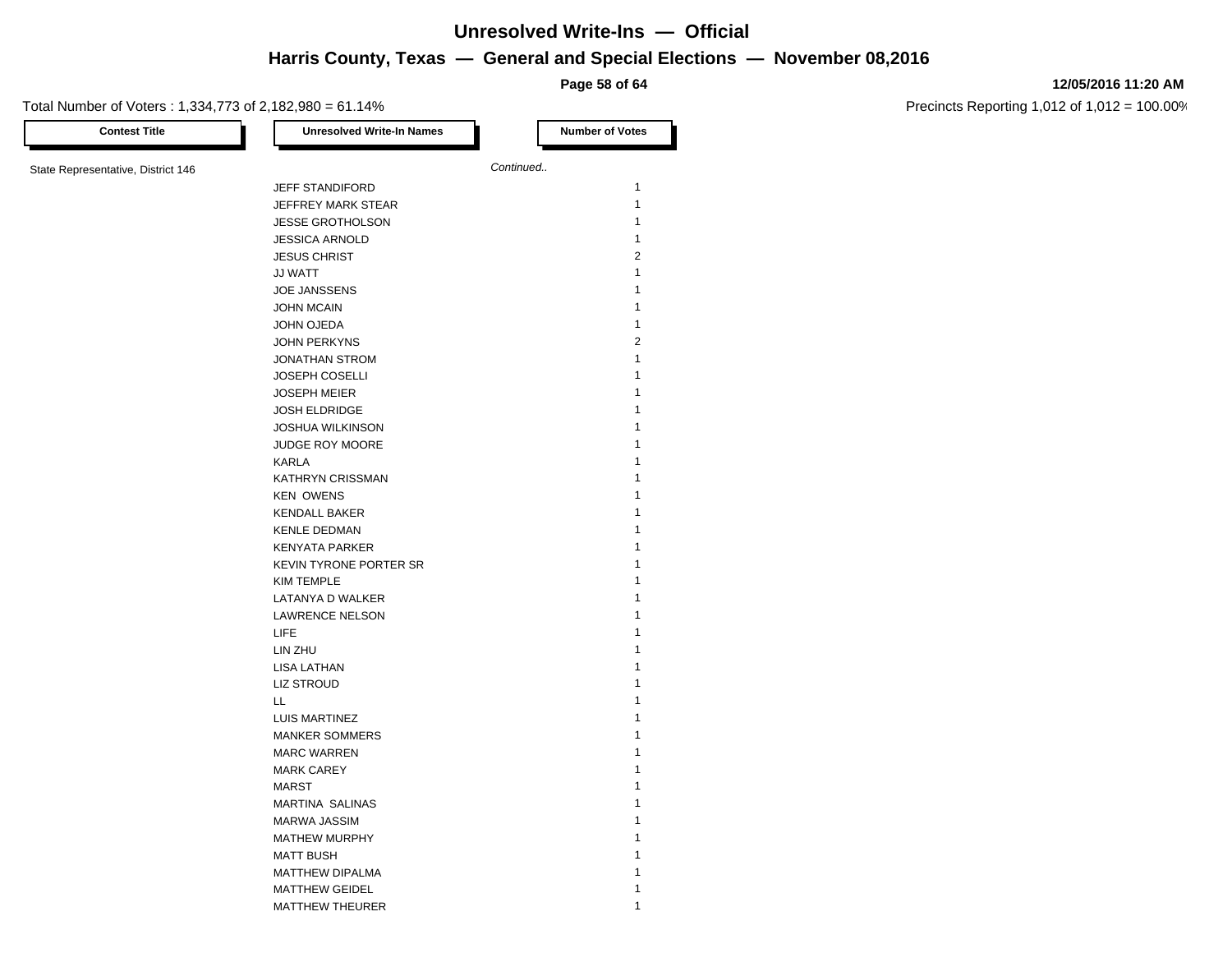**Page 59 of 64**

#### **12/05/2016 11:20 AM**

| <b>Contest Title</b>               | <b>Unresolved Write-In Names</b> | <b>Number of Votes</b> |
|------------------------------------|----------------------------------|------------------------|
| State Representative, District 146 |                                  | Continued              |
|                                    | ME                               | $\overline{c}$         |
|                                    | <b>MEADE HALLER</b>              | $\mathbf{1}$           |
|                                    | <b>MELANIE PANG</b>              | 1                      |
|                                    | MICHAEL BERRY                    | $\mathbf{1}$           |
|                                    | MICHAEL OYETEJU                  | 1                      |
|                                    | MICHAEL YOUSSEF                  | 1                      |
|                                    | MICHEAL DUVALL                   | $\mathbf{1}$           |
|                                    | <b>MICKEY MOUSE</b>              | $\overline{4}$         |
|                                    |                                  | $\overline{c}$         |
|                                    | <b>MICKY MOUSE</b>               | $\mathbf{1}$           |
|                                    | MIGUEL RODRIGUEZ                 | $\mathbf{1}$           |
|                                    | <b>MIKE CLARK</b>                | 1                      |
|                                    | MIKE GIULIANO                    |                        |
|                                    | <b>MIKE JONES</b>                | 1                      |
|                                    | MIKE WEBB                        | 1                      |
|                                    | <b>MILLICENT BRIESE</b>          | $\overline{2}$         |
|                                    | <b>MOGHAZY</b>                   | 1                      |
|                                    | <b>MORGAN ALKIRE</b>             | 1                      |
|                                    | <b>MYRAN JONES</b>               | 1                      |
|                                    | NATHAN MOORE                     | 1                      |
|                                    | NO CONFIDENCE                    | 1                      |
|                                    | NO ONE                           | 1                      |
|                                    | <b>NOBODY</b>                    | 1                      |
|                                    | <b>NONE</b>                      | 1                      |
|                                    | NONE OF THE ABOVE                | 1                      |
|                                    | <b>ODIN BORSON</b>               | 1                      |
|                                    | <b>OJ</b>                        | 1                      |
|                                    | OLLIE                            | $\mathbf{1}$           |
|                                    | <b>OTHER</b>                     | $\overline{2}$         |
|                                    | <b>OTT</b>                       | $\mathbf{1}$           |
|                                    | <b>OUTLAW JOSEY WALES</b>        | 1                      |
|                                    | PATRICK SCOVEL                   | 1                      |
|                                    | PAUL CHIARI                      | 1                      |
|                                    | PAUL LANE                        | 1                      |
|                                    | PETER BABIRAD                    | 1                      |
|                                    | PORTER MARTIN                    | 1                      |
|                                    | R                                | 1                      |
|                                    | <b>RAND PAUL</b>                 | 1                      |
|                                    | <b>RANDLE DAVIS</b>              | 1                      |
|                                    | <b>RAVEN LIGHTSEY</b>            | 1                      |
|                                    | <b>REP</b>                       | 1                      |
|                                    | <b>REPUBLICANN</b>               | 1                      |
|                                    | RHONDA ROBERT                    | 1                      |
|                                    | RICHARD HANNA                    | 1                      |
|                                    |                                  |                        |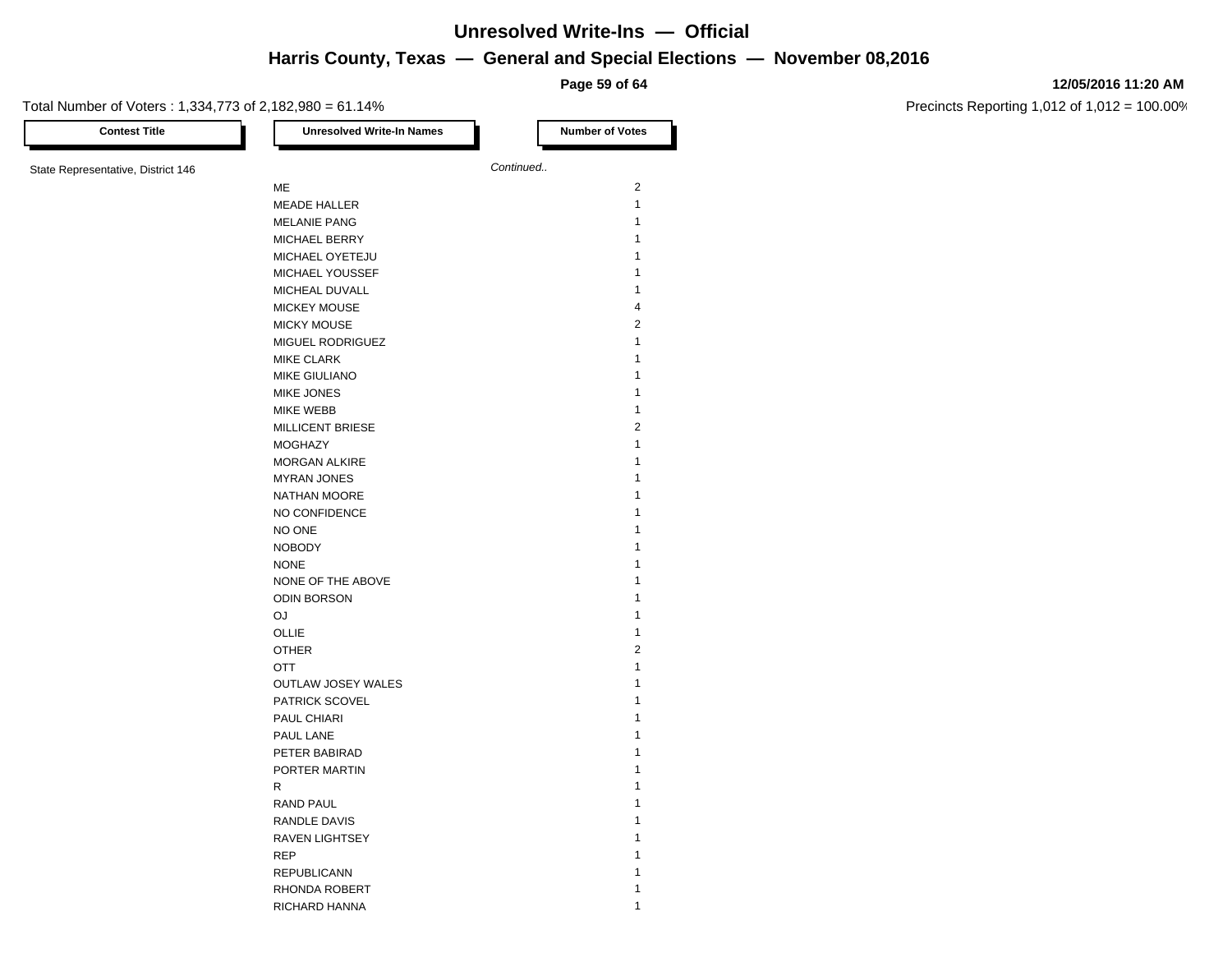**Page 60 of 64**

#### **12/05/2016 11:20 AM**

| <b>Contest Title</b>               | <b>Unresolved Write-In Names</b> | <b>Number of Votes</b> |
|------------------------------------|----------------------------------|------------------------|
| State Representative, District 146 |                                  | Continued              |
|                                    | RICHARD ROBINSON                 | 2                      |
|                                    | <b>RO</b>                        | $\overline{2}$         |
|                                    | ROBERT JOHNSON                   | $\mathbf{1}$           |
|                                    | ROBERT LEVY                      | 1                      |
|                                    | <b>ROCKY</b>                     | 1                      |
|                                    | ROGER BRIDGEWATER ATT            | 1                      |
|                                    | <b>RON HICKMAN</b>               | 1                      |
|                                    | <b>RON BROWN</b>                 | $\mathbf{1}$           |
|                                    |                                  | $\overline{2}$         |
|                                    | <b>RON PAUL</b>                  |                        |
|                                    | <b>ROY BENSON</b>                | 1                      |
|                                    | <b>ROY DAVIS</b>                 | 1                      |
|                                    | <b>ROY WILLIAMS</b>              | 1                      |
|                                    | RYAN BELL                        | 1                      |
|                                    | <b>RYAN SITTON</b>               | 1                      |
|                                    | <b>RZA</b>                       | 1                      |
|                                    | S RADICK                         | 1                      |
|                                    | SARAH ELYSE HORN                 | 1                      |
|                                    | <b>SEAN BRITTON</b>              | $\mathbf{1}$           |
|                                    | <b>SEAN HANNON</b>               | 1                      |
|                                    | <b>SHAWN THIERRY</b>             | $\overline{2}$         |
|                                    | <b>SHAWTHIERY</b>                | $\mathbf{1}$           |
|                                    | SHEILA JACKSON LEE               | 1                      |
|                                    | SIEGI CHAVEZ                     | 1                      |
|                                    | SMOD                             | 1                      |
|                                    | <b>SNOOPY</b>                    | 1                      |
|                                    | <b>STACY KERR</b>                | 1                      |
|                                    | <b>STEVE MUELLER</b>             | 1                      |
|                                    | <b>STEVEN MUELLER</b>            | 1                      |
|                                    | <b>STUART DAVIS</b>              | 1                      |
|                                    | SWEET METEOR O DEATH             | 1                      |
|                                    | <b>TED CRUSE</b>                 | $\mathbf{1}$           |
|                                    | <b>TED CRUZ</b>                  | $\sqrt{2}$             |
|                                    | <b>TED NUGENT</b>                | 1                      |
|                                    | <b>TEDLEE</b>                    | 1                      |
|                                    | THIS NUTS                        | 1                      |
|                                    | <b>THOMAS COLBERT</b>            | 1                      |
|                                    | TIFFANY JOHNSTON                 | 1                      |
|                                    | TONY THE TIGER                   | $\mathbf{1}$           |
|                                    | TREVOR MCREYNOLDS                | $\mathbf{1}$           |
|                                    | Uncertified                      | 33                     |
|                                    | <b>VIRGINIA MACIAS</b>           | $\mathbf{1}$           |
|                                    | <b>WILL WARDEN</b>               | 1                      |
|                                    | <b>WILLIAM HOWELL</b>            | 1                      |
|                                    |                                  |                        |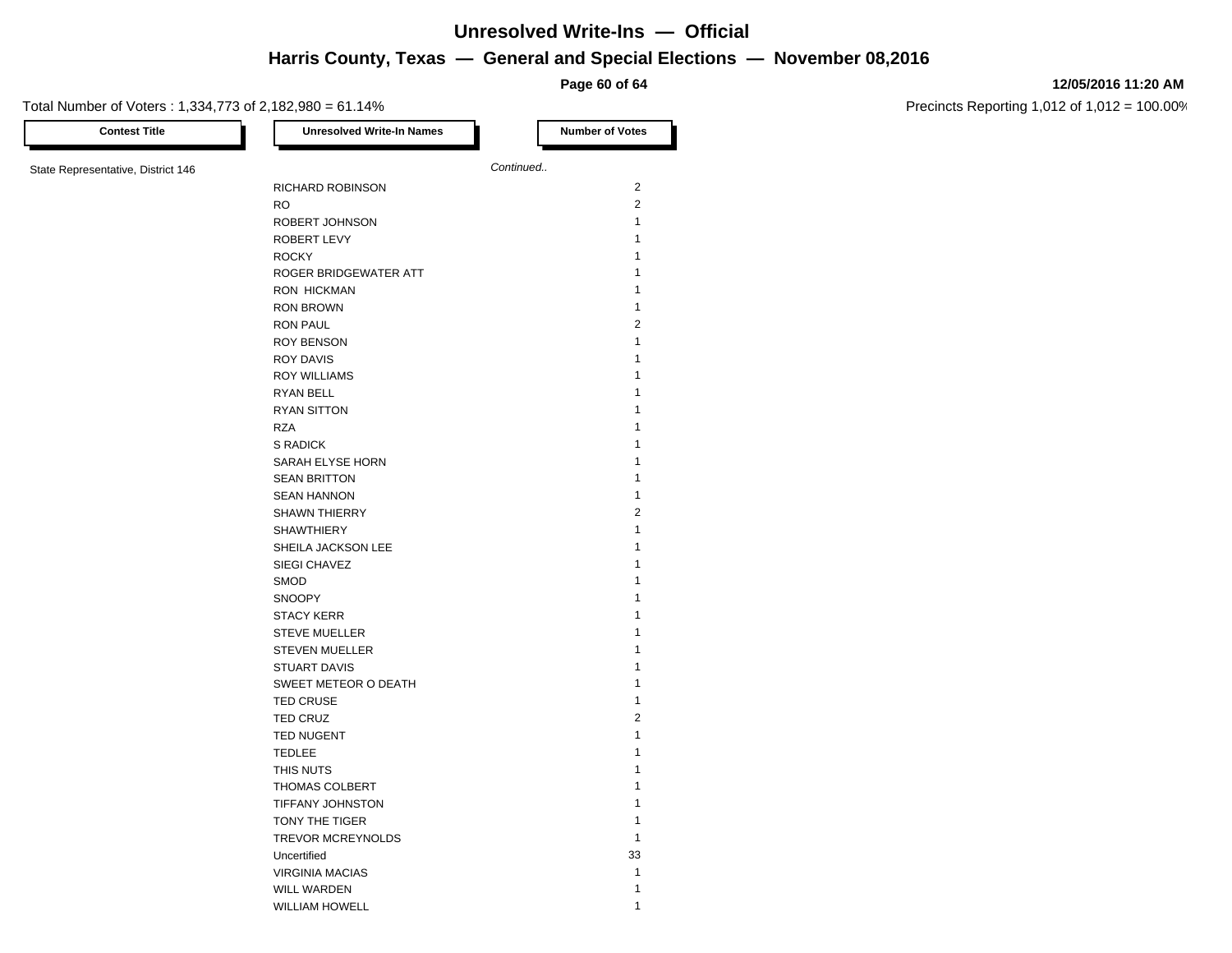# **Unresolved Write-Ins — Official**

**Harris County, Texas — General and Special Elections — November 08,2016**

**Page 61 of 64**

Total Number of Voters : 1,334,773 of 2,182,980 = 61.14%

| <b>Contest Title</b>                             |  | <b>Unresolved Write-In Names</b> |           | <b>Number of Votes</b> |
|--------------------------------------------------|--|----------------------------------|-----------|------------------------|
| State Representative, District 146               |  |                                  | Continued |                        |
|                                                  |  | ZAIN NOMANI                      |           |                        |
| Total Unresolved Write-In Names for Contest: 259 |  |                                  |           |                        |
| Total number of votes:                           |  |                                  |           | 351                    |

**12/05/2016 11:20 AM**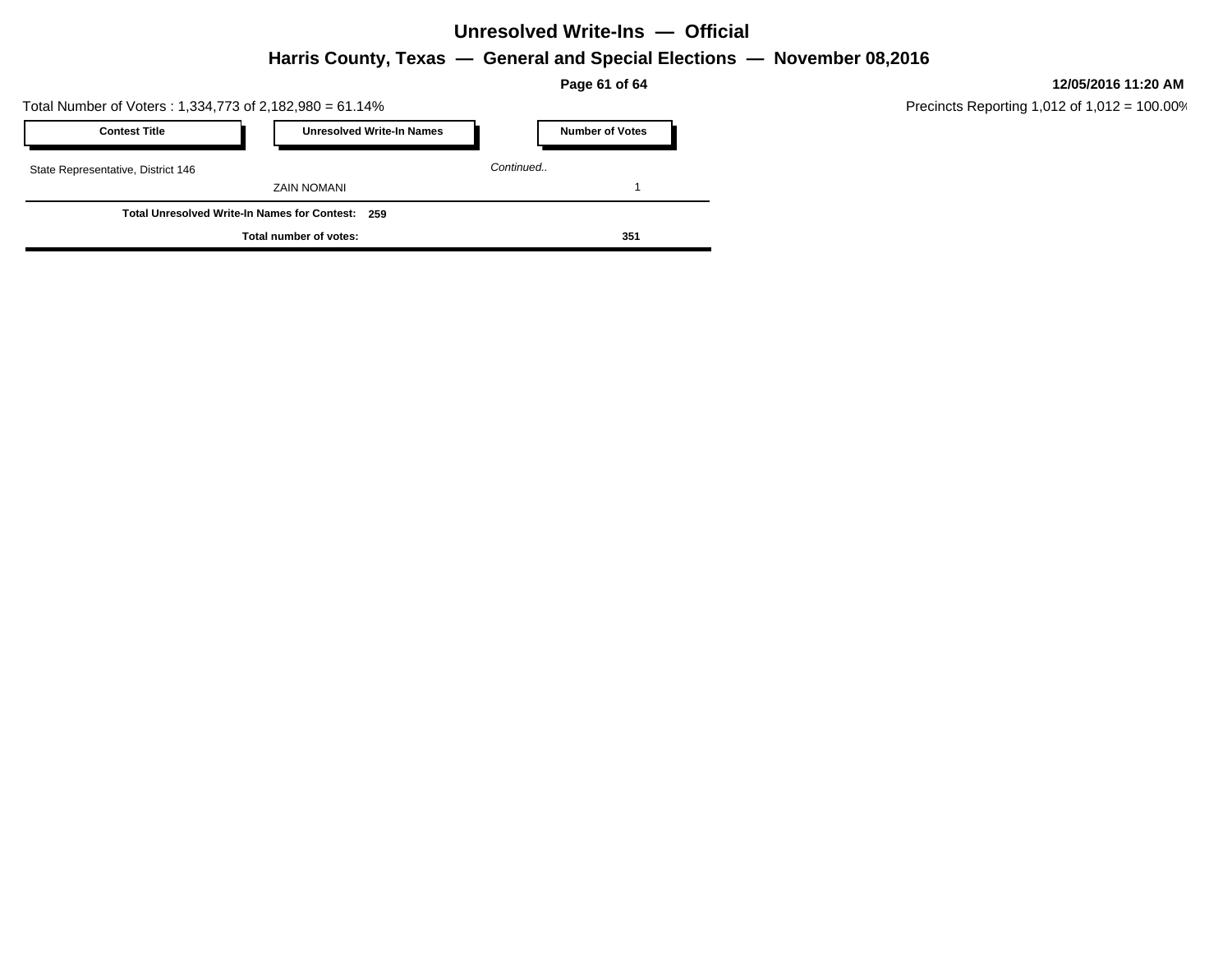**Page 62 of 64**

### **12/05/2016 11:20 AM**

Precincts Reporting 1,012 of 1,012 = 100.00%

| <b>Contest Title</b>  | <b>Unresolved Write-In Names</b> | <b>Number of Votes</b> |
|-----------------------|----------------------------------|------------------------|
| Constable, Precinct 6 |                                  |                        |
|                       | <no name=""></no>                | 1                      |
|                       | Α                                | $\mathbf{1}$           |
|                       | ABC                              | 1                      |
|                       | ADRIANGARCIA                     | 1                      |
|                       | <b>ASSATA SHAKUR</b>             |                        |
|                       | <b>BILL CLINTON</b>              |                        |
|                       | <b>BUTTERS</b>                   |                        |
|                       | CHRISTOPHER MOODY                | 1                      |
|                       |                                  | 1                      |
|                       | DAK PRESCOTT                     |                        |
|                       | DANNY FLORES                     | 1                      |
|                       | DARIO BRUMEN                     |                        |
|                       | DARREL CASTLE                    |                        |
|                       | DOUGLAS LOPEZ                    |                        |
|                       | ED GONZALES                      |                        |
|                       | ED GONZOLEZ                      | 1                      |
|                       | <b>ERNEST RAMIREZ</b>            | 1                      |
|                       | FRED FLINTSTONE                  |                        |
|                       | <b>GLEN HOWARD PURSELL</b>       | 1                      |
|                       | <b>HANK HILL</b>                 | 1                      |
|                       | HELIDORO MARTINEZ                | 1                      |
|                       | HELIODORO MARTINEZ               | $\overline{2}$         |
|                       | HERNANDEZ CONSTABLE              | 1                      |
|                       | <b>HERNDZ</b>                    | 1                      |
|                       | <b>HOMER SIMPSON</b>             |                        |
|                       | <b>JESSE RIZO</b>                | 1                      |
|                       | <b>JOE DANNA</b>                 | 1                      |
|                       | <b>KEVEN LAVERGNE</b>            | 1                      |
|                       | M                                | $\mathbf{1}$           |
|                       | <b>MICKY MOUSE</b>               | $\overline{2}$         |
|                       | MOISES DAVILA                    | $\overline{c}$         |
|                       | MOSES DAVILA                     | $\overline{2}$         |
|                       | <b>NICK HARIS</b>                | 1                      |
|                       | <b>OTHER</b>                     | 1                      |
|                       | PAM MOBERLEY                     |                        |
|                       |                                  | 1                      |
|                       | <b>RICK SALINAS</b>              | 1                      |
|                       | ROBERT LOZANO                    |                        |
|                       | <b>ROY OWENS</b>                 |                        |
|                       | <b>RUBEN LORETO</b>              |                        |
|                       | SNOOP DOGG                       | 1                      |
|                       | TED CRUZ                         | 1                      |
|                       | <b>THEODIS</b>                   | 1                      |
|                       | Uncertified                      | 15                     |
|                       | <b>WILD BILL</b>                 | $\mathbf{1}$           |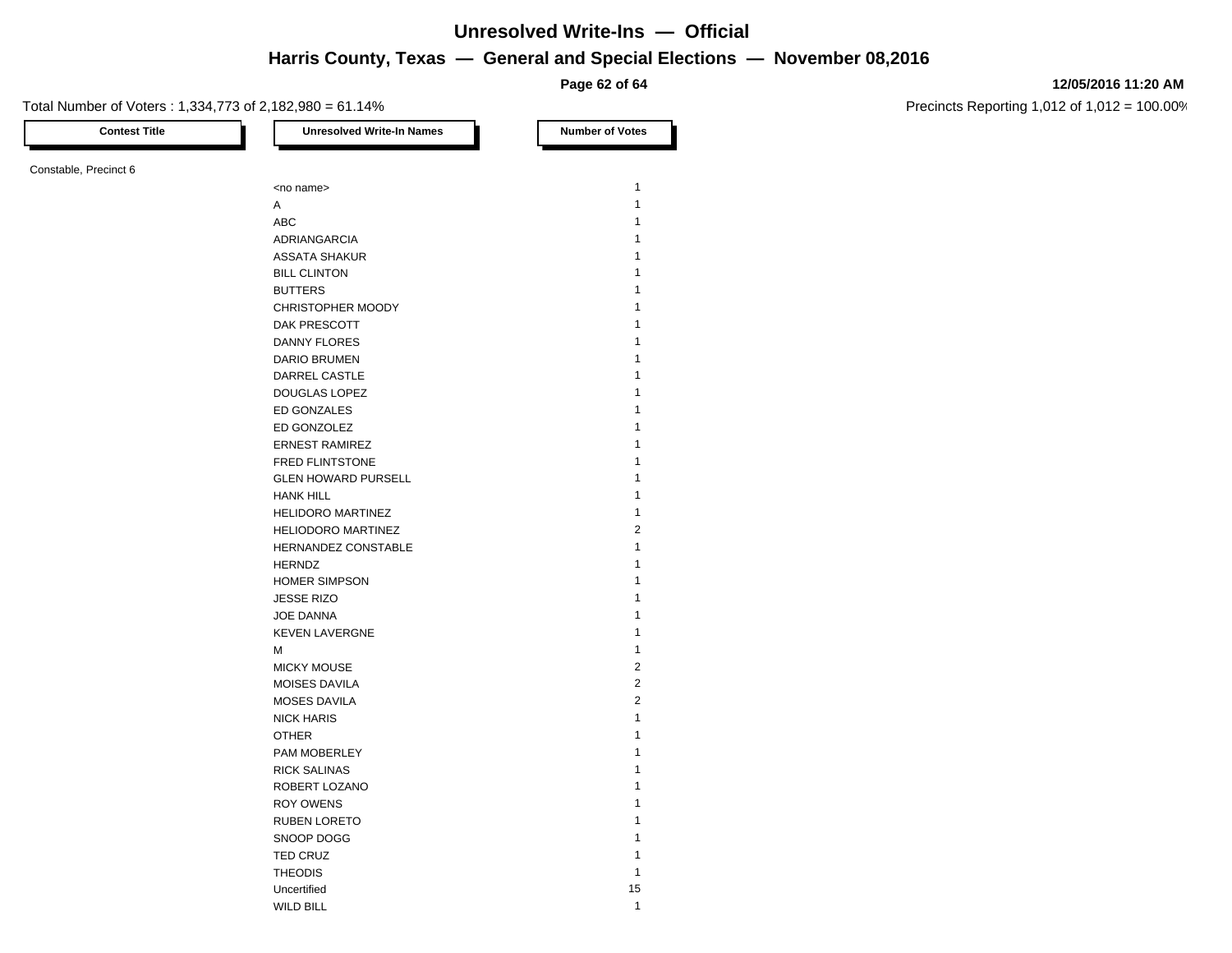**Page 63 of 64**

Total Number of Voters : 1,334,773 of 2,182,980 = 61.14%

| <b>Contest Title</b>                            |  | <b>Unresolved Write-In Names</b> |  | <b>Number of Votes</b> |  |  |  |
|-------------------------------------------------|--|----------------------------------|--|------------------------|--|--|--|
|                                                 |  |                                  |  |                        |  |  |  |
| Total Unresolved Write-In Names for Contest: 43 |  |                                  |  |                        |  |  |  |
| Total number of votes:                          |  |                                  |  | -61                    |  |  |  |

**12/05/2016 11:20 AM**